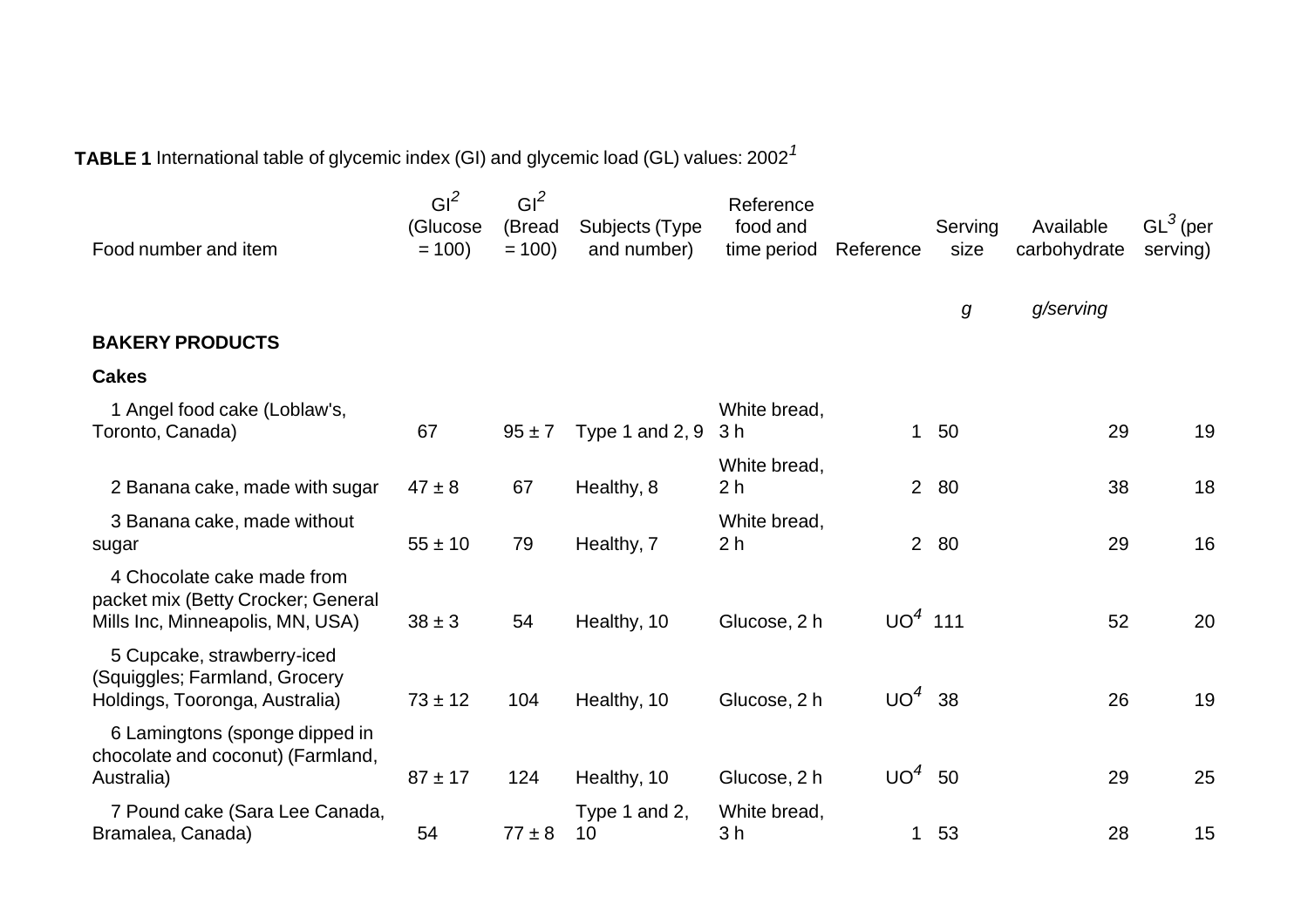| 8 Sponge cake, plain                                                                               | $46 \pm 6$  | 66              | Healthy, 5          | Glucose, 2 h                   | 3               | 63    | 36 | 17 |
|----------------------------------------------------------------------------------------------------|-------------|-----------------|---------------------|--------------------------------|-----------------|-------|----|----|
| 9 Vanilla cake made from packet<br>mix with vanilla frosting (Betty<br>Crocker, USA)               | $42 \pm 4$  | 60              | Healthy, 10         | Glucose, 2 h                   | $UO4$ 111       |       | 58 | 24 |
| 10 Croissant (Food City, Toronto,<br>Canada)                                                       | 67          | $96 \pm 6$      | Type 1 and 2,<br>13 | White bread,<br>3 <sub>h</sub> |                 | 1 57  | 26 | 17 |
| 11 Crumpet (Dempster's<br>Corporate Foods Ltd, Etobicoke,<br>Canada)                               | 69          | $98 \pm 4$      | Type 1 and 2,<br>13 | White bread,<br>3 <sub>h</sub> |                 | 1 50  | 19 | 13 |
| 12 Doughnut, cake type<br>(Loblaw's, Canada)                                                       | 76          | $108 \pm$<br>10 | Type 1 and 2,<br>10 | White bread,<br>3 <sub>h</sub> |                 | $147$ | 23 | 17 |
| 13 Flan cake (Weston's Bakery,<br>Toronto, Canada)                                                 | 65          | $93 \pm 6$      | Type 1 and 2,<br>10 | White bread,<br>3h             |                 | 1 70  | 48 | 31 |
| 14 Muffins                                                                                         |             |                 |                     |                                |                 |       |    |    |
| Apple, made with sugar <sup>5</sup>                                                                | $44 \pm 6$  | 63              | Healthy, 8          | White bread,<br>2 <sub>h</sub> |                 | 2 60  | 29 | 13 |
| Apple, made without sugar <sup>5</sup>                                                             | $48 \pm 10$ | 69              | Healthy, 8          | White bread,<br>2 <sub>h</sub> |                 | 2 60  | 19 | 9  |
| Apple, oat, and sultana, made<br>from packet mix (Defiance Milling<br>Co, Acacia Ridge, Australia) | $54 \pm 4$  | $78 \pm 6$      | Healthy, 9          | White bread,<br>2 <sub>h</sub> | UO <sup>4</sup> | 50    | 26 | 14 |
| Apricot, coconut, and honey,<br>made from packet mix (Defiance<br>Milling Co, Australia)           | $60 \pm 4$  | $86 \pm 6$      | Healthy, 9          | White bread,<br>2 <sub>h</sub> | UO <sup>4</sup> | 50    | 26 | 16 |
| Banana, oat and honey, made<br>from packet mix (Defiance Milling<br>Co, Australia)                 | $65 \pm 11$ | $93 +$<br>16    | Healthy, 10         | White bread,<br>2 <sub>h</sub> | UO <sup>4</sup> | 50    | 26 | 17 |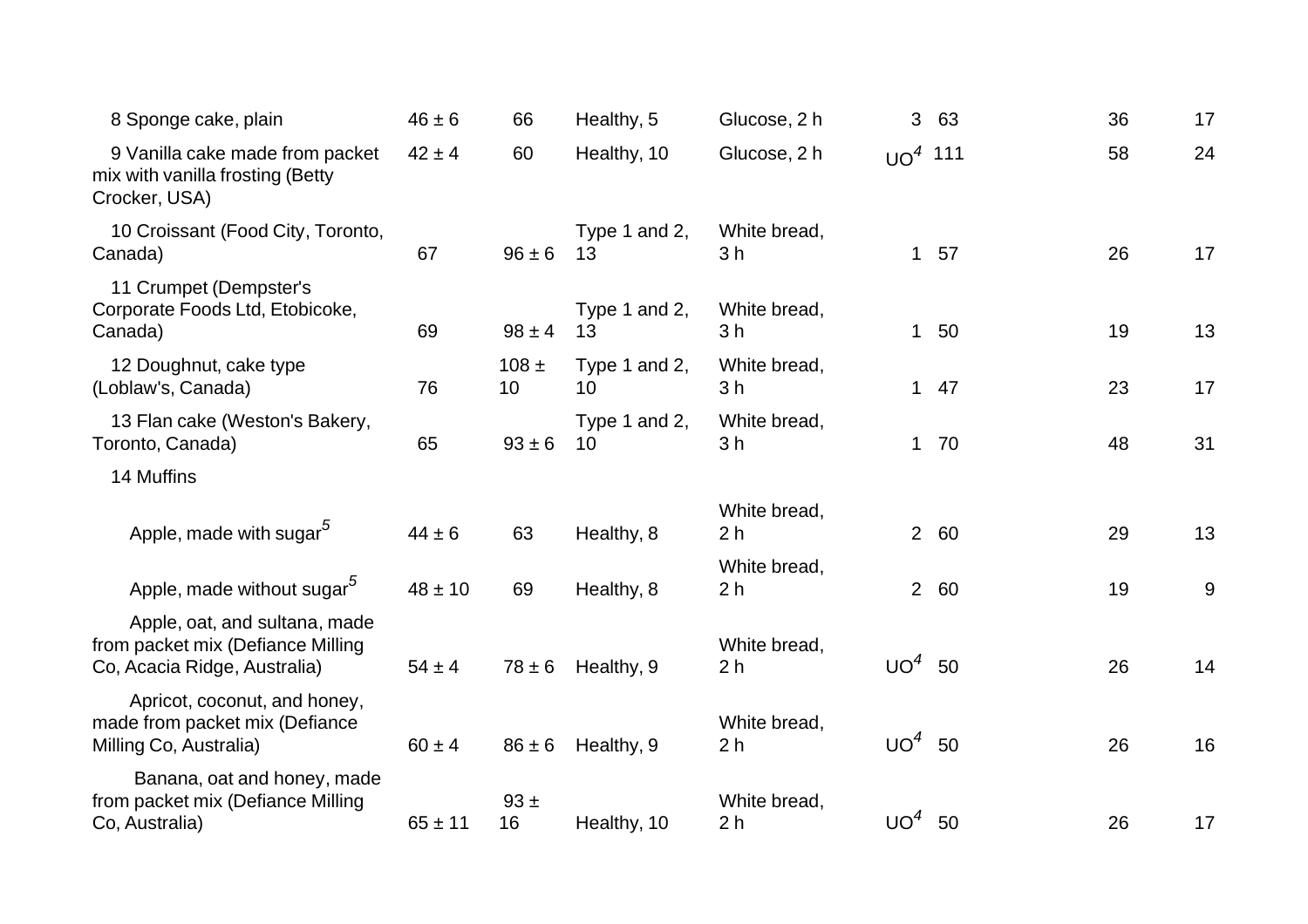| Bran (Grandma Martin's                                                                                |              |                |                     |                                |                 |            |    |    |
|-------------------------------------------------------------------------------------------------------|--------------|----------------|---------------------|--------------------------------|-----------------|------------|----|----|
| Muffins; Culinar Inc, Aurora,<br>Canada)                                                              | 60           | $85 \pm 8$     | Type 1 and 2,<br>14 | White bread,<br>2 <sub>h</sub> |                 | $1\quad57$ | 24 | 15 |
| Blueberry (Culinar Inc, Canada)                                                                       | 59           | $84 \pm 8$     | Type 1 and 2,<br>10 | White bread,<br>3 <sub>h</sub> |                 | 1 57       | 29 | 17 |
|                                                                                                       |              | $88 \pm$       | Type 1 and 2,       | White bread,                   |                 |            |    |    |
| Carrot (Culinar Inc, Canada)                                                                          | 62           | 12             | 11                  | 3 <sub>h</sub>                 | $\mathbf{1}$    | 57         | 32 | 20 |
| Chocolate butterscotch, made<br>from packet mix (Defiance Milling<br>Co, Australia)                   | $53 \pm 5$   | $75 \pm 7$     | Healthy, 10         | White bread,<br>2 <sub>h</sub> | UO <sup>4</sup> | 50         | 28 | 15 |
| Corn muffin, low-amylose                                                                              | 102          | 146            | <b>Type 2, 9</b>    | Glucose, 3<br>$h^6$            |                 | 4 57       | 29 | 30 |
| Corn muffin, high-amylose                                                                             | 49           | 70             | <b>Type 2, 9</b>    | Glucose, 3<br>$h^6$            | 4               |            |    |    |
| Oatmeal, made from mix<br>(Quaker Oats Co of Canada,<br>Peterborough, Canada)                         | 69           | $98 \pm$<br>15 | Type 1 and $2, 9$   | White bread,<br>3 <sub>h</sub> | $\mathbf{1}$    | 50         | 35 | 24 |
| 15 Pancakes, prepared from<br>shake mix (Green's General Foods,<br>Glendenning, Australia)            | $67 \pm 5$   | 96             | Healthy, 10         | Glucose, 2 h                   | $UO4$ 80        |            | 58 | 39 |
| 16 Pancakes, buckwheat, gluten-<br>free, made from packet mix (Orgran<br>Natural Foods, Carrum Downs, |              |                |                     |                                |                 |            |    |    |
| Australia)                                                                                            | $102 \pm 11$ | 146            | Healthy, 10         | Glucose, 2 h                   | $UO4$ 77        |            | 22 | 22 |
| 17 Pastry                                                                                             | $59 \pm 6$   | 84             | Healthy, 5          | Glucose, 2 h                   | 3               | 57         | 26 | 15 |
| 18 Pikelets (Golden brand; Tip<br>Top Bakeries, Chatswood, Australia)                                 | $85 \pm 14$  | 121            | Healthy, 10         | Glucose, 2 h                   | $UO4$ 40        |            | 21 | 18 |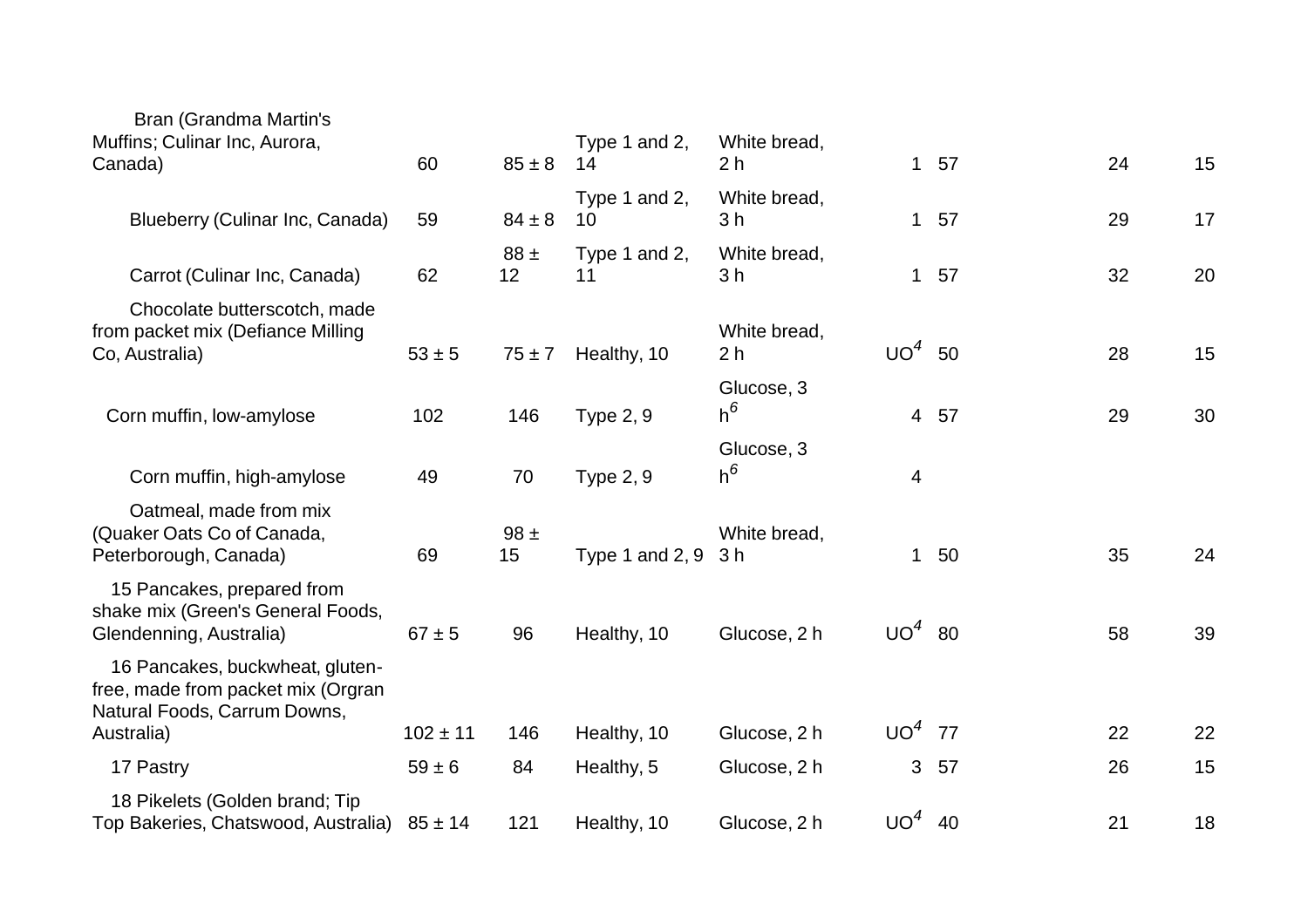| 19 Scones, plain, made from<br>packet mix (Defiance Milling Co,<br>Australia)                 | $92 \pm 8$  | 131            | Healthy, 10         | Glucose, 2 h                   | $UO4$ 25     |              | 9  | $\overline{7}$ |
|-----------------------------------------------------------------------------------------------|-------------|----------------|---------------------|--------------------------------|--------------|--------------|----|----------------|
| 20 Waffles (Aunt Jemima; Quaker<br>Oats Co of Canada)                                         | 76          | $109 \pm 6$    | Type 1 and 2,<br>10 | White bread,<br>3 <sub>h</sub> | $\mathbf{1}$ | 35           | 13 | 10             |
| <b>BEVERAGES</b>                                                                              |             |                |                     |                                |              |              |    |                |
| 21 Coca Cola                                                                                  |             |                |                     |                                |              |              |    |                |
| Coca Cola, soft drink (Coca<br>Cola Amatil, Sydney, Australia)                                | $53 \pm 7$  | 76             | Healthy, 10         | Bread, 2 h                     |              | $UO4$ 250 mL | 26 | 14             |
| Coca Cola, soft drink (Atlanta,<br>GA, USA)                                                   | 63          | 90             | Healthy, 10         | Bread, 2 h                     |              | 5 250 mL     | 26 | 16             |
| Mean of 2 types                                                                               | $58 \pm 5$  | $83 \pm 7$     |                     |                                |              |              |    |                |
| 22 Cordial, orange, reconstituted<br>(Berri Ltd, Berri, Australia)                            | $66 \pm 8$  | 94             | Healthy, 8          | Bread, 2 h                     |              | 2 250 mL     | 20 | 13             |
| 23 Fanta, orange soft drink (Coca<br>Cola Amatil, Australia)                                  | $68 \pm 6$  | 97             | Healthy, 7          | Bread, 2 h                     |              | 2 250 mL     | 34 | 23             |
| 24 Lucozade, original (sparkling<br>glucose drink) (Glaxo Wellcome Ltd,<br>Uxbridge, UK)      | $95 \pm 10$ | 136            | Healthy, 5          | Glucose, 2 h                   |              | 3 250 mL     | 42 | 40             |
| 25 Smoothie, raspberry (Con<br>Agra Inc, Omaha, NE, USA)                                      | $33 \pm 9$  | $48 \pm$<br>13 | Healthy, 10         | Bread, 2 h                     |              | $UO4$ 250 mL | 41 | 14             |
| 26 Smoothie drink, soy, banana<br>(So Natural Foods, Tarren Point,<br>Australia) <sup>6</sup> | $30 \pm 3$  | 43             | Healthy, 10         | Glucose, 2 h                   |              | $UO4$ 250 mL | 22 | $\overline{7}$ |
| 27 Smoothie drink, soy, chocolate<br>hazelnut (So Natural Foods,<br>Australia) <sup>6</sup>   | $34 \pm 3$  | 49             | Healthy, 10         | Glucose, 2 h                   |              | $UO4$ 250 mL | 25 | 8              |
|                                                                                               |             |                |                     |                                |              |              |    |                |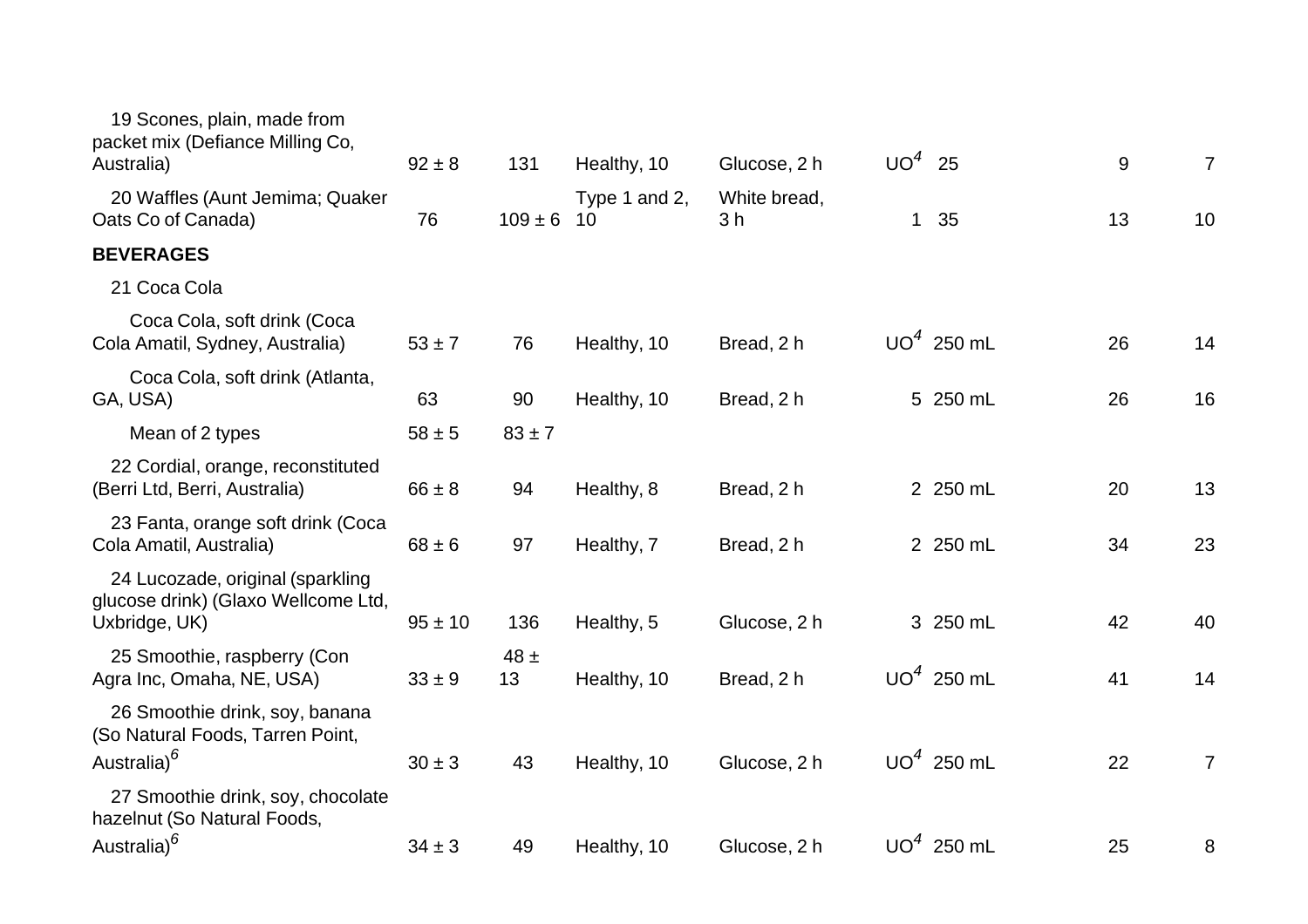| 28 Solo, lemon squash, soft drink<br>(Cadbury Schweppes, Sydney,<br>Australia) <sup>6</sup>                                        | $58 \pm 5$ | 83         | Healthy, 10      | Glucose, 2 h | $UQ4$ 250 mL | 29 | 17 |
|------------------------------------------------------------------------------------------------------------------------------------|------------|------------|------------------|--------------|--------------|----|----|
| 29 Up and Go, cocoa malt flavor<br>(soy milk, rice cereal liquid<br>breakfast) (Sanitarium Health                                  |            |            |                  |              |              |    |    |
| Foods, Berkeley Vale, Australia) <sup>6</sup>                                                                                      | $43 \pm 5$ | 61         | Healthy, 10      | Glucose, 2 h | $UO4$ 250 mL | 26 | 11 |
| 30 Up and Go, original malt flavor<br>(soy milk, rice cereal liquid<br>breakfast) (Sanitarium Health                               |            |            |                  |              |              |    |    |
| Foods, Australia) <sup>6</sup>                                                                                                     | $46 \pm 5$ | 66         | Healthy, 10      | Glucose, 2 h | $UO4$ 250 mL | 24 | 11 |
| 31 Xpress, chocolate (soy bean,<br>cereal and legume extract drink with<br>fructose) (So Natural Foods,<br>Australia) <sup>6</sup> | $39 \pm 2$ | 56         | Healthy, 10      | Glucose, 2 h | $UO4$ 250 mL | 34 | 13 |
| <b>Juices</b>                                                                                                                      |            |            |                  |              |              |    |    |
| 32 Apple juice                                                                                                                     |            |            |                  |              |              |    |    |
| Apple juice, pure, unsweetened,<br>reconstituted (Berri Ltd, Berri,<br>Australia)                                                  | $39 + 5$   | $55 \pm 7$ | Healthy, 10      | Bread, 2 h   | $UO4$ —      |    |    |
|                                                                                                                                    |            |            |                  | Glucose, 5   |              |    |    |
| Apple juice, unsweetened                                                                                                           | 40         | 57         | <b>Type 2, 7</b> | $h^6$        | $6 -$        |    |    |
| Apple juice, unsweetened<br>(Allens, Toronto, Canada)                                                                              | 41         | $59 \pm 8$ | <b>Type 2, 6</b> | Bread, 3 h   | $7 -$        |    |    |
| Mean of 3 studies                                                                                                                  | $40 \pm 1$ | $57 \pm 1$ |                  |              | $-250$ mL    | 29 | 12 |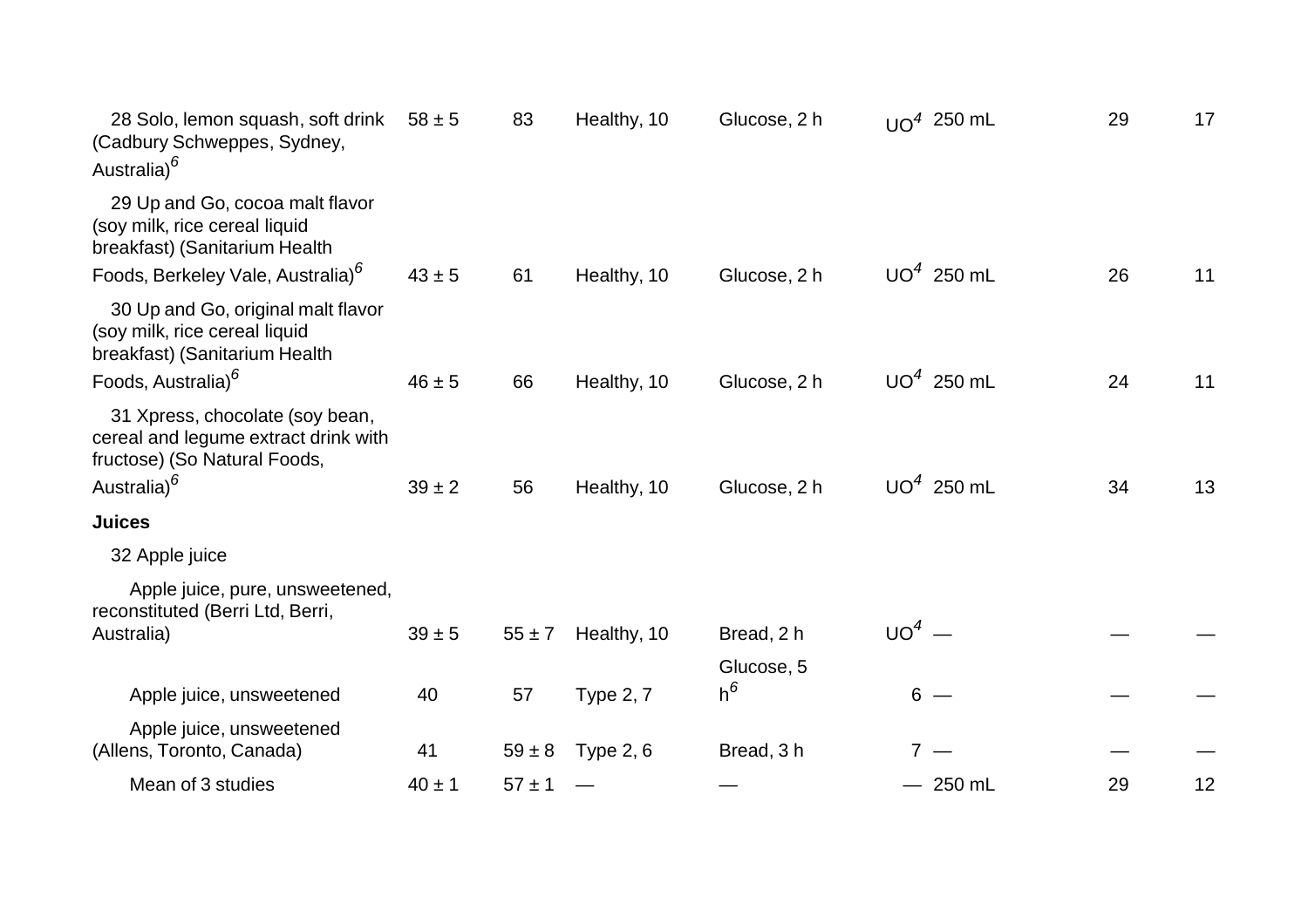| $44 \pm 2$ | 63         | Healthy, 10 | Glucose, 2 h |  | 30                                                                                                                                                      | 13 |
|------------|------------|-------------|--------------|--|---------------------------------------------------------------------------------------------------------------------------------------------------------|----|
| $37 \pm 3$ | 53         | Healthy, 10 | Glucose, 2 h |  | 28                                                                                                                                                      | 10 |
| $43 \pm 3$ | 61         | Healthy, 10 | Glucose, 2 h |  | 33                                                                                                                                                      | 14 |
| $43 \pm 3$ | 61         | Healthy, 9  | Glucose, 2 h |  | 23                                                                                                                                                      | 10 |
| $52 \pm 3$ | 74         | Healthy, 10 | Glucose, 2 h |  | 31                                                                                                                                                      | 16 |
| $68 \pm 3$ | 97         | Healthy, 10 | Glucose, 2 h |  | 36                                                                                                                                                      | 24 |
| $56 \pm 4$ | 80         | Healthy, 10 | Glucose, 2 h |  | 29                                                                                                                                                      | 16 |
| 48         | $69 \pm 5$ | Type 2, 13  | Bread, 3h    |  | 22                                                                                                                                                      | 11 |
|            |            |             |              |  |                                                                                                                                                         |    |
| $46 \pm 6$ | 66         | Healthy, 6  | Glucose, 2 h |  |                                                                                                                                                         |    |
| $53 \pm 6$ | 76         | Healthy, 8  | Bread, 2 h   |  |                                                                                                                                                         |    |
| $50 \pm 4$ | $71 \pm 5$ |             |              |  | 26                                                                                                                                                      | 13 |
|            |            |             |              |  | $UO4$ 250 mL<br>$UO4$ 250 mL<br>$UO4$ 250 mL<br>$UO4$ 250 mL<br>$UO4$ 250 mL<br>$UO4$ 250 mL<br>$UO4$ 250 mL<br>7 250 mL<br>$3 -$<br>$2 -$<br>$-250$ mL |    |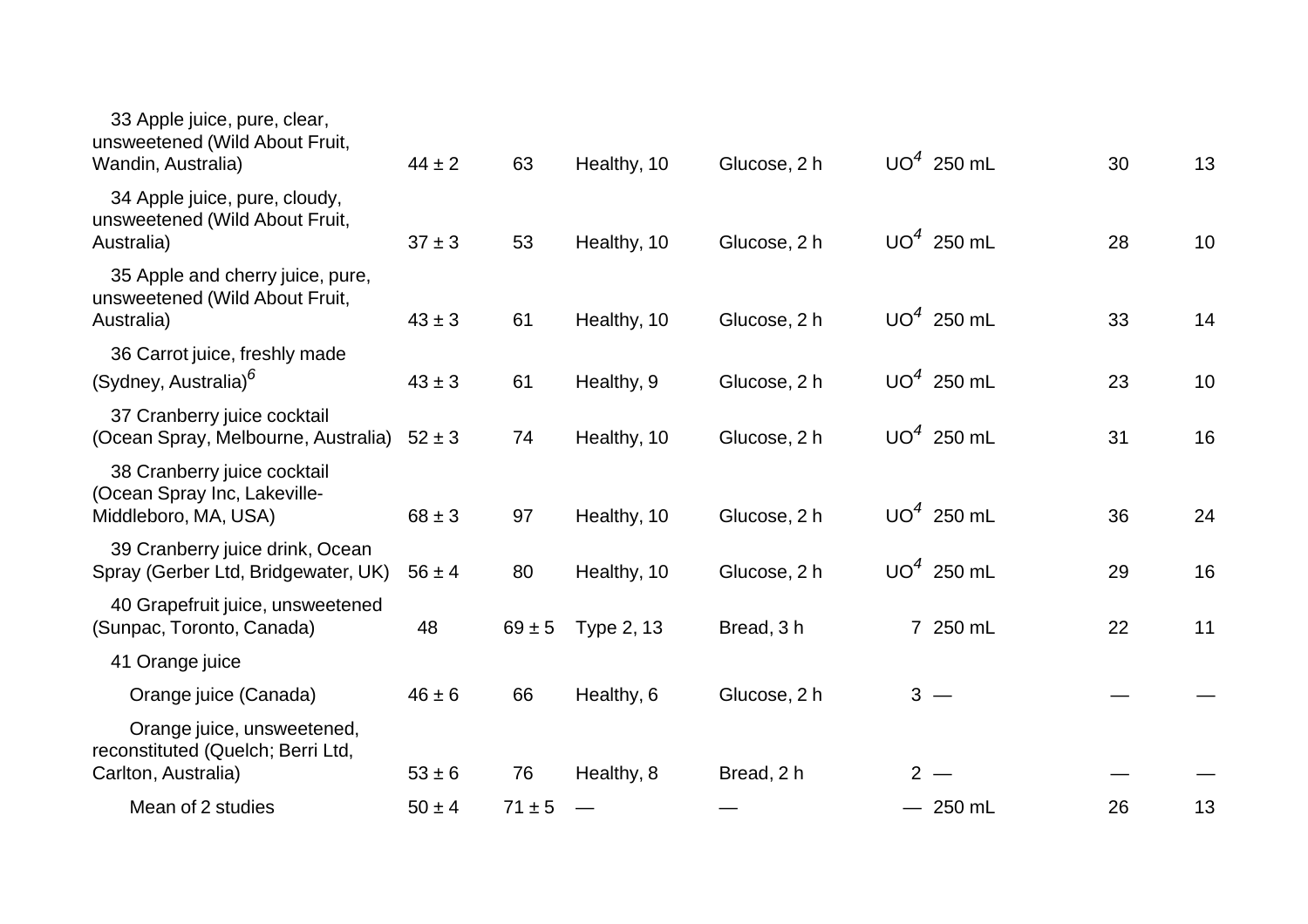| 42 Pineapple juice, unsweetened<br>(Dole Packaged Foods, Toronto,<br>Canada)                  | 46          | $66 \pm 3$ | Type 2, 13    | Bread, 3h    |   | 7 250 mL     | 34 | 16 |
|-----------------------------------------------------------------------------------------------|-------------|------------|---------------|--------------|---|--------------|----|----|
| 43 Tomato juice, canned, no<br>added sugar (Berri Ltd, Berri,<br>Australia) <sup>6</sup>      | $38 \pm 4$  | 54         | Healthy, 10   | Glucose, 2 h |   | $UO4$ 250 mL | 9  | 4  |
| 44 Yakult, fermented milk drink<br>with Lactobacillus casei (Yakult,<br>Dandenong, Australia) | $46 \pm 6$  | 66         | Healthy, 7-10 | Bread, 2 h   | 8 | 65 mL        | 12 | 6  |
| <b>Sports drinks</b>                                                                          |             |            |               |              |   |              |    |    |
| 45 Gatorade (Spring Valley<br>Beverages Pty Ltd, Cheltenham,<br>Australia)                    | $78 \pm 13$ | 111        | Healthy, 7-10 | Bread, 2 h   |   | 8 250 mL     | 15 | 12 |
| 46 Isostar (Novartis Consumer<br>Health, Nyon, Switzerland Australia)                         | $70 \pm 15$ | 100        | Healthy, 7-10 | Bread, 2 h   |   | 8 250 mL     | 18 | 13 |
| 47 Sports Plus (Berri Ltd,<br>Australia)                                                      | $74 \pm 6$  | 106        | Healthy, 7-10 | Bread, 2 h   |   | 8 250 mL     | 17 | 13 |
| 48 Sustagen Sport (Mead<br>Johnson, Rydalmere, Australia)                                     | $43 \pm 9$  | 61         | Healthy, 7-10 | Bread, 2 h   |   | 8 250 mL     | 49 | 21 |
| Drinks made from drinking mix<br>powders                                                      |             |            |               |              |   |              |    |    |
| 49 Build-Up nutrient-fortified drink,<br>vanilla Rydalmere, Australia)                        | $41 \pm 4$  | 59         | Healthy, 10   | Glucose, 2 h |   | $UO4$ 250 mL | 33 | 14 |
| 50 Complete Hot Chocolate mix<br>made with Rydalmere, Australia)                              | $51 \pm 3$  | 73         | Healthy, 10   | Glucose, 2 h |   | $UO4$ 250 mL | 23 | 11 |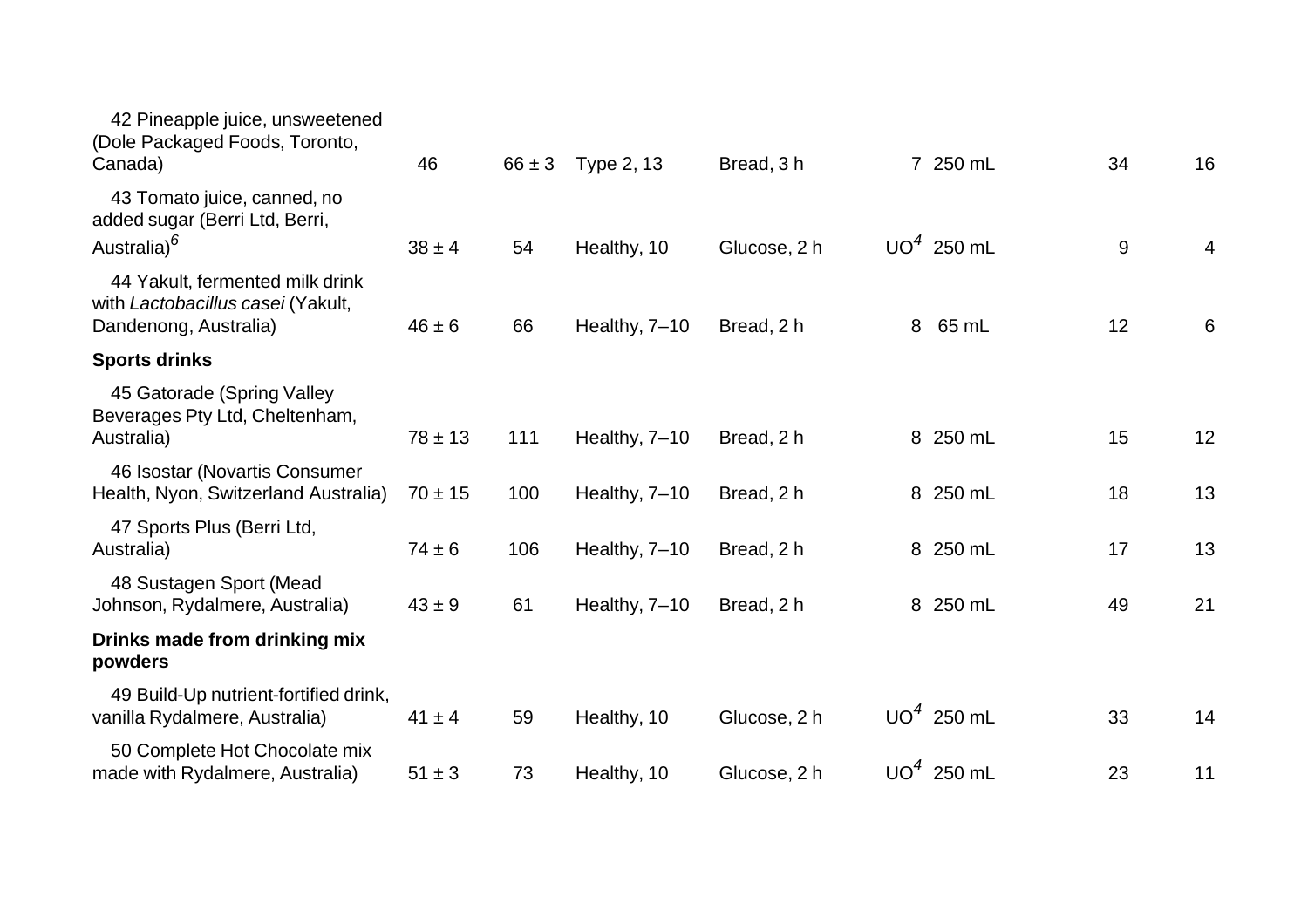| 51 Hi-Pro energy drink mix,<br>vanilla, containing soy protein and<br>whey powder (Harrod foods, Sefton,<br>Australia) mixed in reduced-fat<br>$(1.5\%)$ cow milk | $36 \pm 3$ | 51         | Healthy, 10 | Glucose, 2 h | $UQ4$ 250 mL | 19             | $\overline{7}$ |
|-------------------------------------------------------------------------------------------------------------------------------------------------------------------|------------|------------|-------------|--------------|--------------|----------------|----------------|
| 52 Malted milk powder in full-fat<br>cow milk (Nestlé, Australia)                                                                                                 | $45 \pm 3$ | 64         | Healthy, 10 | Glucose, 2 h | $UO4$ 250 mL | 26             | 12             |
| 53 Milo (chocolate nutrient-<br>fortified drink powder)                                                                                                           |            |            |             |              |              |                |                |
| Milo (Nestlé, Australia)<br>dissolved in water                                                                                                                    | $55 \pm 3$ | $79 \pm 4$ | Healthy, 10 | Glucose, 2 h | $UO4$ 250 mL | 16             | 9              |
| Milo (Nestlé, Auckland, New<br>Zealand) dissolved in water                                                                                                        | $52 \pm 5$ | $74 \pm 7$ | Healthy, 10 | Glucose, 2 h | $UO4$ 250 mL | 16             | 9              |
| Mean of 2 studies                                                                                                                                                 | $54 \pm 2$ | $77 \pm 3$ |             |              |              |                |                |
| Milo (Nestlé, Australia)<br>dissolved in full-fat cow milk                                                                                                        | $35 \pm 2$ | 50         | Healthy, 10 | Glucose, 2 h | $UO4$ 250 mL | 25             | 9              |
| Milo (Nestlé, New Zealand)<br>dissolved in full-fat cow milk                                                                                                      | $36 \pm 3$ | 51         | Healthy, 10 | Glucose, 2 h | $UO4$ 250 mL | 26             | 9              |
| Mean of 2 studies                                                                                                                                                 | $36 \pm 1$ | 51         |             |              |              |                |                |
| 54 Nutrimeal, meal replacement<br>drink, Dutch Chocolate (Usana, Salt<br>Lake City, UT, USA)                                                                      | $26 \pm 3$ | 37         | Healthy, 10 | Glucose, 2 h | $UO4$ 250 mL | 17             | 4              |
| 55 Quik (sweet drink powder)                                                                                                                                      |            |            |             |              |              |                |                |
| Quik, chocolate (Nestlé,<br>Sydney, Australia), dissolved in<br>water                                                                                             | $53 \pm 5$ | $76 \pm 8$ | Healthy, 9  | Bread, 2 h   | $UO4$ 250 mL | $\overline{7}$ | 4              |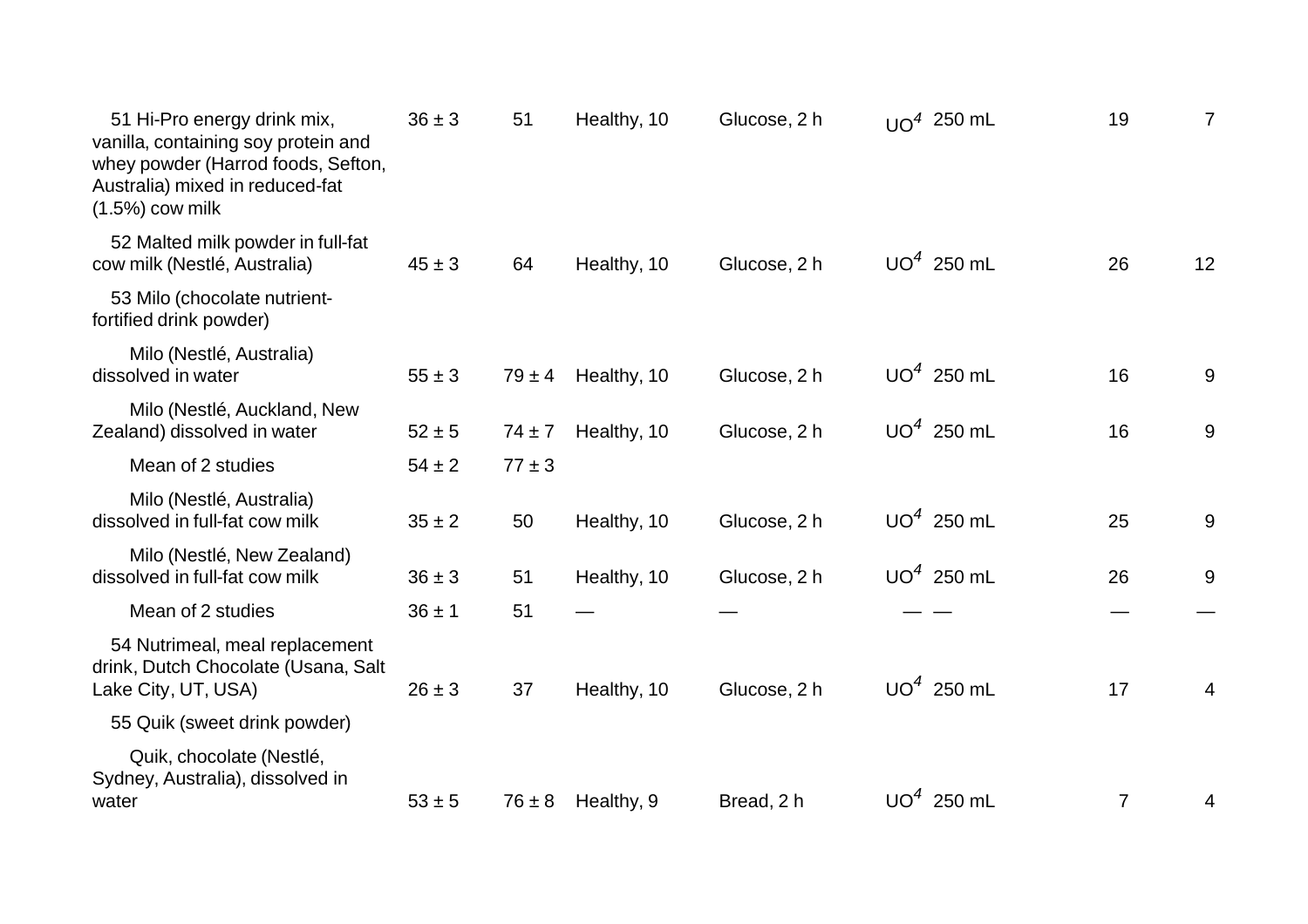| Quik, chocolate (Nestlé,<br>Australia), dissolved in 1.5%-fat milk  | $41 \pm 4$  | 59              | Healthy, 10         | Glucose, 2 h |                 | $UO4$ 250 mL | 11 | 5              |
|---------------------------------------------------------------------|-------------|-----------------|---------------------|--------------|-----------------|--------------|----|----------------|
|                                                                     |             |                 |                     |              |                 |              |    |                |
| Quik, strawberry (Nestlé,<br>Australia), dissolved in water         | $64 \pm 8$  | $92 \pm$<br>12  | Healthy, 9          | Bread, 2 h   |                 | $UQ4$ 250 mL | 8  | 5              |
| Quik, strawberry (Nestlé,<br>Australia), dissolved in 1.5%-fat milk | $35 \pm 3$  | 50              | Healthy, 10         | Glucose, 2 h |                 | $UO4$ 250 mL | 12 | 4              |
| <b>BREADS</b>                                                       |             |                 |                     |              |                 |              |    |                |
| 56 Bagel, white, frozen (Lender's<br>Bakery, Montreal, Canada)      | 72          | $103 \pm 5$     | Type 1 and 2,<br>13 | Bread, 3h    |                 | $1\quad70$   | 35 | 25             |
| 57 Baguette, white, plain (France)                                  | $95 \pm 15$ | 136             | Type $2, 3$         | Glucose, 3 h | 9               | 30           | 15 | 15             |
| 58 French baguette with<br>chocolate spread (France)                | $72 \pm 8$  | 101             | Healthy, 14         | Glucose, 2 h | $UO'$ 70        |              | 37 | 27             |
| 59 French baguette with butter<br>and strawberry jam (France)       | $62 \pm 7$  | 89              | Healthy, 14         | Glucose, 2 h | $UO'$ 70        |              | 41 | 26             |
| 60 Pain au lait (Pasquier, France)                                  | $63 \pm 10$ | 90              | Healthy, 12         | Glucose, 2 h | $UO^7$ 60       |              | 32 | 20             |
| 61 Bread stuffing, Paxo (Campbell<br>Soup Co Ltd, Toronto, Canada)  | 74          | $106 \pm$<br>10 | Type 1 and 2,<br>10 | Bread, 3h    | $\mathbf 1$     | 30           | 21 | 16             |
| <b>Barley breads</b>                                                |             |                 |                     |              |                 |              |    |                |
| 62 Coarse barley kernel bread,<br>75-80% kernels                    |             |                 |                     |              |                 |              |    |                |
| 75% kernels                                                         | 27          | $39 \pm 7$      | <b>Type 2, 5</b>    | Bread, 3h    | 10 <sup>°</sup> | 30           | 20 | 5              |
| 80% scalded intact kernels<br>(20% white-wheat flour)               | 34          | $48 \pm$<br>10  | Healthy, 10         | Bread, 1.5 h | 11              | 30           | 20 | $\overline{7}$ |
| 80% intact kernels (20% white-<br>wheat flour)                      | 40          | 57±<br>10       | Healthy, 10         | Bread, 1.5 h |                 | 11 30        | 20 | 8              |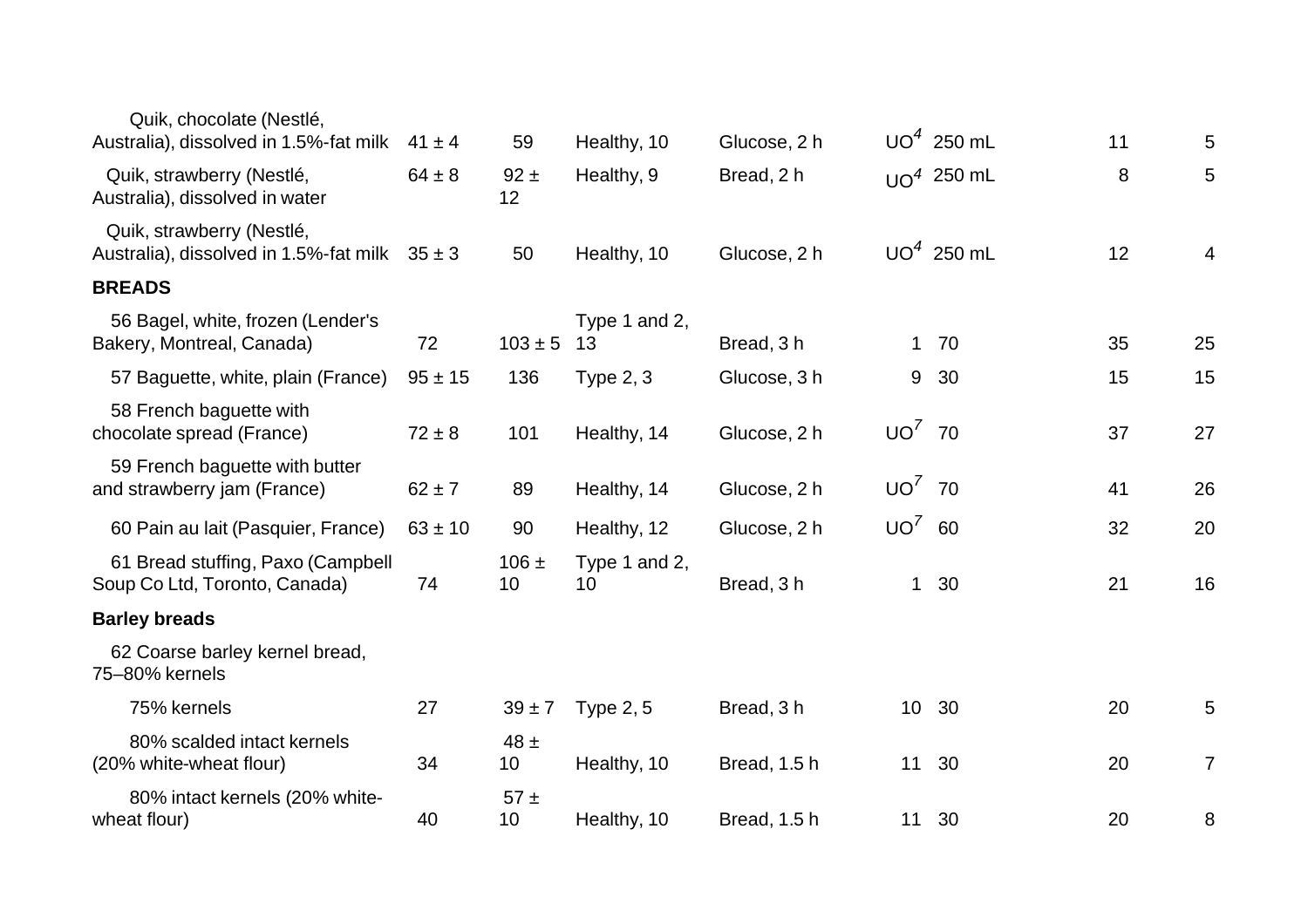| Mean of 3 studies                                                                                                   | $34 \pm 4$ | $48 \pm 9$     |                  |            |                         |    |                |
|---------------------------------------------------------------------------------------------------------------------|------------|----------------|------------------|------------|-------------------------|----|----------------|
| 63 Barley kernel bread, 50%<br>kernels                                                                              |            |                |                  |            |                         |    |                |
| 50% kernels (Canada)                                                                                                | 43         | $62 \pm 4$     | <b>Type 2, 5</b> | Bread, 3h  | 10 30                   | 20 | 9              |
| 50% kibbled barley (Australia)                                                                                      | 48         | $69 \pm 7$     | Healthy, 8       | Bread, 2 h | 12 30                   | 20 | 10             |
| Mean of 2 studies                                                                                                   | $46 \pm 2$ | $66 \pm 3$     |                  |            | - 30<br>$\qquad \qquad$ | 20 | 9              |
| 64 Sunflower and barley bread<br>(Riga bakeries, Sydney, Australia)                                                 | $57 \pm 6$ | 81             | Healthy, 8       | Bread, 2 h | 13 30                   | 11 | 6              |
| 65 Barley flour breads                                                                                              |            |                |                  |            |                         |    |                |
| 100% barley flour (Canada)                                                                                          | 67         | $96 \pm 6$     | Type $2, 6$      | Bread, 3 h | 10 30                   | 13 | 9              |
| Whole-meal barley flour (80%)<br>bread (20% white-wheat flour)<br>(Sweden)                                          | 67         | 95±<br>15      | Healthy, 10      | Bread, 2 h | 11 30                   | 20 | 13             |
| Whole-meal barley bread, flat,<br>thin, soft (50% regular barley flour,<br>50% high-fiber barley flour)<br>(Sweden) | 50         | $71 \pm$<br>11 | Healthy, 8       | Bread, 2 h | 14 30                   | 15 | $\overline{7}$ |
| Whole-meal barley bread, flat,<br>thin, soft (20% regular barley flour,<br>80% high-fiber barley flour)<br>(Sweden) | 43         | $61 \pm 7$     | Healthy, 8       | Bread, 2 h | 14 30                   | 11 | 5              |
| 66 Whole-meal barley flour (80%)<br>and white-wheat flour (20%) bread<br>fermented or with added organic            |            |                |                  |            |                         |    |                |

acids or salts (Sweden)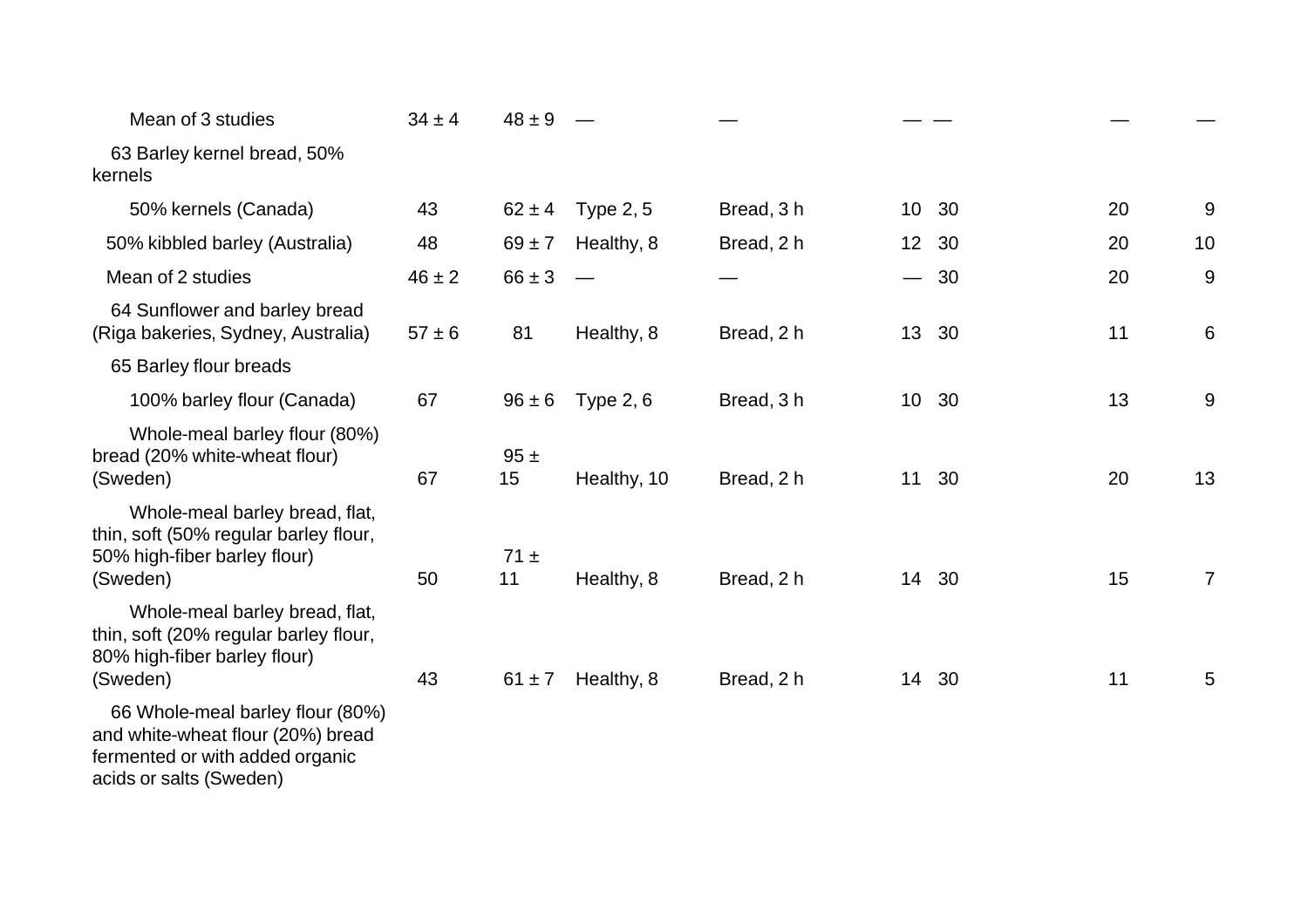| Whole-meal barley flour bread<br>(used as reference for the 5 breads<br>below) $^8$        | 70         | 100            | Healthy, 11 | Whole-meal<br>barley<br>bread, 2 h | 15 30            |    | 20 | 14    |
|--------------------------------------------------------------------------------------------|------------|----------------|-------------|------------------------------------|------------------|----|----|-------|
| Whole-meal barley flour bread<br>with sourdough (lactic acid) <sup>8</sup>                 | 53         | 76             | Healthy, 11 | Whole-meal<br>barley<br>bread, 2 h | 15 30            |    | 20 | 10    |
| Whole-meal barley flour bread<br>with lactic acid <sup>8</sup>                             | 66         | 94             | Healthy, 11 | Whole-meal<br>barley<br>bread, 2 h | 15               | 30 | 19 | 12    |
| Whole-meal barley flour bread<br>with calcium lactate <sup>8</sup>                         | 59         | 84             | Healthy, 11 | Whole-meal<br>barley<br>bread, 2 h | 15 <sub>1</sub>  | 30 | 20 | 12    |
| Whole-meal barley flour bread<br>with sodium propionate <sup>8</sup>                       | 65         | 93             | Healthy, 11 | Whole-meal<br>barley<br>bread, 2 h | 15 <sub>1</sub>  | 30 | 20 | 13    |
| Whole-meal barley flour bread<br>with higher dose sodium<br>propionate <sup>8</sup>        | 57         | 82             | Healthy, 11 | Whole-meal<br>barley<br>bread, 2 h | 15               | 30 | 19 | 11    |
| <b>Buckwheat bread</b>                                                                     |            |                |             |                                    |                  |    |    |       |
| 67 Buckwheat bread, 50%<br>dehusked buckwheat groats and<br>50% white-wheat flour (Sweden) | 47         | $67 \pm$<br>10 | Healthy, 10 | Bread, 2 h                         | 16 <sup>1</sup>  | 30 | 21 | 10    |
| <b>Fruit bread</b>                                                                         |            |                |             |                                    |                  |    |    |       |
| 68 Bürgen fruit loaf (Tip Top<br>Bakeries, Australia)                                      | $44 \pm 5$ | $63 \pm 7$     | Healthy, 10 | Bread, 2 h                         | 17 <sup>17</sup> | 30 | 13 | $6\,$ |
| 69 Fruit and spice loaf, thick<br>sliced (Buttercup Bakeries,<br>Moorebank, Australia)     | $54 \pm 6$ | 77             | Healthy, 10 | Glucose, 2 h                       | UO <sup>4</sup>  | 30 | 15 | 8     |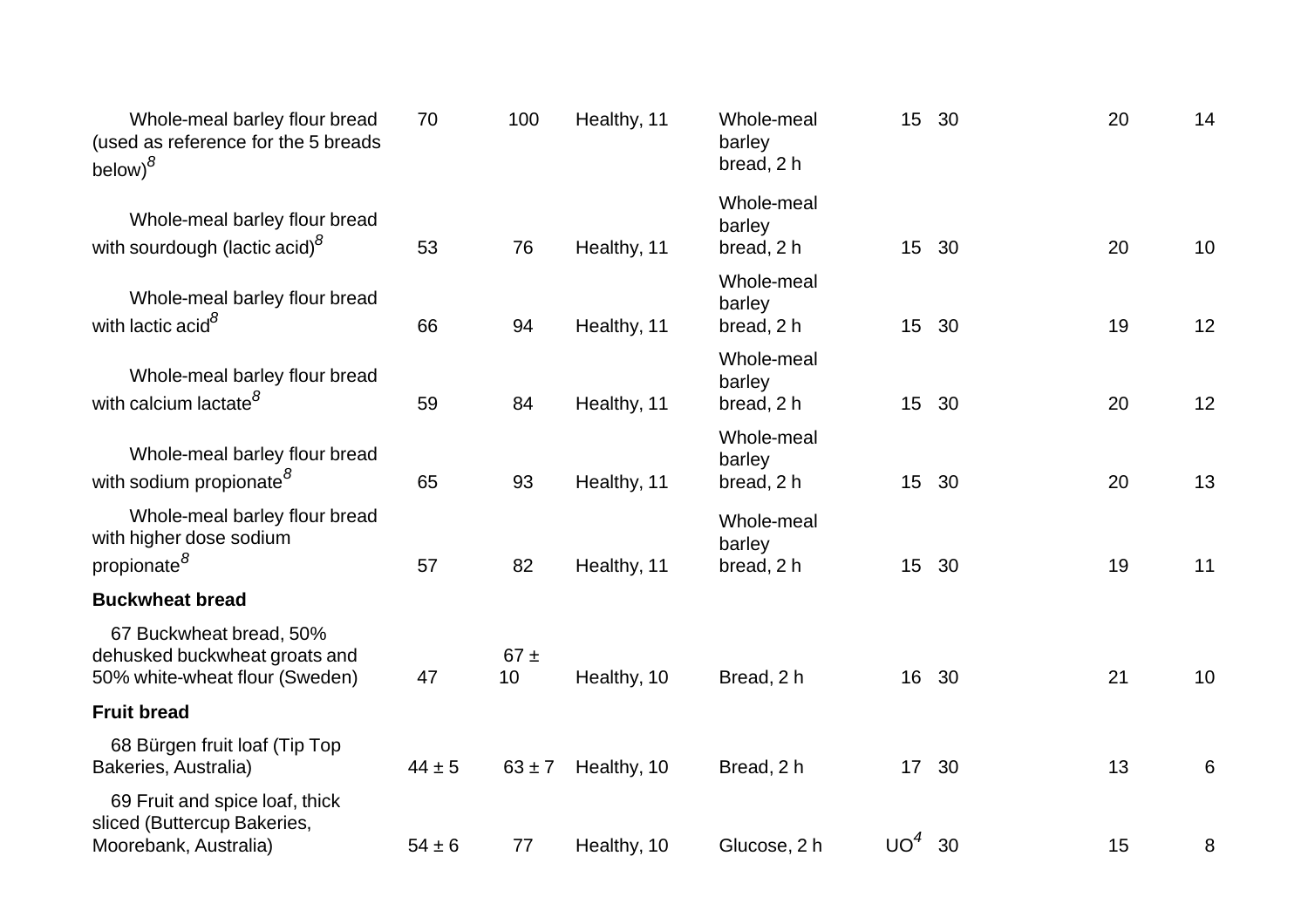| 70 Continental fruit loaf, wheat<br>bread with dried fruit (Australia)                  | $47 \pm 6$  | 67              | Healthy, 8          | Bread, 2 h                     |             | 2 30  | 15 | 7              |
|-----------------------------------------------------------------------------------------|-------------|-----------------|---------------------|--------------------------------|-------------|-------|----|----------------|
| 71 Happiness (cinnamon, raisin,<br>and pecan annitowoc, WI, USA)                        | $63 \pm 5$  | $89 \pm 7$      | Healthy, 10         | Bread, 2 h                     | $UO4$ 30    |       | 14 | 9              |
| 72 Muesli bread, made from<br>packet mix in bread making machine<br>(Con Agra Inc, USA) | $54 \pm 6$  | $77 \pm 9$      | Healthy, 10         | Bread, 2 h                     | $UO4$ 30    |       | 12 | $\overline{7}$ |
| 73 Hamburger bun (Loblaw's,<br>Canada)                                                  | 61          | $87 + 5$        | Type 1 and 2,<br>12 | Bread, 3h                      | $\mathbf 1$ | 30    | 15 | 9              |
| 74 Kaiser rolls (Loblaw's, Canada)                                                      | 73          | $104 \pm 5$ 12  | Type 1 and 2,       | Bread, 3h                      |             | 1 30  | 16 | 12             |
| 75 Melba toast, Old London (Best<br>Foods Canada Inc, Etobicoke,<br>Canada)             | 70          | $100 \pm 6$ 11  | Type 1 and 2,       | Bread, 3h                      |             | 1 30  | 23 | 16             |
| <b>Gluten-free bread</b>                                                                |             |                 |                     |                                |             |       |    |                |
| 76 Gluten-free multigrain bread<br>(Country Life Bakeries, Dandenong,<br>Australia)     | $79 \pm 13$ | 113             | Healthy, 10         | Glucose, 2 h                   | $UO4$ 30    |       | 13 | 10             |
| 77 Gluten-free white bread<br>(gluten-free wheat starch) (UK)                           |             |                 |                     |                                |             |       |    |                |
| Unsliced                                                                                | 71          | $101 \pm$<br>22 | Type 2, 11          | White bread,<br>3 <sub>h</sub> |             | 18 30 | 15 | 11             |
|                                                                                         |             | $114 +$         |                     | White bread,                   |             |       |    |                |
| Sliced                                                                                  | 80          | 21              | Type 2, 12          | 3 <sub>h</sub>                 | 18          | 30    | 15 | 12             |
| Mean of 2 studies                                                                       | $76 \pm 5$  | $108 \pm 7$ –   |                     |                                |             | $-30$ | 15 | 11             |
| 78 Gluten-free fiber-enriched                                                           |             |                 |                     |                                |             |       |    |                |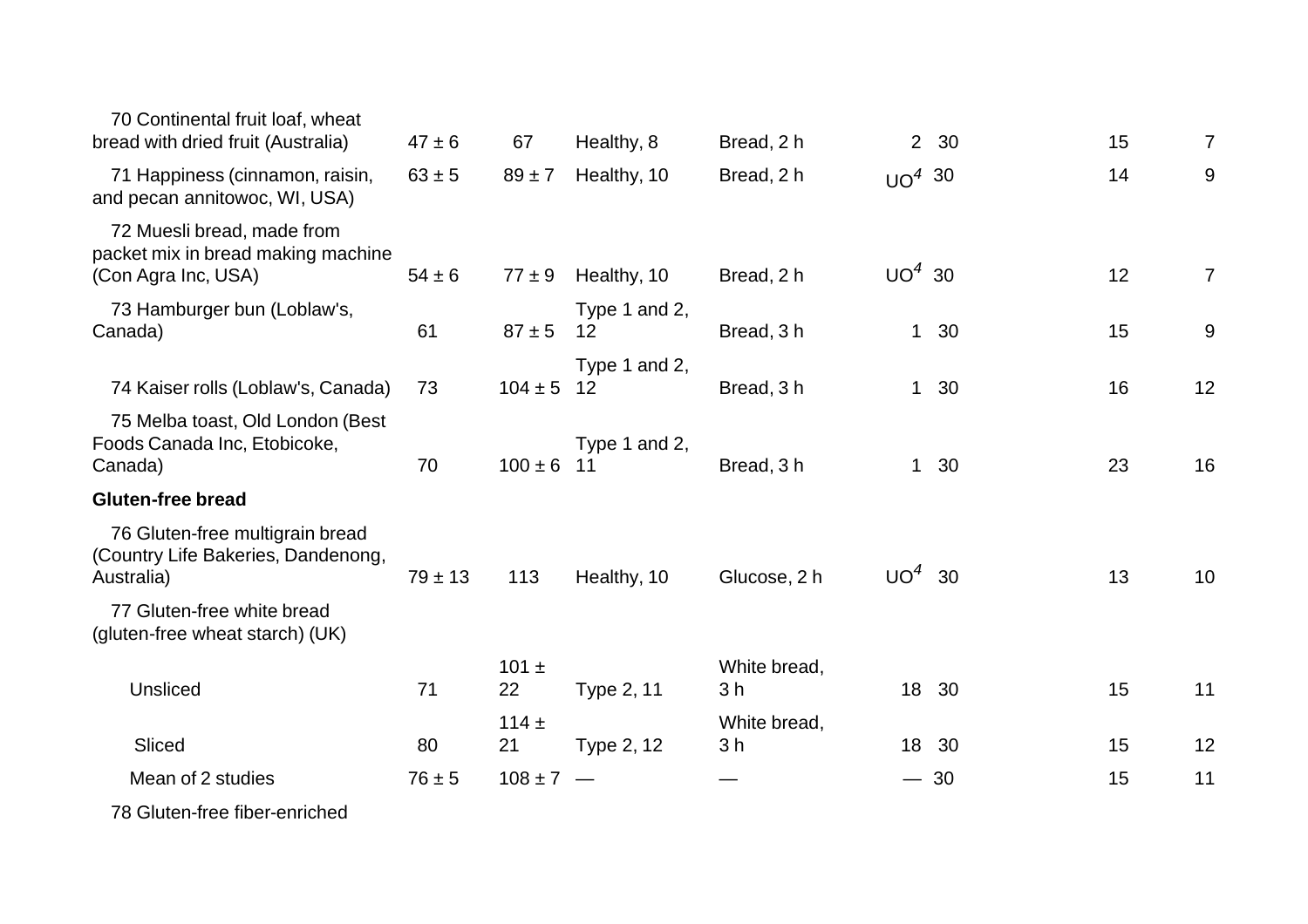| Unsliced (gluten-free wheat<br>starch, soya bran) (UK)                                       | 69         | 99±<br>12       | Type 2, 12  | White bread,<br>3 h            | 18                            | 30    | 13 | 9               |
|----------------------------------------------------------------------------------------------|------------|-----------------|-------------|--------------------------------|-------------------------------|-------|----|-----------------|
| Sliced (gluten-free wheat<br>starch, soya bran) (UK)                                         | 76         | $109 \pm$<br>13 | Type 2, 12  | White bread,<br>3 <sub>h</sub> | 18                            | 30    | 13 | 10              |
| Mean of 2 studies                                                                            | $73 \pm 4$ | $104 \pm 5$ –   |             |                                | $\overbrace{\phantom{aaaaa}}$ | 30    | 13 | 9               |
| Oat bread                                                                                    |            |                 |             |                                |                               |       |    |                 |
| 79 Coarse oat-kernel bread, 80%<br>intact oat kernels and 20% white-<br>wheat flour (Sweden) | 65         | $93 +$<br>11    | Healthy, 10 | Bread, 2 h                     | 11                            | 30    | 19 | 12 <sub>2</sub> |
| Oat-bran bread                                                                               |            |                 |             |                                |                               |       |    |                 |
| 80 50% Oat bran (Australia)                                                                  | 44         | $63 \pm$<br>10  | Healthy, 8  | Bread, 2 h                     |                               | 12 30 | 18 | 8               |
| 81 45% Oat bran and 50% wheat<br>flour (Sweden)                                              | 50         | $72 \pm$<br>10  | Healthy, 10 | Bread, 1.5 h                   | 19                            | -30   | 18 | 9               |
| Mean of 2 studies                                                                            | $47 \pm 3$ | $68 \pm 5$      |             |                                | $\overline{\phantom{0}}$      | 30    | 18 | 9               |
| <b>Rice bread</b>                                                                            |            |                 |             |                                |                               |       |    |                 |
| 82 Rice bread, low-amylose<br>Calrose rice (Pav's Allergy Bakery,<br>Ingleburn, Australia)   | $72 \pm 9$ | $103 \pm$<br>10 | Healthy, 12 | Bread, 2 h                     | 8                             | 30    | 12 | 8               |
| 83 Rice bread, high-amylose<br>Doongara rice (Pav's Allergy<br>Bakery, Australia)            | $61 \pm 9$ | $88 \pm$<br>13  | Healthy, 12 | Bread, 2 h                     | 8                             | 30    | 12 | $\overline{7}$  |
| <b>Rye bread</b>                                                                             |            |                 |             |                                |                               |       |    |                 |
|                                                                                              |            |                 |             |                                |                               |       |    |                 |

 84 Rye-kernel (pumpernickel) bread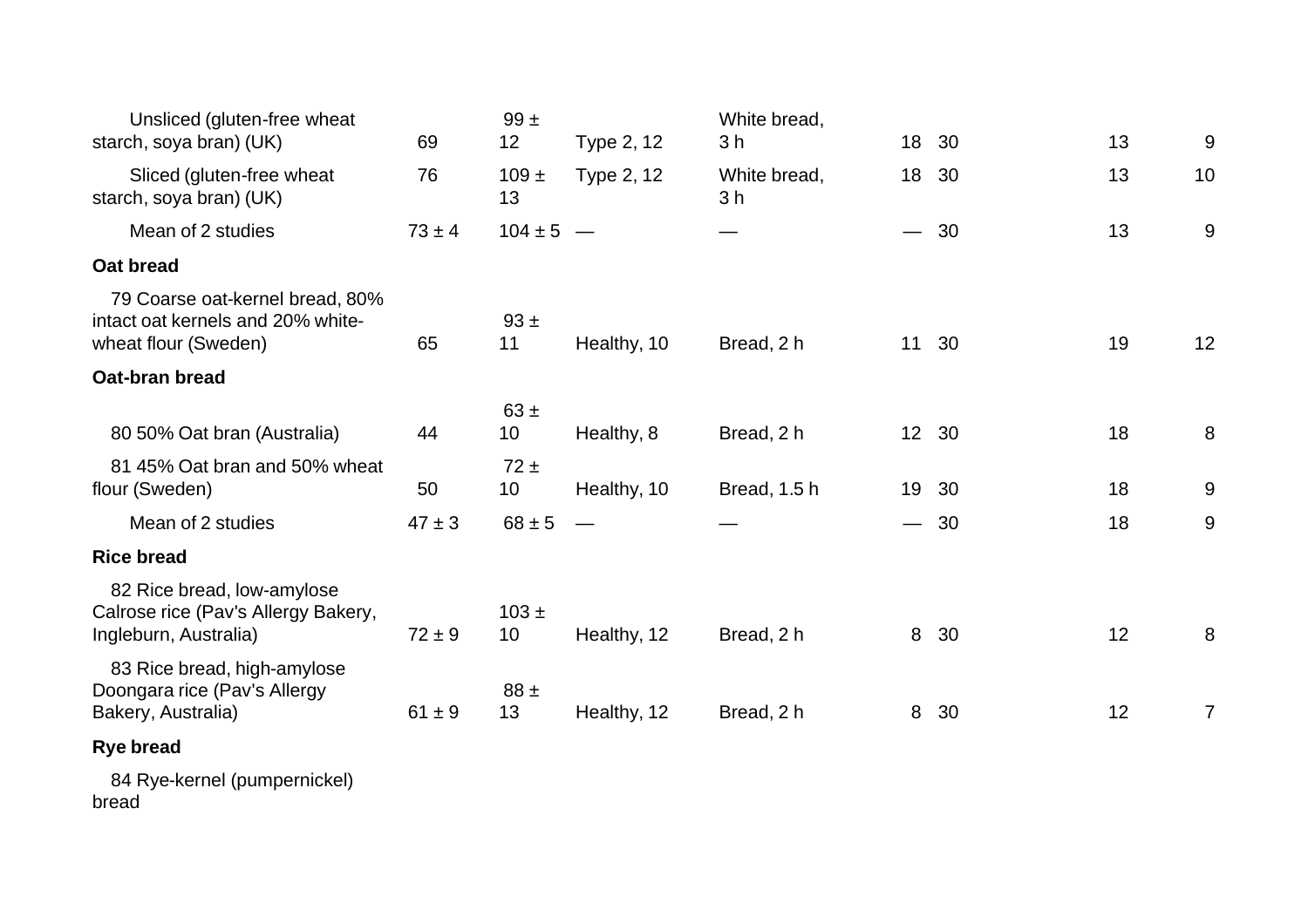| Coarse rye-kernel bread, 80%<br>intact kernels and 20% white-wheat         |            |                |                                      |                     |                          |       |    |                |
|----------------------------------------------------------------------------|------------|----------------|--------------------------------------|---------------------|--------------------------|-------|----|----------------|
| flour (Sweden)                                                             | 41         |                | $58 \pm 8$ Healthy, 10               | Bread, 2 h          | 11                       | 30    | 12 | 5              |
| Rye-kernel bread, pumpernickel<br>(Canada)                                 | 41         | 58             | Diabetic,<br>number NS               | Glucose,<br>time NS |                          | 20 30 | 12 | 5              |
| Whole-grain pumpernickel<br>(Holtzheuser Brothers Ltd, Toronto,<br>Canada) | 46         | $66 \pm 7$     | Type 1 and 2, 9 Bread, 3 h           |                     | $\mathbf{1}$             | 30    | 11 | 5              |
| Rye-kernel bread, pumpernickel<br>(80% kernels) (Canada)                   | 55         | $78 \pm 3$     | Type 1 and 2,<br>14                  | Bread, 3 h          | 21                       | 30    | 12 | $\overline{7}$ |
| Cocktail, sliced (Kasselar Food<br>Products, Toronto, Canada)              | 55         | $79 \pm 3$     | <b>Type 2, 9</b>                     | Bread, 3 h          |                          | 22 30 | 12 | $\overline{7}$ |
| Cocktail, sliced (Kasselar Food<br>Products, Canada)                       | 62         | $88 \pm$<br>13 | Type $1, 6$                          | Bread, 3 h          | 22                       | 30    | 12 | 8              |
| Mean of 6 studies                                                          | $50 \pm 4$ | $71 \pm 7$     |                                      |                     | $\qquad \qquad$          | 30    | 12 | 6              |
| 85 Whole-meal rye bread                                                    |            |                |                                      |                     |                          |       |    |                |
| Whole-meal rye bread<br>(Canada)                                           | 41         | 58             | Type 2, number Glucose,<br><b>NS</b> | time NS             | $23 -$                   |       |    |                |
| Whole-meal rye bread<br>(Canada)                                           | 62         | $89 \pm 6$     | Type 1 and 2,<br>14                  | Bread, 3h           | $21 -$                   |       |    |                |
| Whole-meal rye bread<br>(Canada)                                           | 63         | $90 \pm 7$     | <b>Type 2, 9</b>                     | Bread, 3 h          | $22 -$                   |       |    |                |
| Whole-meal rye bread<br>(Canada)                                           | 66         | $94 \pm$<br>10 | <b>Type 1, 6</b>                     | Bread, 3 h          | $22 -$                   |       |    |                |
| Mean of 4 studies                                                          | $58 \pm 6$ | $83 \pm 8$     |                                      |                     | $\overline{\phantom{0}}$ | 30    | 14 | 8              |
| <b>Specialty rye breads</b>                                                |            |                |                                      |                     |                          |       |    |                |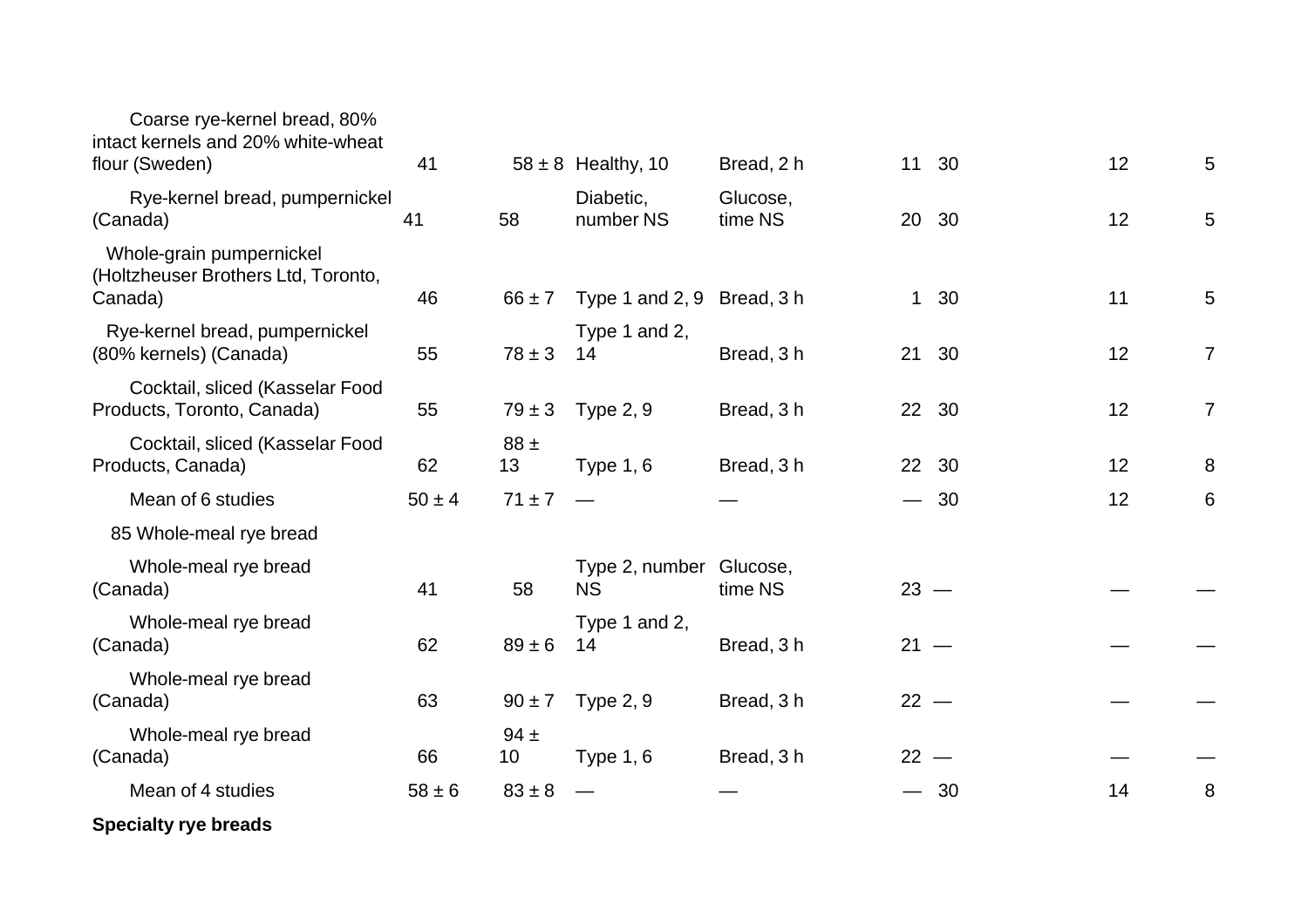| $76 \pm 14$                                                                                                                                      | 109        | Healthy, 7          | Glucose, 2 h |                            |    | 13                                                                                                                   | 10             |
|--------------------------------------------------------------------------------------------------------------------------------------------------|------------|---------------------|--------------|----------------------------|----|----------------------------------------------------------------------------------------------------------------------|----------------|
|                                                                                                                                                  |            |                     |              |                            |    |                                                                                                                      |                |
| $55 \pm 12$                                                                                                                                      | 79         | Healthy, 9          | Glucose, 2 h |                            |    |                                                                                                                      |                |
| $74 \pm 6$                                                                                                                                       | 106        | Type 2, 14          | Glucose, 2 h |                            |    |                                                                                                                      |                |
| $65 \pm 10$                                                                                                                                      | 93±<br>14  |                     |              |                            |    | 10                                                                                                                   | $\overline{7}$ |
| 67                                                                                                                                               | $95 \pm 6$ | Type 1 and 2,<br>10 | Bread, 3h    |                            |    | 13                                                                                                                   | 9              |
| 68                                                                                                                                               | $97 \pm 6$ | Type 1 and 2,<br>12 | Bread, 3h    |                            |    | 14                                                                                                                   | 10             |
| 55                                                                                                                                               | $78 \pm 8$ |                     |              |                            |    | 13                                                                                                                   | $\overline{7}$ |
| $59 \pm 5$                                                                                                                                       | 84         | Healthy, 8          | Bread, 2 h   |                            | 30 | 14                                                                                                                   | 8              |
| $86 \pm 15$                                                                                                                                      | 123        | Healthy, 7          | Glucose, 2 h |                            |    | 14                                                                                                                   | 12             |
|                                                                                                                                                  |            |                     |              |                            |    |                                                                                                                      |                |
| 57                                                                                                                                               | 83         | Type 2, 13          | Bread, 3 h   |                            |    |                                                                                                                      |                |
| 48                                                                                                                                               | 69         | Healthy, 10         | Glucose, 2 h |                            |    |                                                                                                                      |                |
| $53 \pm 5$                                                                                                                                       | $76 \pm 7$ |                     |              |                            |    | 12                                                                                                                   | 6              |
| Specialty Bakery, Sydney, Australia)<br>Bürgen Dark/Swiss rye (Tip Top<br>Bürgen Dark/Swiss rye (Tip Top<br>Specialty Bakery, Sydney, Australia) |            |                     |              | Type 1 and 2, 9 Bread, 3 h |    | 24 30<br>$25 -$<br>$25 -$<br>$-30$<br>1 30<br>1 30<br>1 30<br>13 <sup>2</sup><br>24 30<br>$26 -$<br>$UO4$ —<br>$-30$ |                |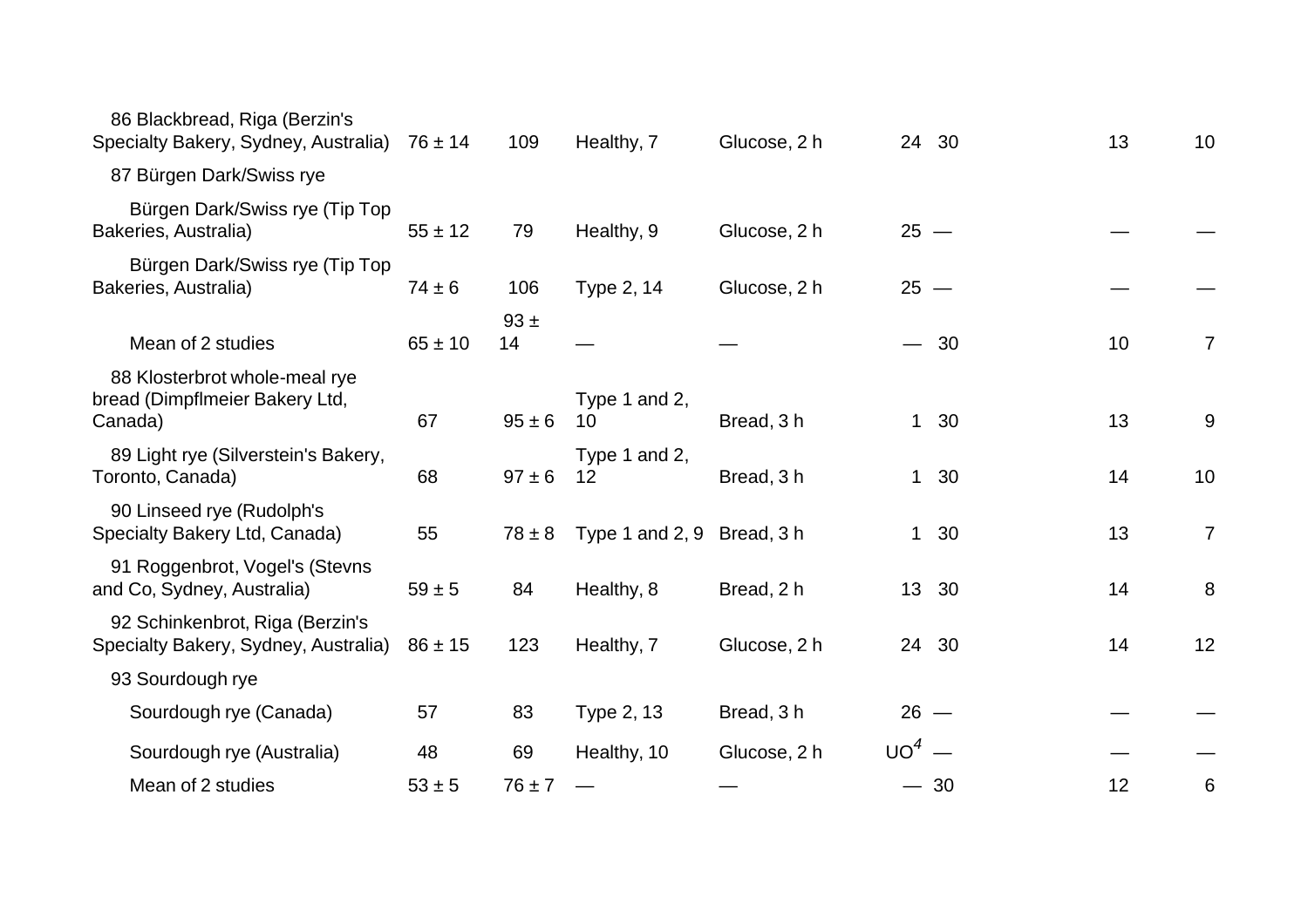| 94 Volkornbrot, whole-meal rye<br>bread (Dimpflmeier Bakery Ltd,<br>Canada)                | 56          | $80 \pm 5$     | Type 1 and 2,<br>10 | Bread, 3h    |                 | $1\quad30$ | 13 | $\overline{7}$ |
|--------------------------------------------------------------------------------------------|-------------|----------------|---------------------|--------------|-----------------|------------|----|----------------|
| <b>Wheat bread</b>                                                                         |             |                |                     |              |                 |            |    |                |
| 95 Coarse wheat-kernel bread,<br>80% intact kernels and 20% white-<br>wheat flour (Sweden) | 52          | $74 \pm 7$     | Healthy, 10         | Bread, 2 h   |                 | 11 30      | 20 | 10             |
| 96 Cracked wheat kernel (bulgur)<br>bread                                                  |             |                |                     |              |                 |            |    |                |
| 50% cracked wheat kernel<br>(Canada)                                                       | 58          | $83 \pm 4$     | Type $2, 6$         | Bread, 3h    | 10 <sup>°</sup> | 30         | 20 | 12             |
| 75% cracked wheat kernels<br>(Canada)                                                      | 48          | $69 \pm 4$     | Type $2, 6$         | Bread, 3 h   | 10 <sup>1</sup> | 30         | 20 | 10             |
| Mean of 2 studies                                                                          | $53 \pm 3$  | $76 \pm 4$     |                     |              | $\qquad \qquad$ | - 30       | 20 | 11             |
| <b>Spelt wheat bread</b>                                                                   |             |                |                     |              |                 |            |    |                |
| 97 White spelt wheat bread<br>(Slovenia) <sup>9</sup>                                      | 74          | 105            | Healthy, 6          | Bread, 3 h   | 27              | 30         | 23 | 17             |
| 98 Whole-meal spelt wheat bread<br>(Slovenia) <sup>9</sup>                                 | 63          | 91             | Healthy, 6          | Bread, 3h    |                 | 27 30      | 19 | 12             |
| 99 Scalded spelt wheat-kernel<br>bread (Slovenia) <sup>9</sup>                             | 67          | 96             | Healthy, 6          | Bread, 3 h   |                 | 27 30      | 22 | 15             |
| 100 Spelt multigrain bread (Pav's<br>bakery, Australia)                                    | $54 \pm 10$ | $77 \pm$<br>14 | Healthy, 12         | Bread, 2 h   | UO <sup>4</sup> | 30         | 12 | $\overline{7}$ |
| 101 White-wheat-flour bread                                                                |             |                |                     |              |                 |            |    |                |
| White flour (Canada)                                                                       | $69 \pm 5$  | 99             | Healthy, 10         | Glucose, 2 h | 3 <sup>1</sup>  | 30         | 14 | 10             |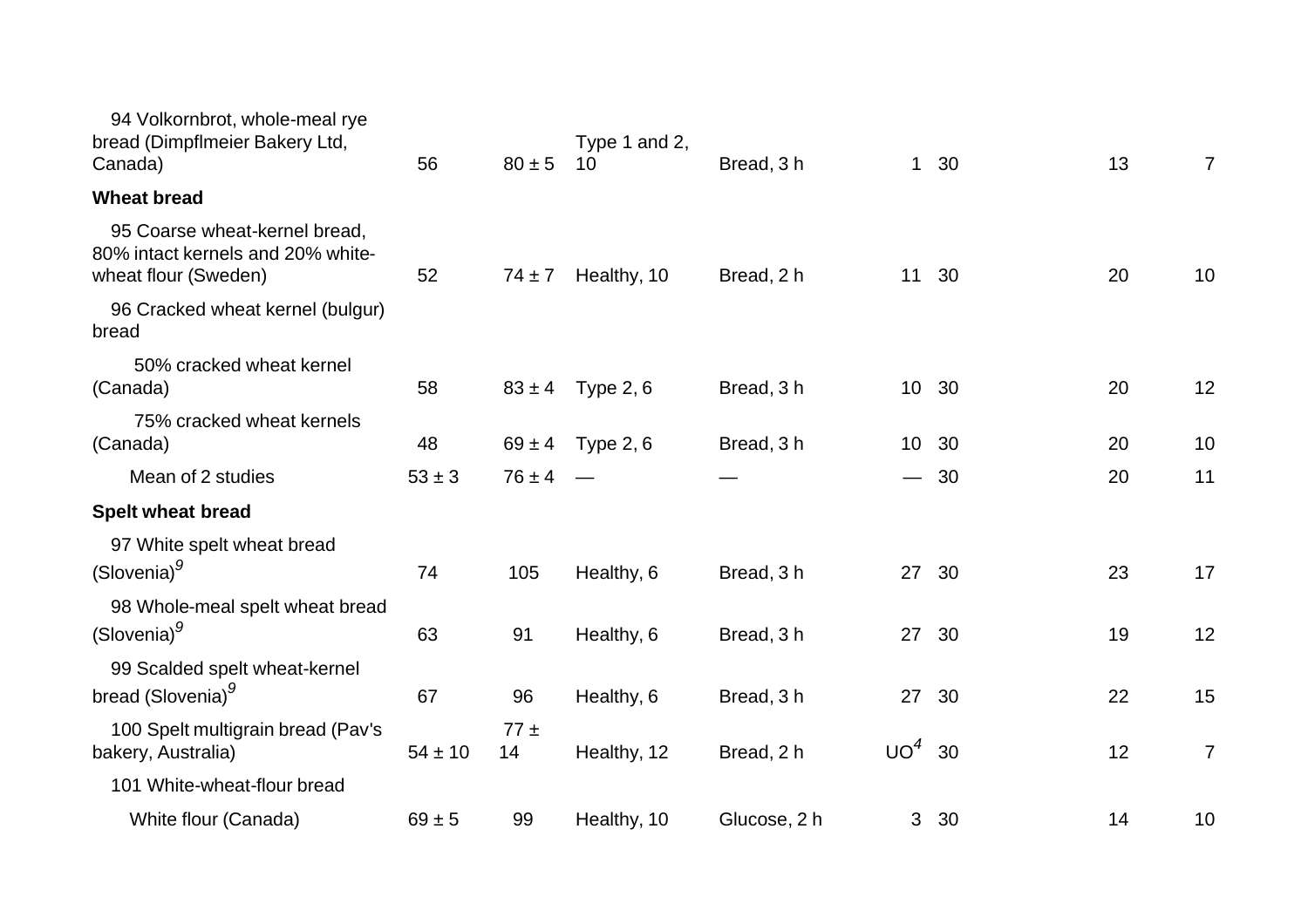|                                                                                            |            |               | Type 2, 5; IGT,            |              |              |       |    |    |
|--------------------------------------------------------------------------------------------|------------|---------------|----------------------------|--------------|--------------|-------|----|----|
| White flour (USA)                                                                          | 70         | 100           | $6^{10}$                   | Bread, 3h    |              | 28 30 | 14 | 10 |
| White flour (Sunblest; Tip Top<br>Bakeries, Australia)                                     | 70         | 100           | Healthy, 10                | Bread, 2 h   | $UO4$ 30     |       | 14 | 10 |
| White flour (Dempster's                                                                    |            |               | Type 1 and 2,              |              |              |       |    |    |
| Corporate Foods Ltd, Canada)                                                               | 71         | $101 \pm 9$   | 12                         | Bread, 3 h   | $\mathbf{1}$ | 30    | 14 | 10 |
| White flour (South Africa)                                                                 | $71 \pm 7$ | 101           | Healthy, 7                 | Glucose, 2 h |              | 29 30 | 13 | 9  |
| White flour (Canada)                                                                       | 71         |               | $102 \pm 5$ Type 2, 6      | Bread, 3 h   |              | 30 30 | 14 | 10 |
| Mean of 6 studies                                                                          | $70 \pm 0$ | $101 \pm 0$ – |                            |              |              | 30    | 14 | 10 |
| 102 White-wheat-flour bread,<br>hard, toasted (Italian)                                    | 73         |               | $104 \pm 5$ Type 2, 17     | Glucose, 3 h | 31           | - 30  | 15 | 11 |
| 103 Wonder, enriched white<br>bread (Interstate Brands<br>Companies, Kansas City, MO, USA) |            |               |                            |              |              |       |    |    |
|                                                                                            |            | 101 $\pm$     |                            |              |              |       |    |    |
| Wonder, enriched white bread                                                               | $71 \pm 9$ | 13            | Healthy, 10                | Bread, 2 h   | $UO4$ —      |       |    |    |
| Wonder, enriched white bread                                                               | $72 \pm 4$ | 103           | Healthy, 10                | Glucose, 2 h | $UO4$ —      |       |    |    |
| Wonder, enriched white bread                                                               | $77 \pm 3$ | 110           | Healthy, 10                | Glucose, 2 h | $UO4$ —      |       |    |    |
| Mean of 3 studies                                                                          | $73 \pm 2$ | $105 \pm 3$   | $\overline{\phantom{a}}$   |              |              | $-30$ | 14 | 10 |
| 104 White Turkish bread (Turkey)                                                           | 87         | 124           | Type 2, 52;<br>healthy, 31 | Glucose, 2 h |              | 32 30 | 17 | 15 |
| White bread with enzyme<br>inhibitors                                                      |            |               |                            |              |              |       |    |    |
| $4.0.5 M/L$ is the set of the set of $(0.001)$                                             |            |               |                            |              |              |       |    |    |

 105 White bread <sup>+</sup> acarbose (200 mg) (Mexico)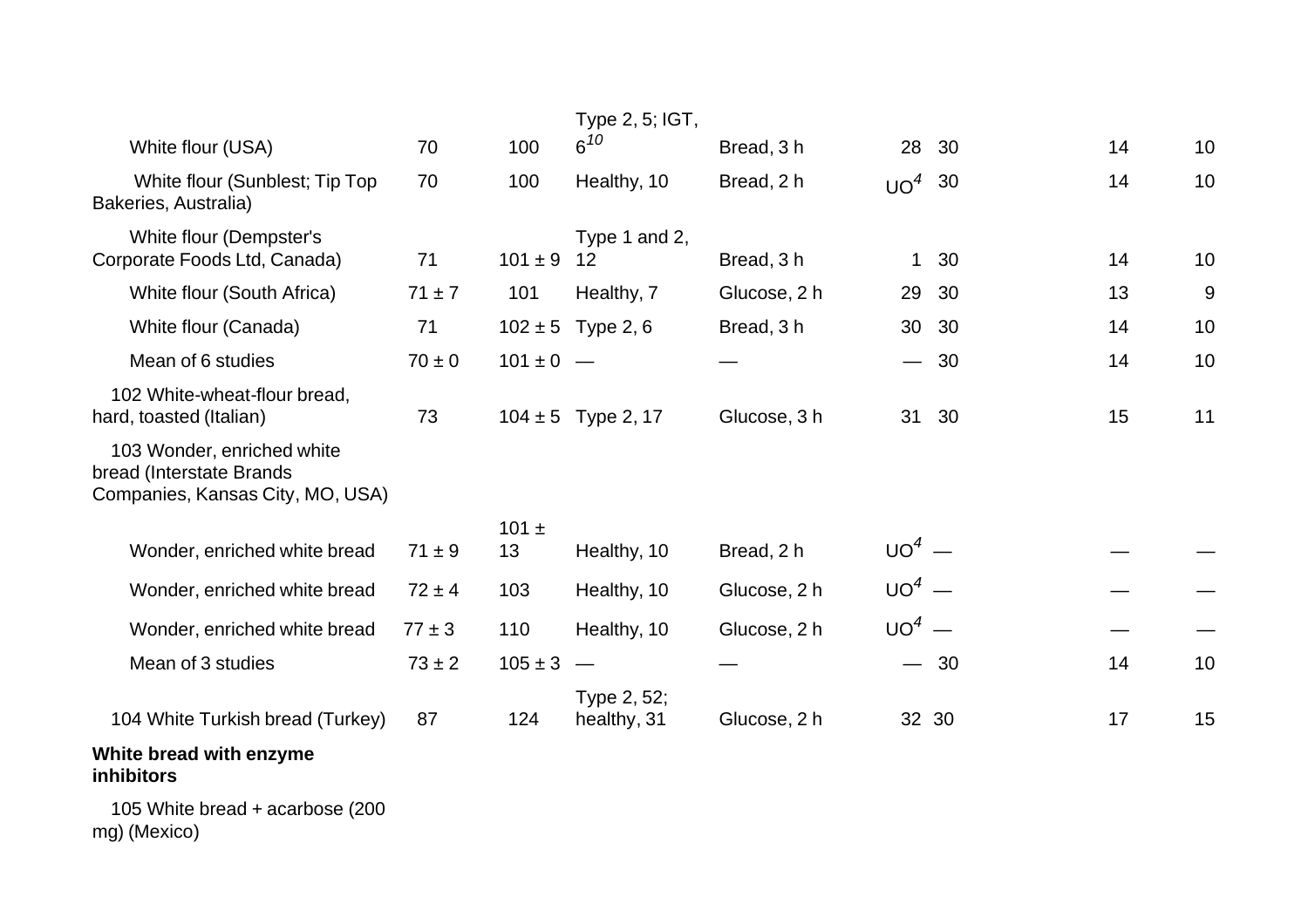| White bread + acarbose (200<br>mg) (Mexico)                                                              | 18          | $26 \pm$<br>13 | Type 2, 12       | Bread, 3 h        | 33              | 30    | 17   | 3              |
|----------------------------------------------------------------------------------------------------------|-------------|----------------|------------------|-------------------|-----------------|-------|------|----------------|
| White bread + acarbose (200 mg)<br>(Mexico)                                                              | 50          | $70 \pm 5$     | Healthy, 10      | Bread, 3h         | 33              | 30    | 17   | 8              |
| Mean of 2 groups of subjects                                                                             | $34 \pm 16$ | $48 \pm$<br>22 |                  |                   |                 | $-30$ | 17   | 6              |
| 106 White bread roll $+3$ mg<br>trestatin (pancreatic m-amylase<br>inhibitor) (Switzerland) <sup>'</sup> | 48          | 69             | <b>Type 2, 6</b> | Bread, $4 h^{11}$ | 34              | 30    | 12   | 6              |
| 107 White bread roll + 6 mg<br>trestatin (Switzerland) <sup>8</sup>                                      | 29          | 42             | <b>Type 2, 6</b> | Bread, $4 h^{11}$ | 34              | 30    | 12   | 4              |
| White bread with soluble fiber                                                                           |             |                |                  |                   |                 |       |      |                |
| 108 White bread + 15 g psyllium<br>fiber (Plantago psyllium)                                             |             |                |                  |                   |                 |       |      |                |
| White bread + 15 g psyllium<br>fiber (Plantago psyllium) (Mexico)                                        | 41          | $59 +$<br>10   | Type 2, 12       | Bread, 3 h        |                 | 33 30 | 17   | $\overline{7}$ |
| White bread $+$ 15 g psyllium<br>fiber                                                                   | 65          | $93 +$<br>24   | Healthy, 10      | Bread, 3 h        | 33              | 30    | 17   | 11             |
| Mean of 2 groups of subjects                                                                             | $53 \pm 12$ | $76 \pm$<br>17 |                  |                   |                 | $-30$ | 17   | 9              |
| 109 White bread eaten with<br>vinegar as vinaigrette (Sweden)                                            | 45          | 64             | Healthy, 10      | Bread, 1.6 h      | 35 <sup>5</sup> | 30    | 15   | $\overline{7}$ |
| 110 White bread eaten with<br>powdered dried seaweed Nori alga<br>(Spain)                                | 48          | 68             | Healthy, 12      | Bread, 2 h        |                 | 36 30 | 15 7 |                |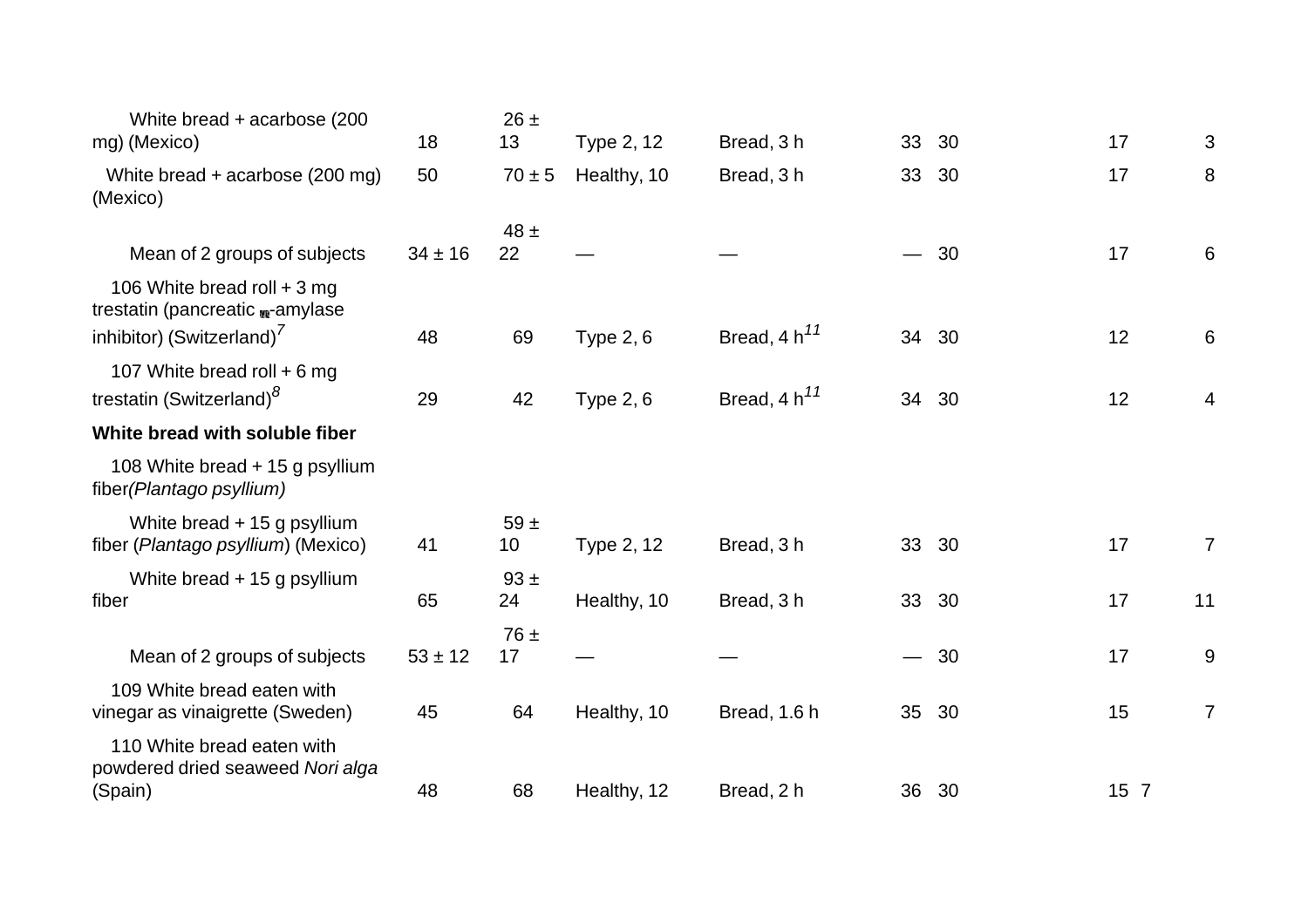| 111 White bread containing<br>Eurylonhigh-amylose maize starch<br>$(France)^{12}$ | 42          | $60 \pm 6$     | Healthy, 8                         | Bread, 2.8<br>$h^{12}$ | 37              | 30    | 19 | 8  |
|-----------------------------------------------------------------------------------|-------------|----------------|------------------------------------|------------------------|-----------------|-------|----|----|
| White fiber-enriched bread                                                        |             |                |                                    |                        |                 |       |    |    |
| 112 White, high-fiber (Dempster's<br>Corporate                                    | 67          | $96 \pm 6$     | Type 1 and 2,<br>13                | Bread, 3h              |                 | $1 -$ |    |    |
| 113 White, high-fiber (Weston's<br>Bakery, Toronto, Canada)                       | 69          | $98 \pm 5$     | Type 1 and 2,<br>$12 \overline{ }$ | Bread, 3h              |                 | 1 $-$ |    |    |
| Mean of 2 studies                                                                 | $68 \pm 1$  | $97 \pm 1$     |                                    |                        |                 | 30    | 13 | 9  |
| White resistant starch-enriched<br>bread                                          |             |                |                                    |                        |                 |       |    |    |
| 114 Fibre white (Nature's Fresh,<br>Auckland, New Zealand)                        | $77 \pm 10$ | 110            | Healthy, 14                        | Glucose, 2 h           |                 | 25 30 | 15 | 11 |
| 115 Wonderwhite (Buttercup<br>Bakeries, Australia)                                | $80 \pm 8$  | 114            | Healthy, 8                         | Bread, 2 h             |                 | 13 30 | 14 | 11 |
| 116 Whole-meal (whole-wheat)<br>wheat-flour bread                                 |             |                |                                    |                        |                 |       |    |    |
| Whole-meal flour (Canada)                                                         | 52          | $74 \pm$<br>15 | <b>Type 2, 9</b>                   | Bread, 3h              |                 | 38 30 | 12 | 6  |
| Whole-meal flour (Canada)                                                         | 64          | $92 \pm$<br>11 | Type $2, 6$                        | Bread, 3h              |                 | 10 30 | 12 | 8  |
| Whole-meal flour (Canada)                                                         | 65          | 93             | Diabetic,<br>number NS             | Glucose,<br>time NS    |                 | 20 30 | 12 | 8  |
| Whole-meal flour (Canada)                                                         | 67          | $95 \pm 7$     | Type 2, 11                         | Bread, 3h              | 22 <sub>2</sub> | 30    | 12 | 8  |
| Whole-meal flour (Canada)                                                         | 67          | $96 \pm 5$     | Type 1 and 2,<br>14                | Bread, 3 h             |                 | 21 30 | 12 | 8  |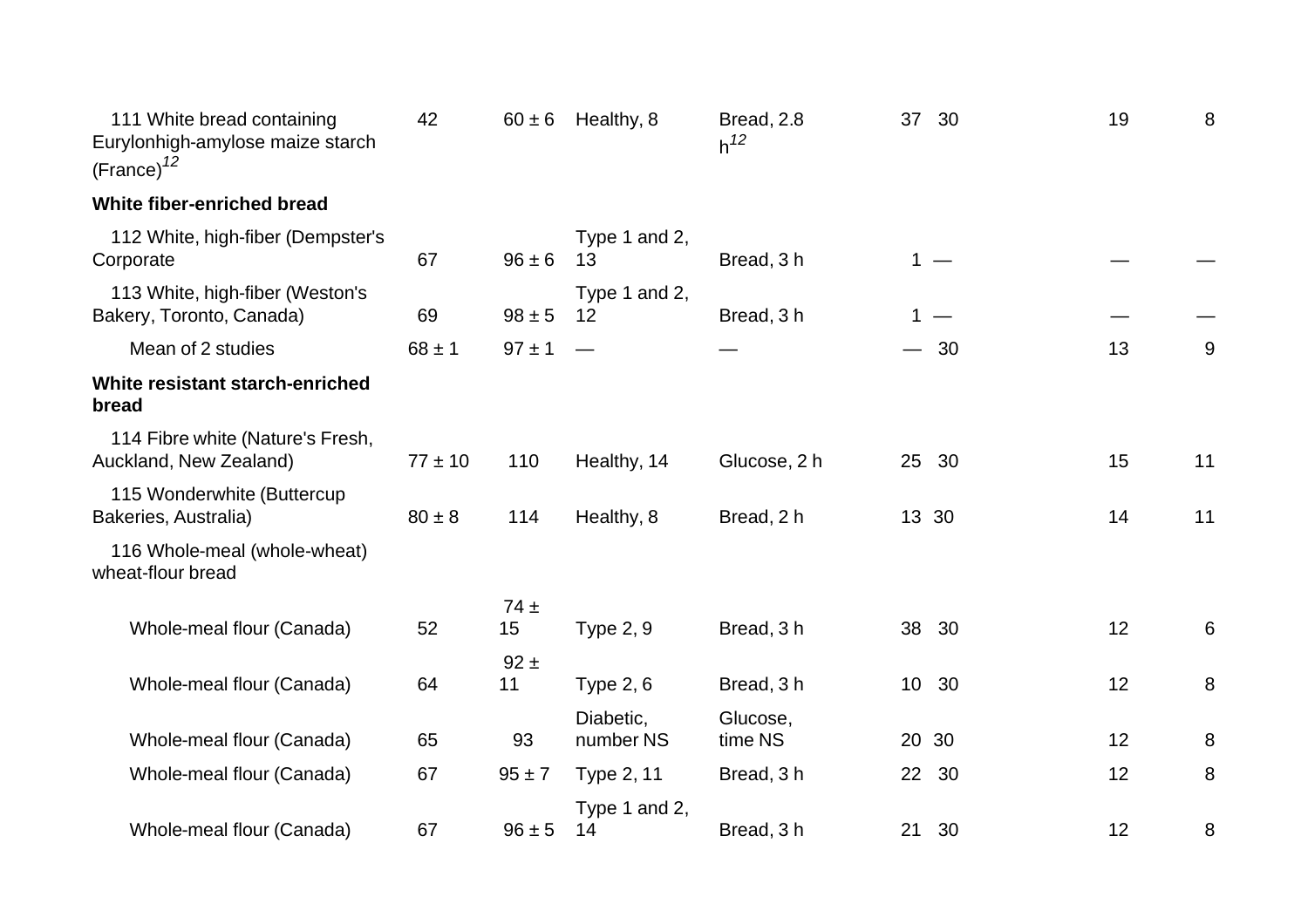| Whole-meal flour (Canada)                                      | 69          | $98 \pm 5$      | <b>Type 1, 5</b>           | Bread, 3h    |                               | 22 30 | 12 | 8  |
|----------------------------------------------------------------|-------------|-----------------|----------------------------|--------------|-------------------------------|-------|----|----|
| Whole-meal flour (Canada)                                      | 71          | $102 \pm 6$     | Type $2, 6$                | Bread, 3 h   | 30 <sup>°</sup>               | 30    | 12 | 8  |
| Whole-meal flour (Canada)                                      | $72 \pm 6$  | 103             | Healthy, 10                | Glucose, 2 h | 3                             | 30    | 12 | 8  |
| Whole-meal flour (USA) <sup>8</sup>                            | 73          | 104             | Type $2, 8$                | Glucose, 3 h | $\overline{4}$                | 30    | 14 | 10 |
| Whole-meal flour (South Africa)                                | $75 \pm 9$  | 107             | Healthy, 8                 | Glucose, 2 h | 29                            | 30    | 13 | 9  |
| Whole-meal flour (Tip Top<br>Bakeries, Australia)              | $77 \pm 9$  | 110             | Healthy, 8                 | Glucose, 2 h | 39                            | 30    | 12 | 9  |
| Whole-meal flour (Tip Top<br>Bakeries, Australia)              | $78 \pm 16$ | 111             | Healthy, 7                 | Glucose, 2 h | 24                            | 30    | 12 | 9  |
| Whole-meal flour (Kenya)                                       | 87          | $124 \pm$<br>40 | <b>Type 2, 9</b>           | Bread, 2.5 h | 40                            | 30    | 13 | 11 |
| Mean of 13 studies                                             | $71 \pm 2$  | $101 \pm 3$     |                            |              | $\overbrace{\phantom{aaaaa}}$ | 30    | 13 | 9  |
| 117 Whole-meal Turkish bread                                   | 49          | 70              | Type 2, 52;<br>healthy, 31 | Glucose, 2 h |                               | 32 30 | 16 | 8  |
| <b>Specialty wheat breads</b>                                  |             |                 |                            |              |                               |       |    |    |
| 118 Bürgen Mixed-Grain bread<br>(Australia)                    |             |                 |                            |              |                               |       |    |    |
| Bürgen Mixed-Grain (Tip Top<br>Bakeries, Chatswood, Australia) | $34 \pm 4$  | 49              | Healthy, 10-12             | Bread, 2 h   | $17 -$                        |       |    |    |
| Bürgen Mixed-Grain                                             | $45 \pm 12$ | 64              | Healthy, 10                | Glucose, 2 h | $25 -$                        |       |    |    |
| Bürgen Mixed-Grain                                             | $69 \pm 6$  | 99              | Type 2, 13                 | Glucose, 2 h | $25 -$                        |       |    |    |
| Mean of 3 studies                                              | $49 \pm 10$ | $71 \pm$<br>15  |                            |              |                               | - 30  | 11 | 6  |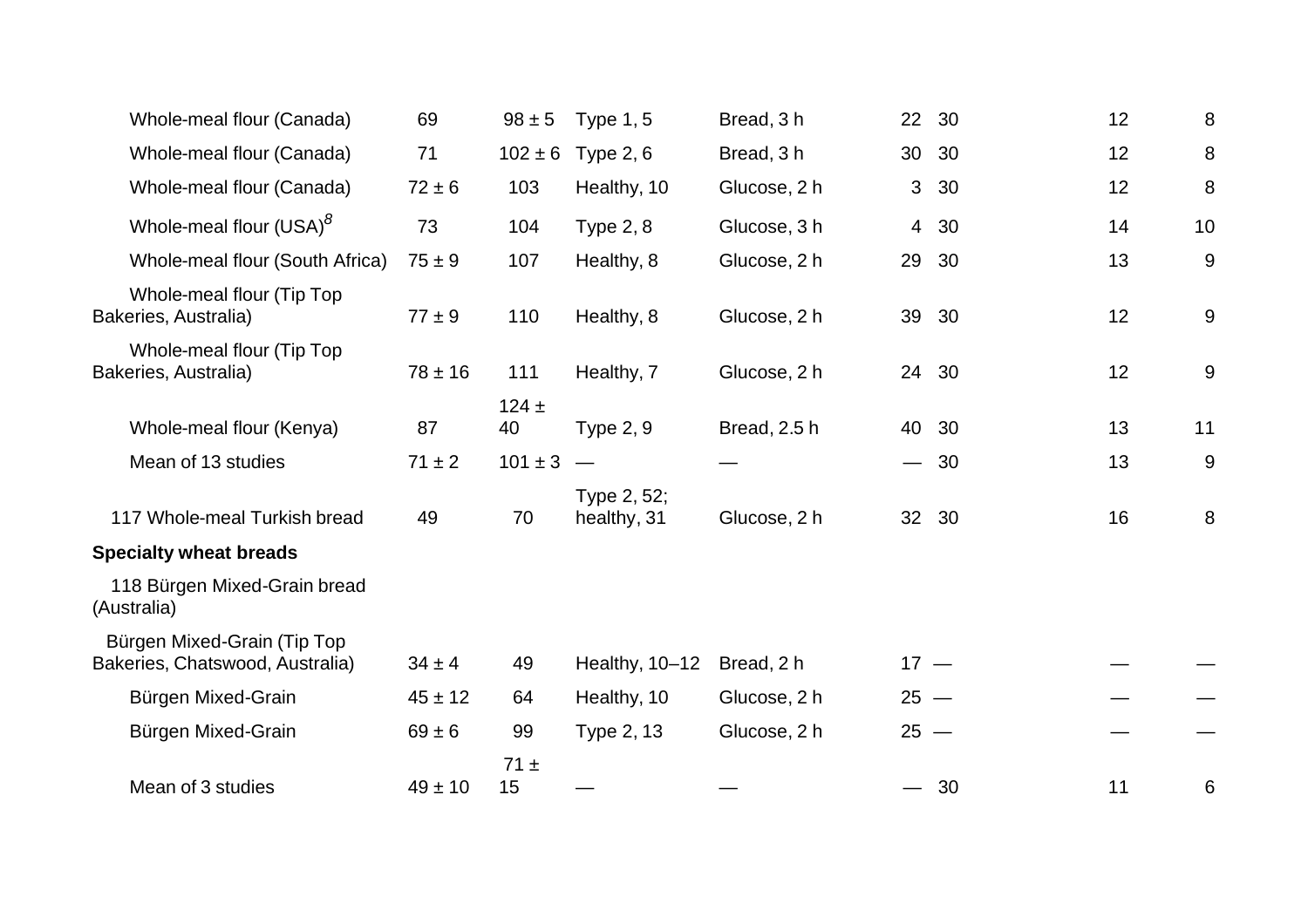| 119 Bürgen Oat Bran and Honey<br>Loaf with Barley (Tip Top Bakeries,<br>Australia)             | $31 \pm 3$  | 44              | Healthy, 8     | Bread, 2 h   |          | 13 30 | 10    | 3              |
|------------------------------------------------------------------------------------------------|-------------|-----------------|----------------|--------------|----------|-------|-------|----------------|
| 120 Bürgen Soy-Lin, kibbled soy<br>(8%) and linseed (8%) loaf (Tip Top<br>Bakeries, Australia) | $36 \pm 4$  | 51              | Healthy, 10-12 | Bread, 2 h   |          | 17 30 | $9\,$ | 3              |
| 121 English Muffin bread (Natural<br>Ovens, USA)                                               | $77 \pm 7$  | $109 \pm$<br>11 | Healthy, 10    | Bread, 2 h   | $UO4$ 30 |       | 14    | 11             |
| 122 Healthy Choice Hearty 7<br>Grain (Con Agra Inc, USA)                                       | $55 \pm 6$  | 79              | Healthy, 10    | Glucose, 2 h | $UO4$ 30 |       | 14    | 8              |
| 123 Healthy Choice Hearty 100%<br>Whole Grain (Con Agra Inc, USA)                              | $62 \pm 6$  | 89              | Healthy, 10    | Glucose, 2 h | $UO4$ 30 |       | 14    | 9              |
| 124 Helga's Classic Seed Loaf<br>(Quality Bakers, Sydney, Australia)                           | $68 \pm 9$  | 97              | Healthy, 10    | Glucose, 2 h | $UO4$ 30 |       | 14    | 9              |
| 125 Helga's traditional whole-<br>meal bread (Quality Bakers,<br>Australia)                    | $70 \pm 14$ | 100             | Healthy, 8     | Glucose, 2 h | $UO4$ 30 |       | 13    | 9              |
| 126 Hunger Filler, whole-grain<br>bread (Natural Ovens, USA)                                   | $59 \pm 8$  | $84 \pm$<br>12  | Healthy, 10    | Bread, 2 h   | $UO4$ 30 |       | 13    | $\overline{7}$ |
| 127 Molenberg (Goodman<br>Fielder, Auckland, New Zealand)                                      |             |                 |                |              |          |       |       |                |
| Molenberg                                                                                      | $75 \pm 10$ | 107             | Healthy, 15    | Glucose, 2 h | $25 -$   |       |       |                |
| Molenberg                                                                                      | $84 \pm 8$  | 120             | Type 2, 14     | Glucose, 2 h | $25 -$   |       |       |                |
| Mean of 2 studies                                                                              | $80 \pm 5$  | $114 \pm 7 -$   |                |              |          | $-30$ | 14    | 11             |
| 128 9-Grain Multi-Grain (Tip Top<br>Bakeries, Australia)                                       | $43 \pm 5$  | 61              | Healthy, 10-12 | Bread, 2 h   |          | 17 30 | 14    | 6              |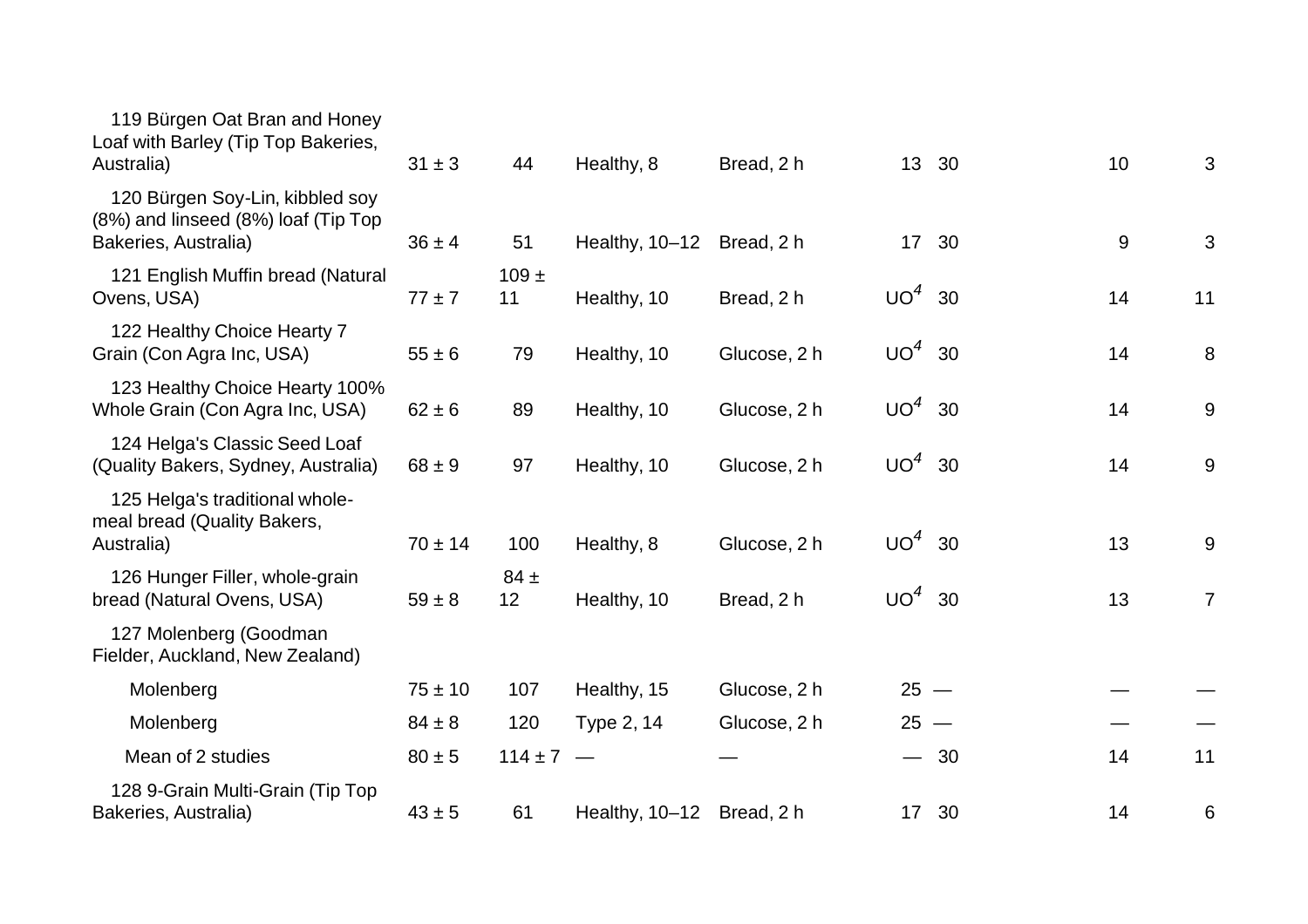| 129 Multigrain loaf, spelt wheat<br>flour (Australia)                                     | $54 \pm 10$ | 77              | Healthy, 7-10 | Bread, 2 h   | 8        | 30    | 15 | 8               |
|-------------------------------------------------------------------------------------------|-------------|-----------------|---------------|--------------|----------|-------|----|-----------------|
| 130 Multigrain (50% kibbled<br>wheat grain) (Australia)                                   | 43          | $61 \pm 7$      | Healthy, 8    | Bread, 2 h   |          | 12 30 | 14 | 6               |
| 131 Nutty Natural, whole-grain<br>bread (Natural Ovens, USA)                              | $59 \pm 7$  | $85 \pm$<br>11  | Healthy, 10   | Bread, 2 h   | $UO4$ 30 |       | 12 | $7\overline{ }$ |
| 132 Performax (Country Life<br>Bakeries, Dandenong, Australia)                            | $38 \pm 3$  | $55 \pm 4$      | Healthy, 10   | Bread, 2 h   | $UO4$ 30 |       | 13 | $5\phantom{.0}$ |
| 133 Ploughman's Whole-grain,<br>original recipe (Quality Bakers,<br>Australia)            | 47          | $67 \pm 4$      | Healthy, 8    | Bread, 2 h   |          | 12 30 | 14 | $\overline{7}$  |
| 134 Ploughman's Whole-meal,<br>smooth milled (Quality Bakers,<br>Australia)               | $64 \pm 10$ | 91              | Healthy, 12   | Bread, 2 h   | $UO4$ 30 |       | 13 | 9               |
| 135 Semolina bread (Kenya)                                                                | 64          | $92 \pm 7$      | Type 2, 10    | Bread, 3 h   | $41 -$   |       |    |                 |
| 136 Sourdough wheat (Australia)                                                           | 54          | 77              | Healthy, 10   | Glucose, 2 h | $UO4$ 30 |       | 14 | 8               |
| 137 Soy and linseed bread (made<br>from packet mix in bread maker)<br>(Con Agra Inc, USA) | $50 \pm 6$  | $71 \pm 9$      | Healthy, 10   | Bread, 2 h   | $UO4$ 30 |       | 10 | 5               |
| 138 Stay Trim, whole-grain bread<br>(Natural Ovens, USA)                                  | $70 \pm 10$ | 101 $\pm$<br>15 | Healthy, 10   | Bread, 2 h   | $UO4$ 30 |       | 15 | 10              |
| 139 Sunflower and barley bread,<br>Riga brand (Berzin's Specialty<br>Bakery, Australia)   | $57 \pm 6$  | 81              | Healthy, 8    | Bread, 2 h   |          | 13 30 | 13 | $\overline{7}$  |
| 140 Vogel's Honey and Oats<br>(Stevns and Co, Australia)                                  | $55 \pm 5$  | 79              | Healthy, 8    | Bread, 2 h   |          | 13 30 | 14 | 7               |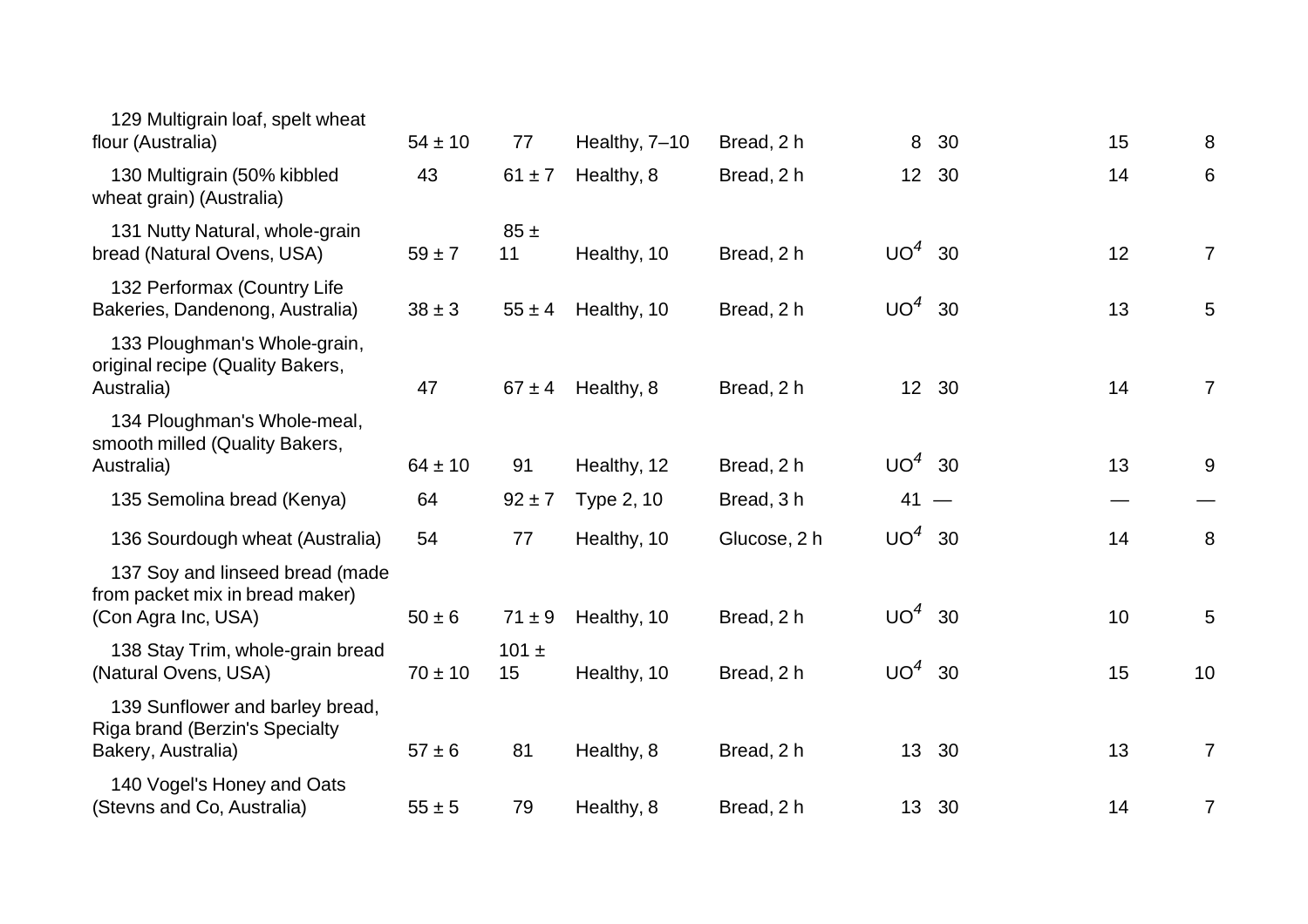| 141 Vogel's Roggenbrot (Stevns<br>and Co, Australia)              | $59 \pm 5$  | 84             | Healthy, 8                      | Bread, 2 h   | 13 <sup>2</sup> | 30    | 14 | 8              |
|-------------------------------------------------------------------|-------------|----------------|---------------------------------|--------------|-----------------|-------|----|----------------|
| 142 Whole-wheat snack bread<br>(Ryvita Co Ltd, Poole, Dorset, UK) | 74          |                | $105 \pm 8$ Type 1 and 2,<br>11 | Bread, 3h    | $\mathbf{1}$    | 30    | 22 | 16             |
| 143 100% Whole-grain bread<br>(Natural Ovens, USA)                | $51 \pm 11$ | $73 \pm$<br>15 | Healthy, 10                     | Bread, 2 h   | $UO4$ 30        |       | 13 | $\overline{7}$ |
| 144 White-wheat-flour flatbread<br>(Sweden)                       | 79          | $113 +$<br>13  | Healthy, 8                      | Bread, 2 h   |                 | 14 30 | 16 | 13             |
| <b>Unleavened bread</b>                                           |             |                |                                 |              |                 |       |    |                |
| 145 Lebanese bread, white (Seda<br>Bakery, Sydney, Australia)     | $75 \pm 9$  | 107            | Healthy, 10                     | Glucose, 2 h | $UO4$ 30        |       | 16 | 12             |
| 146 Middle Eastern flatbread                                      | $97 \pm 29$ | 139            | Healthy, 12                     | Glucose, 2 h |                 | 42 30 | 16 | 15             |
|                                                                   |             | $82 \pm$       |                                 |              |                 |       |    |                |
| 147 Pita bread, white (Canada)                                    | 57          | 10             | Type 1 and 2, $7$               | Bread, 3 h   | 1               | 30    | 17 | 10             |
| 148 Wheat-flour flatbread (India)                                 | $66 \pm 9$  | 94             | <b>Type 2, 6</b>                | Glucose, 2 h | 43              | 30    | 16 | 10             |
| 149 Amaranth: wheat (25:75)<br>composite flour flatbread (India)  | $66 \pm 10$ | 94             | <b>Type 2, 6</b>                | Glucose, 2 h |                 | 43 30 | 15 | 10             |
| 150 Amaranth: wheat (50:50)<br>composite flour flatbread (India)  | $76 \pm 20$ | 109            | Type $2, 6$                     | Glucose, 2 h | 43 30           |       | 15 | 11             |
| <b>BREAKFAST CEREALS AND</b><br><b>RELATED PRODUCTS</b>           |             |                |                                 |              |                 |       |    |                |
| 151 All-Bran (high-fiber, extruded<br>wheat-bran cereal)          |             |                |                                 |              |                 |       |    |                |
| All-Bran (Kellogg's, Pagewood,<br>Australia) <sup>13</sup>        | 30          | $43 \pm 3$     | Healthy, 7                      | Bread, 3h    |                 | 44 30 | 15 | 4              |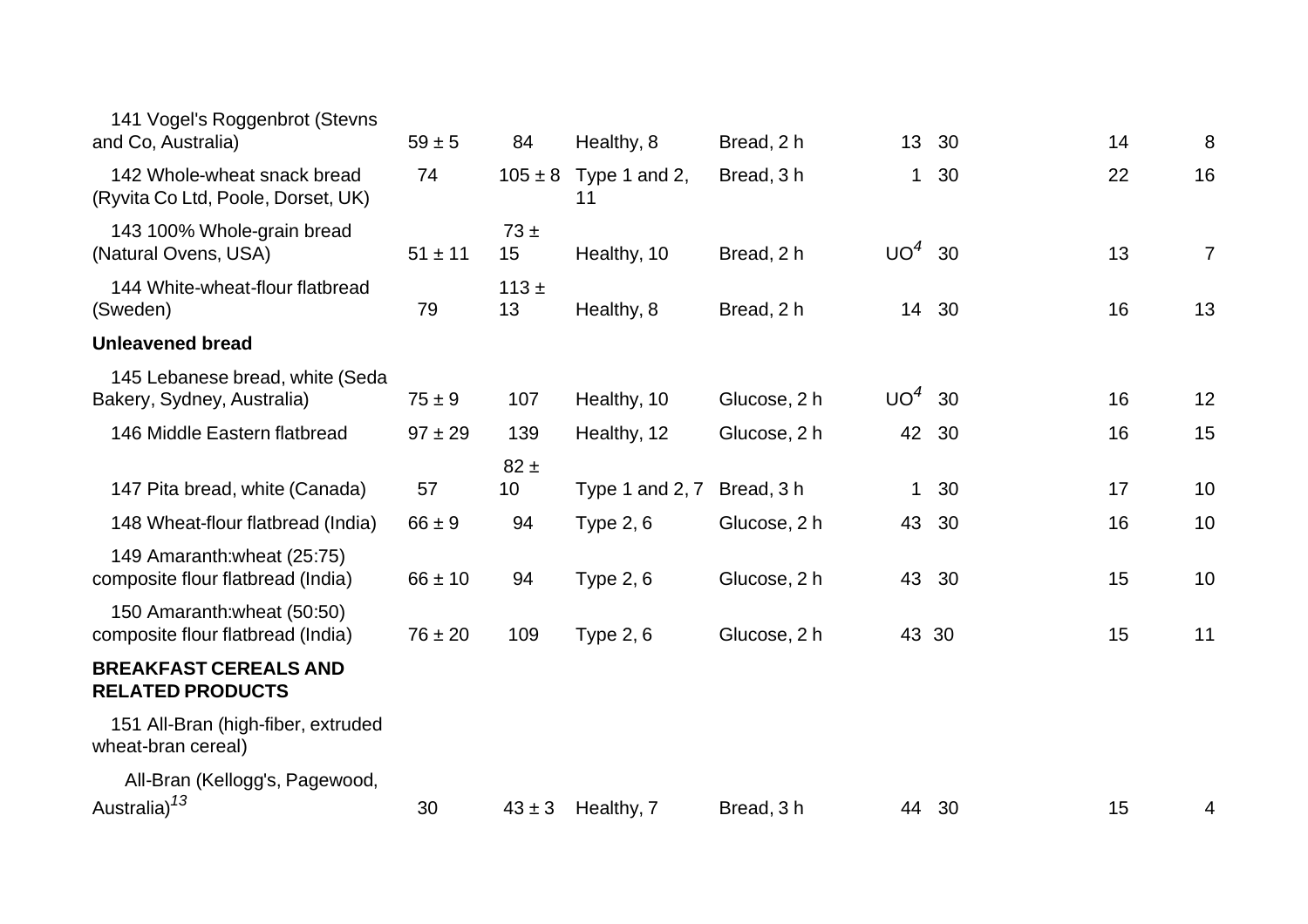| All-Bran (Kellogg's, Battle<br>Creek, MI, USA)                                                                            | 38         | 54         | Healthy, 8       | Glucose, 3<br>$h^{14}$ | 45           | 30       | 23 | 9  |
|---------------------------------------------------------------------------------------------------------------------------|------------|------------|------------------|------------------------|--------------|----------|----|----|
| All-Bran (Kellogg's Inc,<br>Etobicoke, Canada)                                                                            | 50         | $72 \pm 5$ | <b>Type 2, 6</b> | Bread, 3h              | 30           | 30       | 23 | 9  |
| All-Bran (Kellogg's Inc, Canada)                                                                                          | $51 \pm 5$ | 73         | Healthy, 6       | Glucose, 2 h           | $\mathbf{3}$ | 30       | 23 | 9  |
| Mean of 4 studies                                                                                                         | $42 \pm 5$ | $60 \pm 7$ |                  |                        |              |          |    |    |
| 152 All-Bran Fruit 'n Oats<br>(Kellogg's, Australia)                                                                      | 39         | 56         | Healthy, 10-12   | Bread, 2 h             | 17           | 30       | 17 | 7  |
| 153 All-Bran Soy 'n Fibre<br>(Kellogg's, Australia)                                                                       | $33 \pm 3$ | $47 \pm 4$ | Healthy, 10      | Bread, 2 h             | $UO4$ 30     |          | 14 | 4  |
| 154 Amaranth (Amaranthus<br>esculentum) popped, eaten with milk<br>and nonnutritive sweetener (India)                     | $97 + 19$  | 139        | Healthy, 6       | Glucose, 3 h           | 43           | 30       | 19 | 18 |
| <b>Barley porridge</b>                                                                                                    |            |            |                  |                        |              |          |    |    |
| 155 Whole-meal barley flour<br>porridge (100% regular barley)<br>(flour:water, 1:3), boiled 2.5 min<br>(Sweden)           | 68         | 97±<br>16  | Healthy, 8       | Bread, 2 h             | 14           | 50 (dry) | 34 | 23 |
| 156 Whole-meal high-fiber barley<br>flour porridge (50% regular barley<br>flour: 50% high-fiber barley flour)<br>(Sweden) | 55         | $78 \pm 8$ | Healthy, 8       | Bread, 2 h             | 14           | 50 (dry) | 15 | 8  |
| 157 Barley porridge made from<br>steamed thin (0.5 mm) dehulled<br>barley flakes (Sweden)                                 | 62         | $88 \pm 6$ | Healthy, 10      | Bread, 2 h             | 46           | 50 (dry) | 28 | 17 |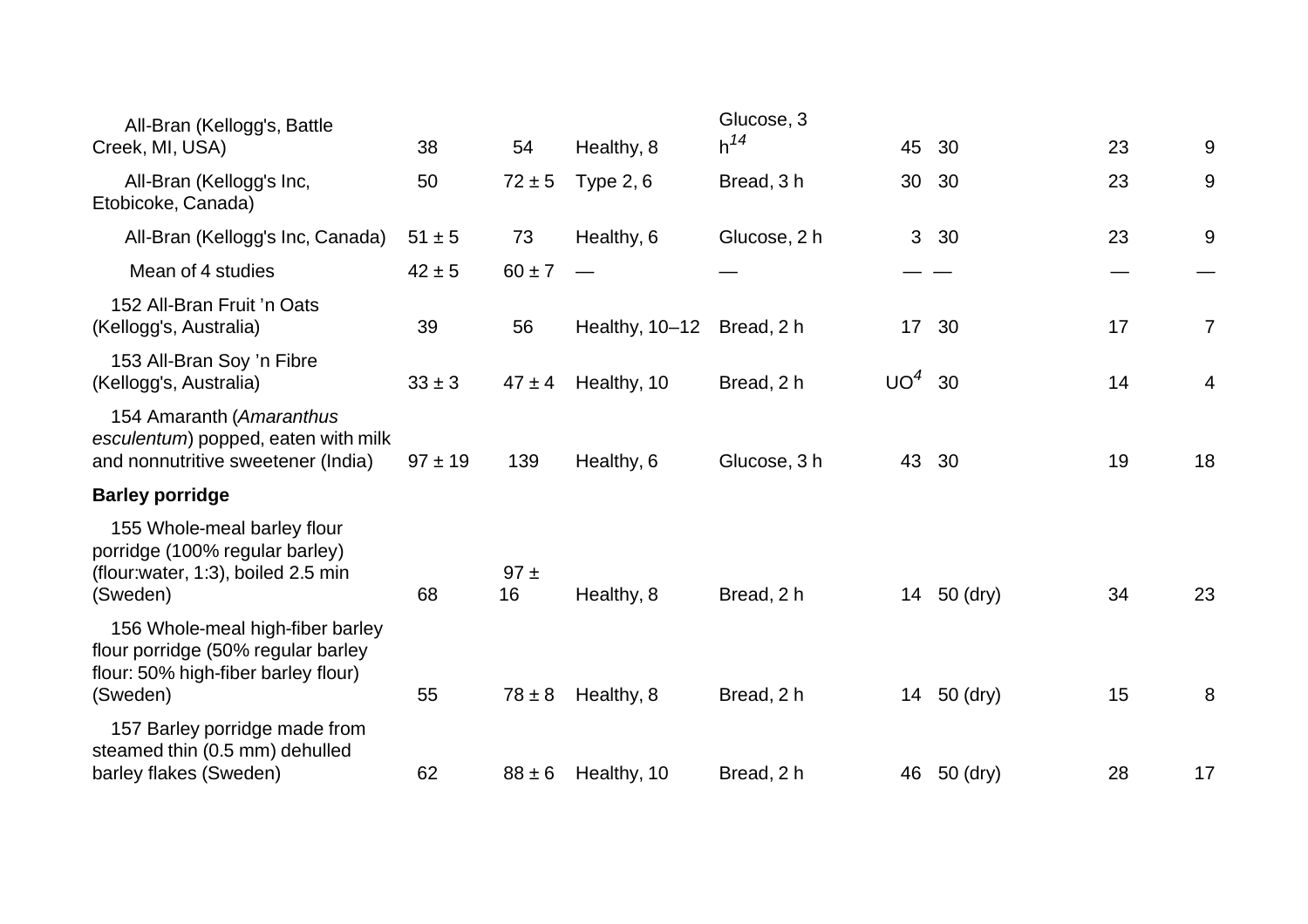| 158 Barley porridge made from<br>steamed thick (1.0 mm) dehulled<br>barley flakes (Sweden) | 65         | $93 \pm 9$      | Healthy, 10                | Bread, 2 h   |              | 46 50 (dry) | 28 | 18             |
|--------------------------------------------------------------------------------------------|------------|-----------------|----------------------------|--------------|--------------|-------------|----|----------------|
| 159 Bran Buds (Kellogg's Inc,<br>Canada) $15$                                              | 58         | $83 \pm$<br>11  | Type 1 and $2, 8$          | Bread, 3h    |              | 1 30        | 12 | $\overline{7}$ |
| 160 Bran Buds with psyllium<br>(Kellogg's Inc, Canada) <sup>15</sup>                       | 47         | $67 \pm 4$      | Type 1 and 2,<br>13        | Bread, 3h    |              | 1 30        | 12 | 6              |
| 161 Bran Chex (Nabisco Brands<br>Ltd, Toronto, Canada) <sup>15</sup>                       | 58         | $83 \pm 6$      | Type 1 and 2,<br>10        | Bread, 3h    |              | 1 30        | 19 | 11             |
| 162 Bran Flakes (Kellogg's,<br>Australia)                                                  | 74         | 106             | Healthy, 12                | Bread, 2 h   | $UO4$ 30     |             | 18 | 13             |
| 163 Cheerios (General Mills Inc,<br>Etobicoke, Canada) <sup>15</sup>                       | 74         | $106 \pm$<br>9  | Type 1 and 2,<br>10        | Bread, 3h    | $\mathbf{1}$ | 30          | 20 | 15             |
| 164 Chocapic (Nestlé, France)                                                              | $84 \pm 9$ | 120             | Healthy, 13                | Glucose, 2 h | $UO'$ 30     |             | 25 | 21             |
| 165 Coco Pops (cocoa-flavored<br>puffed rice)                                              |            |                 |                            |              |              |             |    |                |
| Coco Pops (Kellogg's, Australia)                                                           | $77 \pm 8$ | 110             | Healthy, 8                 | Bread, 2 h   |              | $2 -$       |    |                |
| Coco Pops (Kellogg's, Australia)                                                           | $77 \pm 3$ | 110             | Healthy, 10                | Glucose, 2 h | $UO4$ —      |             |    |                |
| Mean of 2 studies                                                                          | 77         | 110             |                            |              |              | 30          | 26 | 20             |
| 166 Corn Bran (Quaker Oats Co<br>of Canada) <sup>15</sup>                                  | 75         | $107 \pm 6$     | Type 1 and 2,<br>10        | Bread, 3h    |              | 1 30        | 20 | 15             |
| 167 Corn Chex (Nabisco Brands<br>Ltd, Canada) <sup>15</sup>                                | 83         | 118 $\pm$<br>11 | Type 1 and 2, 9 Bread, 3 h |              | $\mathbf{1}$ | 30          | 25 | 21             |
|                                                                                            |            |                 |                            |              |              |             |    |                |

168 Cornflakes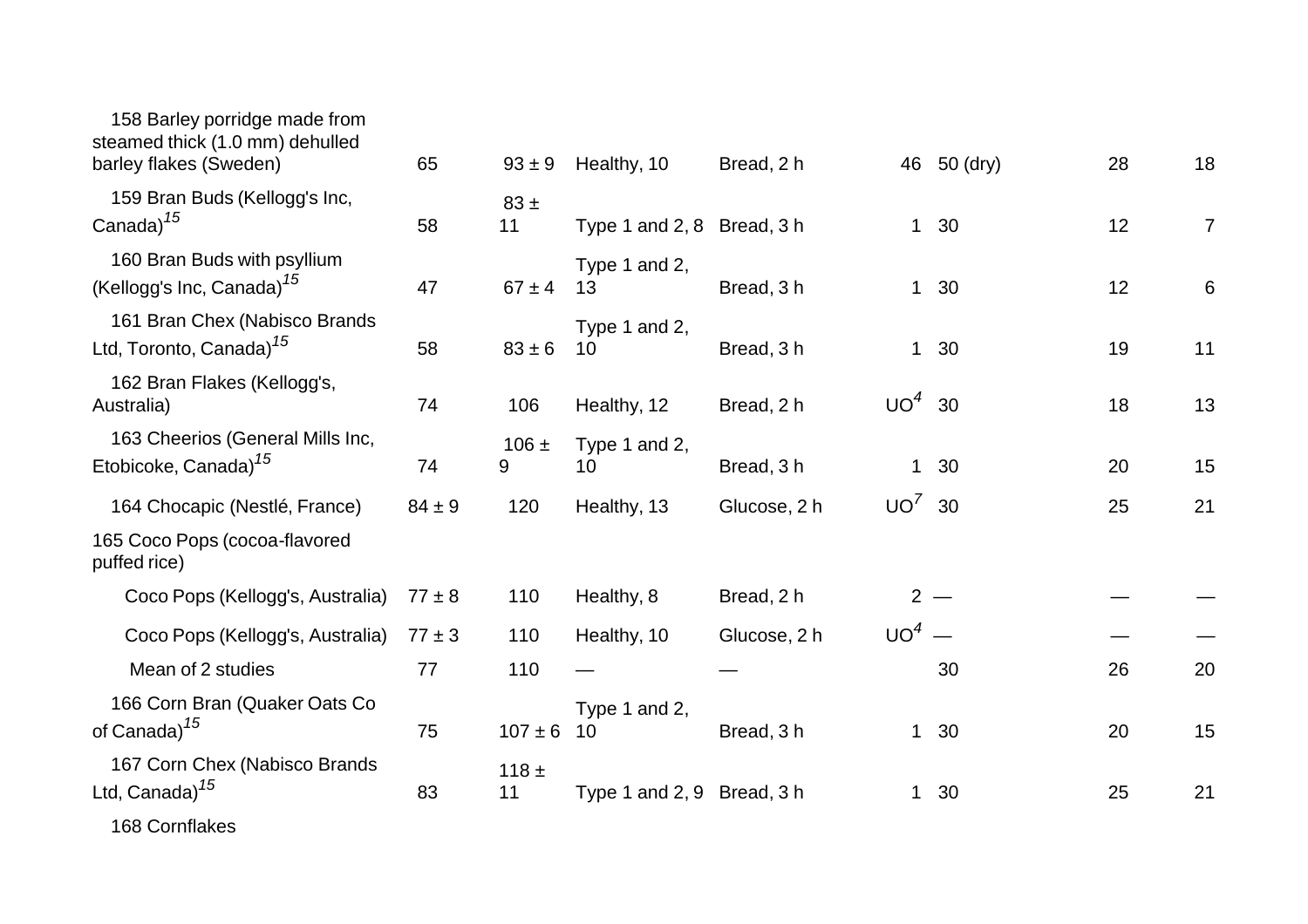| Cornflakes (Kellogg's, Auckland,<br>New Zealand)                          | $72 \pm 16$ | 103            | Healthy, 11                            | Glucose, 2 h | 25 <sub>2</sub> | 30    | 25 | 18       |
|---------------------------------------------------------------------------|-------------|----------------|----------------------------------------|--------------|-----------------|-------|----|----------|
| Cornflakes (Kellogg's, Australia)                                         | 77          | 110            | Healthy, 6                             | Glucose, 2 h | 47              | 30    |    | 20<br>25 |
| Cornflakes (Kellogg's Inc,<br>Canada)                                     | $80 \pm 6$  | 114            | Healthy, 6                             | Glucose, 2 h | 3 <sup>1</sup>  | 30    |    | 26<br>21 |
| Cornflakes (Kellogg's Inc,<br>Canada)                                     | 86          |                | $123 \pm 5$ Type 2, 7                  | Bread, 3 h   |                 | 30 30 |    | 22<br>26 |
| Cornflakes (Kellogg's, USA)                                               | 92          | 130            | <b>Type 2, 9</b>                       | Glucose, 3 h |                 | 4 30  |    | 26<br>24 |
| Mean of 5 studies                                                         | $81 \pm 3$  | $116 \pm 5 -$  |                                        |              |                 | $-30$ |    | 21<br>26 |
| 169 Cornflakes, high-fiber<br>(Presidents Choice; Sunfresh Ltd,           |             |                |                                        |              |                 |       |    |          |
| Toronto, Canada) <sup>15</sup>                                            | 74          |                | $105 \pm 6$ Type 1 and 2, 9 Bread, 3 h |              |                 | 1 30  | 23 | 17       |
| 170 Cornflakes, Crunchy Nut<br>(Kellogg's, Australia)                     | $72 \pm 4$  | 103            | Healthy, 10                            | Glucose, 2 h | UO <sup>4</sup> | 30    |    | 17<br>24 |
| 171 Corn Pops (Kellogg's,<br>Australia)                                   | $80 \pm 4$  | 114            | Healthy, 10                            | Glucose, 2 h | $UO4$ 30        |       |    | 21<br>26 |
| 172 Cream of Wheat (Nabisco<br>Brands Ltd, Canada) <sup>15</sup>          | 66          | $94 \pm 4$     | Type 1 and 2, 9 Bread, 3 h             |              |                 | 1 250 |    | 26<br>17 |
| 173 Cream of Wheat, Instant<br>(Nabisco Brands Ltd, Canada) <sup>15</sup> | 74          |                | $105 \pm 8$ Type 1 and 2, 9 Bread, 3 h |              |                 | 1 250 |    | 22<br>30 |
| 174 Crispix (Kellogg's Inc,<br>Canada) <sup>15</sup>                      | 87          | $124 \pm 5$    | Type 1 and 2,<br>12                    | Bread, 3 h   |                 | 1 30  |    | 22<br>25 |
| 175 Energy Mix (Quaker, France)                                           | $80 \pm 7$  | 112            | Healthy, 14                            | Glucose, 2 h | $UO^7$ 30       |       |    | 19<br>24 |
| 176 Froot Loops (Kellogg's,<br>Australia)                                 | $69 \pm 9$  | $98 \pm$<br>13 | Healthy, 10                            | Bread, 2 h   | $UO4$ 30        |       |    | 26<br>18 |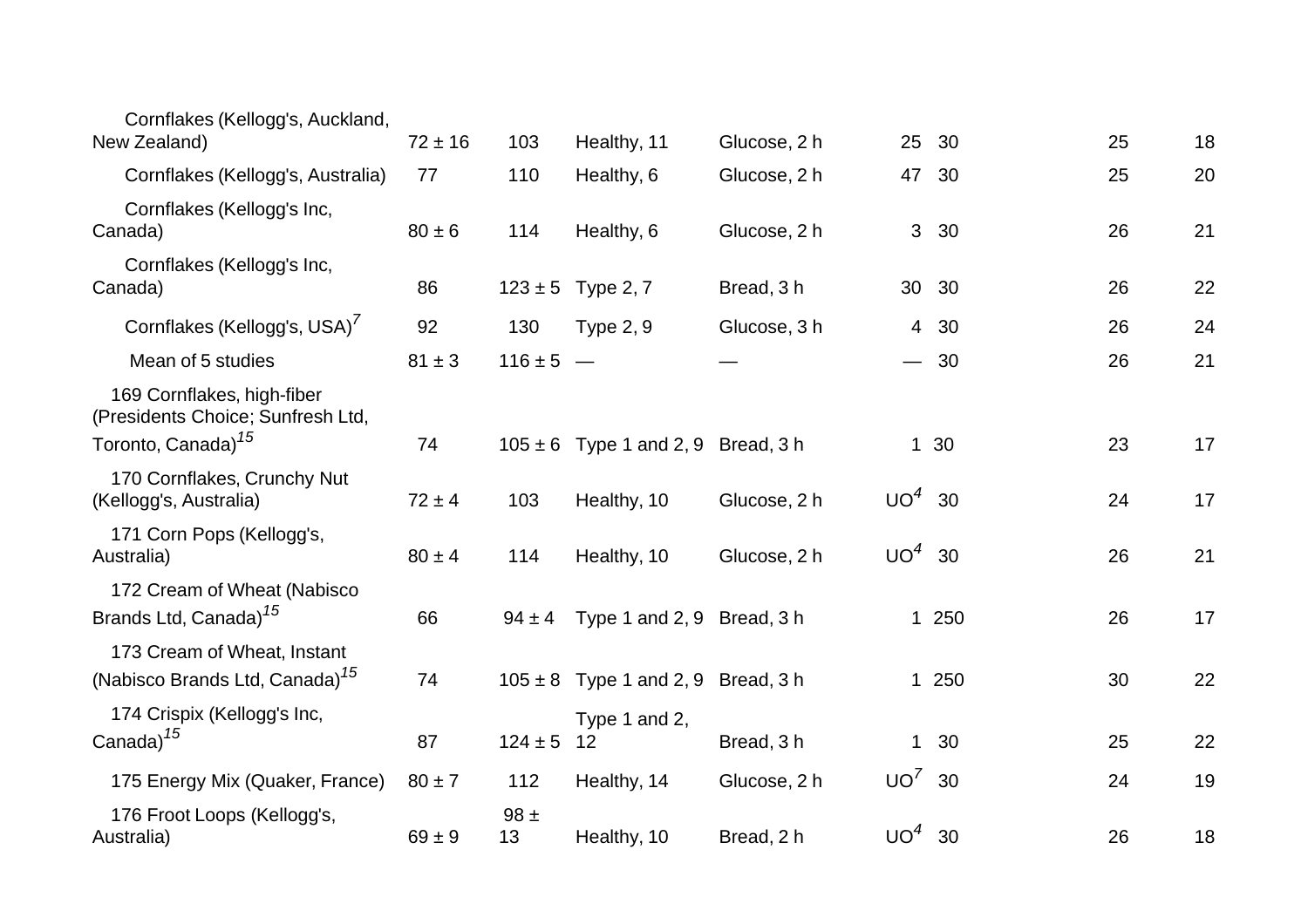| 177 Frosties, sugar-coated<br>cornflakes (Kellogg's, Australia)                    | 55           | 79              | Healthy, 12                | Bread, 2 h   | $UO4$ 30 |       | 26 | 15 |
|------------------------------------------------------------------------------------|--------------|-----------------|----------------------------|--------------|----------|-------|----|----|
| 178 Fruitful Lite (Hubbards, New<br>Zealand)                                       | $61 \pm 20$  | 86              | Healthy, 9                 | Glucose, 2 h | 25       | 30    | 20 | 12 |
| 179 Fruity-Bix, berry (Sanitarium,<br>Auckland, New Zealand)                       | $113 \pm 10$ | 161             | Healthy, 10                | Glucose, 2 h | 25 30    |       | 22 | 25 |
| 180 Golden Grahams (General<br>Mills Inc, Canada) <sup>15</sup>                    | 71           | $102 \pm$<br>12 | Type 1 and 2, 9 Bread, 3 h |              |          | 1 30  | 25 | 18 |
| 181 Golden Wheats (Kellogg's,<br>Australia)                                        | $71 \pm 8$   | 101 $\pm$<br>11 | Healthy, 10                | Bread, 2 h   | $UO4$ 30 |       | 23 | 16 |
| 182 Grapenuts                                                                      |              |                 |                            |              |          |       |    |    |
| <b>Grapenuts (Post, Kraft General</b><br>Foods Inc, Toronto, Canada) <sup>15</sup> | 67           | $96 \pm 9$      | Type 1 and 2,<br>11        | Bread, 3h    |          | 1 30  | 19 | 13 |
| Grapenuts (Kraft Foods Inc, Port<br>Chester, NY, USA)                              | $75 \pm 6$   |                 | $107 \pm 8$ Healthy, 10    | Bread, 2 h   | $UO4$ 30 |       | 22 | 16 |
| Mean of 2 studies                                                                  | $71 \pm 4$   | $102 \pm 6$ –   |                            |              |          | $-30$ | 21 | 15 |
| 183 Grapenuts Flakes (Post, Kraft<br>General Foods Inc, Canada) <sup>15</sup>      | 80           | $114 \pm 8$     | Type 1 and 2,<br>10        | Bread, 3h    |          | 1 30  | 22 | 17 |
| 184 Guardian (Kellogg's,<br>Australia)                                             | $37 + 9$     | 53              | Healthy, 10-12             | Bread, 2 h   |          | 17 30 | 12 | 5  |
| 185 Healthwise for bowel health<br>(Uncle Toby's, Wahgunyah,<br>Australia)         | $66 \pm 9$   | 94              | Healthy, 10                | Glucose, 2 h | $UO4$ 30 |       | 18 | 12 |
| 186 Healthwise for heart health<br>(Uncle Toby's, Australia)                       | $48 \pm 5$   | 69              | Healthy, 10                | Glucose, 2 h | $UO4$ 30 |       | 19 | 9  |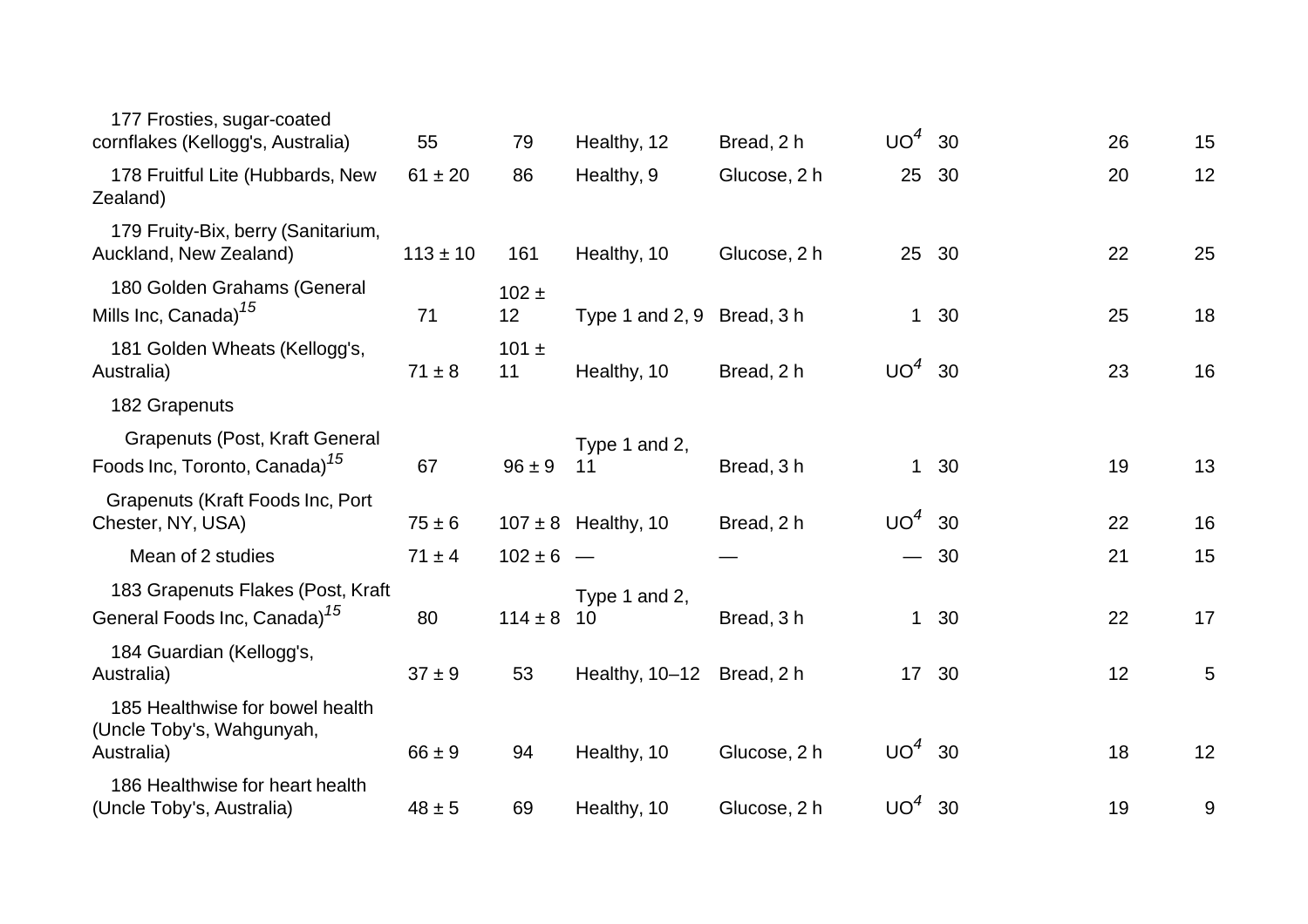| 187 Honey Rice Bubbles<br>(Kellogg's, Australia)          | $77 \pm 4$  | 110            | Healthy, 10                | Glucose, 2 h | $UO4$ 30        |       | 27 | 20 |
|-----------------------------------------------------------|-------------|----------------|----------------------------|--------------|-----------------|-------|----|----|
| 188 Honey Smacks (Kellogg's,<br>Australia)                | $71 \pm 10$ | 101            | Healthy, 10-12             | Bread, 2 h   | 17 <sup>2</sup> | 30    | 23 | 11 |
| 189 Hot cereal, apple and<br>cinnamon (Con Agra Inc, USA) | $37 \pm 6$  | $53 \pm 8$     | Healthy, 10                | Bread, 2 h   | $UO4$ 30        |       | 22 | 8  |
| 190 Hot cereal, unflavored (Con<br>Agra Inc, USA)         | $25 \pm 5$  | $36 \pm 7$     | Healthy, 10                | Bread, 2 h   | $UO4$ 30        |       | 19 | 5  |
| 191 Just Right (Kellogg's,<br>Australia)                  | $60 \pm 15$ | 86             | Healthy, 10-12             | Bread, 2 h   | 17 <sup>2</sup> | 30    | 22 | 13 |
| 192 Just Right Just Grains<br>(Kellogg's, Australia)      | $62 \pm 11$ | $88 \pm$<br>16 | Healthy, 10                | Bread, 2 h   | $UO4$ 30        |       | 23 | 14 |
| 193 Komplete (Kellogg's,<br>Australia)                    | $48 \pm 5$  | $68 \pm 7$     | Healthy, 10                | Bread, 2 h   | $UO4$ 30        |       | 21 | 10 |
| 194 Life (Quaker Oats Co,<br>Canada) <sup>15</sup>        | 66          | $94 \pm 8$     | Type 1 and 2, 9 Bread, 3 h |              |                 | 1 30  | 25 | 15 |
| 195 Mini Wheats, whole wheat<br>(Kellogg's, Australia)    | $58 \pm 8$  | 83             | Healthy, 8                 | Bread, 2 h   | 13 30           |       | 21 | 12 |
| 196 Mini Wheats, blackcurrant<br>(Kellogg's, Australia)   | $72 \pm 10$ | 103            | Healthy, 10-12             | Bread, 2 h   | 17 30           |       | 21 | 15 |
| <b>Muesli</b>                                             |             |                |                            |              |                 | $-30$ | 21 | 12 |
| 197 Muesli, NS (Canada)                                   | $66 \pm 9$  | 94             | Healthy, 6                 | Glucose, 2 h | 3 <sup>1</sup>  | 30    | 24 | 17 |
| 198 Alpen Muesli (Wheetabix,<br>France)                   | $55 \pm 10$ | 77             | Healthy, 14                | Glucose, 2 h | $UO'$ 30        |       | 19 | 10 |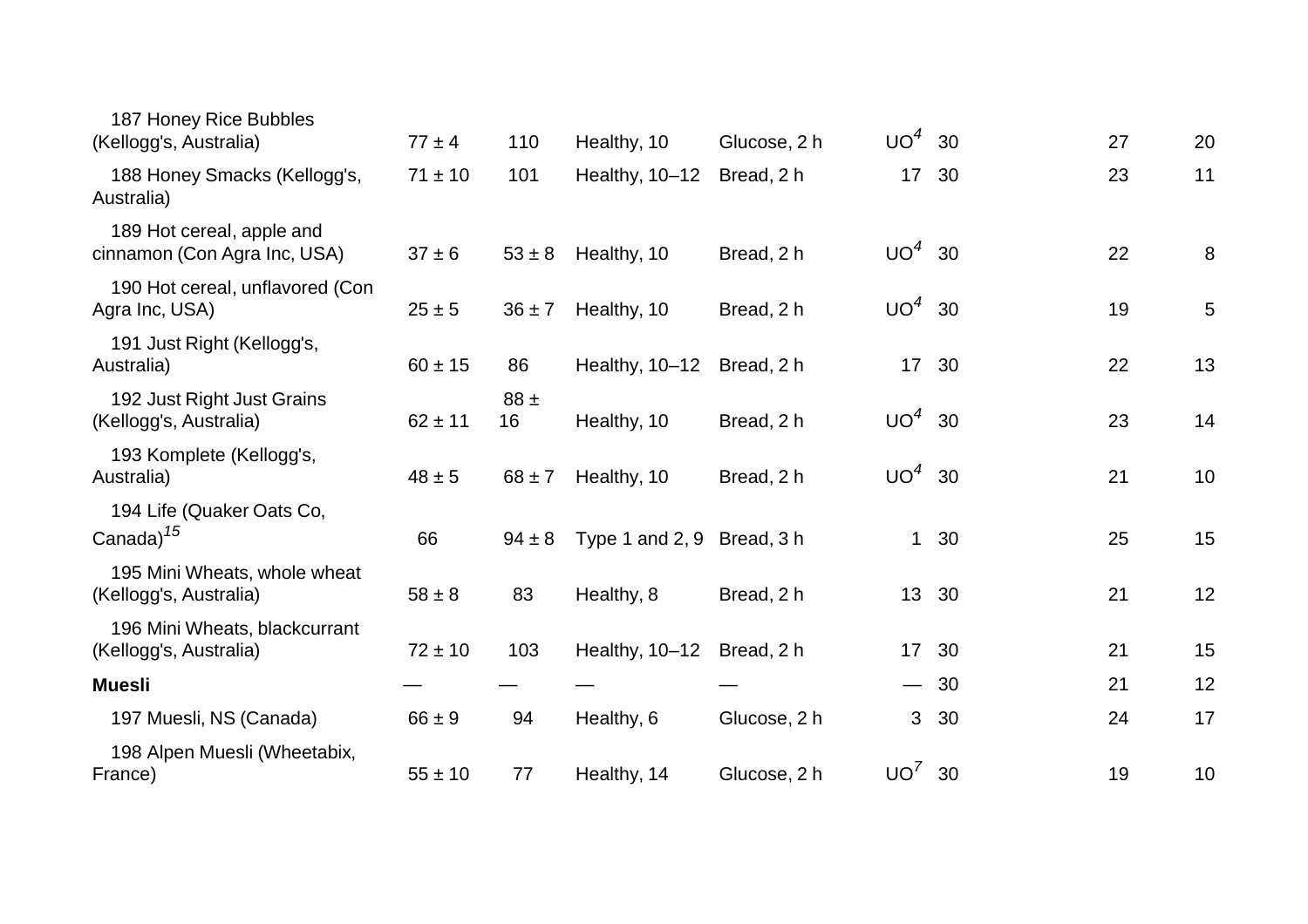| 199 Muesli, gluten-free (Freedom<br>Foods, Cheltenham, Australia) with<br>1.5%-fat milk | $39 \pm 6$  | 56              | Healthy, 9                 | Glucose, 2 h | $UO4$ 30        |       | 19 | $\overline{7}$ |
|-----------------------------------------------------------------------------------------|-------------|-----------------|----------------------------|--------------|-----------------|-------|----|----------------|
| 200 Muesli, Lite (Sanitarium, New<br>Zealand)                                           | $54 \pm 12$ | 77              | Healthy, 10                | Glucose, 2 h | 25              | 30    | 18 | 10             |
| 201 Muesli, Natural (Sanitarium,<br>New Zealand)                                        | $57 + 9$    | 81              | Healthy, 10                | Glucose, 2 h | 25              | 30    | 19 | 11             |
| 202 Muesli, Natural (Sanitarium,<br>Australia)                                          | $40 \pm 6$  | 57              | Healthy, 10                | Glucose, 2 h | UO <sup>4</sup> | 30    | 19 | 8              |
| Mean of 2 studies                                                                       | $49 \pm 9$  | $69 +$<br>12    |                            |              |                 | $-30$ | 20 | 10             |
| 203 Muesli, No Name (Sunfresh<br>Ltd, Toronto, Canada) <sup>15</sup>                    | 60          | $85 \pm$<br>12  | Type 1 and 2, 9 Bread, 3 h |              | $\mathbf{1}$    | 30    | 18 | 11             |
| 204 Muesli, Swiss Formula (Uncle<br>Toby's, Australia)                                  | $56 \pm 8$  | 80              | Healthy, 8                 | Bread, 2 h   |                 | 2 30  | 16 | 9              |
| 205 Muesli, toasted (Purina,<br>Sydney, Australia)                                      | $43 \pm 4$  | 61              | Healthy, 8                 | Bread, 2 h   |                 | 2 30  | 17 | $\overline{7}$ |
| 206 Nutrigrain (Kellogg's,<br>Australia)                                                | $66 \pm 12$ | 94              | Healthy, 8                 | Bread, 2 h   |                 | 2 30  | 15 | 10             |
| 207 Oat 'n Honey Bake (Kellogg's,<br>Australia)                                         | $77 \pm 11$ | 111 $\pm$<br>16 | Healthy, 10                | Bread, 2 h   | $UO4$ 30        |       | 17 | 13             |
| 208 Oat bran                                                                            |             |                 |                            |              |                 |       |    |                |
| Oat bran, raw (Quaker Oats Co,<br>Canada) <sup>15</sup>                                 | 50          | $72 \pm 6$      | Type 1 and 2,<br>11        | Bread, 3h    | $\mathbf 1$     | 10    | 5  | $\overline{2}$ |
| Oat bran, raw                                                                           | 59          | 84              | Type $2,$ ■ 13             | Bread, 3 h   | 26              | 10    | 5  | 3              |
| Mean of 2 studies                                                                       | $55 \pm 5$  | $78 \pm 6$      |                            |              |                 | 10    | 5  | 3              |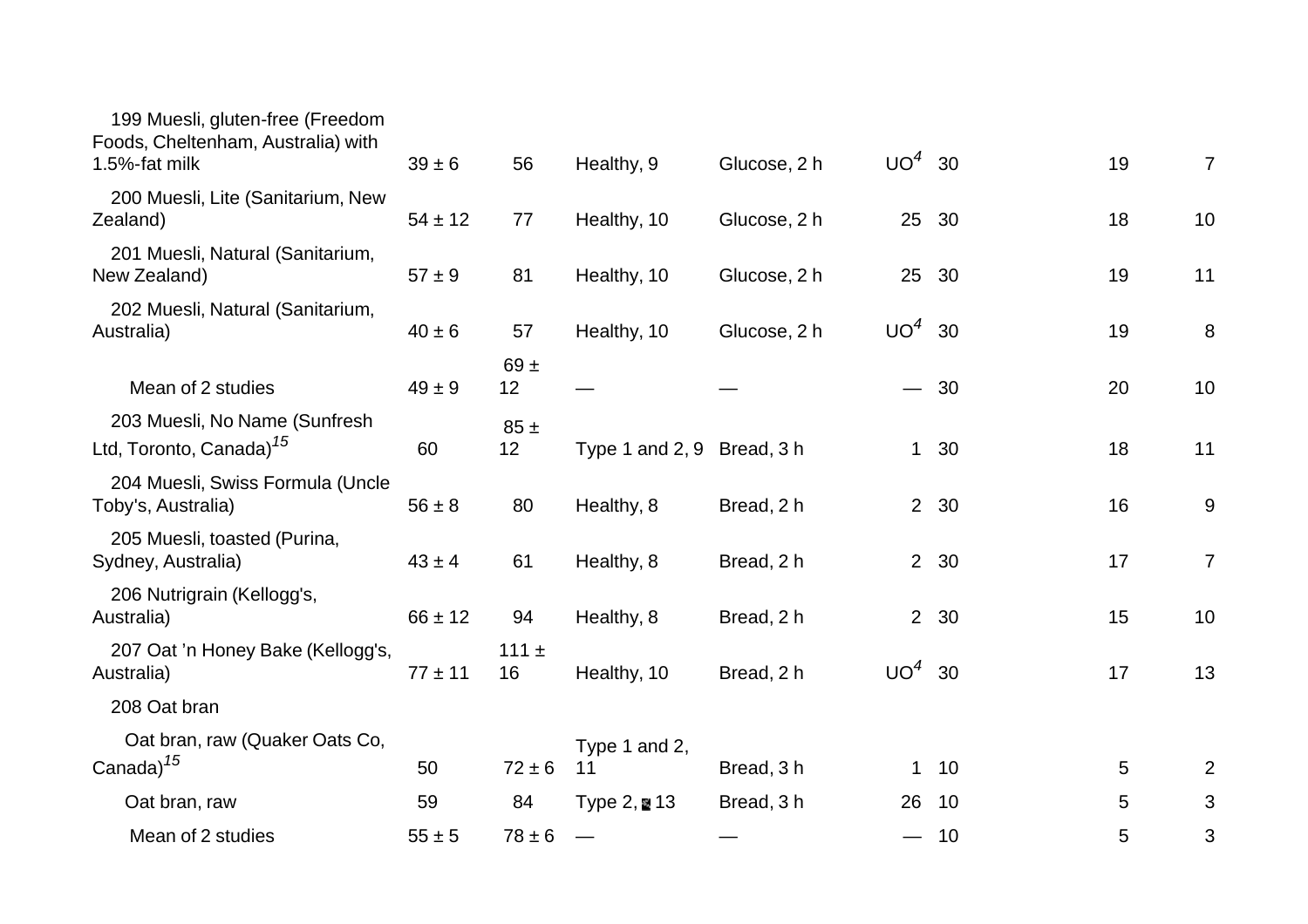## 209 Porridge made from rolled

oats

| Porridge (Uncle Toby's,<br>Australia) <sup>13</sup>                                 | 42         | $60 \pm 5$      | Healthy, 7             | Bread, 3 h          |           | 44 250   | 21 | 9  |
|-------------------------------------------------------------------------------------|------------|-----------------|------------------------|---------------------|-----------|----------|----|----|
| Porridge (Canada) <sup>16</sup>                                                     | $49 \pm 8$ | 70              | Healthy, 6             | Glucose, 2 h        |           | 3 250    | 23 | 11 |
| Traditional porridge oats (Lowan<br>Whole Foods, Box Hill, Australia)               | $51 \pm 8$ | $73 \pm$<br>12  | Healthy, 10            | Bread, 2 h          | $UO4$ 250 |          | 21 | 11 |
| Porridge (Hubbards, New<br>Zealand)                                                 | $58 \pm 9$ | 82              | Healthy, 10            | Glucose, 2 h        |           | 25 250   | 21 | 12 |
| Porridge (Australia)                                                                | $58 \pm 4$ | 83              | Healthy, 7             | Bread, 2 h          |           | 48 250   | 21 | 12 |
| Porridge (Canada)                                                                   | 62         | 88              | Diabetic,<br>number NS | Glucose,<br>time NS |           | 20 250   | 23 | 14 |
| Porridge (Canada)                                                                   | 69         | $98 \pm 9$      | <b>Type 2, 6</b>       | Bread, 3 h          |           | 30 250   | 23 | 16 |
| Porridge (USA) <sup>6</sup>                                                         | 75         | 107             | <b>Type 2, 8</b>       | Glucose, 3 h        |           | 4 250    | 23 | 17 |
| Mean of 8 studies                                                                   | $58 \pm 4$ | $83 \pm 5$      |                        |                     |           | $-250$   | 22 | 13 |
| 210 Whole-meal oat-flour porridge<br>(flour:water, 1:3), boiled 2.5 min<br>(Sweden) | 74         | $106 \pm$<br>19 | Healthy, 8             | Bread, 2 h          | 14        | 50 (dry) | 32 | 24 |
| 211 Oat porridge made from thick<br>(1.0 mm) dehulled oat flakes<br>(Sweden)        | 55         | $78 \pm 9$      | Healthy, 10            | Bread, 2 h          |           | 46 250   | 27 | 15 |
| 212 Oat porridge made from<br>roasted thin (0.5 mm) dehulled oat<br>flakes (Sweden) | 69         | $99 +$<br>10    | Healthy, 10            | Bread, 2 h          |           | 46 250   | 27 | 19 |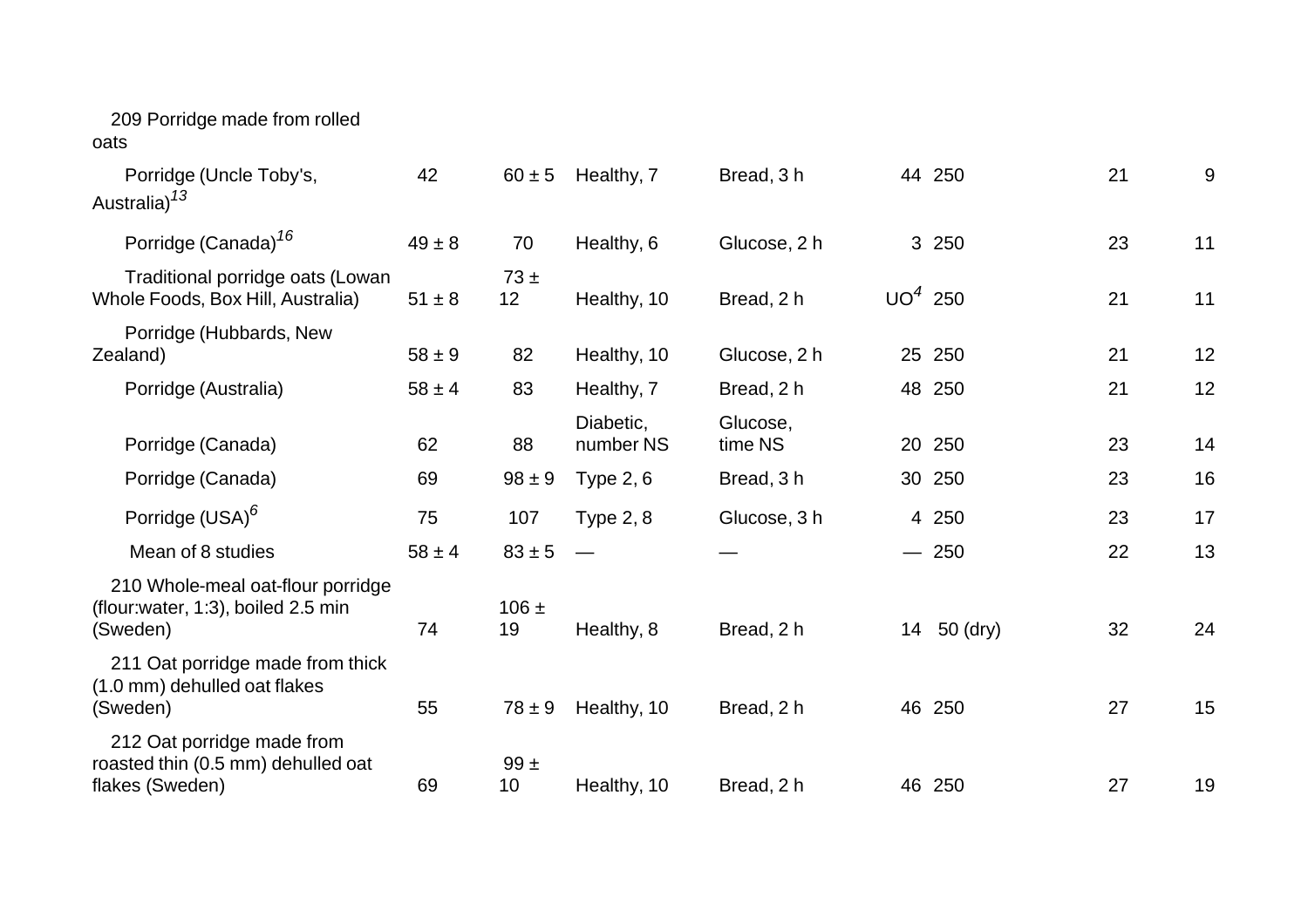| 213 Oat porridge made from<br>roasted thick (1.0 mm) dehulled oat<br>flakes (Sweden)            | 50          | $72 \pm 9$     | Healthy, 10                      | Bread, 2 h   |                 | 46 250 | 27 | 14 |
|-------------------------------------------------------------------------------------------------|-------------|----------------|----------------------------------|--------------|-----------------|--------|----|----|
| 214 Oat porridge made from<br>roasted and steamed thin (0.5 mm)<br>dehulled oat flakes (Sweden) | 80          | $114 +$<br>12  | Healthy, 10                      | Bread, 2 h   |                 | 46 250 | 27 | 22 |
| 215 Oat porridge made from<br>steamed thick (1.0 mm) dehulled oat<br>flakes (Sweden)            | 53          | $76 \pm 8$     | Healthy, 10                      | Bread, 2 h   |                 | 46 250 | 27 | 14 |
| 216 Instant porridge                                                                            |             |                |                                  |              |                 |        |    |    |
| Quick Oats (Quaker Oats Co,<br>Canada)                                                          | 65          | 93             | <b>Type 2, 6</b>                 | Bread, 3 h   | $49 -$          |        |    |    |
| One Minute Oats (Quaker Oats<br>Co, Canada) <sup>15</sup>                                       | 66          | $94 \pm$<br>10 | Type 1 and 2, 7 Bread, 3 h       |              |                 | $1 -$  |    |    |
| Mean of 2 studies                                                                               | $66 \pm 1$  | $94 \pm 1$     |                                  |              |                 | $-250$ | 26 | 17 |
| 217 Pop Tarts, double chocolate<br>(Kellogg's, Australia)                                       | $70 \pm 2$  | 100            | Healthy, 10                      | Glucose, 2 h | UO <sup>4</sup> | 50     | 36 | 25 |
| 218 Pro Stars (General Mills Inc,<br>Canada) <sup>15</sup>                                      | 71          | $102 \pm 7$ 10 | Type 1 and 2,                    | Bread, 3h    | $\mathbf{1}$    | 30     | 24 | 17 |
| 219 Puffed wheat                                                                                |             |                |                                  |              |                 |        |    |    |
| Puffed Wheat (Quaker Oats Co,<br>Canada) <sup>15</sup>                                          | 67          | $96 \pm 7$     | Type 1 and 2,<br>10 <sup>1</sup> | Bread, 3h    |                 | 1 30   | 20 | 13 |
| Puffed Wheat (Sanitarium,<br>Sydney, Australia)                                                 | $80 \pm 11$ | 114            | Healthy, 8                       | Glucose, 2 h | 38              | -30    | 21 | 17 |
| Mean of 2 studies                                                                               | $74 \pm 7$  | $105 \pm 9$ –  |                                  |              |                 | $-30$  | 21 | 16 |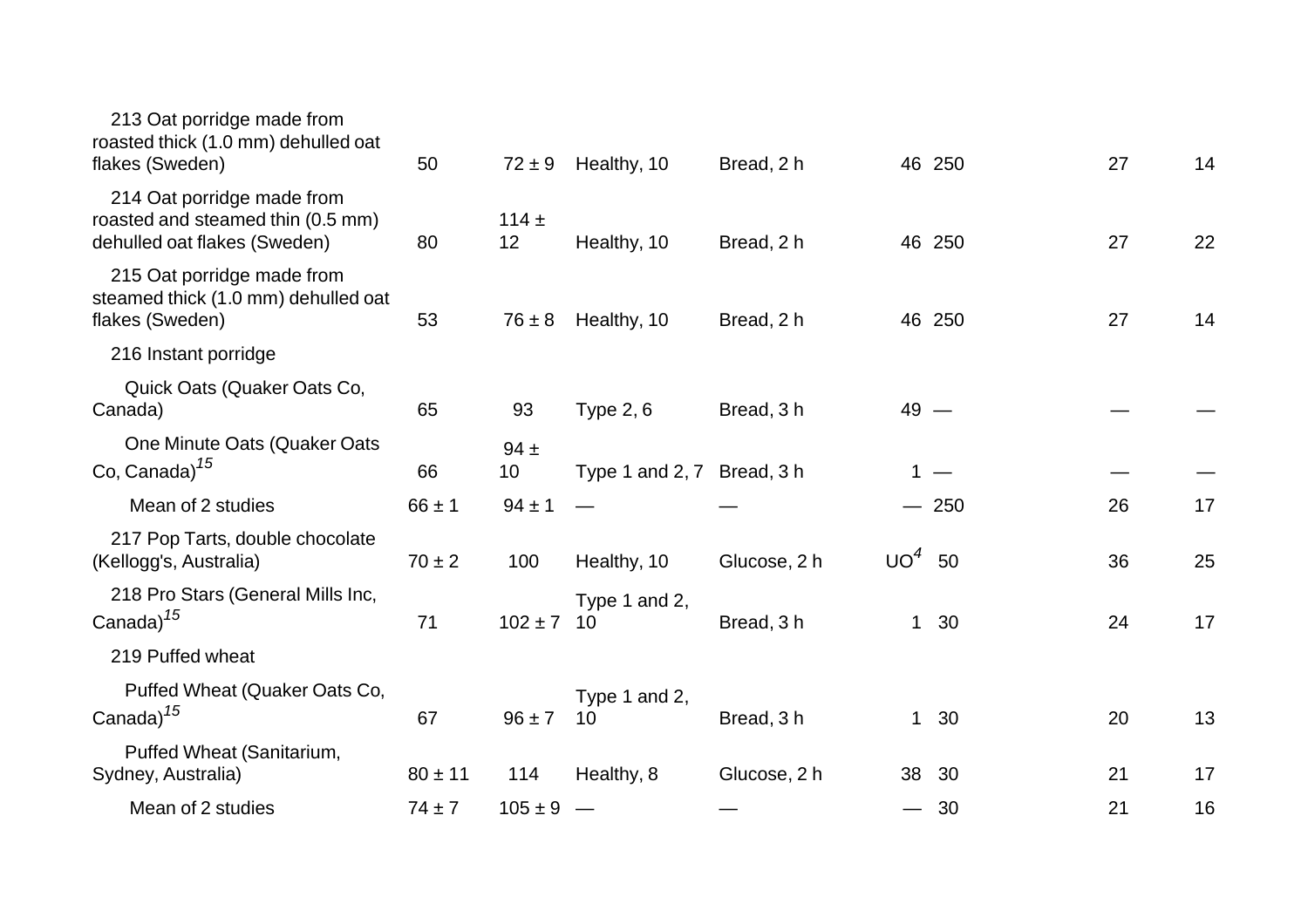| 220 Raisin Bran (Kellogg's, USA)                                                 | $61 \pm 5$  | $87 + 7$        | Healthy, 10         | Bread, 2 h        | $UO^4$       | 30    | 19 | 12 |
|----------------------------------------------------------------------------------|-------------|-----------------|---------------------|-------------------|--------------|-------|----|----|
| 221 Red River Cereal (Maple Leaf<br>Mills, Toronto, Canada)                      | 49          | $70 \pm 5$      | Type 1 and 2, 9     | Bread, $3 h^{13}$ | $\mathbf{1}$ | 30    | 22 | 13 |
| 222 Rice Bran, extruded (Rice<br>Growers Co-Operative Ltd, Leeton,<br>Australia) | $19 \pm 3$  | 27              | Healthy, 8          | Bread, 2 h        |              | 48 30 | 14 | 3  |
| 223 Rice Bubbles (puffed rice)                                                   |             |                 |                     |                   |              |       |    |    |
| Rice Bubbles (Kellogg's,<br>Australia) <sup>13</sup>                             | 81          | 116 $\pm$<br>11 | Healthy, 7          | Bread, 3 h        | $44 -$       |       |    |    |
| Rice Bubbles (Kellogg's,<br>Australia)                                           | $85 \pm 3$  | 121             | Healthy, 10         | Glucose, 2 h      | $UO4$ —      |       |    |    |
| Rice Bubbles (Kellogg's,<br>Australia)                                           | 95          | 136             | Healthy, 6          | Glucose, 2 h      | $47 -$       |       |    |    |
| Mean of 3 studies                                                                | $87 \pm 4$  | $124 \pm 6 -$   |                     |                   |              | $-30$ | 26 | 22 |
| 224 Rice Chex (Nabisco Brands<br>Ltd, Canada) <sup>15</sup>                      | 89          | $127 \pm 5$ 11  | Type 1 and 2,       | Bread, 3h         |              | 1 30  | 26 | 23 |
| 225 Rice Krispies (Kellogg's Inc,<br>Canada) $15$                                | 82          | $117 \pm 5$ 12  | Type 1 and 2,       | Bread, 3h         |              | 1 30  | 26 | 22 |
| 226 Shredded wheat                                                               |             |                 |                     |                   |              | $-30$ | 25 | 22 |
| <b>Shredded Wheat (Canada)</b>                                                   | $67 \pm 10$ | 96              | Healthy, 6          | Glucose, 2 h      | 3            | 30    | 20 | 13 |
| <b>Shredded Wheat (Nabisco</b><br>Brands Ltd, Canada) <sup>15</sup>              | 83          | $118 \pm 6$     | Type 1 and 2,<br>14 | Bread, 3h         |              | 1 30  | 20 | 17 |
| Mean of 2 studies                                                                | $75 \pm 8$  | $107 +$<br>11   |                     |                   |              | - 30  | 20 | 15 |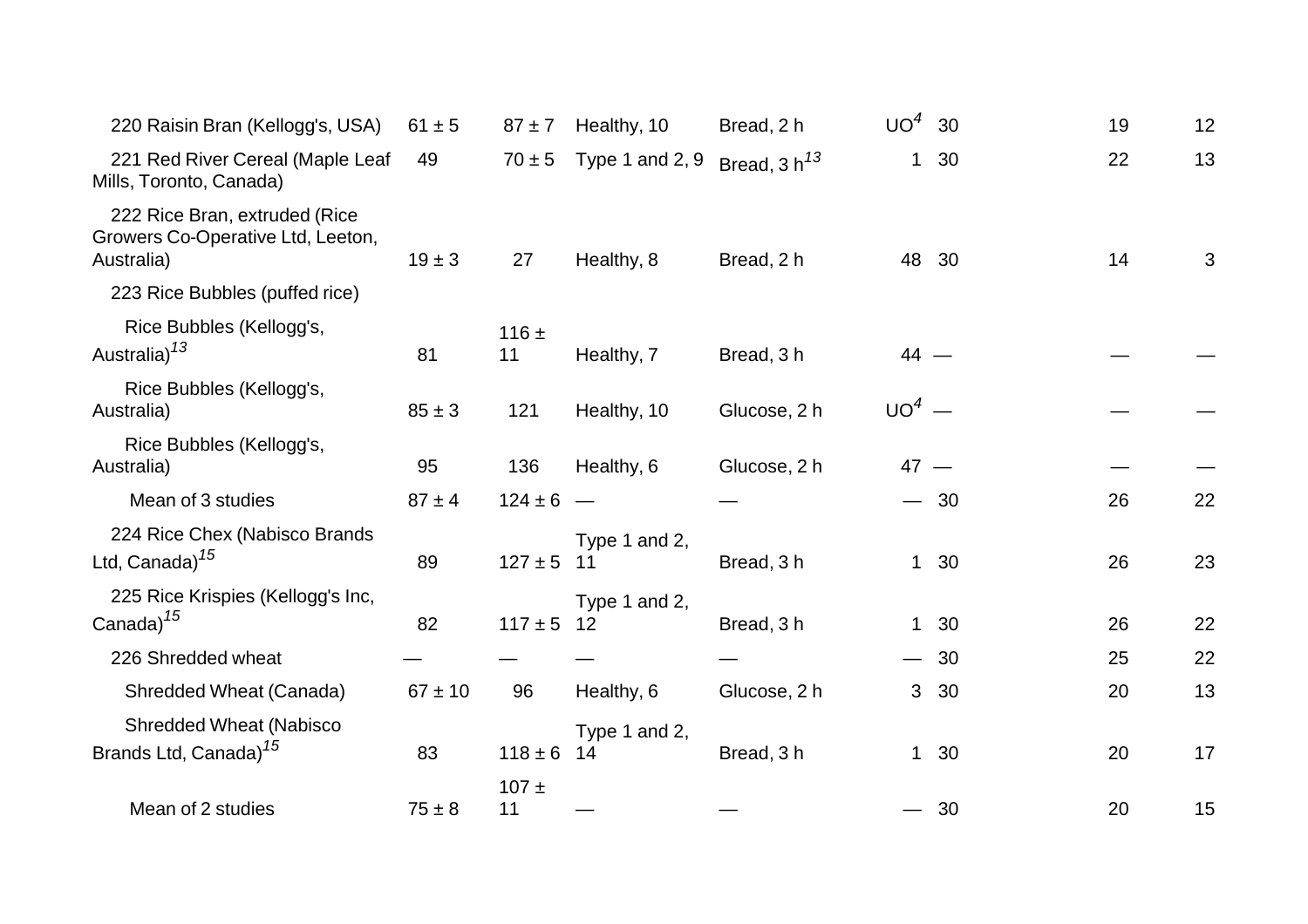## **Special K** (formulation of this cereal

varies in different countries)

| 227 Special K (Kellogg's,<br>Australia)                                                                                                     | $54 \pm 4$  | 77          | Healthy, 8          | Bread, 2 h   |              | 13 30 | 21 | 11 |
|---------------------------------------------------------------------------------------------------------------------------------------------|-------------|-------------|---------------------|--------------|--------------|-------|----|----|
| 228 Special K (Kellogg's, USA)                                                                                                              | $69 \pm 5$  | $98 \pm 7$  | Healthy, 10         | Bread, 2 h   | $UO4$ 30     |       | 21 | 14 |
| 229 Special K (Kellogg's, France)                                                                                                           | $84 \pm 12$ | 118         | Healthy, 12         | Glucose, 2 h | $UO^7$ 30    |       | 24 | 20 |
| 230 Soy Tasty (flaked grains, soy<br>nuts, dried fruit) (Sanitarium,<br>Australia)                                                          | $60 \pm 5$  | 86          | Healthy, 10         | Glucose, 2 h | $UO4$ 30     |       | 20 | 12 |
| 231 Soytana, Vogel's, soy and<br>linseed bran crunch with sultanas<br>(20.1 g fiber/100 g) (Specialty<br>Cereals, Mt Kuring-gai, Australia) | $49 \pm 3$  | 70          | Healthy, 10         | Glucose, 2 h | $UO4$ 45     |       | 25 | 12 |
| 232 Sultana Bran (Kellogg's,<br>Australia)                                                                                                  | $73 \pm 13$ | 104         | Healthy, 7-10       | Bread, 2 h   | 8            | 30    | 19 | 14 |
| 233 Sustain (Kellogg's,<br>Australia) <sup>13</sup>                                                                                         | 68          | $97 \pm 9$  | Healthy, 7          | Bread, 3 h   |              | 44 30 | 22 | 15 |
| 234 Team (Nabisco Brands Ltd,<br>Canada) <sup>15</sup>                                                                                      | 82          | $117 \pm 9$ | Type 1 and 2,<br>10 | Bread, 3h    | $\mathbf{1}$ | 30    | 22 | 17 |
| 235 Thank Goodness (Hubbards,<br>New Zealand)                                                                                               | $65 \pm 18$ | 93          | Healthy, 11         | Glucose, 2 h | 25           | 30    | 23 | 15 |
| 236 Total (General Mills Inc,<br>Canada) <sup>15</sup>                                                                                      | 76          | $109 \pm 6$ | Type 1 and 2,<br>10 | Bread, 3h    |              | 1 30  | 22 | 17 |
| 237 Ultra-bran, Vogel's, soy and<br>linseed al $(30.2 g$ fiber/100 g)<br>(Specialty Cereals, Australia)                                     | $41 \pm 4$  | 59          | Healthy, 10         | Glucose, 2 h | $UO4$ 30     |       | 13 | 5  |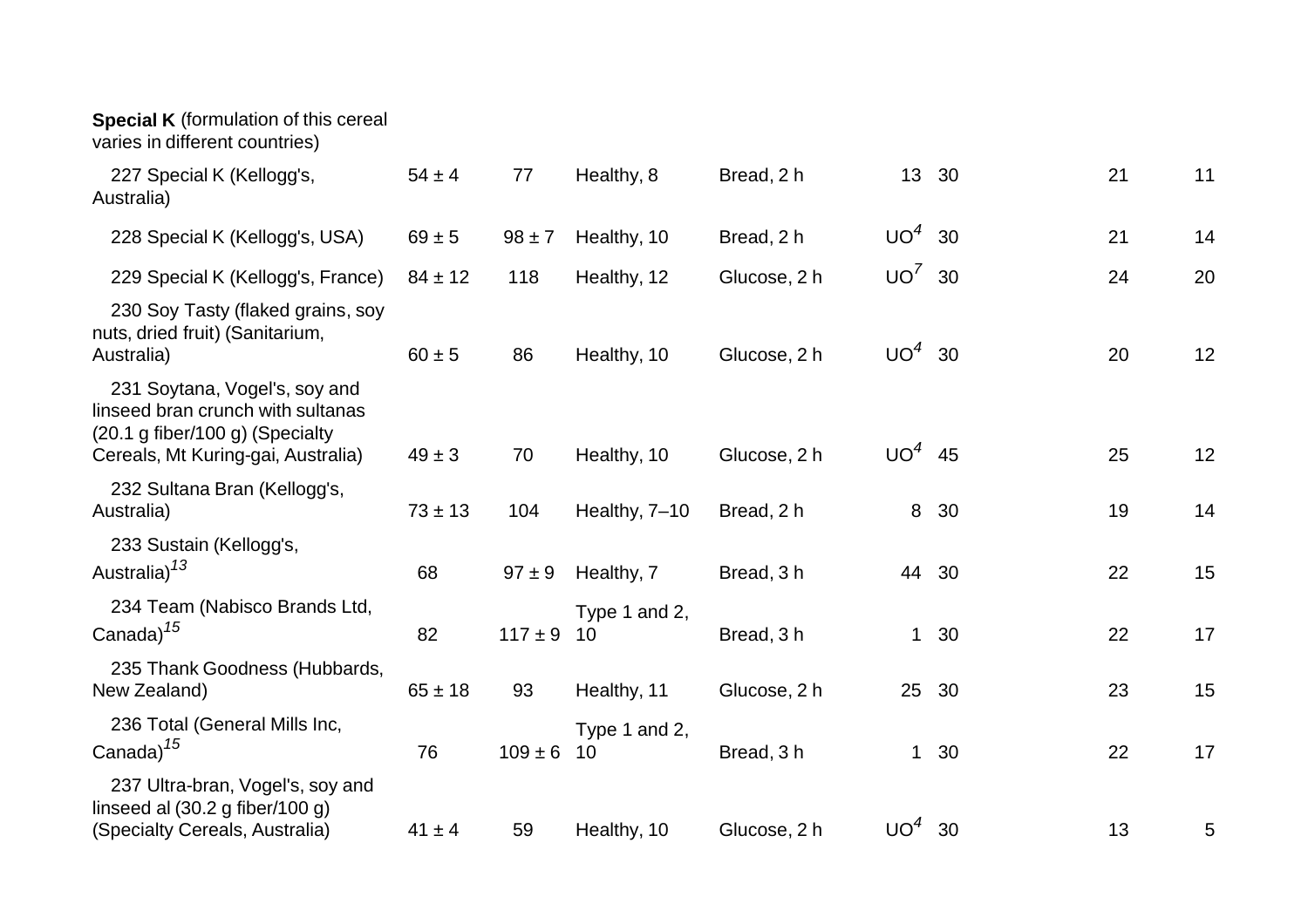| 238 Wheat-bites (Uncle Toby's,<br>Australia)                                             | $72 \pm 11$ | 103            | Healthy, 8          | Bread, 2 h   |                          | 13 30 | 25 | 18 |
|------------------------------------------------------------------------------------------|-------------|----------------|---------------------|--------------|--------------------------|-------|----|----|
| 239 Wheat biscuits (plain flaked<br>wheat)                                               |             |                |                     |              |                          |       |    |    |
| Vita-Brits (Uncle Toby's,<br>Australia) <sup>13</sup>                                    | 61          | $87 \pm$<br>14 | Healthy, 7          | Bread, 3 h   |                          | 44 30 | 20 | 12 |
| Vita-Brits (Uncle Toby's,<br>Australia)                                                  | $68 \pm 6$  | 97             | Healthy, 10         | Glucose, 2 h | $UO4$ 30                 |       | 20 | 13 |
| Weet-Bix (Sanitarium, Australia)                                                         | 69          | 99             | Healthy, 12         | Bread, 2 h   | $UO4$ 30                 |       | 17 | 12 |
| Weet-Bix (Sanitarium, Australia)                                                         | $69 \pm 4$  | 99             | Healthy, 10         | Glucose, 2 h | $UO4$ 30                 |       | 17 | 12 |
| Weetabix (Weetabix of Canada<br>Ltd, Thornhill, Canada) <sup>15</sup>                    | 74          | $105 \pm 8$    | Type 1 and 2,<br>11 | Bread, 3h    |                          | 1 30  | 22 | 16 |
| Weetabix (Weetabix of Canada<br>Ltd                                                      | $75 \pm 10$ | 107            | Healthy, 6          | Glucose, 2 h |                          | 3 30  | 22 | 16 |
| Whole-wheat Goldies (Kellogg's,<br>Australia)                                            | $70 \pm 4$  | 100            | Healthy, 10         | Glucose, 2 h | UO <sup>4</sup>          | 30    | 20 | 14 |
| Mean of 7 studies                                                                        | $70 \pm 2$  | $96 \pm 4$     |                     |              | $\overline{\phantom{0}}$ | - 30  | 19 | 13 |
| <b>Wheat biscuits (flaked wheat)</b><br>with additional ingredients                      |             |                |                     |              |                          |       |    |    |
| 240 Good Start, muesli wheat<br>biscuits (Sanitarium, Australia)                         | $68 \pm 4$  | 96             | Healthy, 10         | Glucose, 2 h | UO <sup>4</sup>          | 30    | 20 | 14 |
| 241 Hi-Bran Weet-Bix, wheat<br>biscuits with extra wheat bran<br>(Sanitarium, Australia) | $61 \pm 4$  | 87             | Healthy, 10         | Glucose, 2 h | UO <sup>4</sup>          | 30    | 17 | 10 |
|                                                                                          |             |                |                     |              |                          |       |    |    |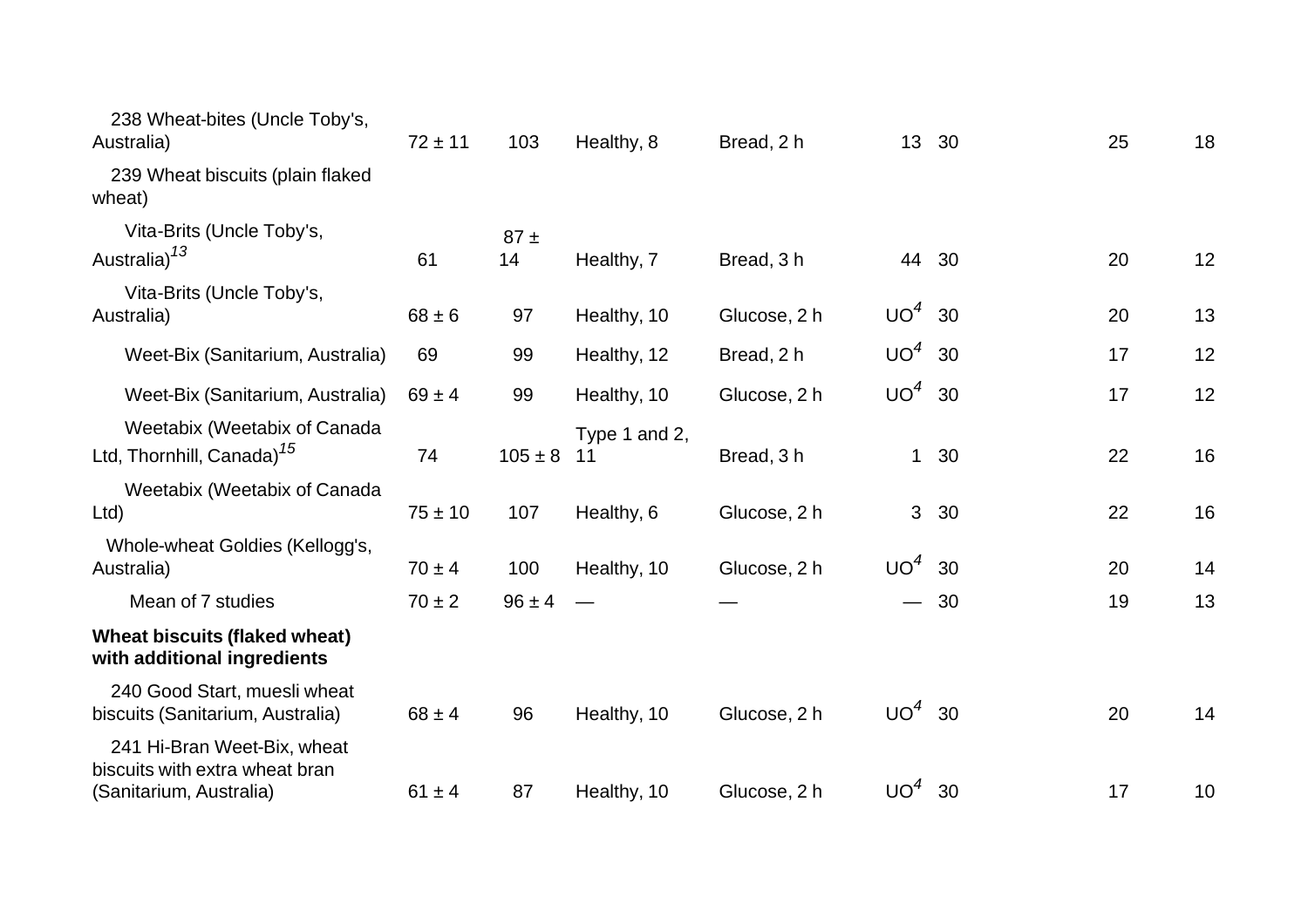| 242 Hi-Bran Weet-Bix with soy<br>and linseed (Sanitarium, Australia)                                                                   | $57 \pm 3$ | 81  | Healthy, 10             | Glucose, 2 h | $UO4$ 30        |    | 16 | 9  |
|----------------------------------------------------------------------------------------------------------------------------------------|------------|-----|-------------------------|--------------|-----------------|----|----|----|
| 243 Honey Goldies (Kellogg's<br>Australia)                                                                                             | $72 \pm 3$ | 103 | Healthy, 10             | Glucose, 2 h | $UO4$ 30        |    | 21 | 15 |
| 244 Lite-Bix, plain, no added<br>sugar (Sanitarium, Australia)                                                                         | $70 \pm 3$ | 97  | Healthy, 10             | Glucose, 2 h | UO <sup>4</sup> | 30 | 20 | 14 |
| 245 Oat bran Weet-Bix<br>(Sanitarium, Australia)                                                                                       | $57 \pm 4$ | 82  | Healthy, 10             | Glucose, 2 h | $UO4$ 30        |    | 20 | 11 |
| 246 Sultana Goldies (Kellogg's<br>Australia)                                                                                           | $65 \pm 6$ | 93  | Healthy, 10             | Glucose, 2 h | $UO4$ 30        |    | 21 | 13 |
| <b>BREAKFAST CEREAL BARS</b>                                                                                                           |            |     |                         |              |                 |    |    |    |
| 247 Crunchy Nut Cornflakes bar<br>(Kellogg's, Australia)                                                                               | $72 \pm 6$ |     | $102 \pm 8$ Healthy, 10 | Bread, 2 h   | $UO4$ 30        |    | 26 | 19 |
| 248 Fibre Plus bar (Uncle Toby's,<br>Australia)                                                                                        | $78 \pm 9$ | 111 | Healthy, 8              | Bread, 2 h   | 13 30           |    | 23 | 18 |
| 249 Fruity-Bix bar, fruit and nut,<br>wheat biscuit cereal with dried fruit<br>and nuts with yogurt coating<br>(Sanitarium, Australia) | $56 \pm 4$ | 80  | Healthy, 10             | Glucose, 2 h | $UO4$ 30        |    | 19 | 10 |
| 250 Fruity-Bix bar, wild berry,<br>wheat biscuit cereal with fruit and<br>covered with yogurt coating<br>(Sanitarium, Australia)       | $51 \pm 4$ | 73  | Healthy, 10             | Glucose, 2 h | $UO4$ 30        |    | 19 | 9  |
| 251 K-Time Just Right bar<br>(Kellogg's, Australia)                                                                                    | $72 \pm 4$ | 103 | Healthy, 10             | Glucose, 2 h | $UO4$ 30        |    | 24 | 17 |
| 252 K-Time Strawberry Crunch<br>bar (Kellogg's, Australia)                                                                             | $77 \pm 5$ | 110 | Healthy, 10             | Glucose, 2 h | $UO4$ 30        |    | 25 | 19 |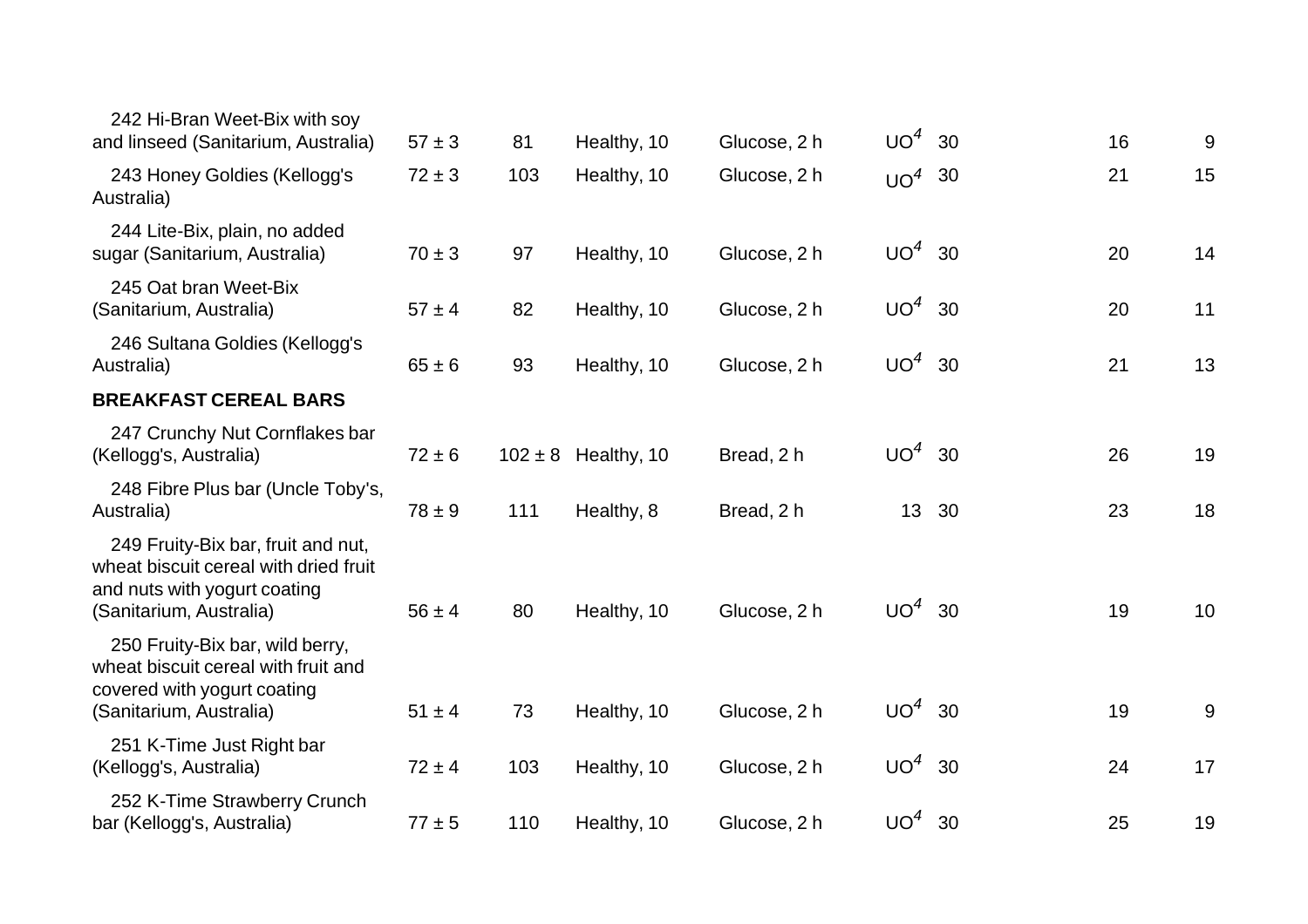| 253 Rice Bubble Treat bar<br>(Kellogg's, Australia)                                                   | $63 \pm 11$      | $90 \pm$<br>15               | Healthy, 10      | Bread, 2 h   | $UO^4$   | 30     | 24 | 15 |
|-------------------------------------------------------------------------------------------------------|------------------|------------------------------|------------------|--------------|----------|--------|----|----|
| 254 Sustain bar (Kellogg's,<br>Australia)                                                             | $57 \pm 10$      | $82 \pm$<br>15               | Healthy, 10      | Bread, 2 h   | $UO4$ 30 |        | 25 | 14 |
| <b>CEREAL GRAINS</b>                                                                                  |                  |                              |                  |              |          |        |    |    |
| <b>Amaranth</b>                                                                                       |                  |                              |                  |              |          |        |    |    |
| 255 Amaranth (Amaranthus<br>esculentum) popped, eaten with milk<br>and nonnutritive sweetener (India) | $97 \pm 19$      | 139                          | <b>Type 2, 6</b> | Glucose, 3 h | 43 30    |        | 22 | 21 |
| <b>Barley</b>                                                                                         |                  |                              |                  |              |          |        |    |    |
| 256 Pearl barley                                                                                      |                  |                              |                  |              |          |        |    |    |
| Barley, pearled (Canada)                                                                              | 22               | $32 \pm 3$                   | Type 2, 12       | Bread, 3 h   | $22 -$   |        |    |    |
| Barley (Canada)                                                                                       | 22               | 31                           | Type 2, 13       | Bread, 3h    | $26 -$   |        |    |    |
| Barley, pot, boiled in salted<br>water 20 min (Gouda's foods,<br>Concord, Canada)                     | $25 \pm 2$       | 36                           | Healthy, 10      | Glucose, 2 h | $UO4$ —  |        |    |    |
| Barley (Canada)                                                                                       | 27               | $39 \pm 6$                   | Type $2, 4$      | Bread, 3h    | $10 -$   |        |    |    |
| Barley, pearled (Canada)<br>Mean of 5 studies                                                         | 29<br>$25 \pm 1$ | $41 \pm$<br>10<br>$36 \pm 2$ | <b>Type 1, 7</b> | Bread, 3 h   | $22 -$   | $-150$ | 42 | 11 |
| 257 Barley (Hordeum vulgare)<br>(India)                                                               |                  |                              |                  |              |          |        |    |    |
| Barley (Hordeum vulgare)<br>(India)                                                                   | 37               | 53                           | Type 2, 14       | Bread, 3h    | $50 -$   |        |    |    |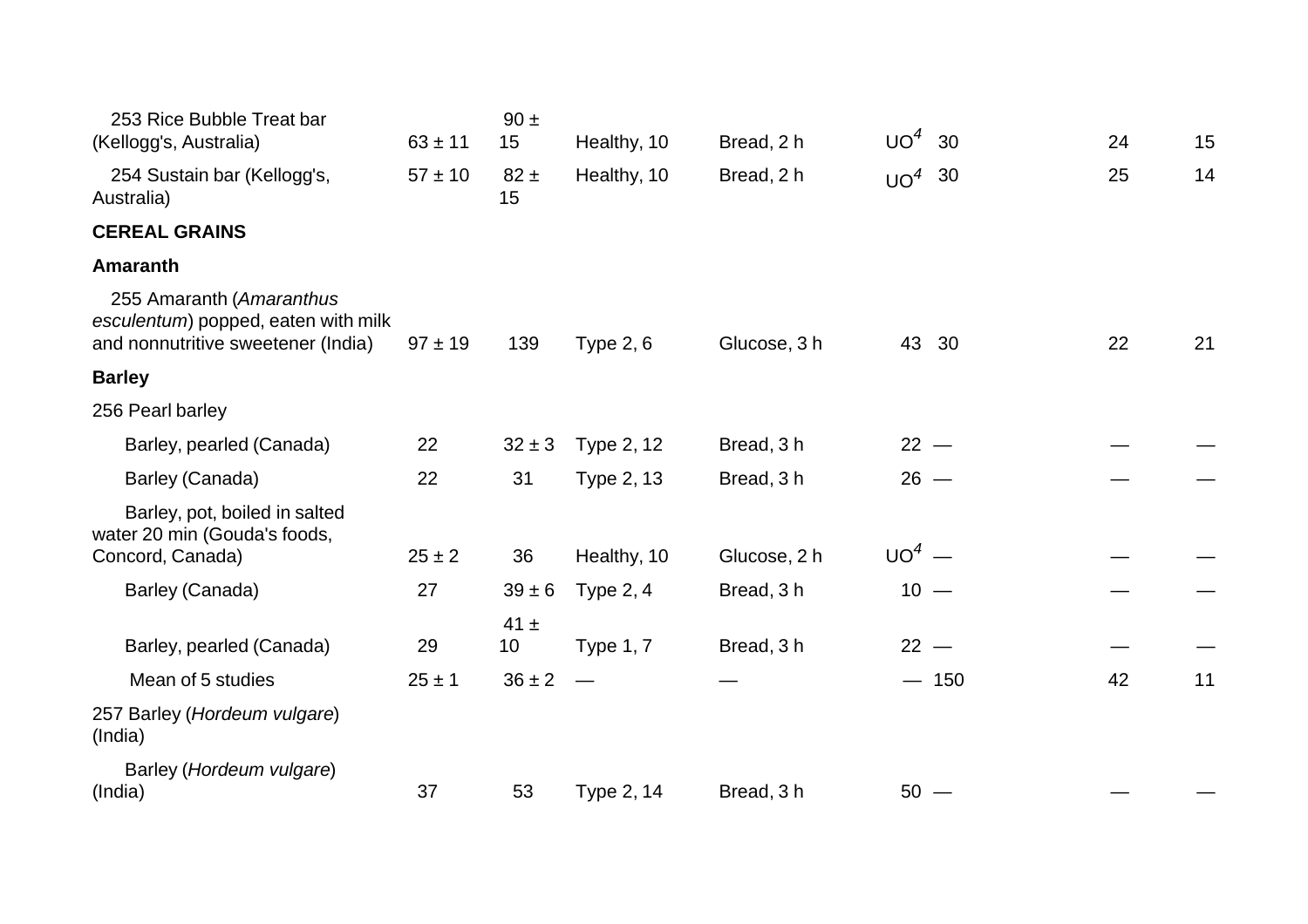| Barley (Hordeum vulgare)<br>(India)                                                    | 48          | 69              | Healthy, 18           | Bread, 3 h   |    | $50 -$   |    |    |
|----------------------------------------------------------------------------------------|-------------|-----------------|-----------------------|--------------|----|----------|----|----|
| Mean of 2 groups of subjects                                                           | $43 \pm 6$  | $61 \pm 8$      |                       |              |    | 150      | 42 | 26 |
| 258 Barley, cracked (Malthouth,<br>Tunisia)                                            | 50          | $72 \pm 7$      | Type 1 and 2,<br>10   | Bread, 3h    |    | 1 150    | 42 | 21 |
| 259 Barley, rolled (Australia)                                                         | $66 \pm 5$  | 94              | Healthy, 8            | Bread, 2 h   | 48 | 50 (dry) | 38 | 25 |
| 260 Buckwheat                                                                          |             |                 |                       |              |    |          |    |    |
| Buckwheat (Canada)                                                                     | 49          |                 | $70 \pm 6$ Type 2, 12 | Bread, 3 h   |    | $22 -$   |    |    |
| Buckwheat (Canada)                                                                     | $51 \pm 10$ | 73              | Healthy, 5            | Glucose, 2 h |    | $3 -$    |    |    |
| Buckwheat (Canada)                                                                     | 63          | $90 \pm 8$      | <b>Type 1, 6</b>      | Bread, 3 h   |    | $22 -$   |    |    |
| Mean of 3 studies                                                                      | $54 \pm 4$  | $78 \pm 6$      |                       |              |    | $-150$   | 30 | 16 |
| 261 Buckwheat groats,<br>hydrothermally treated, dehusked,<br>boiled 12 min (Sweden)   | 45          | $64 \pm$<br>10  | Healthy, 10           | Bread, 2 h   |    | 16 150   | 30 | 13 |
| <b>Corn and maize</b>                                                                  |             |                 |                       |              |    |          |    |    |
| 262 Maize (Zea mays), flour made<br>into chapatti (India)                              | 59          | 85              | Healthy, 18           | Bread, 3 h   |    | $50 -$   |    |    |
| 263 Maize meal porridge, gruel<br>(Kenya)                                              | 109         | $156 \pm$<br>15 | Type 2, 13            | Bread, 2.5 h |    | $40 -$   |    |    |
| 264 Cornmeal                                                                           |             |                 |                       |              |    |          |    |    |
| Cornmeal, boiled in salted<br>water 2 min (McNair Products Co<br>Ltd, Toronto, Canada) | 68          | $97 \pm 5$      | Type 1 and 2,<br>12   | Bread, 3 h   |    | 1 150    | 13 | 9  |
| Cornmeal + margarine (McNair<br>Products Co Ltd, Canada)                               | 69          | $99 +$<br>10    | Type 1 and 2,<br>12   | Bread, 3h    |    | 1 150    | 12 | 9  |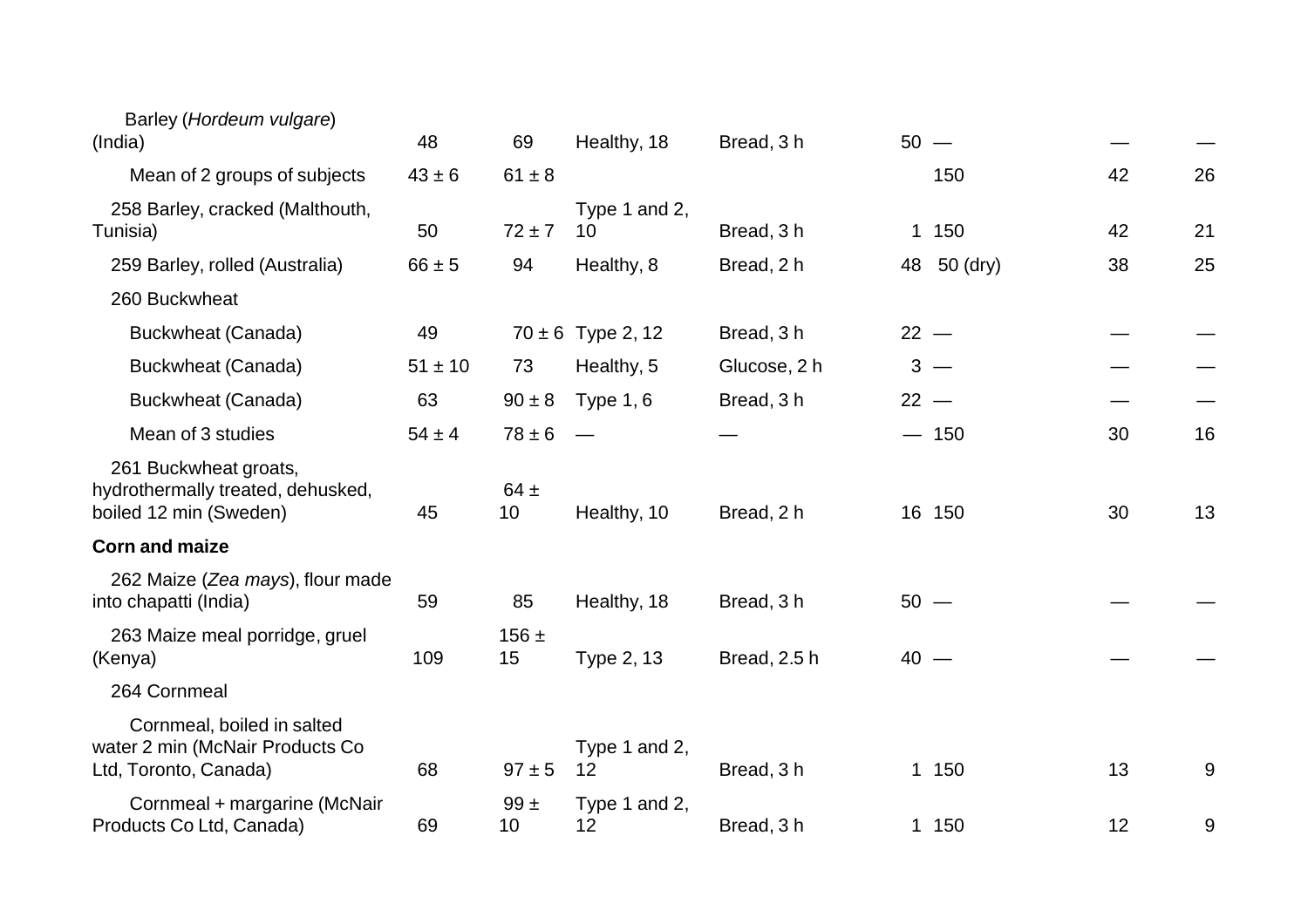| Mean of 2 studies                                                                    | $69 \pm 1$  | $98 \pm 1$ |                            |              | $-150$ | 13 | 9  |
|--------------------------------------------------------------------------------------|-------------|------------|----------------------------|--------------|--------|----|----|
| 265 Sweet corn                                                                       |             |            |                            |              |        |    |    |
| Sweet corn, honey and pearl<br>variety (New Zealand)                                 | $37 \pm 12$ | 53         | Healthy, 9                 | Glucose, 2 h | 25 150 | 30 | 11 |
| Sweet corn, on the cob, boiled<br>20 min (Australia)                                 | 48          | 69         | Healthy, 6                 | Glucose, 2 h | 47 150 | 30 | 14 |
| Sweet corn (Canada)                                                                  | $59 \pm 11$ | 84         | Healthy, 5                 | Glucose, 2 h | 3 150  | 33 | 20 |
| Sweet corn (USA)                                                                     | 60          | 86         | Healthy, 16                | Bread, 3 h   | 51 150 | 33 | 20 |
|                                                                                      |             |            | Type 2, 5; IGT,            |              |        |    |    |
| Sweet corn (USA)                                                                     | 60          | 85         | $6^{10}$                   | Bread, 3h    | 28 150 | 33 | 20 |
| Sweet corn (South Africa)                                                            | $62 \pm 5$  | 89         | Healthy, 7                 | Glucose, 2 h | 29 150 | 33 | 20 |
| Mean of 6 studies                                                                    | $53 \pm 4$  | $78 \pm 6$ | $\overline{\phantom{a}}$   |              | $-150$ | 32 | 17 |
| 266 Sweet corn, whole kernel,<br>canned, diet-pack, drained,<br>featherweight (USA)  | 46          | 66         | Type 2, 20                 | Bread, 3 h   | 52 150 | 28 | 13 |
| 267 Sweet corn, frozen, reheated<br>in microwave                                     |             |            |                            |              |        |    |    |
| (Green Giant Pillsbury Ltd,<br>Toronto, Canada)                                      | 47          | $67 \pm 4$ | Type 1 and 2, 9 Bread, 3 h |              | 1 150  | 33 | 16 |
| 268 Taco shells, cornmeal based,<br>baked (Old El Paso Foods Co,<br>Toronto, Canada) | 68          | $97 \pm 9$ | Type 1 and 2,<br>10        | Bread, 3h    | $1 20$ | 12 | 8  |
| <b>Couscous</b>                                                                      |             |            |                            |              |        |    |    |

269 Couscous, boiled 5 min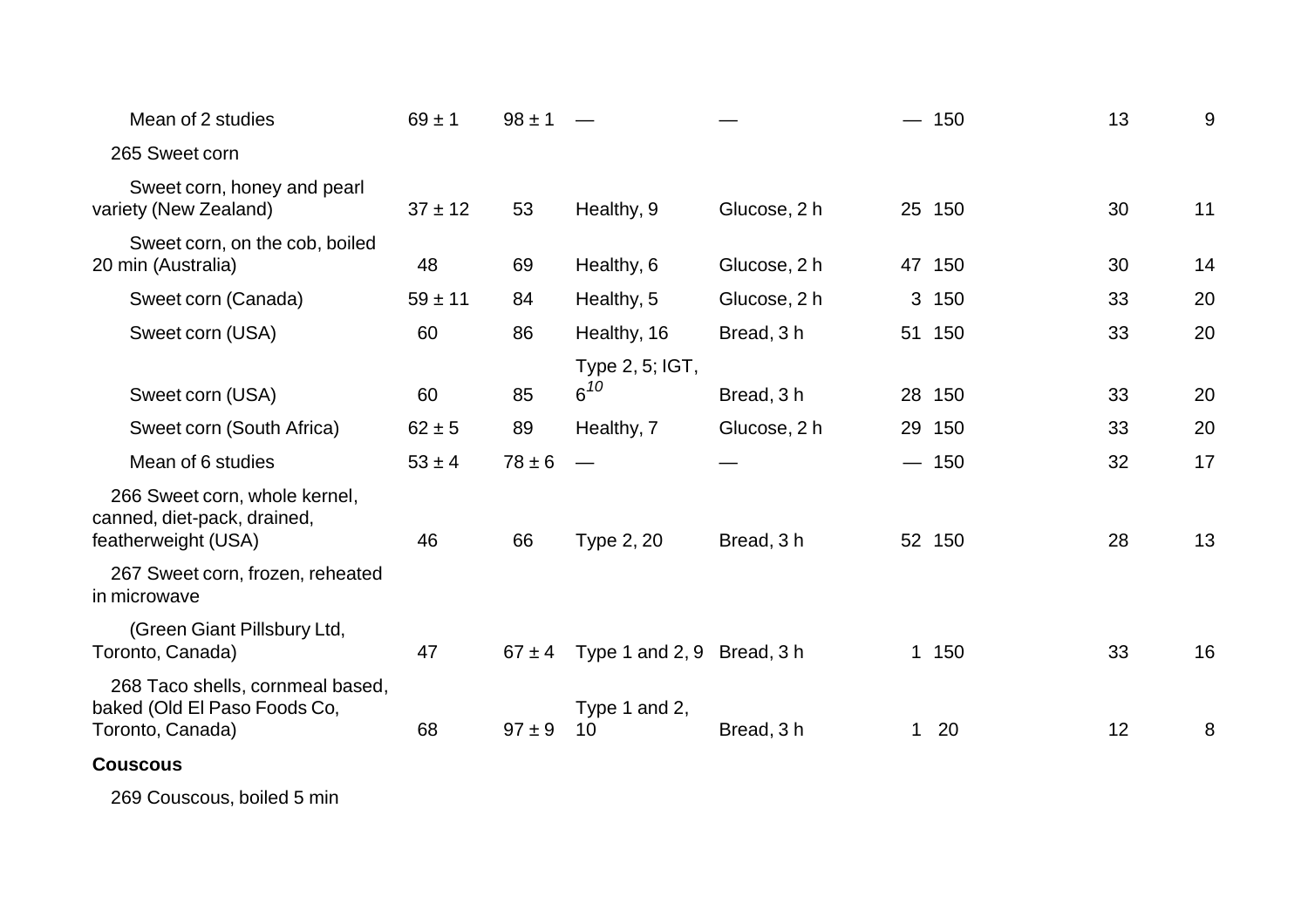| 61          | $87 + 7$        |                    |                                  |                                                          |                                                                                                            |    |    |
|-------------|-----------------|--------------------|----------------------------------|----------------------------------------------------------|------------------------------------------------------------------------------------------------------------|----|----|
| 69          | $99 \pm 6$      |                    |                                  |                                                          |                                                                                                            |    |    |
| $65 \pm 4$  | $93 \pm 6$      |                    |                                  |                                                          |                                                                                                            | 35 | 23 |
|             |                 |                    |                                  |                                                          |                                                                                                            |    |    |
| $71 \pm 10$ | 101             | Healthy, 5         | Glucose, 2 h                     |                                                          |                                                                                                            | 36 | 25 |
| 107         | $153 \pm$<br>14 | Type 2, 13         | Bread, 2 h                       |                                                          |                                                                                                            |    |    |
|             |                 |                    |                                  |                                                          |                                                                                                            |    |    |
| $69 \pm 7$  | 99              | Healthy, 10        | Glucose 2 h                      |                                                          |                                                                                                            | 53 | 36 |
| $69 \pm 15$ | 99              | Type $2, 6$        | Glucose, 3 h                     |                                                          |                                                                                                            | 43 | 30 |
|             |                 |                    |                                  |                                                          |                                                                                                            |    |    |
| 45          | 64              | Type 2, 30         | Glucose, 3<br>$h^{14}$           |                                                          |                                                                                                            | 30 | 14 |
| 48          | 68              | Healthy, 6         | Wheat<br>chapatti, 2<br>$h^{17}$ |                                                          |                                                                                                            | 38 | 18 |
| 51          | 73              | <b>Diabetic NS</b> | Glucose,<br>time NS              |                                                          |                                                                                                            | 42 | 21 |
| 52          |                 |                    | Bread, 3h                        |                                                          |                                                                                                            | 36 | 19 |
|             |                 |                    | $74 \pm 9$ Type 2, 6             | Type 1 and 2, 9 Bread, 3 h<br>Type 1 and 2, 9 Bread, 3 h | $1 -$<br>$1 -$<br>$-150$<br>3 150<br>$40 -$<br>$UO4$ 150<br>43 150<br>53 150<br>54 150<br>20 150<br>55 150 |    |    |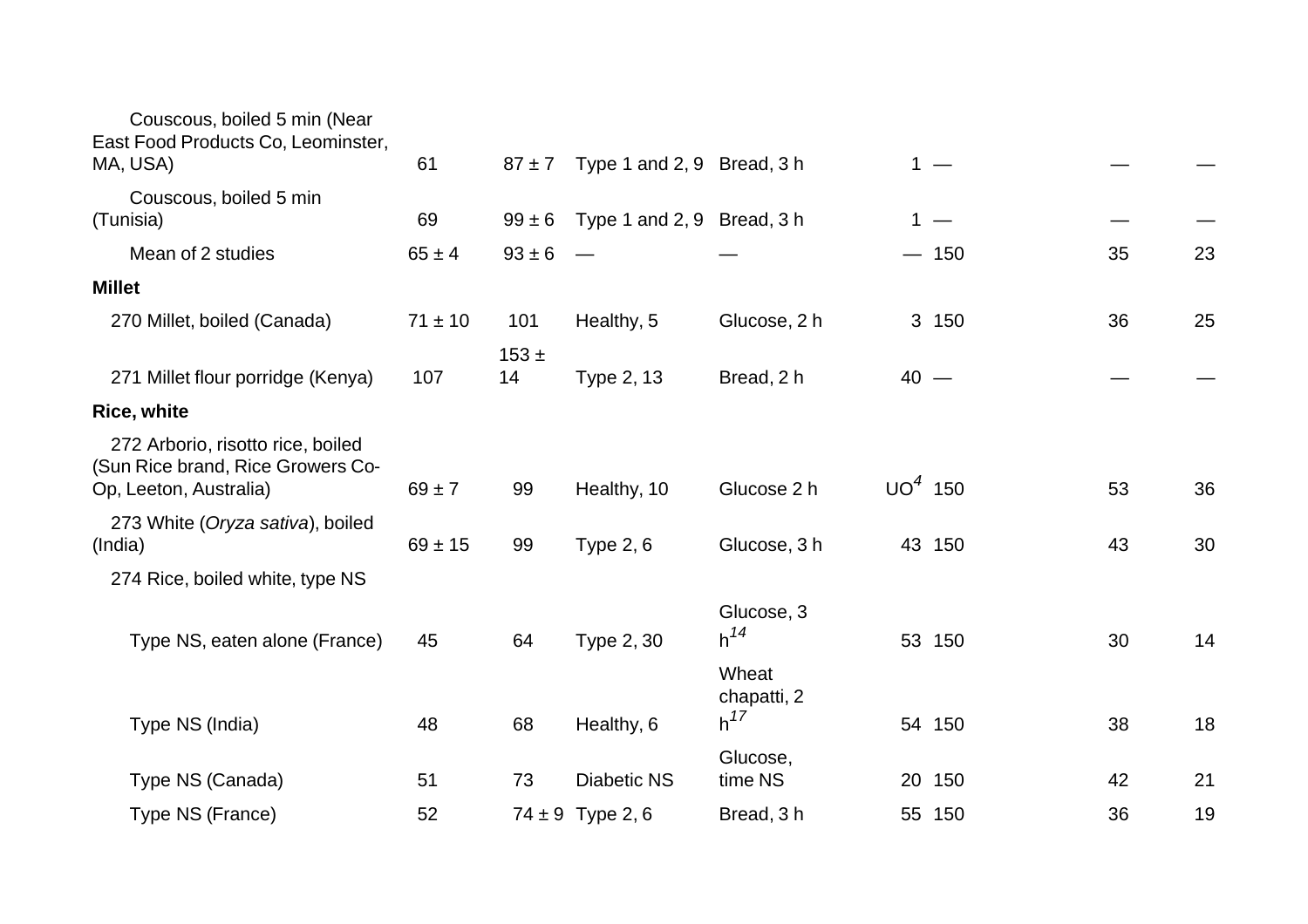| Type NS (Canada)                                                                  | 56         |                 | $80 \pm 5$ Type 2, 6  | Bread, 3h                        | 30 150 | 42 | 23 |
|-----------------------------------------------------------------------------------|------------|-----------------|-----------------------|----------------------------------|--------|----|----|
| Type NS (Pakistan)                                                                | 69         | 98              | Type 2, 22            | Wheat<br>chapatti, 3<br>$h^{17}$ | 56 150 | 38 | 26 |
| Type NS (Canada)                                                                  | $72 \pm 9$ | 103             | Healthy, 7            | Glucose, 2 h                     | 3 150  | 42 | 30 |
| Type NS, boiled in salted water<br>(India)                                        | 72         | 103             | Healthy, 8            | Bread, 3h                        | 57 150 | 38 | 27 |
| Type NS, boiled 13 min (Italy)                                                    | 102        | 146             | Healthy, 14           | Glucose, 2 h                     | 58 150 | 30 | 31 |
| Type NS (Kenya)                                                                   | 112        | $160 \pm$<br>34 | Type 2, 10            | Bread, 2 h                       | 40 150 | 42 | 47 |
| Type NS, boiled (France)                                                          | 43         | 61              | Type 2, 14            | Glucose, 3<br>$h^{14}$           | 53 150 | 30 | 13 |
| Type NS, boiled (France)                                                          | 47         | 66              | Type 2, 16            | Glucose, 3<br>$h^{14}$           | 53 150 | 30 | 14 |
| Mean of 12 studies                                                                | $64 \pm 7$ | $91 \pm 9$      | $\hspace{0.05cm}$     |                                  | $-150$ | 36 | 23 |
| 275 Type NS, boiled in salted<br>water, refrigerated 16-20 h,<br>reheated (India) | 53         | 76              | Healthy, 8            | Bread, 3 h                       | 57 150 | 38 | 20 |
| 276 Type NS, boiled 13 min, then<br>baked 10 min (Italy)                          | 104        | 149             | Healthy, 14           | Glucose, 2 h                     | 58 150 | 30 | 31 |
| 277 Long grain, boiled                                                            |            |                 |                       |                                  |        |    |    |
| Long grain, boiled 5 min<br>(Canada)                                              | 41         |                 | $58 \pm 4$ Type 2, 13 | Bread, 3h                        | 59 150 | 40 | 16 |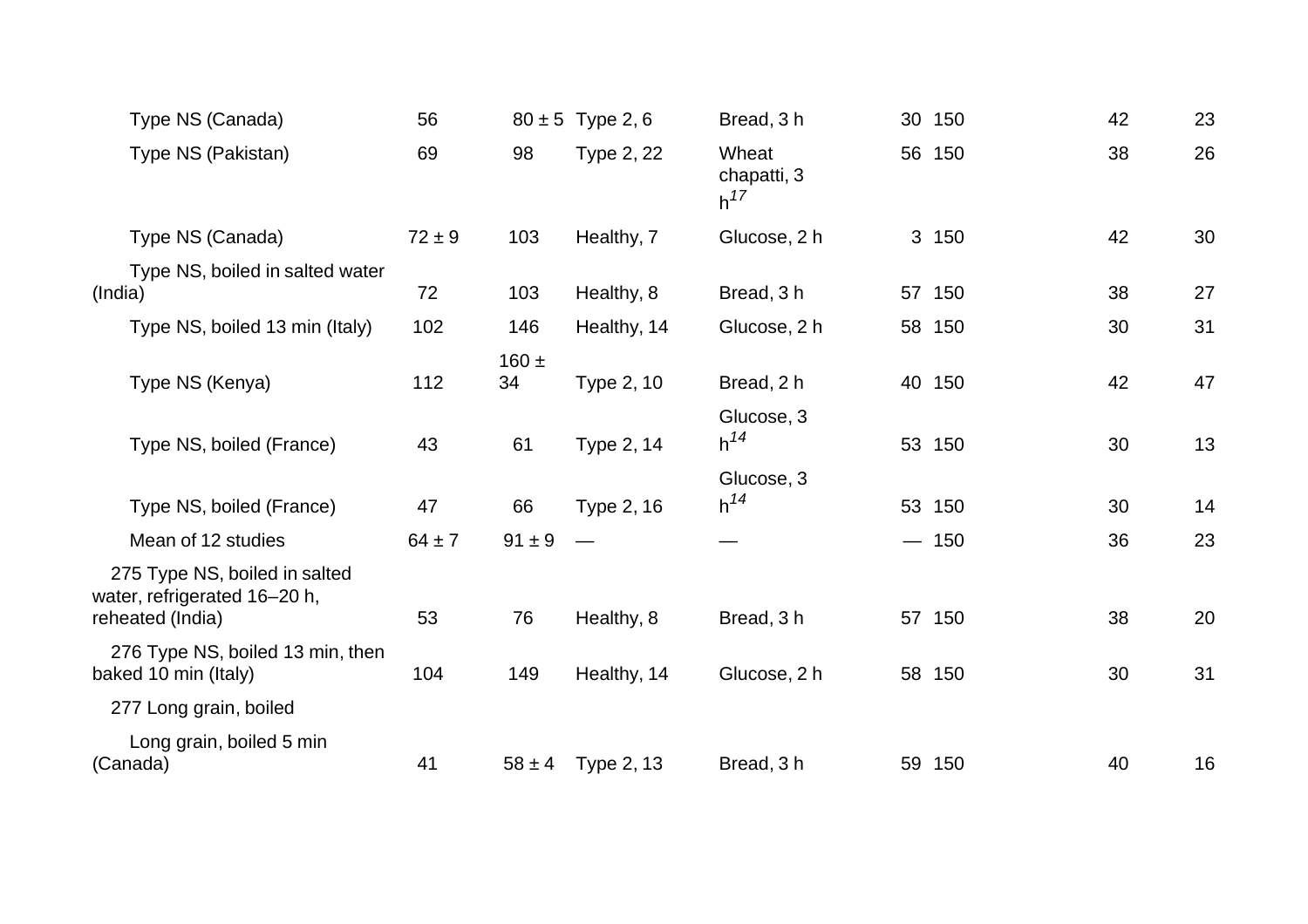| Long grain, white, unconverted,<br>boiled 15 min (Mahatma brand;<br>Riviana Foods, Wetherill Park,<br>Australia) | 50         | 71               | Healthy, 6       | Glucose, 2 h |           | 47 150 | 43 | 21 |
|------------------------------------------------------------------------------------------------------------------|------------|------------------|------------------|--------------|-----------|--------|----|----|
| Gem long grain (Dainty Food<br>Inc, Toronto, Canada)                                                             | 55         | 79               | Type 2, 10       | Bread, 3 h   |           | 60 150 | 40 | 22 |
| Long grain, white (Uncle Bens,<br>Auckland, New Zealand)                                                         | $56 \pm 7$ | 80               | Healthy, 14      | Glucose, 2 h |           | 25 150 | 43 | 24 |
| Long grain, boiled 25 min<br>(Surinam)                                                                           | $56 \pm 2$ | 80               | <b>Type 2, 3</b> | Glucose, 3 h |           | 9 150  | 43 | 24 |
| Gem long grain (Dainty Food<br>Inc, Canada)                                                                      | 57         | 82               | Type $1, 6$      | Bread, 3 h   |           | 60 150 | 40 | 23 |
| Long grain, boiled 15 min                                                                                        | 58         | $83 \pm 5$ 2, 13 | Type 1, 5; type  | Bread, 3h    |           | 59 150 | 40 | 23 |
| Gem long grain (Dainty Food<br>Inc, Canada)                                                                      | 60         | $86 \pm 6$       | Type 2, 13       | Bread, 3 h   |           | 22 150 | 40 | 24 |
| Gem long grain (Dainty Food<br>Inc, Canada)                                                                      | 60         | $86 \pm$<br>11   | Type $1, 6$      | Bread, 3 h   |           | 22 150 | 40 | 24 |
| Long grain, white, boiled 7 min<br>(Star brand; Gouda foods, Concord,                                            | $64 \pm 3$ | 91               |                  | Glucose, 2 h | $UO4$ 150 |        | 40 | 26 |
| Canada)<br>Mean of 10 studies                                                                                    | $56 \pm 2$ | $80 \pm 3$       | Healthy, 10      |              |           | $-150$ | 41 | 23 |
| Rice, long grain, quick-cooking<br>varieties                                                                     |            |                  |                  |              |           |        |    |    |
| 278 Long grain, parboiled 10 min<br>cooking time (Uncle Ben's;<br>Masterfoods, Belgium)                          | $68 \pm 6$ | 97               | Healthy, 10      | Glucose, 2 h | $UO4$ 150 |        | 37 | 25 |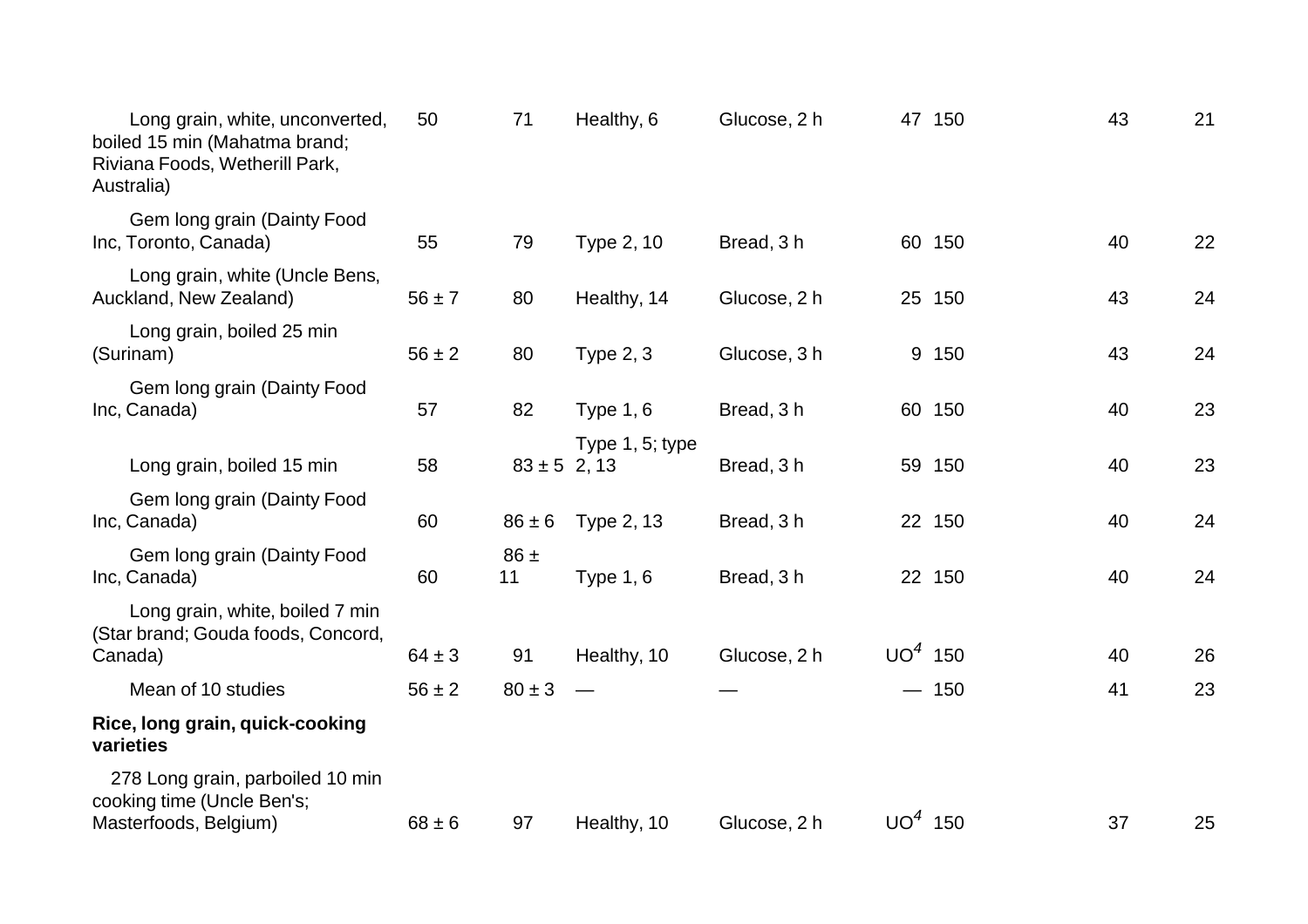| 279 Long grain, parboiled, 20 min<br>cooking time (Uncle Ben's;<br>Masterfoods, Belgium)                                 | $75 \pm 7$   | 107                        | Healthy, 10                | Glucose, 2 h | $UO4$ 150 |       | 37 | 28 |
|--------------------------------------------------------------------------------------------------------------------------|--------------|----------------------------|----------------------------|--------------|-----------|-------|----|----|
| 280 Long grain, white, precooked,<br>microwaved 2 min (Express Rice,<br>plain, Uncle Ben's; King's Lynn,<br>Norfolk, UK) | $52 \pm 5$   | 74                         | Healthy, 10                | Glucose, 2 h | $UO4$ 150 |       | 37 | 19 |
| <b>Rice, specialty rices</b>                                                                                             |              |                            |                            |              |           |       |    |    |
| 281 Cajun Style (Uncle Ben's;<br>Effem Foods Ltd, Bolton, Canada)                                                        | 51           | $72 \pm$<br>13             | Type 1 and 2, 8 Bread, 3 h |              |           | 1 150 | 37 | 19 |
| 282 Garden Style (Uncle Ben's;<br>Effem Foods Ltd, Canada)                                                               | 55           | $79 \pm 6$                 | Type 1 and 2,<br>11        | Bread, 3 h   |           | 1 150 | 37 | 21 |
| 283 Long Grain and Wild (Uncle<br>Ben's; Effem Foods Ltd, Canada)                                                        | 54           | $77 \pm 9$                 | Type 1 and 2, 8 Bread, 3 h |              |           | 1 150 | 37 | 20 |
| 284 Mexican Fast and Fancy<br>(Uncle Ben's; Effem Foods Ltd,<br>Canada)                                                  | 58           | $83 \pm 7$                 | Type 1 and 2,<br>11        | Bread, 3 h   |           | 1 150 | 37 | 22 |
| 285 Saskatchewan wild rice<br>(Canada)                                                                                   | 57           | $81 \pm 8$                 | Type 1 and 2, 9 Bread, 3 h |              |           | 1 150 | 32 | 18 |
| 286 Broken rice, white, cooked in<br>rice cooker (Lion Foods, Bangkok,<br>Thailand)                                      | $86 \pm 10$  | $123 \pm$<br>14            | Healthy, 12                | Glucose, 2 h | $UO4$ 150 |       | 43 | 37 |
| 287 Glutinous rice, white, cooked<br>in rice cooker (Bangsue Chia Meng<br>Rice Mill, Bangkok, Thailand)                  | $98 \pm 7$   | $140 +$<br>10 <sup>°</sup> | Healthy, 12                | Glucose, 2 h | $UO4$ 150 |       | 32 | 31 |
| 288 Jasmine rice, white long<br>grain, cooked in rice cooker (Golden<br>World Foods, Bangkok, Thailand)                  | $109 \pm 10$ | $156 \pm$<br>14            | Healthy, 12                | Glucose, 2 h | $UO4$ 150 |       | 42 | 46 |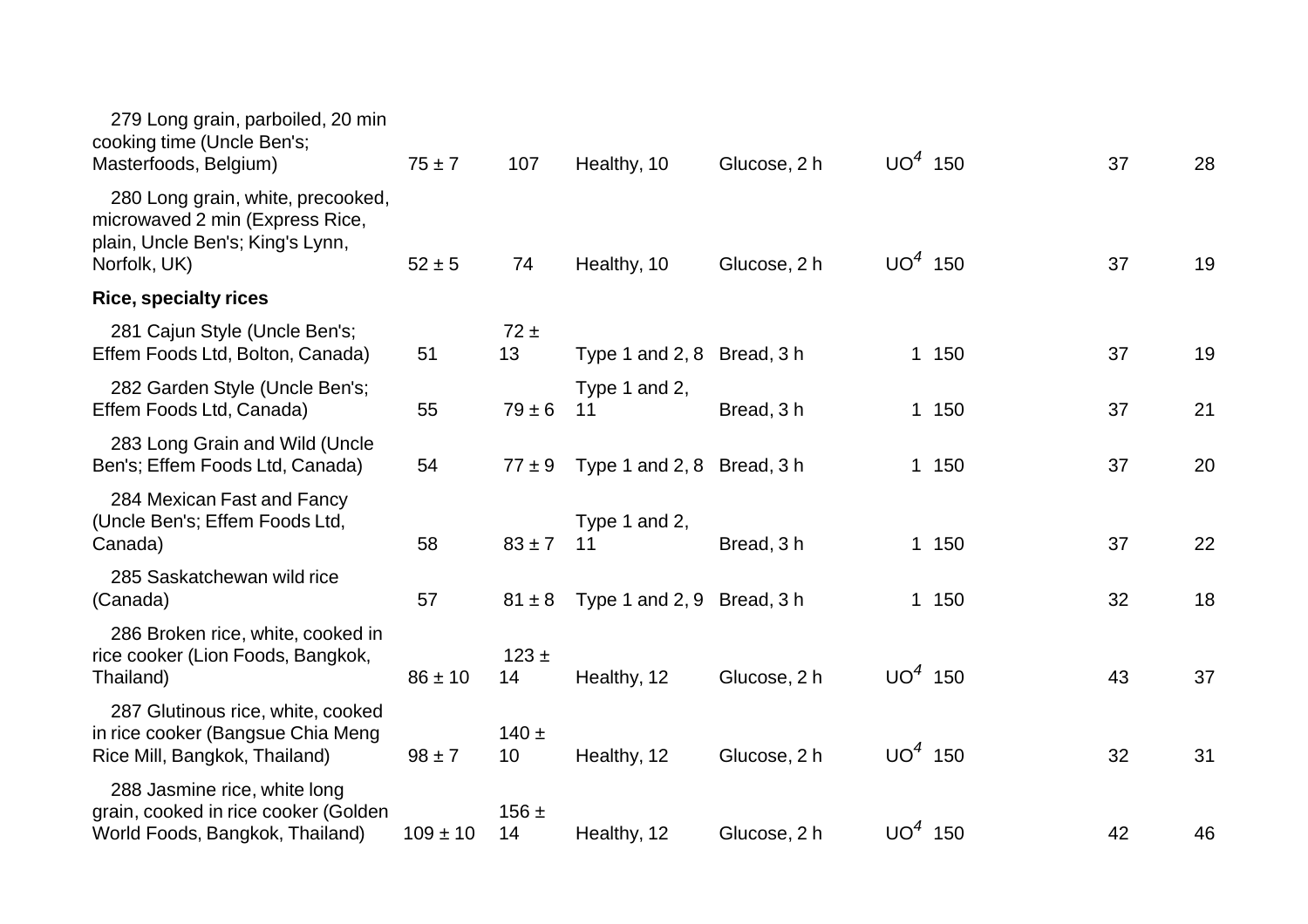| Rice, white low-amylose                                                                    |             |            |                            |              |        |        |    |    |
|--------------------------------------------------------------------------------------------|-------------|------------|----------------------------|--------------|--------|--------|----|----|
| 289 Calrose, white, medium grain, $83 \pm 13$<br>boiled (Rice Growers Co-op,<br>Australia) |             | 119        | Healthy, 8                 | Bread, 2 h   |        | 48 150 | 43 | 36 |
| 290 Sungold, Pelde, parboiled<br>(Rice Growers Co-op, Australia)                           | $87 + 7$    | 124        | Healthy, 8                 | Bread, 2 h   |        | 48 150 | 43 | 37 |
| 291 Waxy (0-2% amylose) (Rice<br>Growers Co-op, Australia)                                 | $88 \pm 11$ | 126        | Healthy, 7                 | Bread, 2 h   |        | 48 150 | 43 | 38 |
| 292 Pelde, white (Rice Growers<br>Co-op, Australia)                                        | $93 \pm 11$ | 133        | Healthy, 7                 | Bread, 2 h   |        | 48 150 | 43 | 40 |
| 293 White, low-amylose, boiled<br>(Turkey)                                                 | 139         | 199        | Type 2, 52;<br>healthy, 31 | Glucose, 2 h |        | 32 150 | 43 | 60 |
| Rice, white high-amylose                                                                   |             |            |                            |              |        |        |    |    |
| 294 Bangladeshi rice variety<br><b>BR16</b>                                                |             |            |                            |              |        |        |    |    |
| Bangladeshi rice variety BR16<br>(28% amylose)                                             | 37          | $53 \pm 7$ | Type 2, 12                 | Bread, 3 h   |        | 61 150 | 39 | 14 |
| Bangladeshi rice variety BR16,<br>white, long grain (27% amylose),<br>boiled 17.5 min      | 39          | $55 \pm 5$ | <b>Type 2, 9</b>           | Bread, 3 h   |        | 62 150 | 39 | 15 |
| Mean of 2 studies                                                                          | 38          | $54 \pm 1$ |                            |              |        | $-150$ | 39 | 15 |
| 295 Doongara, white (Rice<br>Growers Co-op, Australia)                                     |             |            |                            |              |        |        |    |    |
| Doongara, white (Rice Growers<br>Co-op, Australia)                                         | $50 \pm 6$  | 69         | Healthy, 8                 | Bread, 2 h   | $63 -$ |        |    |    |
| Doongara, white (Rice Growers<br>Co-op, Australia)                                         | $64 \pm 9$  | 91         | Healthy, 8                 | Bread, 2 h   | $48 -$ |        |    |    |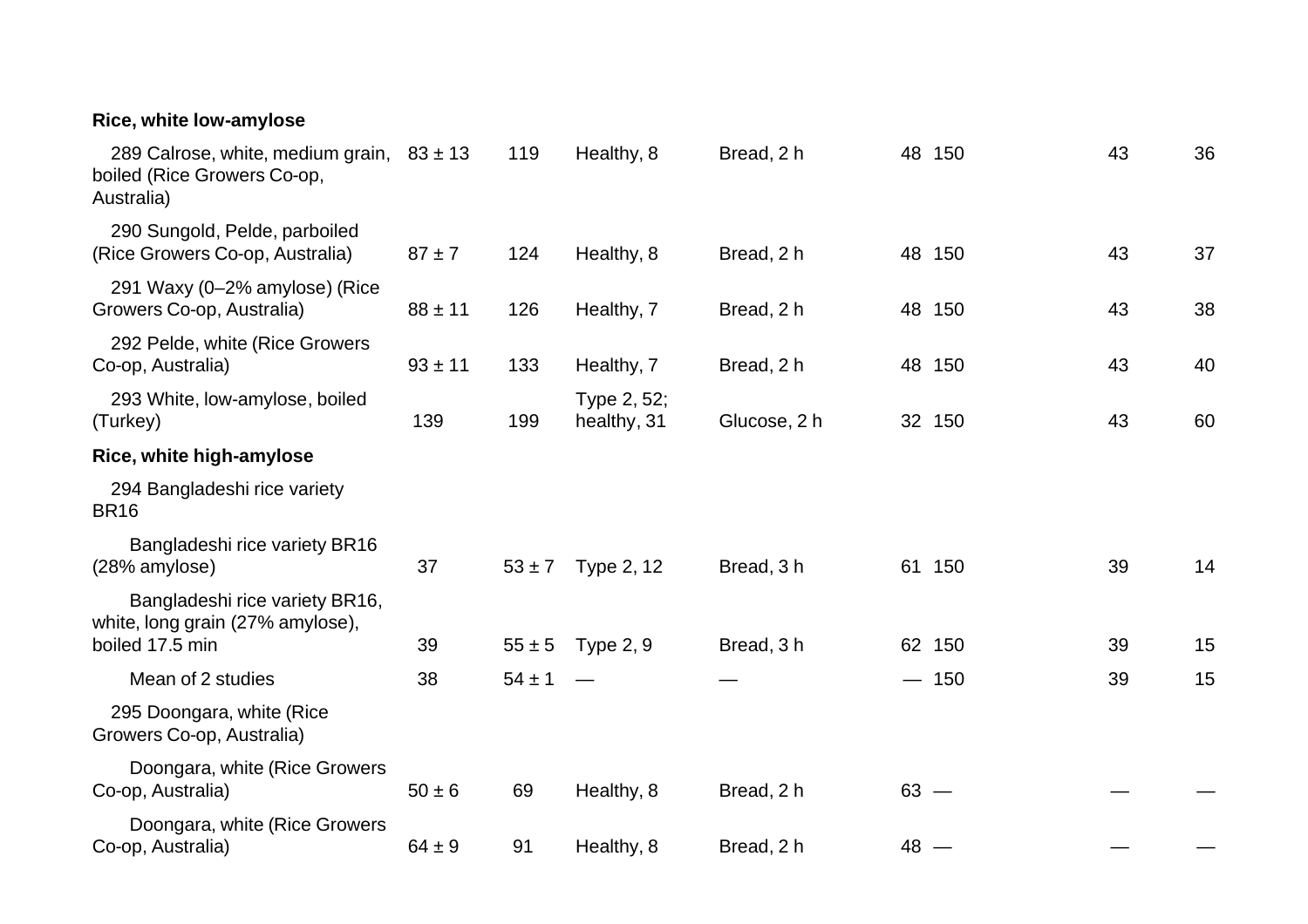| Doongara, white (Rice Growers<br>Co-op, Australia)                                                                                 | $54 \pm 7$  | 75         | Healthy, 9               | Bread, 2 h             | $63 -$    |        |    |    |
|------------------------------------------------------------------------------------------------------------------------------------|-------------|------------|--------------------------|------------------------|-----------|--------|----|----|
| Mean of 3 studies                                                                                                                  | $56 \pm 4$  | $78 \pm 7$ | $\overline{\phantom{a}}$ |                        |           | $-150$ | 39 | 22 |
| 296 Koshikari (Japonica), white,<br>short-grain, boiled 15 min then<br>steamed 10 min (Japan)                                      | $48 \pm 8$  | 68         | Healthy, 8               | Glucose, 3 h           |           | 64 150 | 38 | 18 |
| 297 Basmati                                                                                                                        |             |            |                          |                        |           |        |    |    |
| Basmati, white, boiled<br>(Mahatma brand, Sydney, Australia)                                                                       | $58 \pm 8$  | 83         | Healthy, 9               | Bread, 2 h             |           | 63 150 | 38 | 22 |
| Precooked basmati rice in<br>pouch, white, reheated in microwave<br>(Uncle Ben's Express; Masterfoods.<br>Kings Lynn, Norfolk, UK) | $57 \pm 4$  | 81         | Healthy, 10              | Glucose, 2 h           | $UO4$ 150 |        | 41 | 24 |
| Quick-cooking white basmati,<br>cooked 10 min (Uncle Ben's<br>Superior; Masterfoods Olen,<br>Belgium)                              | $60 \pm 5$  | 86         | Healthy, 10              | Glucose, 2 h           | $UO4$ 150 |        | 38 | 23 |
| 298 Rice, brown                                                                                                                    |             |            |                          |                        |           |        |    |    |
| Brown (Canada)                                                                                                                     | $66 \pm 5$  | 94         | Healthy, 7               | Glucose, 2 h           |           | 3 150  | 33 | 21 |
| Brown, steamed (USA) <sup>8</sup>                                                                                                  | 50          | 72         | Healthy, 8               | Glucose, 3<br>$h^{18}$ |           | 45 150 | 33 | 16 |
| Brown (Oryza sativa), boiled<br>(South India) $\delta$                                                                             | $50 \pm 19$ | 72         | Healthy, 12-15           | Glucose, 3<br>$h^{18}$ |           | 65 150 | 33 | 16 |
| Mean of 3 studies                                                                                                                  | $55 \pm 5$  | $79 \pm 6$ |                          |                        |           | $-150$ | 33 | 18 |
| <b>Calrose brown (Rice Growers</b><br>Co-op, Australia)                                                                            | $87 \pm 8$  | 124        | Healthy, 8               | Bread, 2 h             |           | 48 150 | 38 | 33 |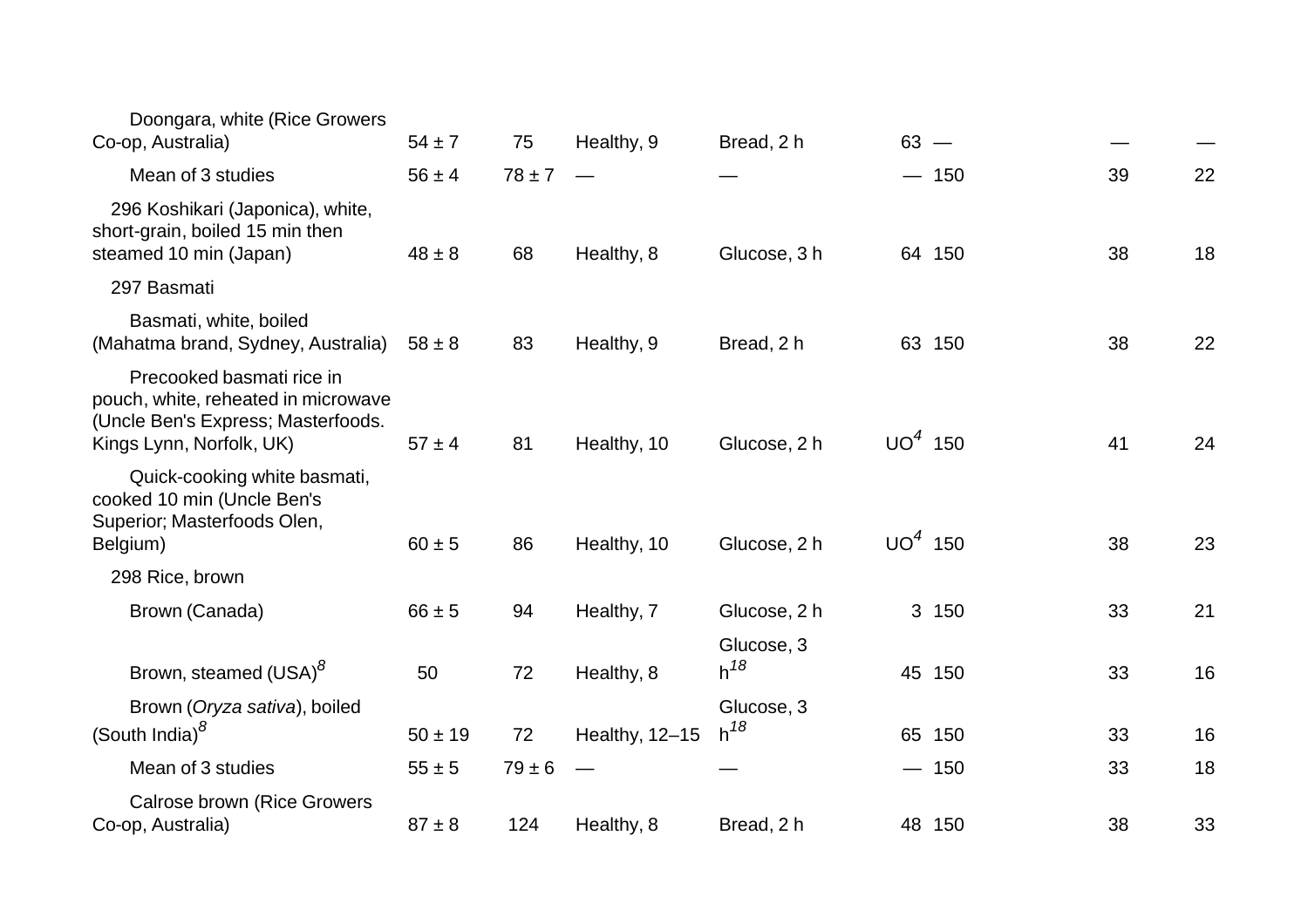| Doongara brown, high-amylose<br>(Rice Growers Co-op, Australia)                     | $66 \pm 7$  | 94             | Healthy, 8                  | Bread, 2 h   |                          | 48 150 | 37 | 24 |
|-------------------------------------------------------------------------------------|-------------|----------------|-----------------------------|--------------|--------------------------|--------|----|----|
| Pelde brown (Rice Growers Co-<br>op, Australia)                                     | $76 \pm 6$  | 109            | Healthy, 8                  | Bread, 2 h   |                          | 48 150 | 38 | 29 |
| Parboiled, cooked 20 min<br>(Uncle Ben's Natur-reis;<br>Masterfoods Olen, Belgium)  | $64 \pm 7$  | 91             | Healthy, 10                 | Glucose, 2 h | $UO4$ 150                |        | 36 | 23 |
| <b>Sunbrown Quick (Rice Growers</b><br>Co-op, Australia)                            | $80 \pm 7$  | 114            | Healthy, 8                  | Bread, 2 h   |                          | 48 150 | 38 | 31 |
| 299 Instant or puffed rice                                                          |             |                |                             |              |                          |        |    |    |
| Instant rice, white, boiled 1 min<br>(Canada)                                       | 46          | $65 \pm 5$     | Type 2, 13                  | Bread, 3h    |                          | 59 150 | 42 | 19 |
| Instant rice, white, cooked 6<br>min (Trice brand; Australia)                       | 87          | 124            | Healthy, 6                  | Glucose, 2 h |                          | 47 150 | 42 | 36 |
| Puffed, white, cooked 5 min<br>(Uncle Ben's Snabbris; Masterfoods<br>Olen, Belgium) | $74 \pm 5$  | 106            | Healthy, 10                 | Glucose, 2 h | $UO4$ 150                |        | 42 | 31 |
| Mean of 3 studies                                                                   | $69 \pm 12$ | $98 \pm$<br>17 |                             |              | $\overline{\phantom{0}}$ | 150    | 42 | 29 |
| Instant doongara, white, cooked<br>5 min (Rice Growers Co-op,<br>Australia)         | $94 \pm 7$  | 132            | Healthy, 9                  | Bread, 2 h   |                          | 63 150 | 42 | 35 |
| 300 Parboiled rice                                                                  |             |                |                             |              |                          |        |    |    |
| Parboiled rice (Canada)                                                             | 48          | $68 \pm 6$     | Type 2, 13                  | Bread, 3 h   |                          | 22 150 | 36 | 18 |
| Parboiled rice (USA)                                                                | 72          | 103            | Type 2, 5; IGT,<br>$6^{10}$ | Bread, 3h    |                          | 28 150 | 36 | 26 |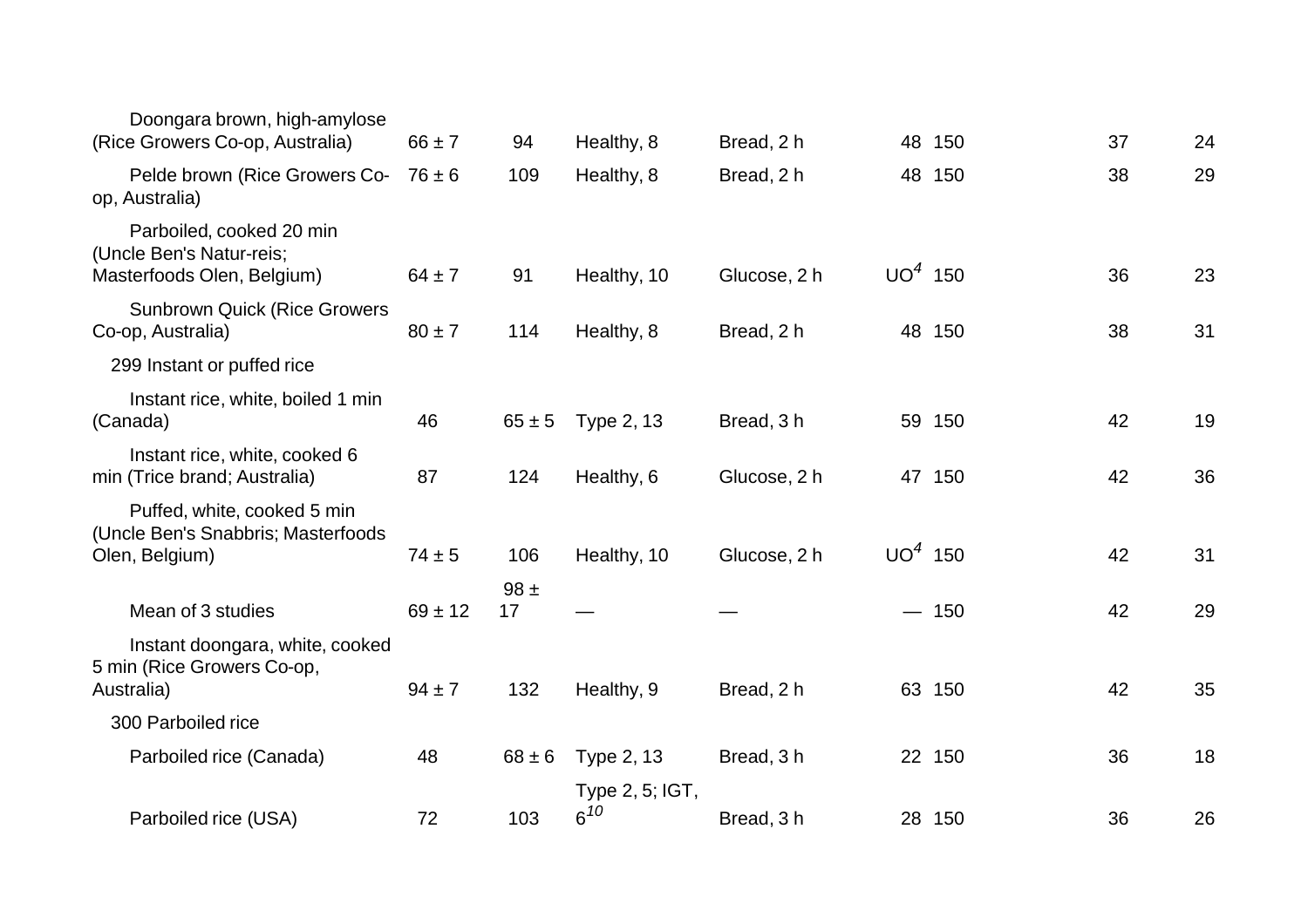| Converted, white (Uncle Ben's;<br>Effem Foods Ltd, Canada)                             | 45         | $64 \pm 7$     | Type $1, 5$              | Bread, 3 h   |        | 22 150 | 36 | 16 |
|----------------------------------------------------------------------------------------|------------|----------------|--------------------------|--------------|--------|--------|----|----|
| Converted, white, boiled 20-30<br>min (Uncle Ben's; Masterfoods USA,<br>Vernon, CA)    | 38         | 54             | Healthy, 16              | Bread, 3h    |        | 51 150 | 36 | 14 |
| Converted, white, long grain,<br>boiled 20-30 min (Uncle Ben's;<br>Masterfoods USA)    | 50         | 72             | Type 2, 20               | Bread, 3 h   |        | 52 150 | 36 | 18 |
| Boiled, 12 min (Denmark) <sup>6</sup>                                                  | 39         | $55 \pm$<br>10 | <b>Type 2, 7</b>         | Bread, 2 h   |        | 66 150 | 36 | 14 |
|                                                                                        |            |                |                          |              |        |        |    |    |
| Boiled, 12 min (Denmark)                                                               | 42         | $60 \pm 8$     | <b>Type 2, 7</b>         | Bread, 2 h   |        | 66 150 | 36 | 15 |
| Boiled, 12 min (Denmark)                                                               | 43         | $62 \pm 9$     | <b>Type 2, 11</b>        | Bread, 5h    |        | 67 150 | 36 | 16 |
| Boiled, 12 min (Denmark)                                                               | 46         | $66 \pm 5$     | Type 2, 12               | Bread, 5h    |        | 67 150 | 36 | 17 |
| Long grain, boiled 5 min<br>(Canada)                                                   | 38         | $54 \pm 5$     | Type 2, 13               | Bread, 3h    |        | 59 150 | 36 | 14 |
| Long grain, boiled, 10 min<br>$(USA)^8$                                                | 61         | 87             | <b>Type 2, 8</b>         | Glucose, 3 h |        | 4 150  | 36 | 22 |
| Long grain, boiled 15 min<br>(Canada)                                                  | 47         | $67 \pm 5$     | Type 1, 5; type<br>2, 13 | Bread, 3h    |        | 59 150 | 36 | 17 |
| Long grain, boiled 25 min<br>(Canada)                                                  | 46         | $66 \pm 4$     | Type 2, 13               | Bread, 3h    |        | 59 150 | 36 | 17 |
| Mean of 13 studies                                                                     | $47 \pm 3$ | $68 \pm 4$     |                          |              |        | $-150$ | 36 | 17 |
| 301 Parboiled rice, eaten as part<br>of a traditional Indian meal (India) <sup>8</sup> | 99         | 141            | Type 2, 20               | Glucose, 2 h | $68 -$ |        |    |    |
| 302 Parboiled, low-amylose                                                             |            |                |                          |              |        |        |    |    |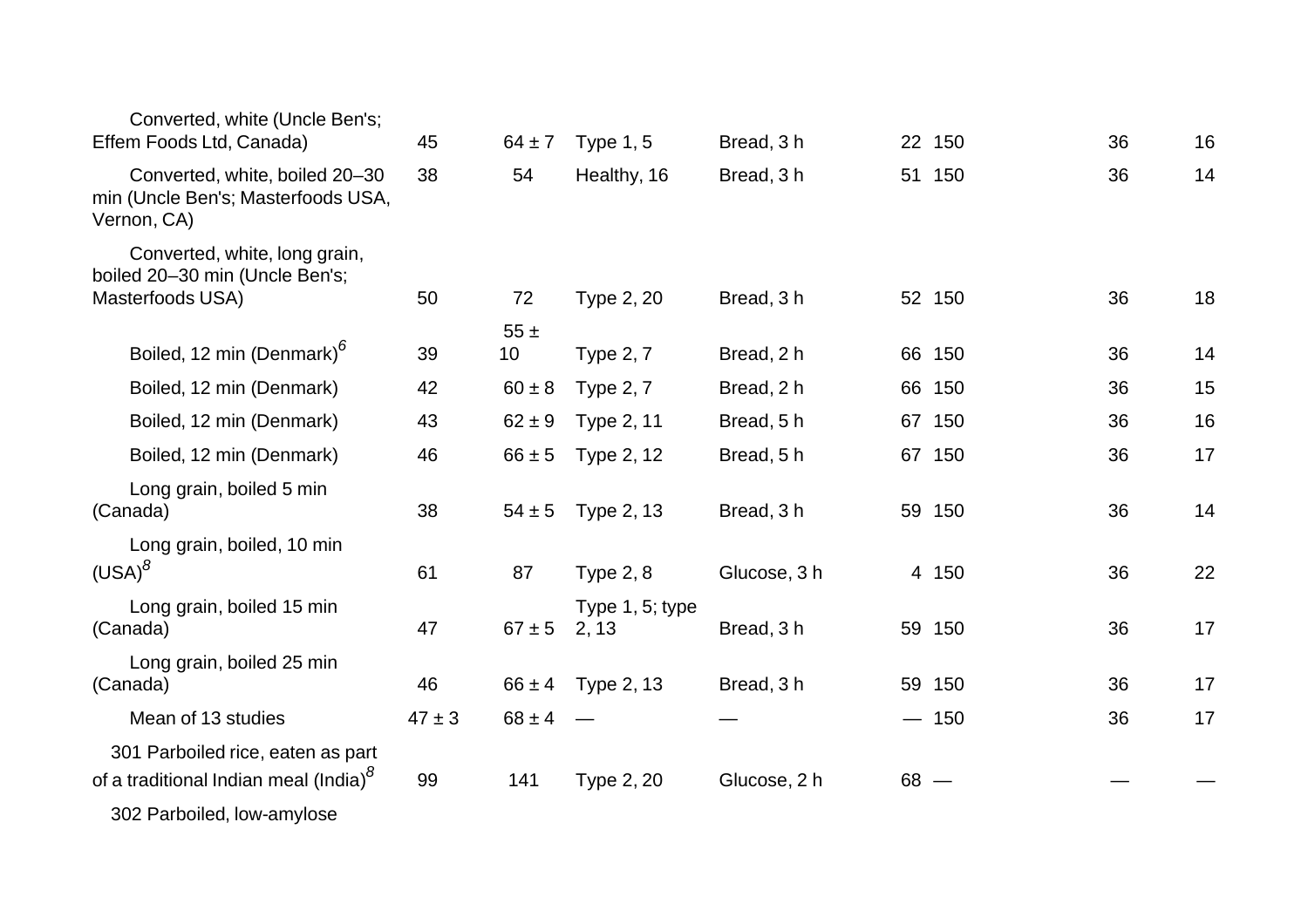| Bangladeshi rice variety BR2,<br>parboiled (12% amylose)                        | 51         | $73 \pm 7$     | Type 2, 12              | Bread, 3 h |                               | 61 150      | 38 | 19 |
|---------------------------------------------------------------------------------|------------|----------------|-------------------------|------------|-------------------------------|-------------|----|----|
| Parboiled, low-amylose, Pelde,<br>Sungold (Rice Growers Co-op,<br>Australia)    | $87 + 7$   | 124            | Healthy, 8              | Bread, 2 h |                               | 48 150      | 39 | 34 |
| 303 Parboiled, high-amylose                                                     |            |                |                         |            |                               |             |    |    |
| Parboiled, high-amylose (28%),<br>Doongara (Rice Growers Co-op,<br>Australia)   | $50 \pm 6$ | 69             | Healthy, 8              | Bread, 2 h |                               | 63 150      | 39 | 19 |
| Bangladeshi rice variety BR16,<br>parboiled (28% amylose)                       | 35         | $50 \pm 7$     | Type 2, 12              | Bread, 3 h |                               | 61 150      | 37 | 13 |
| Bangladeshi rice variety BR16,<br>traditionally parboiled (27%<br>amylose)      | 32         | $46 \pm 8$     | Type $2, 9$             | Bread, 3h  |                               | 62 150      | 38 | 12 |
| Bangladeshi rice variety BR16,<br>pressure parboiled (27% amylose)              | 27         | $39 \pm 6$     | Type 2, 9               | Bread, 3 h |                               | 62 150      | 41 | 11 |
| Bangladeshi rice variety BR4,<br>parboiled (27% amylose)                        | 33         | $47 \pm 4$     | Type 2, 12              | Bread, 3 h |                               | 61 150      | 38 | 13 |
| Mean of 5 studies                                                               | $35 \pm 4$ | $50 \pm 5$     |                         |            | $\overbrace{\phantom{aaaaa}}$ | 150         | 39 | 14 |
| 304 Rye, whole kernels                                                          |            |                |                         |            |                               |             |    |    |
| Rye, whole kernels (Canada)                                                     | 29         | $42 \pm 7$     | Type $2, 9$             | Bread, 3h  |                               | 22 50 (dry) | 38 | 11 |
| Rye, whole kernels, pressure<br>cooked (15 psi) 30 min in 2 L water<br>(Canada) | 34         | $47 \pm 5$     | Type 1, 5; type<br>2, 9 | Bread, 3h  | 21                            | 50 (dry)    | 38 | 13 |
| Rye, whole kernels (Canada)                                                     | 39         | $56 \pm$<br>12 | <b>Type 1, 7</b>        | Bread, 3 h | 22 <sub>2</sub>               | 50 (dry)    | 38 | 15 |
| Mean of 3 studies                                                               | $34 \pm 3$ | $48 \pm 4$     |                         |            |                               | $-50$ (dry) | 38 | 13 |
|                                                                                 |            |                |                         |            |                               |             |    |    |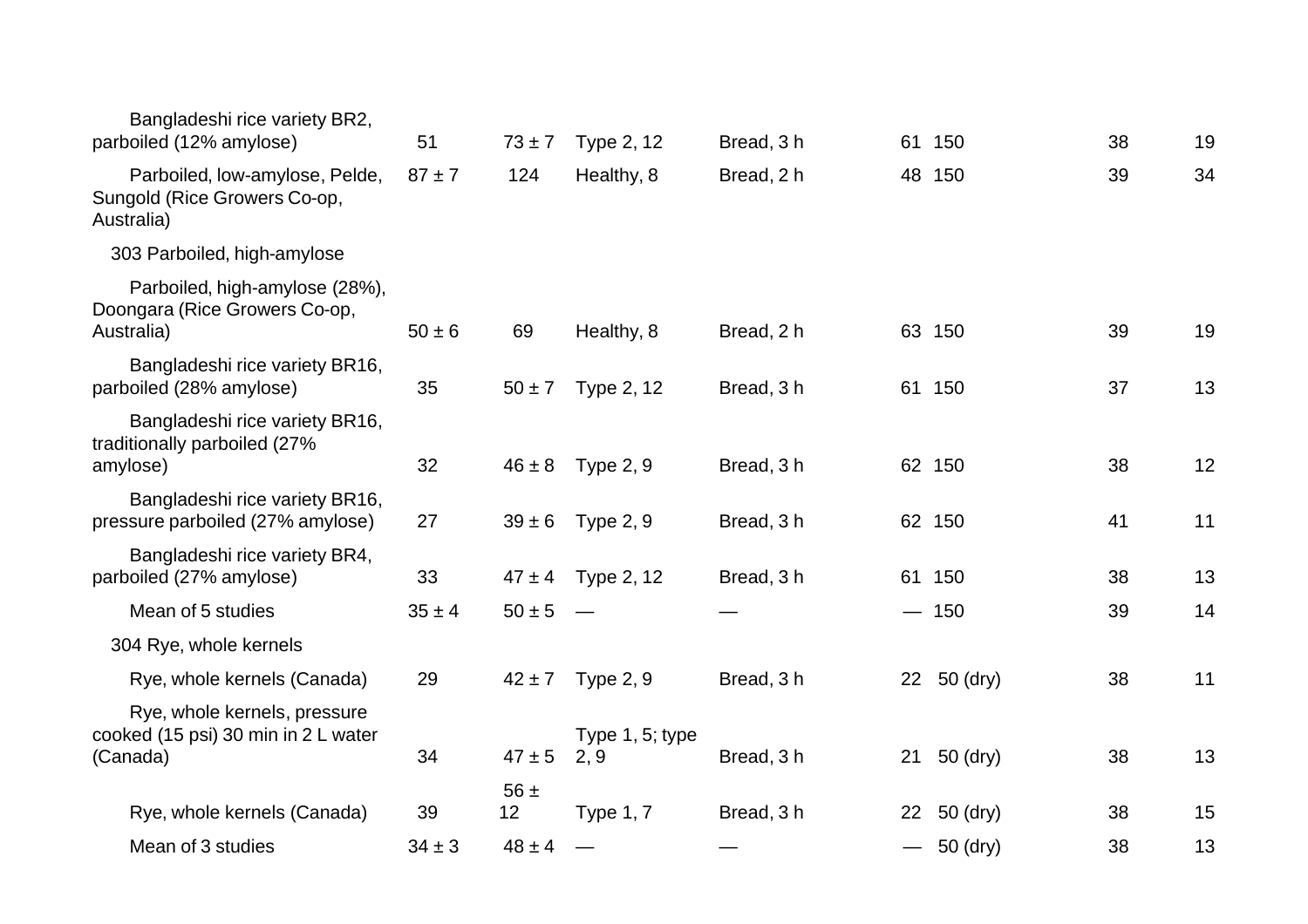## **Wheat**

305 Wheat, whole kernels

| Wheat, whole kernels (Triticum                                                            |             |            |                  | Glucose, 3   |           |                |    |    |
|-------------------------------------------------------------------------------------------|-------------|------------|------------------|--------------|-----------|----------------|----|----|
| aestivum) (India) <sup>11</sup>                                                           | $30 \pm 9$  | 43         | Healthy, 12-15   | $h^{18}$     | 65        | 50 (dry)       | 38 | 11 |
| Wheat, whole kernels (Canada)                                                             | 42          | $60 \pm 8$ | Type 2, 11       | Bread, 3 h   |           | 22 50 (dry)    | 33 | 14 |
| Wheat, whole kernels, pressure<br>cooked (15 psi) 30 min in 2 L water<br>(Canada)         | 44          | $63 \pm 6$ | Type 1, 6;       | Bread, 3h    | 21        | 50 (dry)       | 33 | 14 |
|                                                                                           |             |            |                  |              |           |                |    |    |
| Wheat, whole kernels (Canada)                                                             | 48          | $69 \pm 7$ | <b>Type 1, 7</b> | Bread, 3 h   | 22        | 50 (dry)       | 33 | 16 |
| Mean of 4 studies                                                                         | $41 \pm 3$  | $59 \pm 4$ |                  |              |           | 50 (dry)       | 34 | 14 |
| 306 Wheat, type NS (India)                                                                | 90          | 129        | Type 2, 20       | Glucose, 2 h | 68        | 50 (dry)       | 38 | 34 |
| 307 Wheat, precooked kernels                                                              |             |            |                  |              |           |                |    |    |
| Durum wheat, precooked,<br>cooked 20 min (Ebly, Chateaudun,<br>France)                    | $52 \pm 4$  | 74         | Healthy, 10      | Glucose, 2 h |           | $UO4$ 50 (dry) | 37 | 19 |
| Durum wheat, precooked,<br>cooked 10 min (Ebly, France)                                   | $50 \pm 5$  | 71         | Healthy, 10      | Glucose, 2 h |           | $UO4$ 50 (dry) | 33 | 17 |
| Durum wheat, precooked in<br>pouch, reheated in microwave (Ebly<br>Express; Ebly, France) | $40 \pm 5$  | 57         | Healthy, 10      | Glucose, 2 h | $UO4$ 125 |                | 39 | 16 |
| Quick cooking (White Wings,<br>Sydney, Australia)                                         | $54 \pm 11$ | 77         | Healthy, 8       | Glucose, 2 h |           | 39 150         | 47 | 25 |
| 308 Semolina                                                                              |             |            |                  |              |           |                |    |    |
| Semolina, roasted at 105 °C<br>then gelatinized with water (India)                        | $55 \pm 9$  | 79         | Type $2, 6$      | Glucose, 2 h | $69 -$    |                |    |    |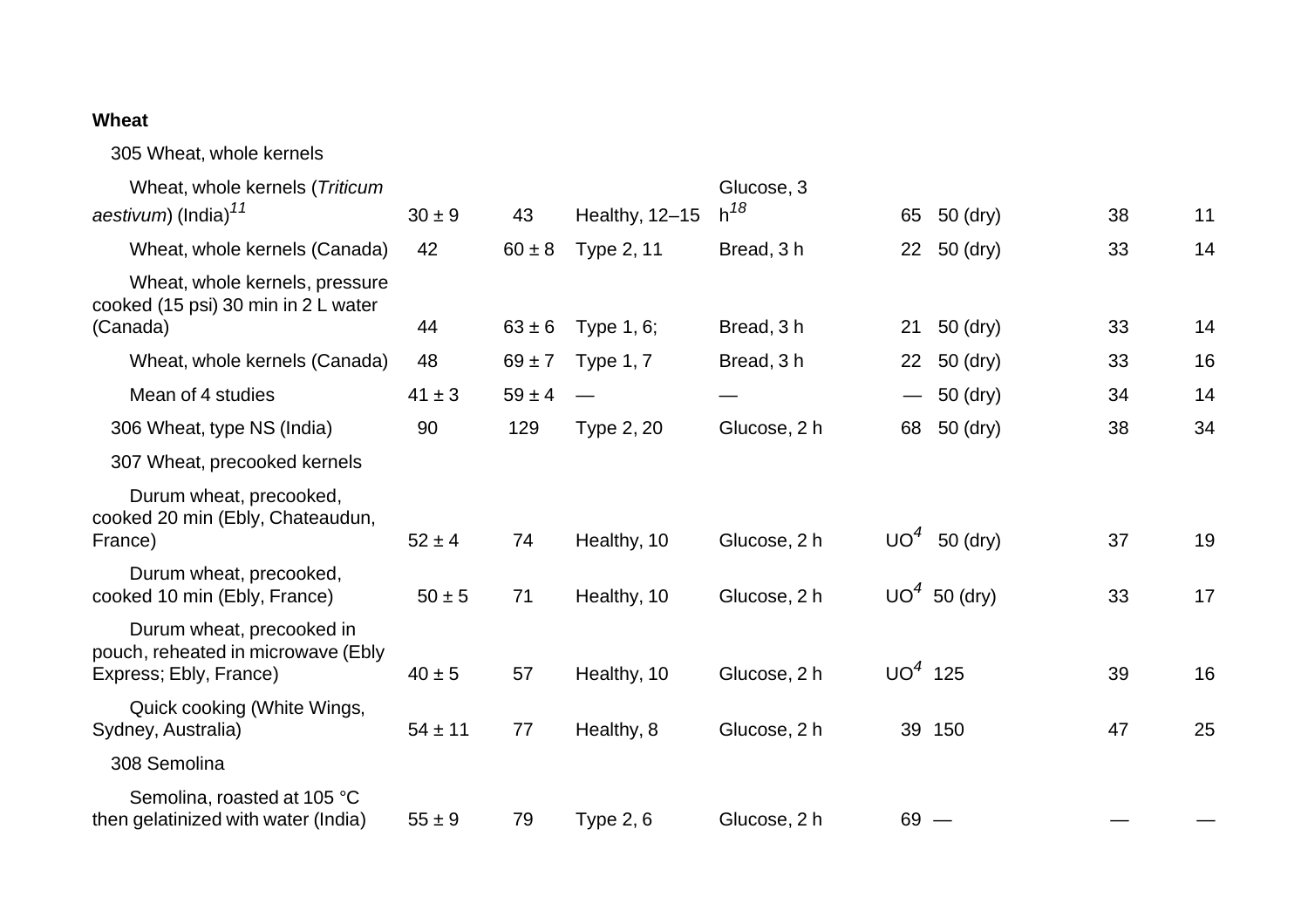| Semolina, steamed and<br>gelatinized (India)                      | $54 \pm 13$      | 77                      | <b>Type 2, 6</b>           | Glucose, 2 h | $69 -$          |        |    |    |
|-------------------------------------------------------------------|------------------|-------------------------|----------------------------|--------------|-----------------|--------|----|----|
| Mean of 2 studies                                                 | $55 \pm 1$       | $78 \pm 1 -$            |                            |              |                 | $-150$ | 11 | 6  |
| 309 Cracked wheat (bulgur or<br>bourghul)                         |                  |                         |                            |              |                 |        |    |    |
| Bulgur, boiled (Canada)                                           | 46               | $66 \pm 4$              | Type $2, 6$                | Bread, 3 h   | $10 -$          |        |    |    |
| Bulgur, boiled in 800 mL water<br>20 min (Canada)                 | 46               | $65 \pm 4$              | Type 1, 5;                 | Bread, 3h    | $21 -$          |        |    |    |
| Bulgur, boiled 20 min (Canada)                                    | 46               | $65 \pm 5$              | Type 2, 12                 | Bread, 3 h   | $22 -$          |        |    |    |
| Bulgur, boiled 20 min (Canada)<br>Mean of 4 studies               | 53<br>$48 \pm 2$ | 75±<br>13<br>$68 \pm 3$ | <b>Type 1, 6</b>           | Bread, 3 h   | $22 -$          | $-150$ | 26 | 12 |
| <b>COOKIES</b>                                                    |                  |                         |                            |              |                 |        |    |    |
| <b>Arrowroot</b>                                                  |                  |                         |                            |              |                 |        |    |    |
| 310 Arrowroot (McCormicks's,<br>Interbare Foods, Toronto, Canada) | 63               | $90 \pm 4$              | Type 1 and 2,<br>13        | Bread, 3h    |                 | $125$  | 20 | 13 |
| 311 Arrowroot plus<br>(McCormicks's, Canada)                      | 62               | $88 \pm 7$              | Type 1 and 2, 9 Bread, 3 h |              |                 | $125$  | 18 | 11 |
| 312 Milk Arrowroot (Arnotts,<br>Sydney, Australia)                | $69 \pm 7$       | 99                      | Healthy, 8                 | Bread, 2 h   |                 | 2 25   | 18 | 12 |
| Mean of 3 studies                                                 | $65 \pm 2$       | $92 \pm 3$              |                            |              |                 | $-25$  | 19 | 12 |
| 313 Barquette Abricot (LU, Ris,<br>Orangis, France)               | $71 \pm 6$       | 101                     | Healthy, 11                | Glucose, 2 h | $UO^7$ 40       |        | 32 | 23 |
| 314 Bebe Dobre Rano Chocolate<br>(Opavia/LU, Czech Republic)      | $57 \pm 9$       | 81                      | Healthy, 11                | Glucose, 2 h | $UO^{7, 19}$ 50 |        | 33 | 19 |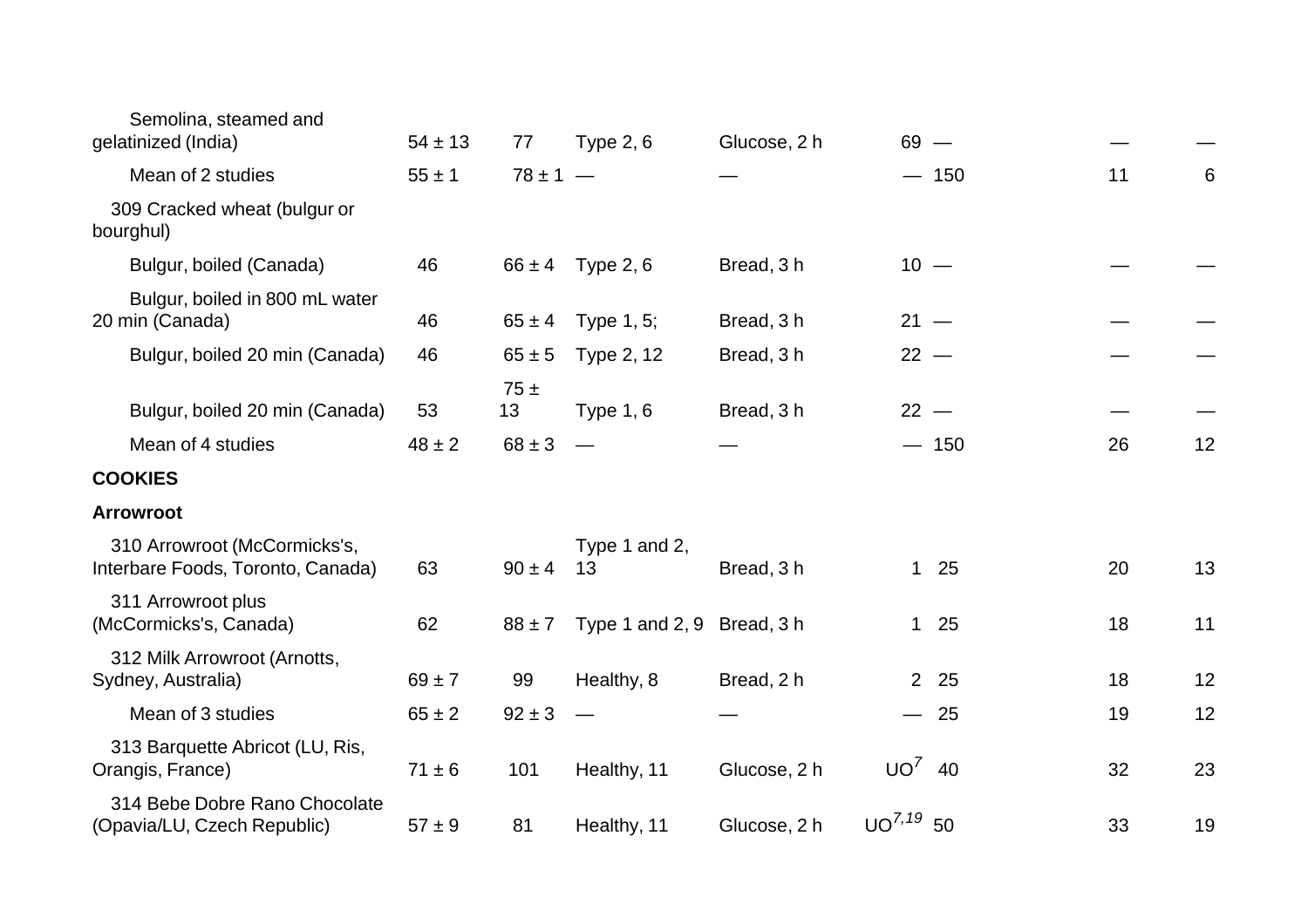| 315 Bebe Dobre Rano Honey and<br>Hazelnuts (Opavia/LU, Czech<br>Republic)                           | $51 \pm 9$  | 73             | Healthy, 11                            | Glucose, 2 h | $UO^{7, 19}$   | 50    | 34 | 17    |
|-----------------------------------------------------------------------------------------------------|-------------|----------------|----------------------------------------|--------------|----------------|-------|----|-------|
| 316 Bebe Jemne Susenky<br>(Opavia/LU, Czech Republic)                                               | $67 \pm 11$ | 96             | Healthy, 11                            | Glucose, 2 h | $UO^{7,19}$ 25 |       | 20 | 14    |
| 317 Digestives                                                                                      |             |                |                                        |              |                |       |    |       |
| Digestives (Canada)                                                                                 | 55          | $79 \pm 9$     | <b>Type 2, 6</b>                       | Bread, 3h    | $30 -$         |       |    |       |
| Digestives (Canada)                                                                                 | $59 \pm 7$  | 84             | Healthy, 6                             | Glucose, 2 h |                | $3 -$ |    |       |
| Digestives, Peak Freans<br>(Nabisco Ltd, Toronto, Canada)                                           | 62          | $88 \pm 7$     | Type 1 and 2,<br>13                    | Bread, 3 h   |                | 1 $-$ |    |       |
| Mean of 3 studies                                                                                   | $59 \pm 2$  | $84 \pm 2$     |                                        |              |                | $-25$ | 16 | 10    |
| 318 Digestives, gluten-free<br>(maize starch) (Nutricia Dietary<br>Care Ltd, Redish, Stockport, UK) | 58          | $83 \pm$<br>14 | Type 2, 11                             | Bread, 3 h   |                | 18 25 | 17 | 10    |
| 319 Evergreen met Krenten (LU,<br>Netherlands)                                                      | $66 \pm 12$ | 94             | Healthy, 12                            | Glucose, 2 h | $UO^7$ 38      |       | 21 | 14    |
| 320 Golden Fruit (Griffin's Foods<br>Ltd, Auckland, New Zealand)                                    | $77 \pm 25$ | 110            | Healthy, 10                            | Glucose, 2 h |                | 25 25 | 17 | 13    |
| 321 Graham Wafers (Christie<br>Brown and Co, Toronto, Canada)                                       | 74          |                | $106 \pm 9$ Type 1 and 2, 9 Bread, 3 h |              |                | $125$ | 18 | 14    |
| 322 Gran'Dia Banana, Oats and<br>Honey (LU, Brazil)                                                 | $28 \pm 5$  | 40             | Healthy, 12                            | Glucose, 2 h | $UO^7$ 30      |       | 23 | 6     |
| 323 Grany en-cas Abricot (LU,<br>France)                                                            | $55 \pm 6$  | 79             | Healthy, 12                            | Glucose, 2 h | $UO^7$ 30      |       | 16 | $9\,$ |
| 324 Grany en-cas Fruits des bois<br>(LU, France)                                                    | $50 \pm 5$  | 71             | Healthy, 14                            | Glucose, 2 h | $UO^7$ 30      |       | 14 | 7     |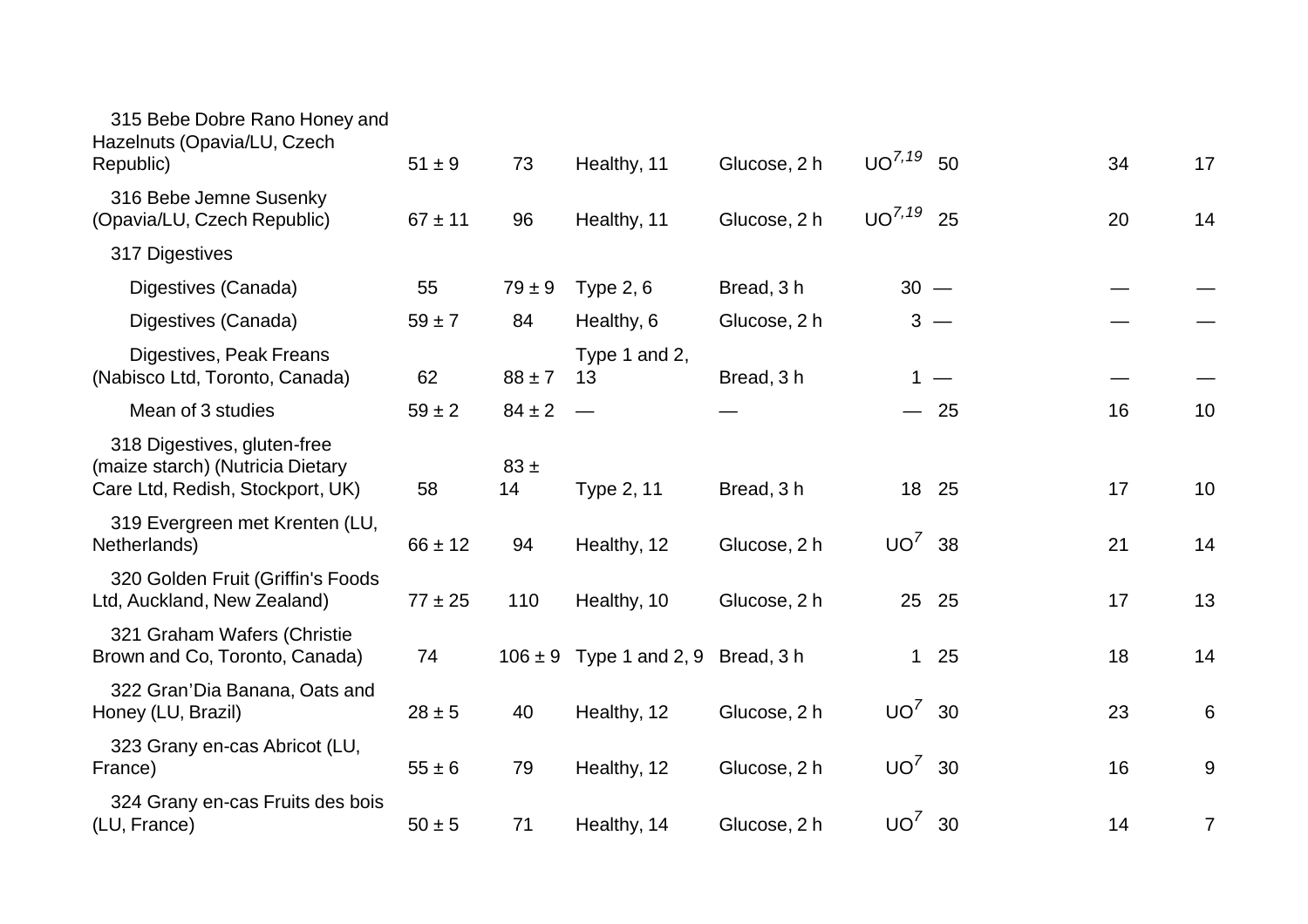| $62 \pm 3$  | 89         | Healthy, 12         | Glucose, 2 h |                | 30 | 20                                                                                                                               | 12 |
|-------------|------------|---------------------|--------------|----------------|----|----------------------------------------------------------------------------------------------------------------------------------|----|
| $55 \pm 8$  | 79         | Healthy, 7          | Bread, 2 h   | 2 <sup>1</sup> | 25 | 18                                                                                                                               | 10 |
| 57          | $81 \pm 6$ | Type 1 and 2,<br>12 | Bread, 3h    |                |    | 15                                                                                                                               | 8  |
| $42 \pm 5$  | 60         | Healthy, 13         | Glucose, 2 h |                | 50 | 34                                                                                                                               | 14 |
| $45 \pm 5$  | 64         | Healthy, 14         | Glucose, 2 h |                |    | 35                                                                                                                               | 16 |
| $52 \pm 3$  | 74         | Healthy, 12         | Glucose, 2 h |                |    | 35                                                                                                                               | 16 |
| $49 \pm 8$  | 70         | Healthy, 11         | Glucose, 2 h |                |    | 35                                                                                                                               | 18 |
| $49 \pm 2$  | $69 \pm 3$ |                     |              |                |    | 35                                                                                                                               | 17 |
| $50 \pm 10$ | 71         | Healthy, 10         | Glucose, 2 h | 25             | 25 | 17                                                                                                                               | 9  |
| $79 \pm 6$  | 113        | Healthy, 8          | Bread, 2 h   |                |    | 19                                                                                                                               | 15 |
| $57 \pm 4$  | 81         | Healthy, 12         | Glucose, 2 h |                | 35 | 23                                                                                                                               | 13 |
| $54 \pm 4$  | 77         | Healthy, 6          | Glucose, 2 h | 3              | 25 | 17                                                                                                                               | 9  |
|             |            |                     |              |                |    |                                                                                                                                  |    |
| $61 \pm 9$  | 87         | Healthy, 11         | Glucose, 2 h |                |    | 32                                                                                                                               | 20 |
|             |            |                     |              |                |    | $UO^{20}$<br>$125$<br>UO <sup>7</sup><br>$UO^7$ 50<br>$UO^{20}$ 50<br>$UO^{7, 19}$ 50<br>$-50$<br>2 25<br>$UO^{20}$<br>$UO^7$ 40 |    |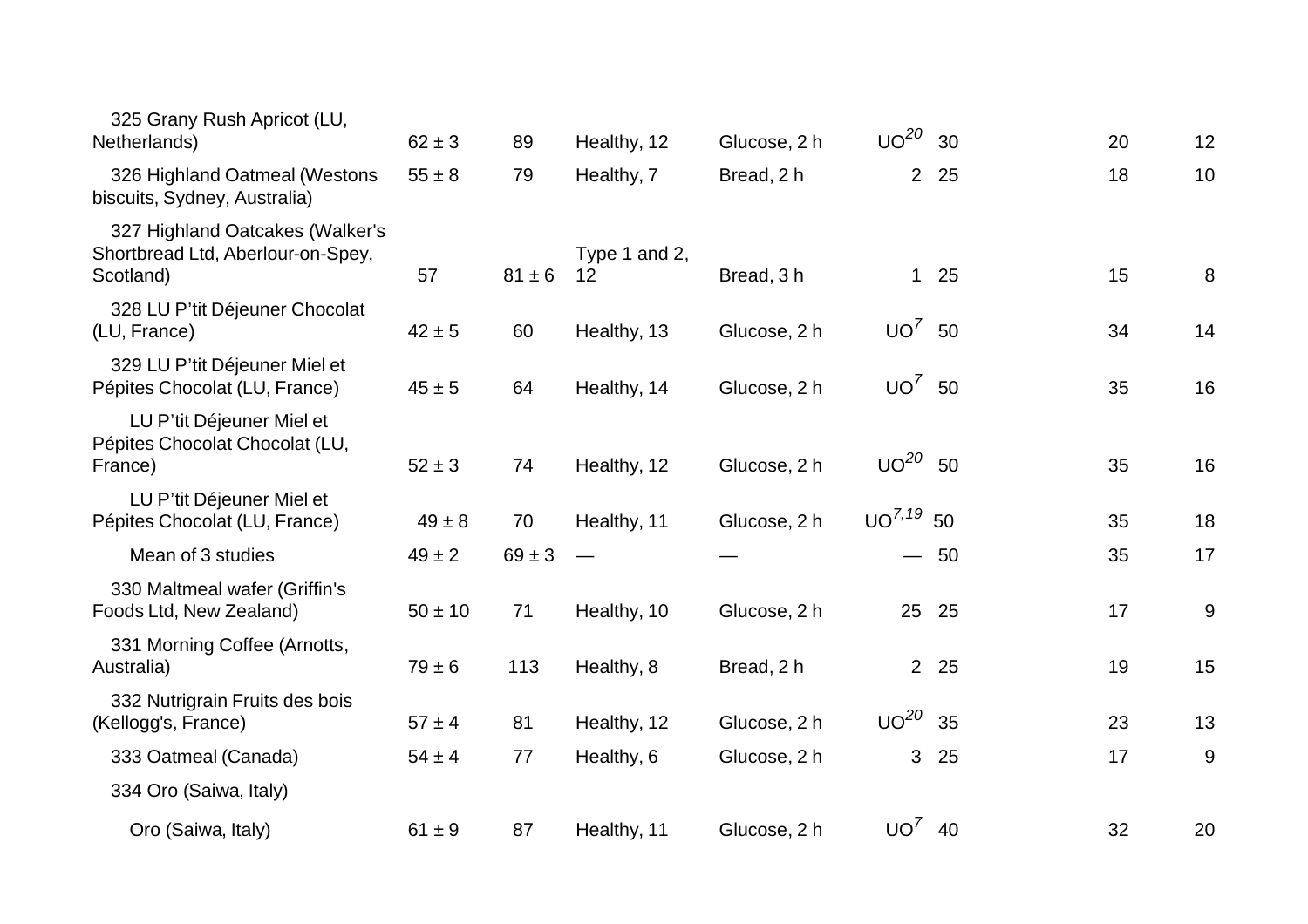| Oro (Saiwa, Italy)                                          | $67 \pm 17$ | 96         | Healthy, 13 | Glucose, 2 h | UO <sup>21</sup> | 40    | 32 | 21 |
|-------------------------------------------------------------|-------------|------------|-------------|--------------|------------------|-------|----|----|
| Mean of 2 studies                                           | $64 \pm 3$  | $92 \pm 5$ |             |              |                  | - 40  | 32 | 20 |
| 335 Petit LU Normand (LU,<br>France)                        | $51 \pm 3$  | 73         | Healthy, 12 | Glucose, 2 h | $UO^{20}$        | 25    | 19 | 10 |
| 336 Petit LU Roussillon (LU,<br>France)                     | $48 \pm 4$  | 69         | Healthy, 12 | Glucose, 2 h | $UO^{20}$        | 25    | 18 | 9  |
| 337 Prince Energie+ (LU, France)                            | $73 + 5$    | 104        | Healthy, 12 | Glucose, 2 h | $UO^{20}$ 25     |       | 17 | 13 |
| 338 Prince fourré chocolat (LU,<br>France)                  |             |            |             |              |                  |       |    |    |
| Prince fourré chocolat (LU,<br>France)                      | $53 + 5$    | 76         | Healthy, 13 | Glucose, 2 h | $UO^7$ —         |       |    |    |
| Prince fourré chocolat (LU,<br>France)                      | $50 \pm 5$  | 71         | Healthy, 12 | Glucose, 2 h | $UO^7$ —         |       |    |    |
| Mean of 2 studies                                           | $52 \pm 2$  | 74         |             |              |                  | $-45$ | 30 | 16 |
| 339 Prince Meganana Chocolate<br>(LU, Spain)                | $49 \pm 12$ | 70         | Healthy, 11 | Glucose, 2 h | $UO^7$ 50        |       | 36 | 18 |
| 340 Prince Petit Déjeuner Vanille<br>(LU, France and Spain) | $45 \pm 6$  | 64         | Healthy, 12 | Glucose, 2 h | $UO^7$ 50        |       | 36 | 16 |
| 341 Rich Tea (Canada)                                       | $55\pm4$    | 79         | Healthy, 6  | Glucose, 2 h |                  | 3 25  | 19 | 10 |
| 342 Sablé des Flandres (LU,<br>France)                      | $57 \pm 10$ | 81         | Healthy, 12 | Glucose, 2 h | $UO^7$ 20        |       | 15 | 8  |
| 343 Shortbread (Arnotts,<br>Australia)                      | $64 \pm 8$  | 91         | Healthy, 8  | Glucose, 2 h |                  | 39 25 | 16 | 10 |
| 344 Shredded Wheatmeal<br>(Arnotts, Australia)              | $62 \pm 4$  | 89         | Healthy, 7  | Bread, 2 h   |                  | 2 25  | 18 | 11 |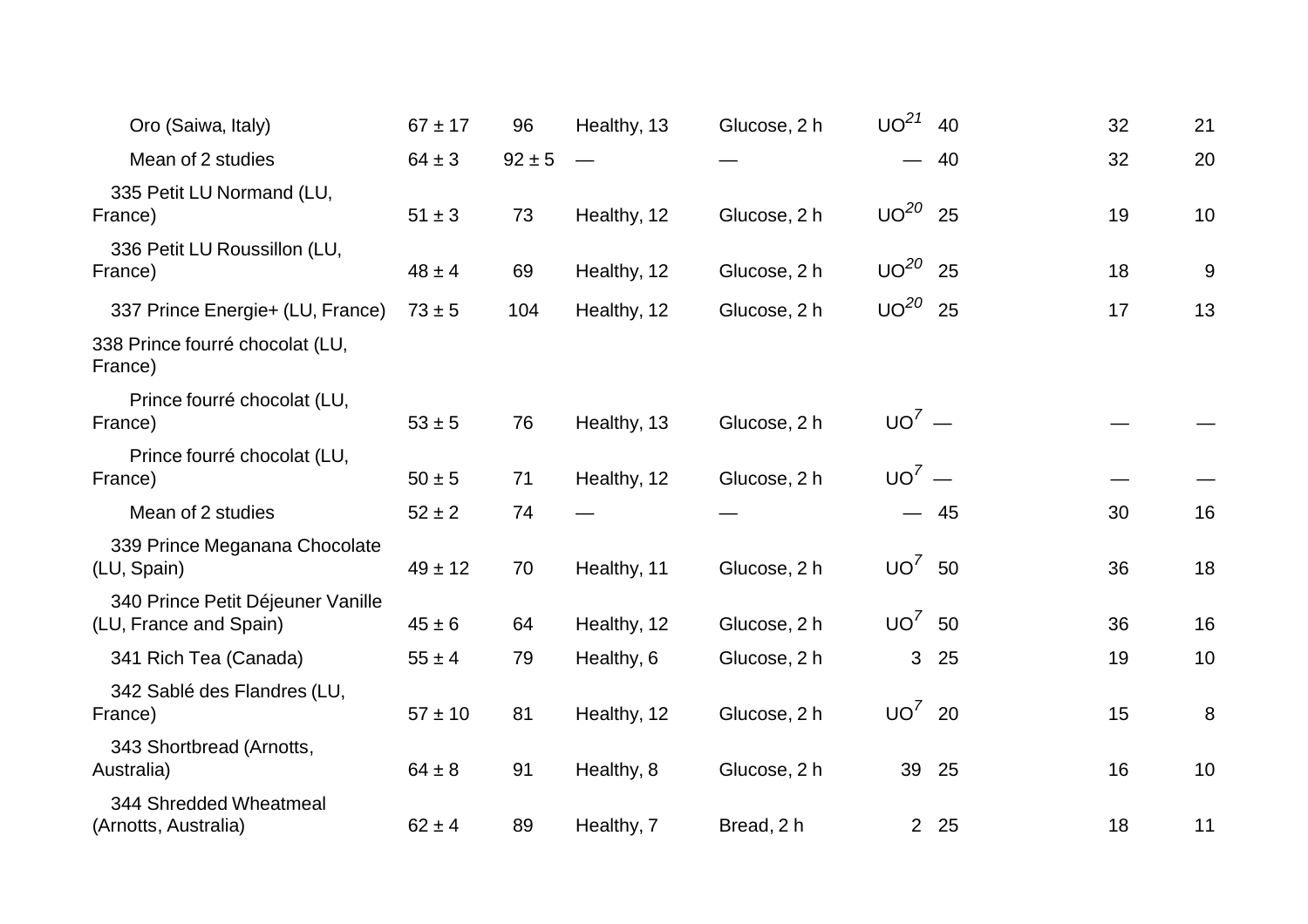| 345 Snack Right Fruit Slice (97%<br>fat-free) (Arnott's, Australia)                     | $45 \pm 3$  | 64         | Healthy, 10                            | Glucose, 2 h | $UO4$ 25  |       | 19 | 9  |
|-----------------------------------------------------------------------------------------|-------------|------------|----------------------------------------|--------------|-----------|-------|----|----|
| 346 Thé (LU, France)                                                                    | $41 \pm 7$  | 57         | Healthy, 12                            | Glucose, 2 h | $UO^7$ 20 |       | 16 | 6  |
| 347 Vanilla Wafers (Christie<br>Brown and Co, Canada)                                   | 77          |            | $110 \pm 4$ Type 1 and 2, 8 Bread, 3 h |              |           | $125$ | 18 | 14 |
| 348 Véritable Petit Beurre (LU,<br>France)                                              | $51 \pm 8$  | 73         | Healthy, 10                            | Glucose, 2 h | $UO^7$ 25 |       | 18 | 9  |
| <b>CRACKERS</b>                                                                         |             |            |                                        |              |           |       |    |    |
| 349 Breton wheat crackers (Dare<br>Foods Ltd, Kitchener, Canada)                        | 67          | $96 \pm 4$ | Type 1 and 2,<br>10                    | Bread, 3h    |           | $125$ | 14 | 10 |
| 350 Corn Thins, puffed corn<br>cakes, gluten-free (Real Foods, St<br>Peters, Australia) | $87 \pm 10$ | 124        | Healthy, 10                            | Glucose, 2 h | $UO4$ 25  |       | 20 | 18 |
| 351 Cream Cracker (LU Triumfo,<br>Brazil)                                               | $65 \pm 11$ | 93         | Healthy, 12                            | Glucose, 2 h | $UO^7$ 25 |       | 17 | 11 |
| 352 High-calcium cracker<br>(Danone, Malaysia)                                          | $52 \pm 8$  | 74         | Healthy, 12                            | Glucose, 2 h | $UO'$ 25  |       | 17 | 9  |
| 353 Jatz, plain salted craker<br>biscuits (Arnotts, Australia)                          | $55 \pm 5$  | 79         | Healthy, 8                             | Bread, 2 h   |           | 2 25  | 17 | 10 |
| 354 Puffed Crispbread (Westons,<br>Australia)                                           | $81 \pm 9$  | 116        | Healthy, 8                             | Glucose, 2 h |           | 39 25 | 19 | 15 |
| 355 Puffed rice cakes                                                                   |             |            |                                        |              |           |       |    |    |
| Puffed rice cakes, white (Rice<br>Growers Co-op, Australia)                             | $82 \pm 11$ | 117        | Healthy, 6                             | Bread, 2 h   |           | 48 25 | 21 | 17 |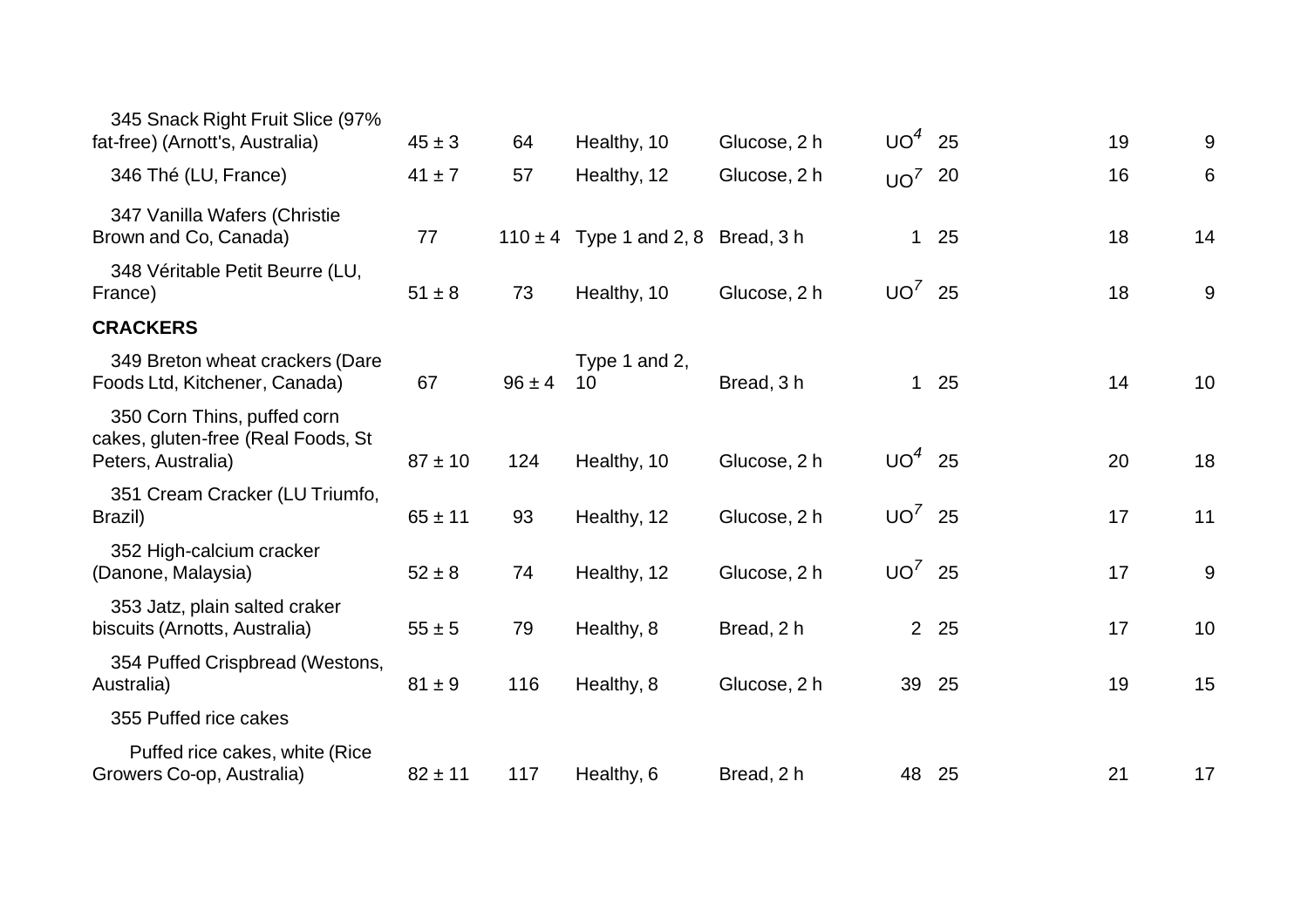| $91 \pm 7$  | 128        | Healthy, 9          | Bread, 2 h   |                                       |    | 21                                                           | 19 |
|-------------|------------|---------------------|--------------|---------------------------------------|----|--------------------------------------------------------------|----|
|             |            |                     |              |                                       |    |                                                              | 13 |
|             |            |                     |              |                                       |    |                                                              |    |
| $78 \pm 9$  | 13         |                     |              |                                       |    | 21                                                           | 17 |
|             |            |                     |              |                                       |    |                                                              |    |
| 63          | 90         | <b>NS</b>           | time NS      | 23                                    | 25 | 16                                                           | 10 |
| $69 \pm 10$ | 99         | Healthy, 7          | Glucose, 2 h | 3                                     | 25 | 16                                                           | 11 |
| 59          | $84 \pm 7$ | Type 1 and $2, 9$   | Bread, 3 h   |                                       |    | 15                                                           | 9  |
| 63          | $90 \pm 4$ | Type 1 and 2,<br>12 | Bread, 3h    | 1                                     | 25 | 18                                                           | 11 |
| $64 \pm 2$  | $91 \pm 3$ |                     |              |                                       | 25 | 16                                                           | 11 |
| $71 \pm 7$  | 101        | Healthy, 8          | Bread, 2 h   | 13 <sup>°</sup>                       | 25 | 16                                                           | 12 |
| $70 \pm 9$  | 100        | Healthy, 8          | Bread, 2 h   |                                       |    | 17                                                           | 12 |
| 67          | $96 \pm 4$ | Type 1 and 2,<br>11 | Bread, 3h    |                                       |    | 17                                                           | 12 |
|             |            |                     |              |                                       |    |                                                              |    |
| $63 \pm 9$  | 90         | Healthy, 6          | Glucose, 2 h |                                       |    | 18                                                           | 11 |
|             | $61 \pm 5$ | 85<br>$110 +$       | Healthy, 9   | Bread, 2 h<br>Type 2, number Glucose, |    | 63 25<br>63<br>25<br>$-25$<br>$125$<br>2 25<br>$125$<br>3 25 | 21 |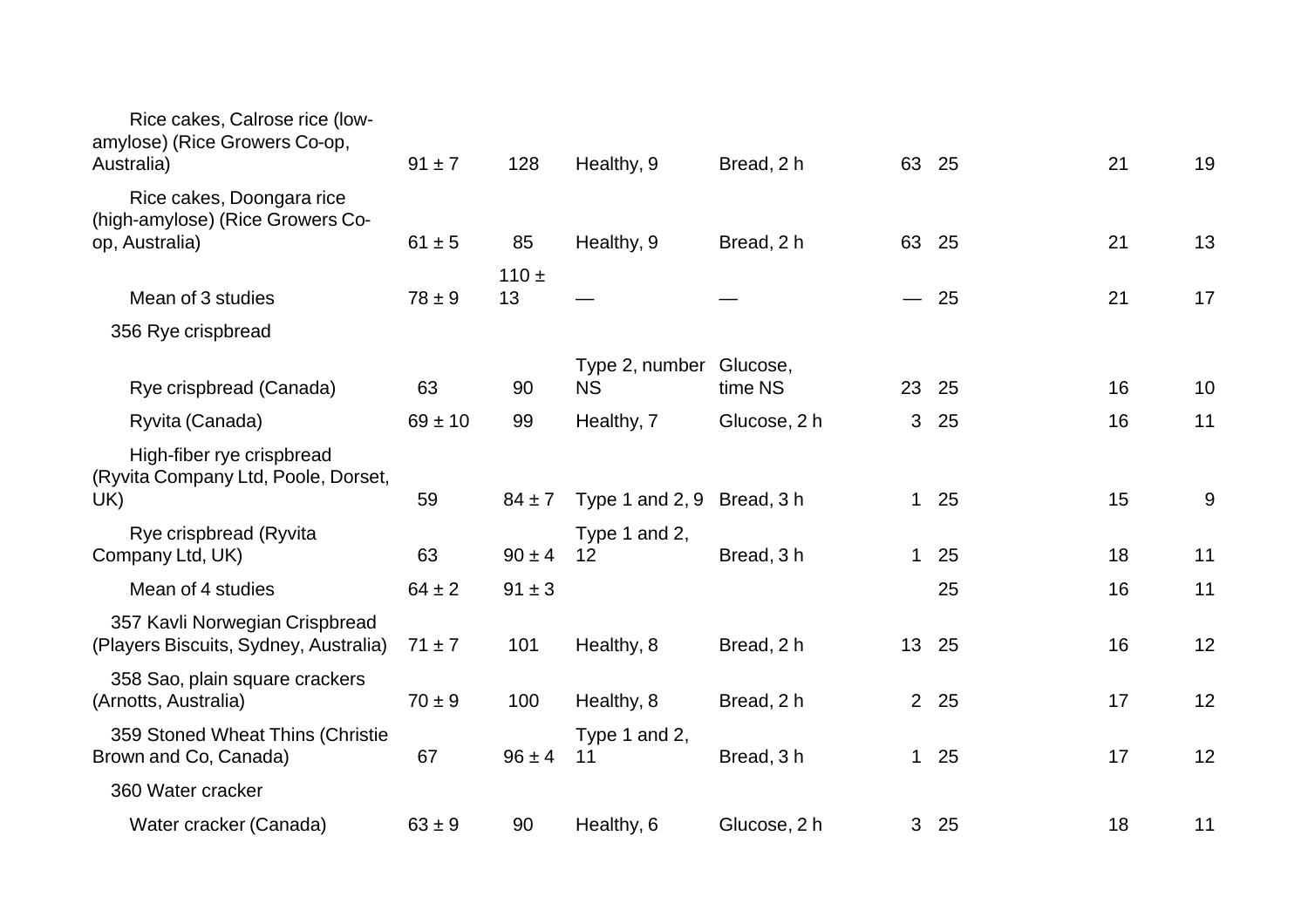| Water cracker (Arnotts,<br>Australia)                                                   | $78 \pm 11$ | 111             | Healthy, 8          | Glucose, 2 h | 39<br>25  | 18 | 14             |
|-----------------------------------------------------------------------------------------|-------------|-----------------|---------------------|--------------|-----------|----|----------------|
| Mean of 2 studies                                                                       | $71 \pm 8$  | $101 \pm$<br>11 |                     |              | $-25$     | 18 | 13             |
| 361 Premium Soda Crackers<br>(Christie Brown and Co, Canada)                            | 74          | $106 \pm 5$     | Type 1 and 2,<br>10 | Bread, 3h    | $125$     | 17 | 12             |
| 362 Vita-wheat, original,<br>crispbread (Arnott's Australia)                            | $55 \pm 4$  | 79              | Healthy, 10         | Glucose, 2 h | $UO4$ 25  | 19 | 10             |
| <b>DAIRY PRODUCTS AND</b><br><b>ALTERNATIVES</b>                                        |             |                 |                     |              |           |    |                |
| <b>Custard</b>                                                                          |             |                 |                     |              |           |    |                |
| 363 No Bake Egg Custard,<br>prepared from powder with whole<br>milk (Nestlé, Australia) | $35 \pm 2$  | $50 \pm 3$      | Healthy, 10         | Glucose, 2 h | $UO4$ 100 | 17 | 6              |
| 364 Custard, home made from<br>milk, wheat starch, and sugar<br>(Australia)             | $43 \pm 10$ | 61              | Healthy, 8          | Glucose, 2 h | 39 100    | 17 | $\overline{7}$ |
| 365 TRIM, reduced-fat custard<br>(Pauls Ltd, South Brisbane,<br>Australia)              | $37 \pm 4$  | $52 \pm 6$      | Healthy, 10         | Bread, 2 h   | $UO4$ 100 | 15 | 6              |
| Mean of 3 studies                                                                       | $38 \pm 2$  | $54 \pm 3$      |                     |              | $-100$    | 16 | 6              |
| 366 Ice cream, regular, NS                                                              |             |                 |                     |              |           |    |                |
| Ice cream, NS (Canada)                                                                  | $36 \pm 8$  | 51              | Healthy, 5          | Glucose, 2 h | $3 -$     |    |                |
| Ice cream (half vanilla, half<br>chocolate) (Italy)                                     | 57          | $82 \pm$<br>40  | Healthy, 7          | Bread, 2 h   | $70 -$    |    |                |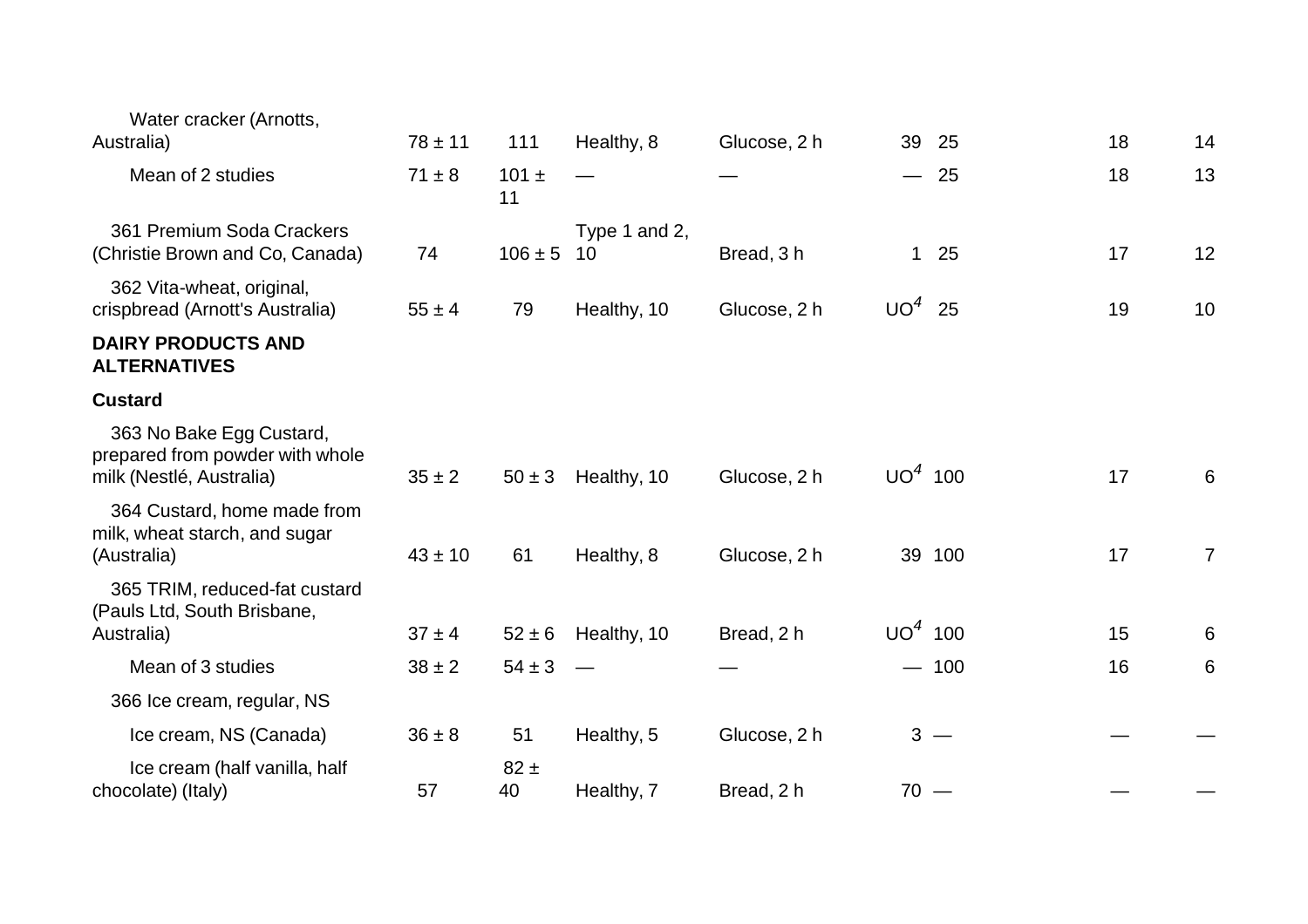|                                                                    |             |                 |                  | Glucose, 5   |                                |       |   |
|--------------------------------------------------------------------|-------------|-----------------|------------------|--------------|--------------------------------|-------|---|
| Ice cream, NS (USA)                                                | 62          | 89              | <b>Type 2, 7</b> | $h^{22}$     | $6 -$                          |       |   |
| Ice cream, chocolate flavored<br>(USA)                             | $68 \pm 15$ | 97              | Type 2, 12       | Glucose, 3 h | $71 -$                         |       |   |
| Ice cream (half vanilla, half<br>chocolate) (Italy)                | 80          | 114 $\pm$<br>31 | Type 2, 14       | Bread, 2 h   | $70 -$                         |       |   |
| Mean of 5 studies                                                  | $61 \pm 7$  | 87±<br>10       |                  |              | 50<br>$\overline{\phantom{0}}$ | 13    | 8 |
| 367 Ice cream, reduced- or low-fat                                 |             |                 |                  |              |                                |       |   |
| Ice cream, Iow-fat, vanilla (Light;<br>Peter's, Sydney, Australia) | $50 \pm 8$  | 71              | Healthy, 8       | Bread, 2 h   | 2 50                           | $6\,$ | 3 |
| Ice-cream, low-fat (1.2% fat)<br>(Prestige                         |             |                 |                  |              |                                |       |   |
| Light rich vanilla; Norco,<br>Lismore, Australia) <sup>6</sup>     | $47 \pm 5$  | 67              | Healthy, 10      | Glucose, 2 h | UO <sup>4</sup><br>50          | 10    | 5 |
| Ice-cream, low-fat (1.4% fat)<br>(Prestige                         |             |                 |                  |              |                                |       |   |
| Light traditional toffee; Norco,<br>Australia) <sup>6</sup>        | $37 \pm 4$  | 53              | Healthy, 10      | Glucose, 2 h | $UO4$ 50                       | 14    | 5 |
| Ice-cream, reduced-fat (7.1%<br>fat)                               |             |                 |                  |              |                                |       |   |
| (Prestige golden macadamia;<br>Norco, Australia) <sup>6</sup>      | $39 \pm 3$  | 55              | Healthy, 10      | Glucose, 2 h | UO <sup>4</sup><br>50          | 12    | 5 |
| 368 Ice cream, premium (high-fat)                                  |             |                 |                  |              |                                |       |   |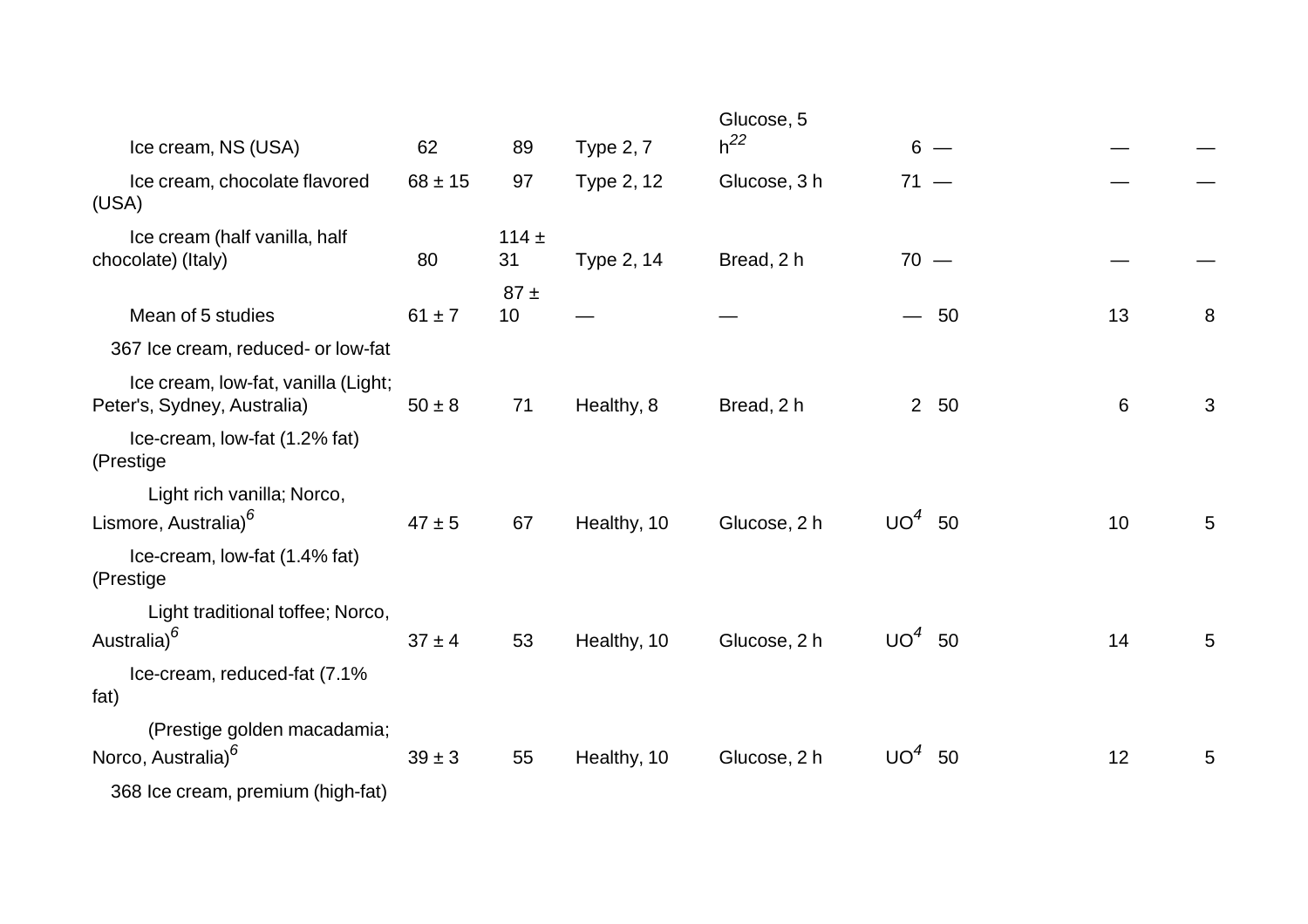| Ice cream, premium, ultra<br>chocolate, 15% fat (Sara Lee,<br>Gosford, Australia) | $37 \pm 3$ | 53         | Healthy, 10      | Glucose, 2 h           | $UO4$ 50 | $9\,$          | $\overline{4}$ |
|-----------------------------------------------------------------------------------|------------|------------|------------------|------------------------|----------|----------------|----------------|
| Ice cream, premium, French<br>vanilla, 16% fat (Sara Lee, Australia)              | $38 \pm 3$ | 54         | Healthy, 10      | Glucose, 2 h           | $UO4$ 50 | $\overline{9}$ | 3              |
| 369 Milk, full-fat                                                                |            |            |                  |                        |          |                |                |
| Full-fat (Italy)                                                                  | 11         | $15 \pm 8$ | Healthy, 7       | Bread, 2 h             | $70 -$   |                |                |
| Full-fat (3% fat; Skånemejerier,<br>Malmö, Sweden)                                | 21         | $30 \pm 4$ | Healthy, 10      | Bread, 2 h             | $72 -$   |                |                |
| Full-fat (Italy)                                                                  | 24         | $34 \pm 9$ | Type 2, 14       | Bread, 2 h             | $70 -$   |                |                |
| Full-fat cow milk, fresh (Dairy<br>Farmers, Australia)                            | $31 \pm 2$ | $44 \pm 2$ | Healthy, 10      | Bread, 2 h             | $UO4$ —  |                |                |
| Full-fat (Canada)                                                                 | $34 \pm 6$ | 49         | Healthy, 6       | Glucose, 2 h           | $3 -$    |                |                |
| Full-fat (USA)                                                                    | 40         | 57         | <b>Type 2, 7</b> | Glucose, 5<br>$h^{23}$ | $6 -$    |                |                |
| Mean of 5 studies                                                                 | $27 \pm 4$ | $38 \pm 6$ |                  |                        | $-250$   | 12             | 3              |
| 370 Fermented cow milk (ropy<br>milk, långfil, 3% fat) (Arla, Gävle,              |            |            |                  |                        |          |                |                |
| Sweden) $^6$                                                                      | 11         | $15 \pm 3$ | Healthy, 10      | Bread, 2 h             | $72 -$   |                |                |
| 371 Fermented cow milk (filmjölk,<br>3% fat) (Skånemejerier, Malmö,               |            |            |                  |                        |          |                |                |
| Sweden) <sup>6</sup>                                                              | 11         | $15 \pm 3$ | Healthy, 10      | Bread, 2 h             | $72 -$   |                |                |
| Mean of 2 foods                                                                   | 11         | 15         |                  |                        |          |                |                |
| 372 Milk, full-fat, plus bran                                                     |            |            |                  |                        |          |                |                |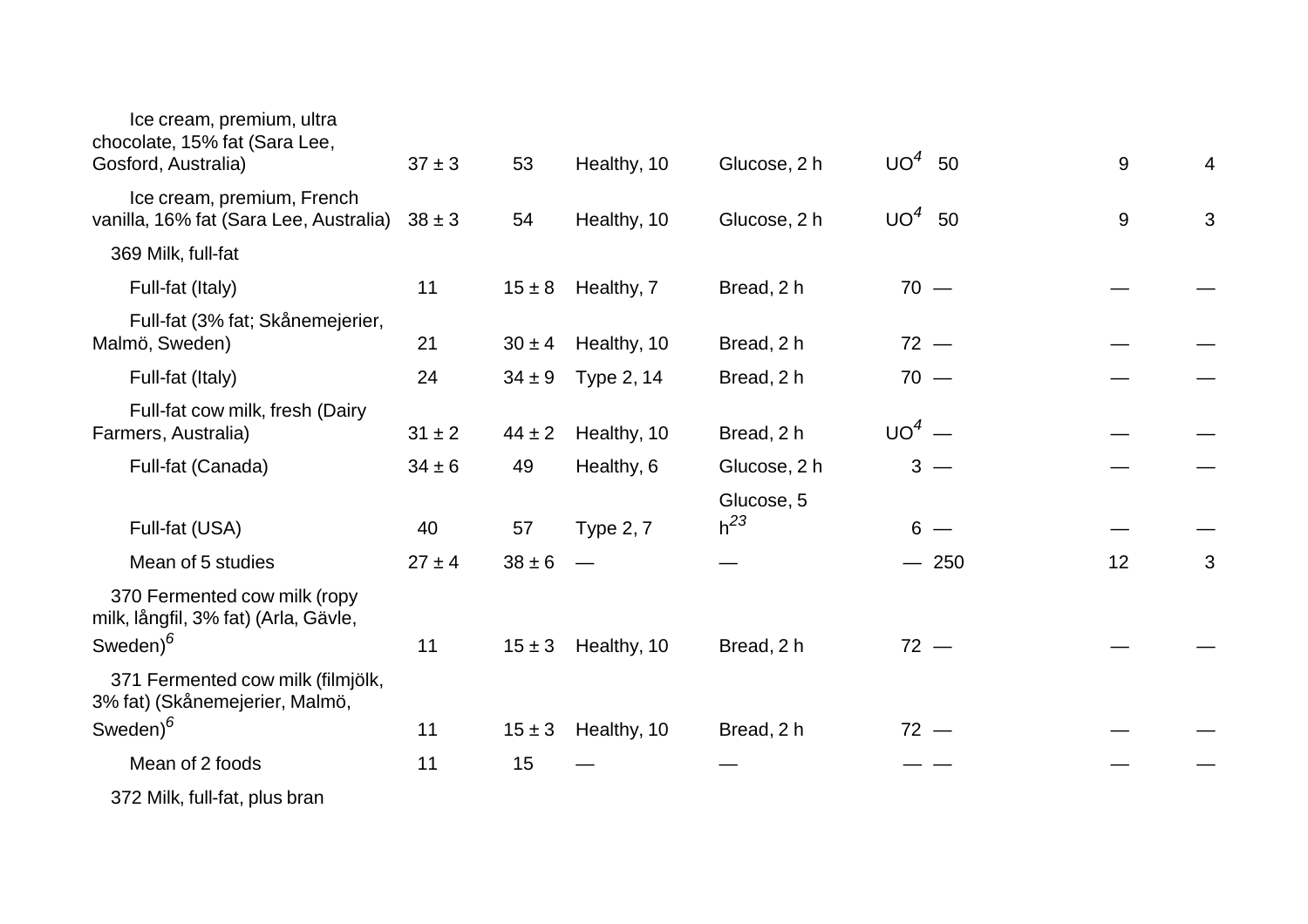|                                                                                           |            | 35±            |             |              |          |     |    |
|-------------------------------------------------------------------------------------------|------------|----------------|-------------|--------------|----------|-----|----|
| Full-fat $+20$ g wheat bran (Italy)                                                       | 25         | 11             | Type 2, 14  | Bread, 2 h   | $70 -$   |     |    |
| Full-fat $+20$ g wheat bran (Italy)                                                       | 28         | $40 \pm$<br>27 | Healthy, 7  | Bread, 2 h   | $70 -$   |     |    |
| Mean of 2 studies                                                                         | $27 \pm 2$ | $38 \pm 3$     |             |              | $-250$   | 12  | 3  |
| 373 Milk, skim (Canada)                                                                   | $32 \pm 5$ | 46             | Healthy, 6  | Glucose, 2 h | 3 250    | 13  | 4  |
| 374 Milk, condensed, sweetened<br>(Nestlé, Australia)                                     | $61 \pm 6$ | $87 \pm 9$     | Healthy, 12 | Glucose, 2 h | 73 250   | 136 | 83 |
| 375 Milk, low-fat, chocolate, with<br>aspartame (Lite White; Dairy<br>Farmers, Australia) | $24 \pm 6$ | 34             | Healthy, 8  | Bread, 2 h   | 2 2 5 0  | 15  | 3  |
| 376 Milk, low-fat, chocolate, with<br>sugar (Lite White; Dairy Farmers,<br>Australia)     | $34 \pm 4$ | 49             | Healthy, 8  | Bread, 2 h   | 2 2 5 0  | 26  | 9  |
| 377 Mousse, reduced-fat,<br>prepared from commerical mousse<br>mix with water             |            |                |             |              |          |     |    |
| Butterscotch, 1.9% fat (Nestlé,<br>Australia)                                             | $36 \pm 4$ | 51             | Healthy, 10 | Glucose, 2 h | $UO4$ 50 | 10  | 4  |
| Chocolate, 2% fat (Nestlé,<br>Australia)                                                  | $31 \pm 4$ | $44 \pm 6$     | Healthy, 10 | Glucose, 2 h | $UO4$ 50 | 11  | 3  |
| Hazelnut, 2.4% fat (Nestlé,<br>Australia)                                                 | $36 \pm 4$ | 51             | Healthy, 10 | Glucose, 2 h | $UO4$ 50 | 10  | 4  |
| Mango, 1.8% fat (Nestlé,<br>Australia)                                                    | $33 \pm 5$ | 47             | Healthy, 10 | Glucose, 2 h | $UO4$ 50 | 11  | 4  |
| Mixed berry, 2.2% fat (Nestlé,<br>Australia)                                              | $36 \pm 5$ | 51             | Healthy, 10 | Glucose, 2 h | $UO4$ 50 | 10  | 4  |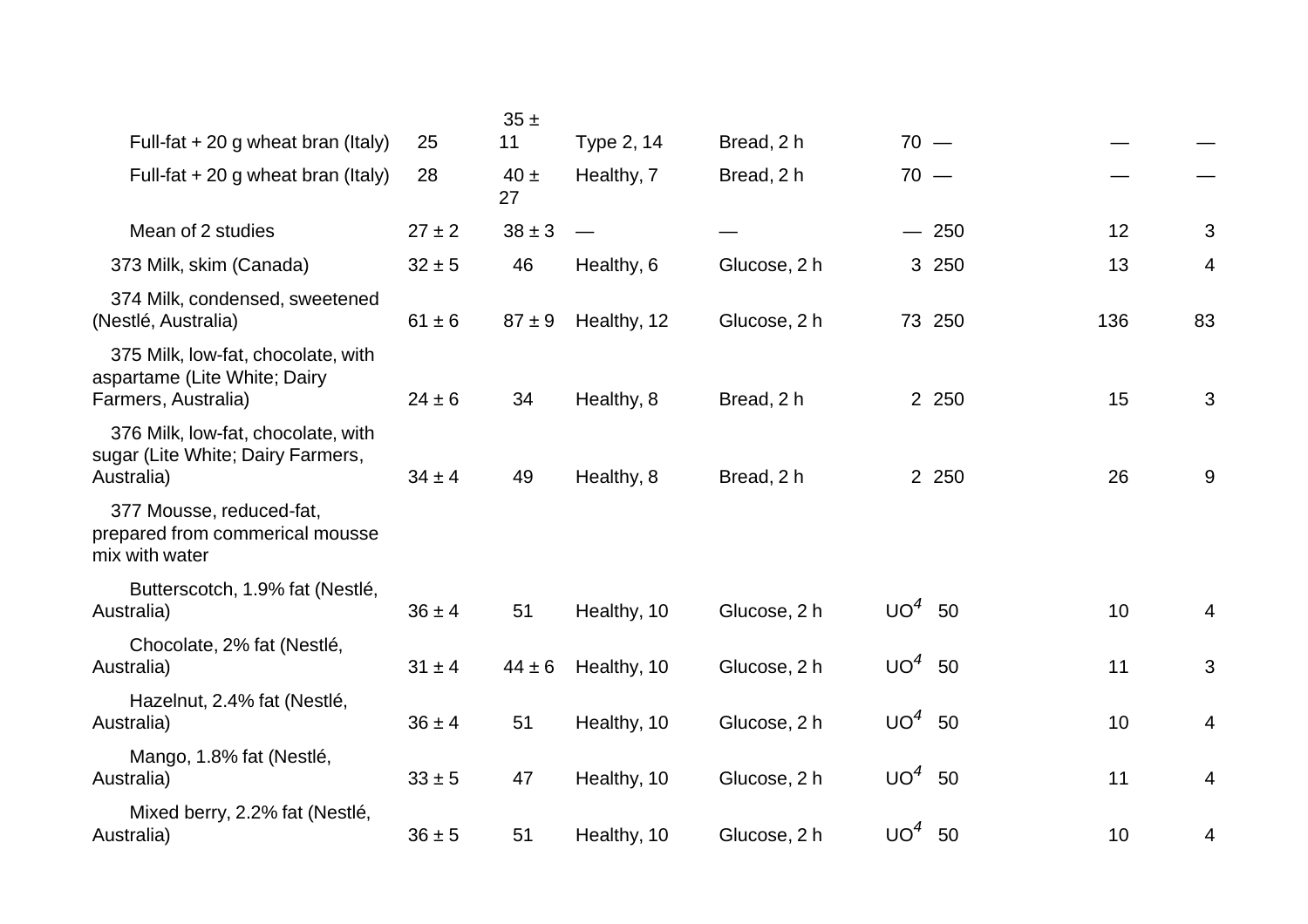| Strawberry, 2.3% fat (Nestlé,<br>Australia)                                         | $32 \pm 3$  | 46         | Healthy, 10 | Glucose, 2 h | UO <sup>4</sup>          | 50     | 10 | 3              |
|-------------------------------------------------------------------------------------|-------------|------------|-------------|--------------|--------------------------|--------|----|----------------|
| Mean of 6 foods                                                                     | $34 \pm 1$  | $48 \pm 1$ |             |              | $\overline{\phantom{0}}$ | 50     | 10 | $\overline{4}$ |
| 378 Pudding                                                                         |             |            |             |              |                          |        |    |                |
| Instant, chocolate, made from<br>powder and whole milk (White<br>Wings, Australia)  | $47 \pm 4$  | 67         | Healthy, 10 | Glucose, 2 h | $UO4$ 100                |        | 16 | $\overline{7}$ |
| Instant, vanilla, made from<br>powder and whole milk (White<br>Wings, Australia)    | $40 \pm 4$  | 57         | Healthy, 10 | Glucose, 2 h | $UO4$ 100                |        | 16 | 6              |
| Mean of 2 foods                                                                     | $44 \pm 4$  | $62 \pm 5$ |             |              |                          | $-100$ | 16 | $\overline{7}$ |
| 379 Yogurt                                                                          |             |            |             |              |                          |        |    |                |
| Yogurt, NS (Canada)                                                                 | $36 \pm 4$  | 51         | Healthy, 5  | Glucose, 2 h |                          | 3 200  | 9  | 3              |
| 380 Low-fat yogurt                                                                  |             |            |             |              |                          |        |    |                |
| Low-fat, fruit, aspartame (Ski;<br>Dairy Farmers, Australia)                        | $14 \pm 4$  | 20         | Healthy, 7  | Bread, 2 h   |                          | 2 200  | 13 | $\overline{2}$ |
| Low-fat, fruit, sugar (Ski; Dairy<br>Farmers, Australia)                            | $33 \pm 7$  | 47         | Healthy, 8  | Bread, 2 h   |                          | 2 200  | 31 | 10             |
| Low-fat (0.9%), fruit, wild<br>strawberry (Ski d'lite; Dairy Farmers,<br>Australia) | $31 \pm 14$ | 44         | Healthy, 9  | Glucose, 2 h | $UO4$ 200                |        | 30 | 9              |
| 381 Nonfat yogurt, sweetened<br>with acesulfame K and Splenda                       |             |            |             |              |                          |        |    |                |
| Diet Vaalia, exotic fruits (Pauls<br>Ltd, Australia) <sup>6</sup>                   | $23 \pm 2$  | 33         | Healthy, 10 | Glucose, 2 h | $UO4$ 200                |        | 16 | 4              |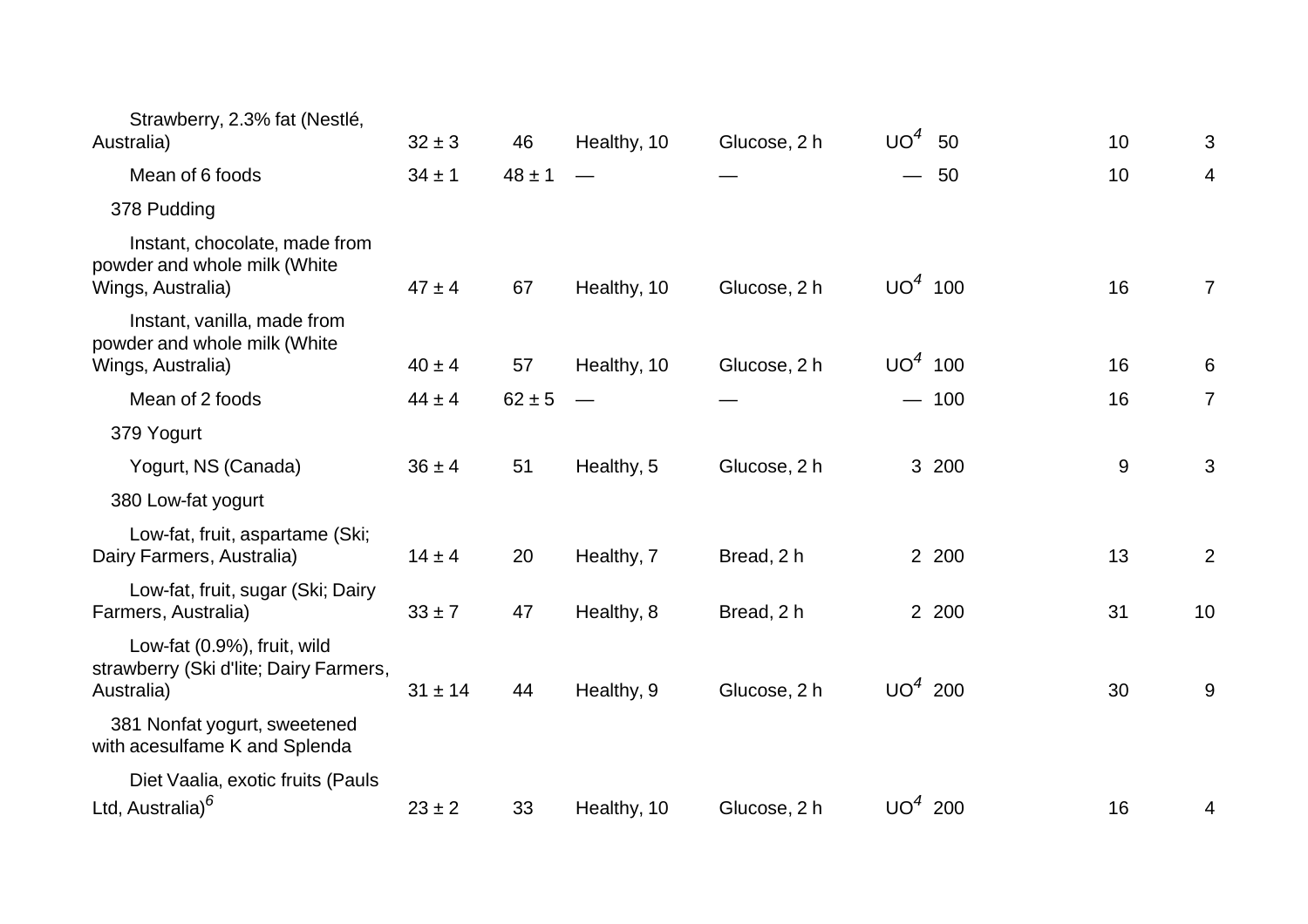| Diet Vaalia, mango (Pauls Ltd,                                                                          |            |            |             |              |           |    |                |
|---------------------------------------------------------------------------------------------------------|------------|------------|-------------|--------------|-----------|----|----------------|
| Australia) <sup>6</sup>                                                                                 | $23 \pm 2$ | 33         | Healthy, 10 | Glucose, 2 h | $UO4$ 200 | 14 | 3              |
| Diet Vaalia, mixed berry (Pauls<br>Ltd, Australia) <sup>6</sup>                                         | $25 \pm 3$ | 36         | Healthy, 10 | Glucose, 2 h | $UO4$ 200 | 13 | 3              |
| Diet Vaalia, strawberry (Pauls<br>Ltd, Australia) <sup>6</sup>                                          | $23 \pm 2$ | 33         | Healthy, 10 | Glucose, 2 h | $UO4$ 200 | 13 | 3              |
| Diet Vaalia, vanilla (Pauls Ltd,<br>Australia) <sup>6</sup>                                             | $23 \pm 2$ | 33         | Healthy, 10 | Glucose, 2 h | $UO4$ 200 | 13 | 3              |
| Mean of 5 foods                                                                                         | $24 \pm 1$ | $34 \pm 1$ |             |              | $-200$    | 14 | 3              |
| 382 Reduced-fat yogurt                                                                                  |            |            |             |              |           |    |                |
| Reduced-fat, Vaalia, apricot<br>and mango (Pauls Ltd, Australia) <sup>6</sup>                           | $26 \pm 4$ | $38 \pm 6$ | Healthy, 10 | Bread, 2 h   | $UO4$ 200 | 30 | 8              |
| Reduced-fat, Vaalia, french<br>vanilla (Pauls Ltd, Australia) <sup>6</sup>                              | $26 \pm 4$ | $38 \pm 5$ | Healthy, 10 | Bread, 2 h   | $UO4$ 200 | 10 | $\mathbf{3}$   |
| Reduced-fat, strawberry (Extra-<br>Lite; Pauls Ltd, Australia) <sup>6</sup>                             | $28 \pm 4$ | $40 \pm 6$ | Healthy, 10 | Bread, 2 h   | $UO4$ 200 | 33 | 9              |
| Mean of 3 foods                                                                                         | $27 \pm 1$ | $39 \pm 1$ |             |              | $-200$    | 24 | $\overline{7}$ |
| 383 Yogurt drink, reduced-fat,<br>Vaalia, tropical passion fruit (Pauls<br>Ltd, Australia) <sup>6</sup> | $38 \pm 4$ | $54 \pm 6$ | Healthy, 10 | Bread, 2 h   | $UO4$ 200 | 29 | 11             |
| Soy-based dairy product<br>alternatives                                                                 |            |            |             |              |           |    |                |
| 384 Soy milks (containing<br>maltodextrin)                                                              |            |            |             |              |           |    |                |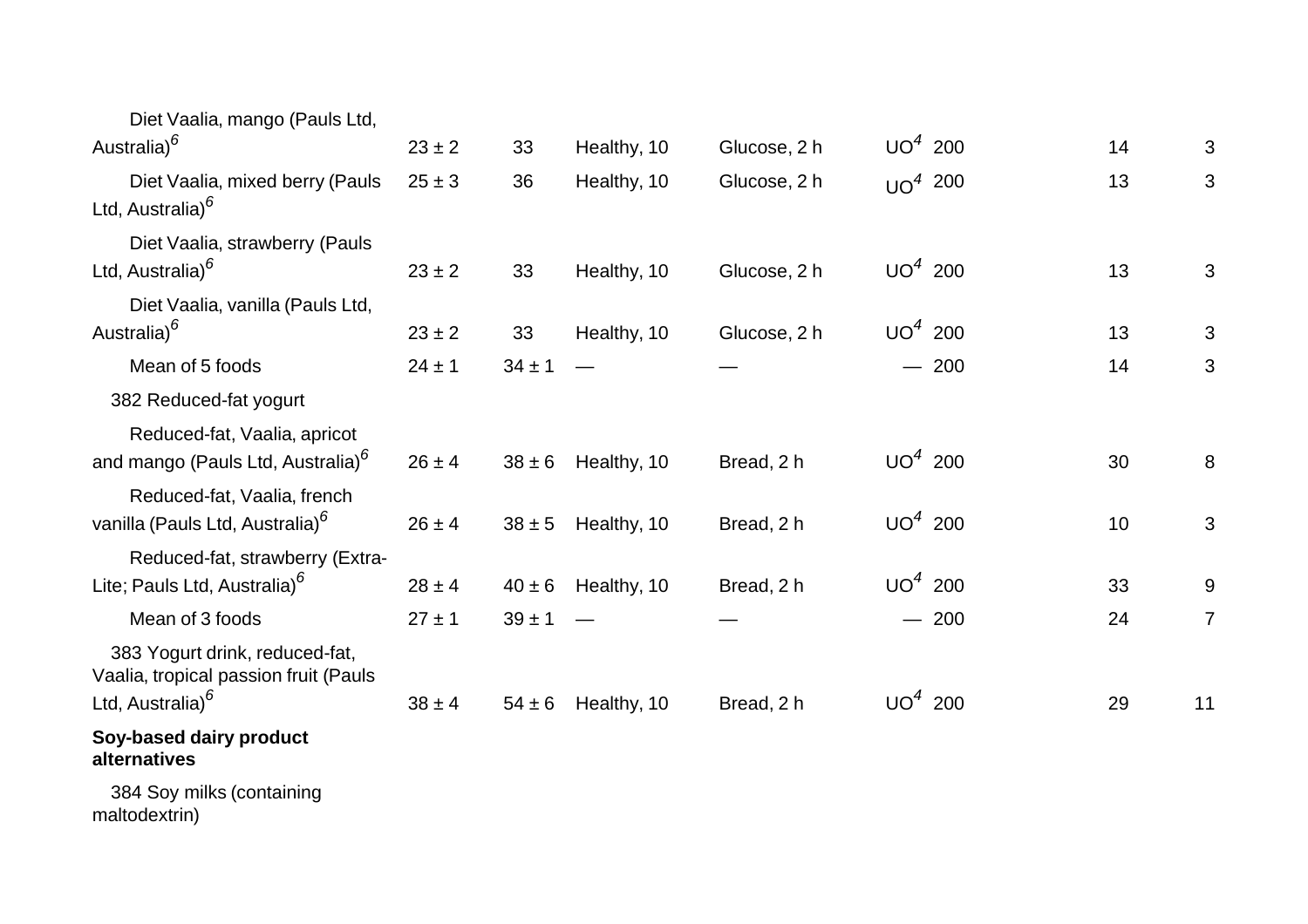| Soy milk, full-fat (3%), 0 mg Cal, $44 \pm 5$<br>Original (So Natural Foods,<br>Australia) <sup>6</sup> |            | 63         | Healthy, 10 | Glucose, 2 h | UO <sup>4</sup> 250 | 17 | 8              |
|---------------------------------------------------------------------------------------------------------|------------|------------|-------------|--------------|---------------------|----|----------------|
| Soy milk, full-fat (3%), 120 mg<br>Cal, Calciforte (So Natural Foods,<br>Australia) <sup>6</sup>        | $36 \pm 4$ | 51         | Healthy, 10 | Glucose, 2 h | $UO4$ 250           | 18 | 6              |
| Soy milk, reduced-fat (1.5%),<br>120 mg Cal, Light (So Natural                                          |            |            |             |              |                     |    |                |
| Foods, Australia) <sup>6</sup>                                                                          | $44 \pm 3$ | 63         | Healthy, 10 | Glucose, 2 h | $UO4$ 250           | 17 | 8              |
| 385 Soy milk drinks                                                                                     |            |            |             |              |                     |    |                |
| Soy smoothie drink, banana,<br>1% fat (So Natural Foods,<br>Australia) <sup>6</sup>                     | $30 \pm 3$ | 43         | Healthy, 10 | Glucose, 2 h | $UO4$ 250           | 22 | $\overline{7}$ |
| Soy smoothie drink, chocolate<br>hazelnut, 1% fat (So Natural Foods,                                    |            |            |             |              |                     |    |                |
| Australia) <sup>6</sup>                                                                                 | $34 \pm 3$ | 49         | Healthy, 10 | Glucose, 2 h | $UO4$ 250           | 25 | 8              |
| Mean of 2 drinks                                                                                        | $32 \pm 2$ | $46 \pm 3$ |             |              | $-250$              | 23 | $\overline{7}$ |
| Up and Go, cocoa malt flavor<br>(soy milk, rice cereal liquid                                           |            |            |             |              |                     |    |                |
| breakfast) (Sanitarium, Australia) <sup>6</sup>                                                         | $43 \pm 5$ | 61         | Healthy, 10 | Glucose, 2 h | $UO4$ 250           | 26 | 11             |
| Up and Go, original malt flavor<br>(soy milk, rice cereal liquid                                        |            |            |             |              |                     |    |                |
| breakfast) (Sanitarium, Australia) <sup>6</sup>                                                         | $46 \pm 5$ | 66         | Healthy, 10 | Glucose, 2 h | $UO4$ 250           | 24 | 11             |
| Mean of 2 drinks                                                                                        | $45 \pm 2$ | $64 \pm 3$ |             |              | $-250$              | 25 | 11             |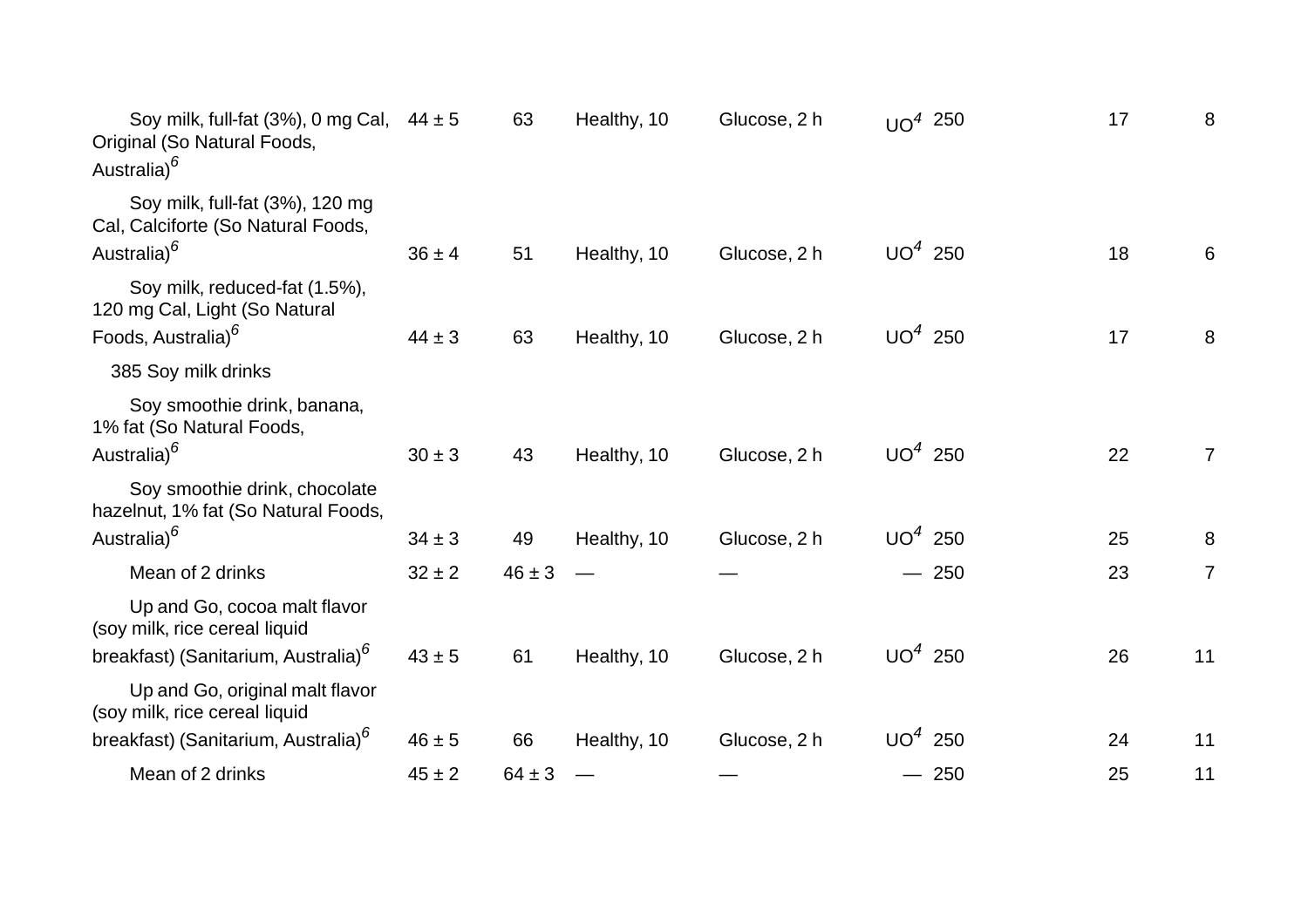| Xpress, chocolate (soy bean,<br>cereal and legume extract drink with<br>fructose) (So Natural Foods,<br>Australia) <sup>6</sup> | $39 \pm 2$   | 56         | Healthy, 10                          | Glucose, 2 h | $UO4$ 250 |        | 34 | 13             |
|---------------------------------------------------------------------------------------------------------------------------------|--------------|------------|--------------------------------------|--------------|-----------|--------|----|----------------|
| 386 Soy yogurt                                                                                                                  |              |            |                                      |              |           |        |    |                |
| Soy yogurt, peach and mango,<br>2% fat, sugar (So Natural Foods,<br>Australia) <sup>6</sup>                                     | $50 \pm 3$   | 71         | Healthy, 10                          | Glucose, 2 h | $UO4$ 200 |        | 26 | 13             |
| 387 Tofu-based frozen dessert,<br>chocolate with high fructose (24%)<br>corn syrup (USA)                                        | $115 \pm 14$ | 164        | Type 2, 12                           | Glucose, 3 h |           | 71 50  |    | 10<br>$9\,$    |
| <b>FRUIT AND FRUIT PRODUCTS</b>                                                                                                 |              |            |                                      |              |           |        |    |                |
| 388 Apples, raw                                                                                                                 |              |            |                                      |              |           |        |    |                |
|                                                                                                                                 |              | $40 \pm$   |                                      |              |           |        |    |                |
| Apple, NS (Denmark)                                                                                                             | 28           | 11         | <b>Type 2, 8</b>                     | Bread, 3 h   |           | 74 120 | 13 | $\overline{4}$ |
| Apple, braeburn (New<br>Zealand) $6$                                                                                            | $32 \pm 4$   | 46         | Type 2, IGT,<br>$15^{10}$            | Glucose, 3 h |           | 75 120 | 13 | 4              |
| Apple, NS (Canada)                                                                                                              | 34           | 48         | Type 2, number Glucose,<br><b>NS</b> | time NS      |           | 23 120 | 16 | 5              |
| Apple, golden delicious<br>(Canada)                                                                                             | $39 \pm 3$   | 56         | Healthy, 6                           | Glucose, 2 h |           | 3 120  | 16 | 6              |
|                                                                                                                                 |              |            |                                      | Glucose, 5   |           |        |    |                |
| Apple, NS (USA)                                                                                                                 | 40           | 57         | <b>Type 2, 7</b>                     | $h^{23}$     |           | 6 120  | 16 | 6              |
| Apple, NS (Italy)                                                                                                               | 44           | $63 \pm 3$ | <b>Type 2, 7</b>                     | Bread, 3 h   |           | 76 120 | 13 | 6              |
| Mean of 6 studies                                                                                                               | $38 \pm 2$   | $52 \pm 3$ |                                      |              |           | $-120$ | 15 | 6              |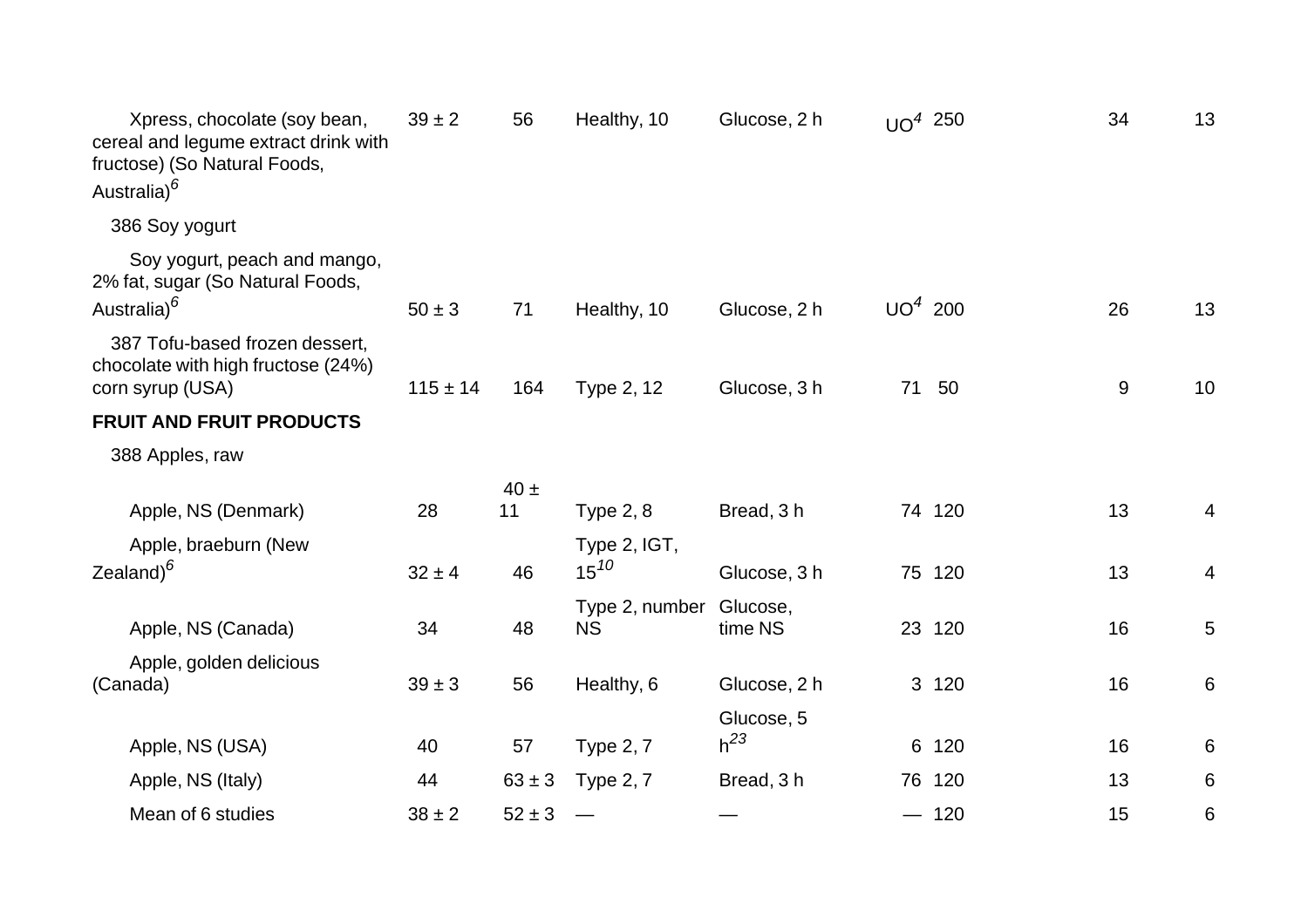## 389 Apple juice

| $39 \pm 5$ | $55 \pm 7$ | Healthy, 10      | Bread, 2 h             |                          |    | 25                                                                                                                            | 10 |
|------------|------------|------------------|------------------------|--------------------------|----|-------------------------------------------------------------------------------------------------------------------------------|----|
| 40         | 57         | <b>Type 2, 7</b> | Glucose, 5<br>$h^{23}$ |                          |    | 29                                                                                                                            | 12 |
| 41         | $59 \pm 8$ | Type 2, 6        | Bread, 3 h             |                          |    | 30                                                                                                                            | 12 |
| $40 \pm 1$ | $57 \pm 2$ |                  |                        |                          |    | 28                                                                                                                            | 11 |
| $29 \pm 5$ | $41 \pm 7$ | Healthy, 10      | Bread, 2 h             |                          |    | 34                                                                                                                            | 10 |
|            |            |                  |                        |                          |    |                                                                                                                               |    |
| 57         | $82 \pm 3$ | <b>Type 2, 7</b> | Bread, 3h              |                          |    | $\boldsymbol{9}$                                                                                                              | 5  |
| 64         | $91 \pm 6$ | <b>Type 2, 9</b> | Bread, 3h              |                          |    | 19                                                                                                                            | 12 |
|            |            |                  |                        |                          |    |                                                                                                                               |    |
| $30 \pm 7$ | 43         | Healthy, 8       | Bread, 2 h             |                          | 60 | 27                                                                                                                            | 8  |
| 32         | $46 \pm 7$ | Type $2, 9$      | Bread, 3 h             |                          | 60 | 30                                                                                                                            | 10 |
| $31 \pm 1$ | $44 \pm 2$ |                  |                        | $\overline{\phantom{0}}$ | 60 | 28                                                                                                                            | 9  |
|            |            |                  |                        |                          |    |                                                                                                                               | 17 |
|            | $50 \pm 8$ | 71               | Healthy, 10            | Glucose, 2 h             |    | $UO4$ 250 mL<br>6 250 mL<br>7 250 mL<br>$-250$ mL<br>$UO4$ 60<br>75 120<br>7 120<br>2 <sup>1</sup><br>$\overline{7}$<br>25 50 | 34 |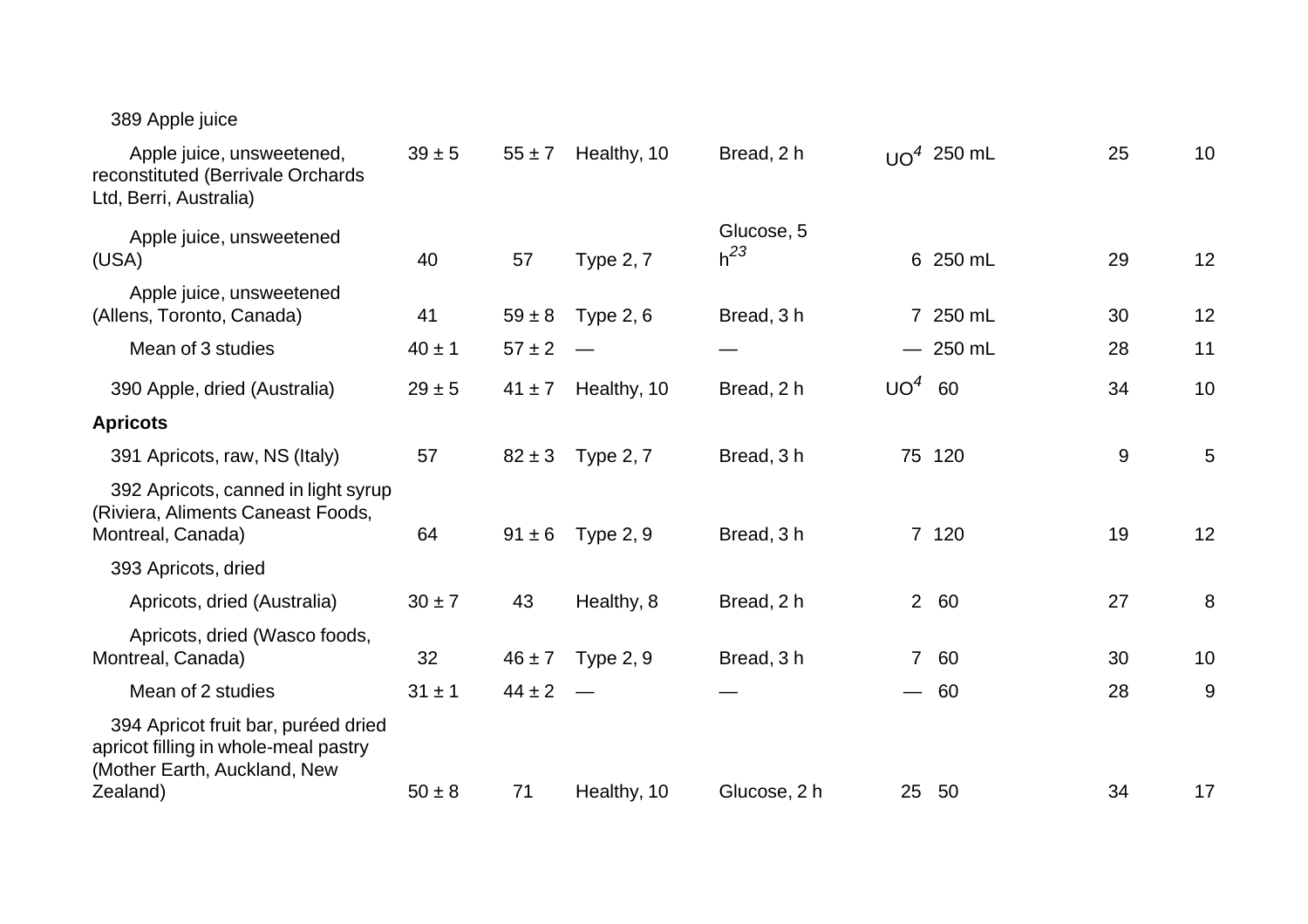| 395 Apricot fruit spread, reduced<br>sugar (Glen Ewin Jams, Para Hills,<br>Australia)                                   | $55 \pm 7$ | $78 \pm$<br>10 <sup>°</sup> | Healthy, 10            | Bread, 2 h             | $UO4$ 30        |        | 13 | $\overline{7}$  |
|-------------------------------------------------------------------------------------------------------------------------|------------|-----------------------------|------------------------|------------------------|-----------------|--------|----|-----------------|
| 396 Apricot Fruity Bitz, vitamin<br>and mineral enriched dried fruit<br>snack (Blackmores Ltd, Balgowlah,<br>Australia) | $42 \pm 3$ | 61                          | Healthy, 10            | Glucose, 2 h           | UO <sup>4</sup> | 15     | 12 | $5\phantom{.0}$ |
| 397 Banana, raw                                                                                                         |            |                             |                        |                        |                 |        |    |                 |
| Banana (Canada)                                                                                                         | 46         | 66                          | Diabetic,<br>number NS | Glucose,<br>time NS    |                 | 20 120 | 25 | 12              |
| Banana (Italy)                                                                                                          | 58         | $83 \pm 3$                  | <b>Type 2, 8</b>       | Bread, 3h              |                 | 76 120 | 23 | 13              |
| Banana (Canada)                                                                                                         | 58         | $83 + 7$                    | <b>Type 2, 6</b>       | Bread, 3h              |                 | 30 120 | 25 | 15              |
| Banana (Canada)                                                                                                         | $62 \pm 9$ | 89                          | Healthy, 6             | Glucose, 2 h           |                 | 3 120  | 25 | 16              |
| Banana (South Africa)                                                                                                   | $70 \pm 5$ | 100                         | Healthy, 8             | Glucose, 2 h           |                 | 29 120 | 23 | 16              |
| Banana, ripe, all yellow (USA)                                                                                          | 51         | 73                          | <b>Type 2, 7</b>       | Glucose, 5<br>$h^{24}$ |                 | 77 120 | 25 | 13              |
| Banana, underripe (Denmark)                                                                                             | 30         | $43 \pm$<br>10              | Type 2, 10             | Bread, 4 h             |                 | 78 120 | 21 | 6               |
| Banana, slightly underripe,<br>yellow with green sections (USA)                                                         | 42         | 60                          | <b>Type 2, 7</b>       | Glucose, 5<br>$h^{24}$ |                 | 77 120 | 25 | 11              |
| Banana, overripe, yellow<br>flecked with brown (USA)                                                                    | 48         | 69                          | <b>Type 2, 7</b>       | Glucose, 5<br>$h^{24}$ |                 | 77 120 | 25 | 12              |
| Banana, overripe (Denmark)                                                                                              | 52         | $74 \pm 9$                  | Type 2, 10             | Bread, 4 h             |                 | 78 120 | 20 | 11              |
| Mean of 10 studies                                                                                                      | $52 \pm 4$ | $74 \pm 5$                  |                        |                        |                 | $-120$ | 24 | 12              |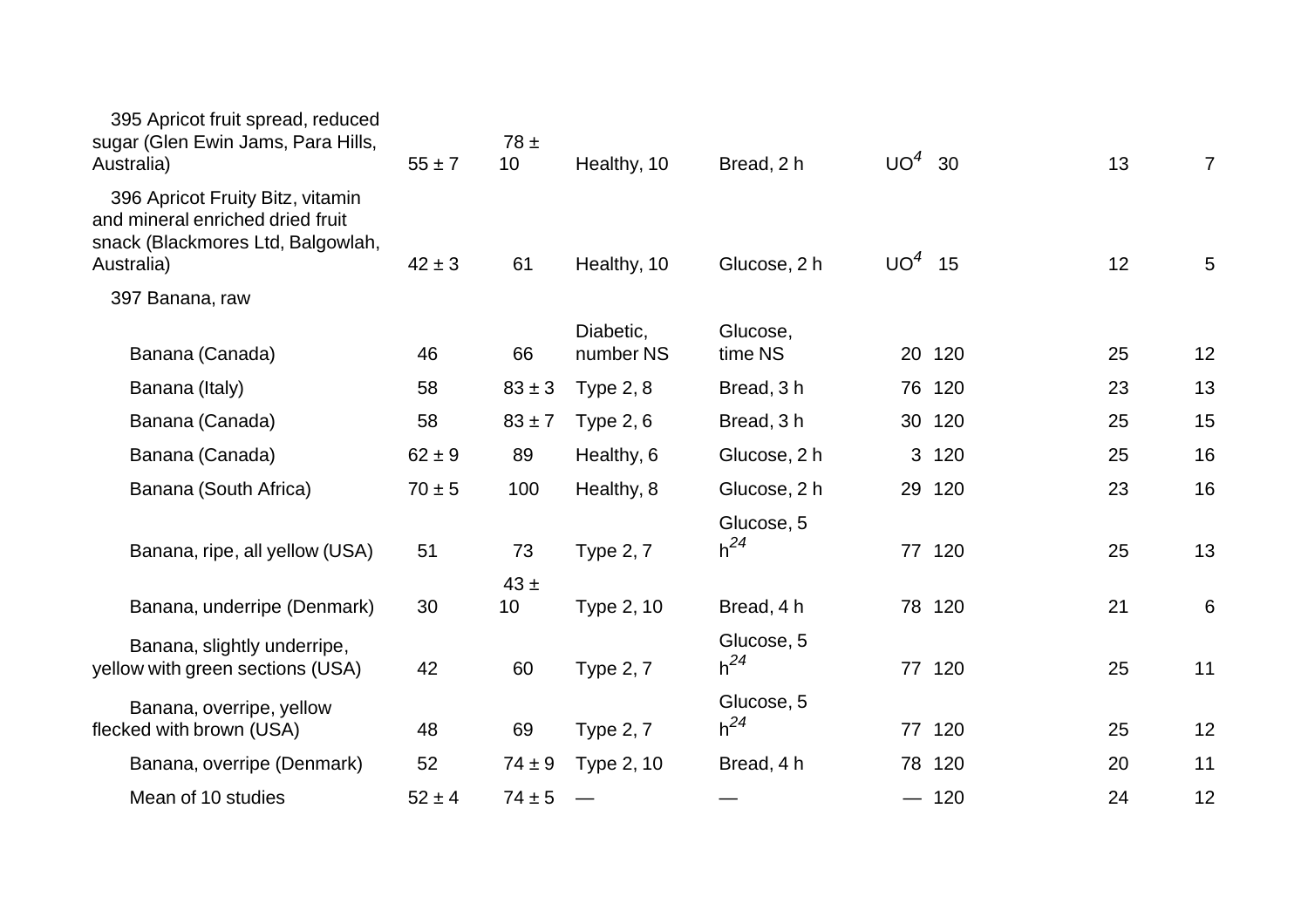| 398 Banana, processed fruit<br>fingers, Heinz Kidz (H J Heinz,<br>Malvern, Australia)           | $61 \pm 11$  | 87              | Healthy, 10                 | Glucose, 2 h        | $UO4$ 30 |              | 20 | 12 |
|-------------------------------------------------------------------------------------------------|--------------|-----------------|-----------------------------|---------------------|----------|--------------|----|----|
| 399 Breadfruit (Artocarpus altilis),                                                            |              |                 |                             |                     |          |              |    |    |
| raw (Australia) <sup>6</sup>                                                                    | 68           | 97              | Healthy, 7                  | Potato, 3 $h^{25}$  |          | 79 120       | 27 | 18 |
| 400 Cherries, raw, NS (Canada)                                                                  | 22           | 32              | Type 2, number<br><b>NS</b> | Glucose,<br>time NS |          | 23 120       | 12 | 3  |
| 401 Chico (Zapota zapotilla<br>coville), raw (Philippines) <sup>6</sup>                         | 40           | 57              | Type 2, 10                  | Bread, 3h           |          | 80 120       | 29 | 12 |
| 402 Cranberry juice                                                                             |              |                 |                             |                     |          |              |    |    |
| Cranberry juice cocktail (Ocean<br>Spray, Australia)                                            | $52 \pm 3$   | 74              | Healthy, 10                 | Glucose, 2 h        |          | $UO4$ 250 mL | 31 | 16 |
| Cranberry juice cocktail (Ocean<br>Spray Inc, USA)                                              | $68 \pm 3$   | 97              | Healthy, 10                 | Glucose, 2 h        |          | $UO4$ 250 mL | 35 | 24 |
| Cranberry juice drink (Ocean<br>Spray; Gerber Ltd, Bridgewater,<br>Somerset, UK)                | $56 \pm 4$   | 80              | Healthy, 10                 | Glucose, 2 h        |          | $UO4$ 250 mL | 29 | 16 |
| 403 Custard apple, raw, flesh only<br>(Australia)                                               | $54 \pm 2$   | $77 \pm 3$      | Healthy, 12                 | Glucose, 2 h        |          | 73 120       | 19 | 10 |
| 404 Dates, dried (Australia)                                                                    | $103 \pm 21$ | $147 \pm$<br>30 | Healthy, 10                 | Bread, 2 h          | $UO4$ 60 |              | 40 | 42 |
| 405 Figs, dried, tenderized,<br>Dessert Maid brand (Ernest Hall and<br>Sons, Sydney, Australia) | $61 \pm 6$   | 87              | Healthy, 10                 | Glucose, 2 h        | $UO4$ 60 |              | 26 | 16 |
| 406 Fruit Cocktail, canned<br>(Delmonte Canadian Canners Ltd,<br>Hamilton, Canada)              | 55           | $79 \pm 5$      | Type $2, 8$                 | Bread, 3 h          |          | 7 120        | 16 | 9  |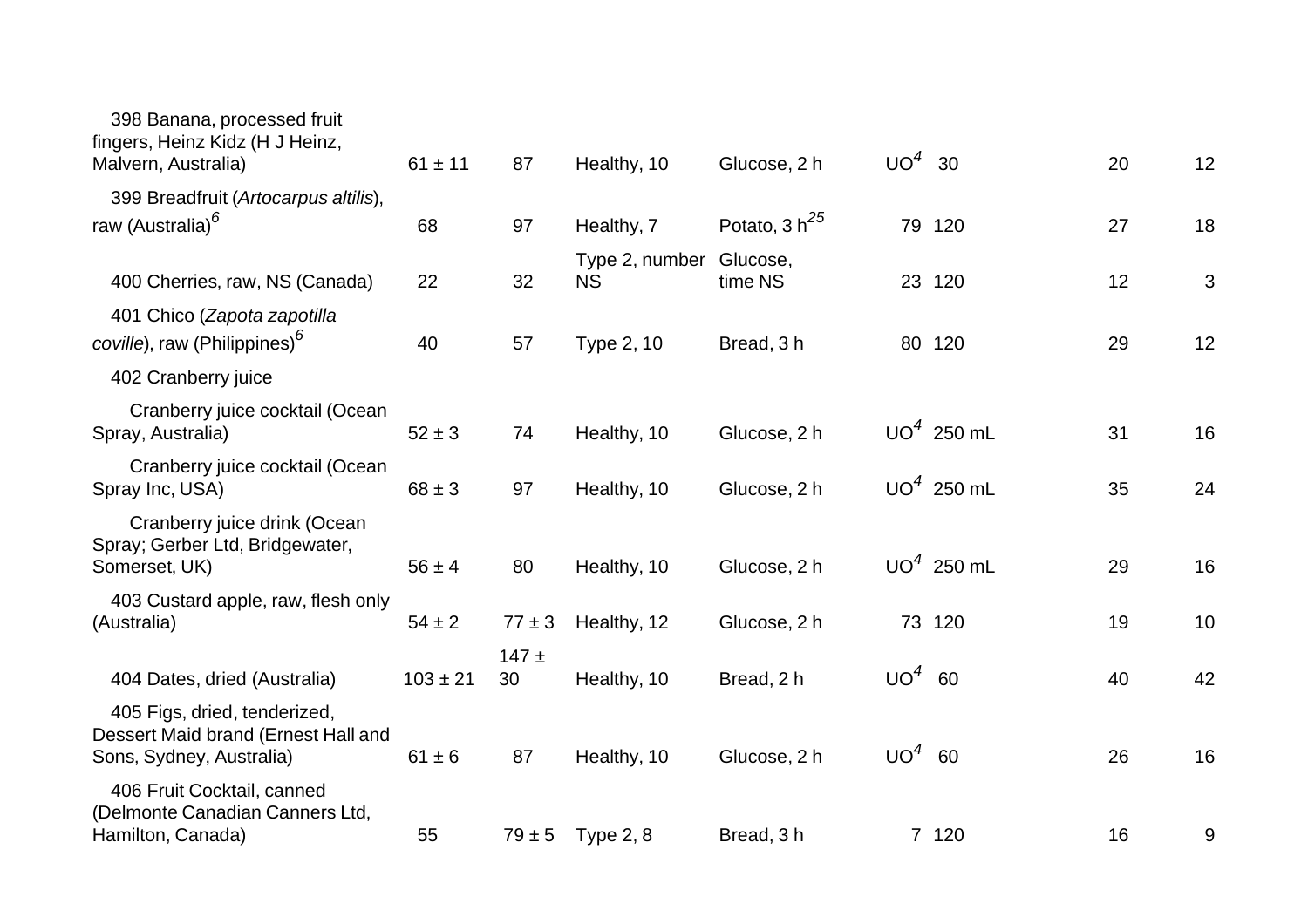| 407 Grapefruit, raw (Canada)                                        | 25         | 36            | Type 2, number<br><b>NS</b>          | Glucose,<br>time NS |           | 23 120   | 11 | 3              |
|---------------------------------------------------------------------|------------|---------------|--------------------------------------|---------------------|-----------|----------|----|----------------|
| 408 Grapefruit juice,<br>unsweetened (Sunpac, Toronto,<br>Canada)   | 48         |               | $69 \pm 5$ Type 2, 13                | Bread, 3h           |           | 7 250 mL | 20 | $9\,$          |
| 409 Grapes, raw                                                     |            |               |                                      |                     |           |          |    |                |
| Grapes, NS (Canada)                                                 | 43         | 62            | Type 2, number Glucose,<br><b>NS</b> | time NS             |           | 23 120   | 17 | $\overline{7}$ |
| Grapes, NS (Italy)                                                  | 49         | $70 \pm 3$    | <b>Type 2, 9</b>                     | Bread, 3 h          |           | 76 120   | 19 | 9              |
| Mean of 2 studies                                                   | $46 \pm 3$ | $66 \pm 4$    |                                      |                     |           | $-120$   | 18 | 8              |
| Grapes, black, Waltham Cross<br>(Australia)                         | 59         | 84            | Healthy, 11                          | Bread, 2 h          | $UO4$ 120 |          | 18 | 11             |
| 410 Kiwi fruit, raw                                                 |            |               |                                      |                     |           |          |    |                |
| Kiwi fruit, Hayward (New<br>Zealand) $^6$                           | $47 \pm 4$ | 68            | Type 2 and<br>IGT, $15^{10}$         | Glucose, 3 h        |           | 75 120   | 12 | $\overline{5}$ |
| Kiwi fruit (Australia) <sup>6</sup>                                 | $58 \pm 7$ | 83            | Healthy, 7                           | Bread, 2 h          |           | 2 120    | 12 | $\overline{7}$ |
| Mean of 2 studies                                                   | $53 \pm 6$ | $75 \pm 8$    |                                      |                     |           | $-120$   | 12 | 6              |
| 411 Lychee, canned in syrup and<br>drained, Narcissus brand (China) | $79 \pm 8$ | $113 +$<br>11 | Healthy, 12                          | Glucose, 2 h        |           | 73 120   | 20 | 16             |
| 412 Mango, raw                                                      |            |               |                                      |                     |           |          |    |                |
| Mango (Mangifera indica)<br>$(Philippines)^6$                       | 41         | 59            | Type 2, 10                           | Bread, 3h           |           | 80 120   | 20 | 8              |
| Mango (Mangifera indica)<br>(Australia) <sup>6</sup>                | $51 \pm 3$ | 73            | Healthy, 7                           | Bread, 2 h          |           | 2 120    | 15 | 8              |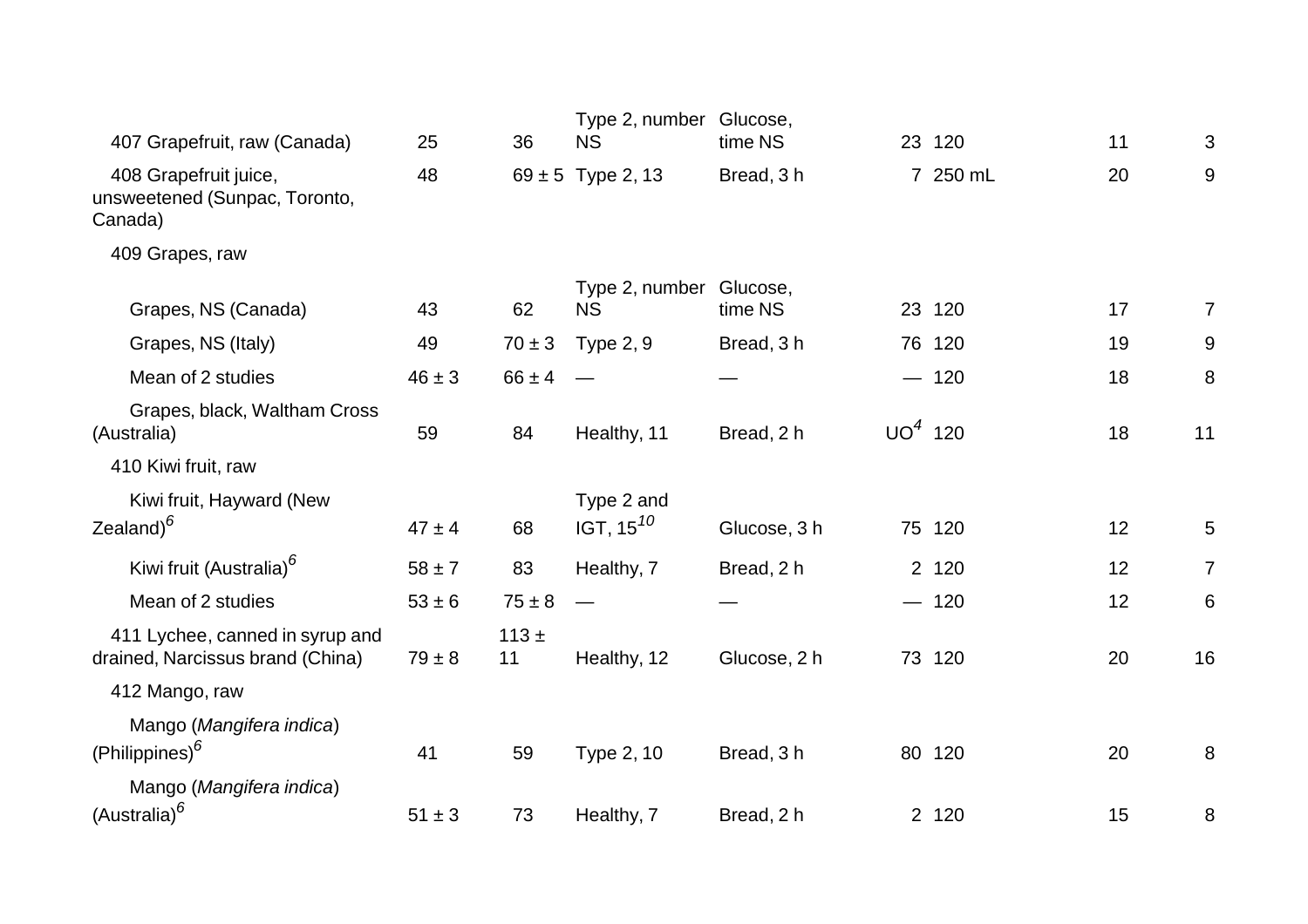| Mango, ripe (Mangifera indica)                                                                  |             |                |                             | Glucose, 3          |           |          |    |       |
|-------------------------------------------------------------------------------------------------|-------------|----------------|-----------------------------|---------------------|-----------|----------|----|-------|
| $(India)^{11}$                                                                                  | $60 \pm 16$ | 86             | Healthy, 12-15              | $h^{22}$            |           | 65 120   | 15 | 9     |
| Mean of 3 studies                                                                               | $51 \pm 5$  | $73 \pm 8$     |                             |                     |           | $-120$   | 17 | 8     |
| 413 Mango, low-fat frozen fruit<br>dessert (Frutia; Weis Frozen Foods,<br>Toowong, Australia)   | $42 \pm 3$  | 60             | Normal, 10                  | Glucose, 2 h        | $UO4$ 100 |          | 23 | 10    |
| 414 Marmalade, orange<br>(Australia)                                                            | $48 \pm 9$  | $69 \pm$<br>12 | Healthy, 9                  | Bread, 2 h          | $UO4$ 30  |          | 20 | $9\,$ |
| 415 Oranges, raw                                                                                |             |                |                             |                     |           |          |    |       |
| Oranges, NS (Denmark)                                                                           | 31          | $44 \pm$<br>13 | <b>Type 2, 8</b>            | Bread, 3 h          |           | 74 120   | 11 | 3     |
| Oranges, NS (South Africa)                                                                      | $33 \pm 6$  | 47             | Healthy, 6                  | Glucose, 2 h        |           | 29 120   | 10 | 3     |
| Oranges, NS (Canada)                                                                            | $40 \pm 3$  | 57             | Healthy, 6                  | Glucose, 2 h        |           | 3 120    | 11 | 4     |
| Oranges, NS (Italy)                                                                             | 48          | $68 \pm 2$     | Type $2, 8$                 | Bread, 3h           |           | 76 120   | 11 | 5     |
| Oranges (Sunkist, Van Nuys,<br>CA, USA)                                                         | 48          | $69 +$<br>11   | Type 2, 10                  | Bread, 3 h          |           | 7 120    | 11 | 5     |
| Oranges NS (Canada)                                                                             | 51          | 73             | Type 2, number<br><b>NS</b> | Glucose,<br>time NS |           | 23 120   | 11 | 6     |
| Mean of 6 studies                                                                               | $42 \pm 3$  | $60 \pm 5$     |                             |                     |           | $-120$   | 11 | 5     |
| 416 Orange juice                                                                                |             |                |                             |                     |           |          |    |       |
| Orange Juice (Canada)                                                                           | $46 \pm 6$  | 66             | Healthy, 6                  | Glucose, 2 h        |           | 3 250 mL | 26 | 12    |
| Orange juice, unsweetened,<br>reconstituted concentrate, Quelch<br>brand (Berri Ltd, Australia) | $53 \pm 6$  | 76             | Healthy, 8                  | Bread, 2 h          |           | 2 250 mL | 18 | 9     |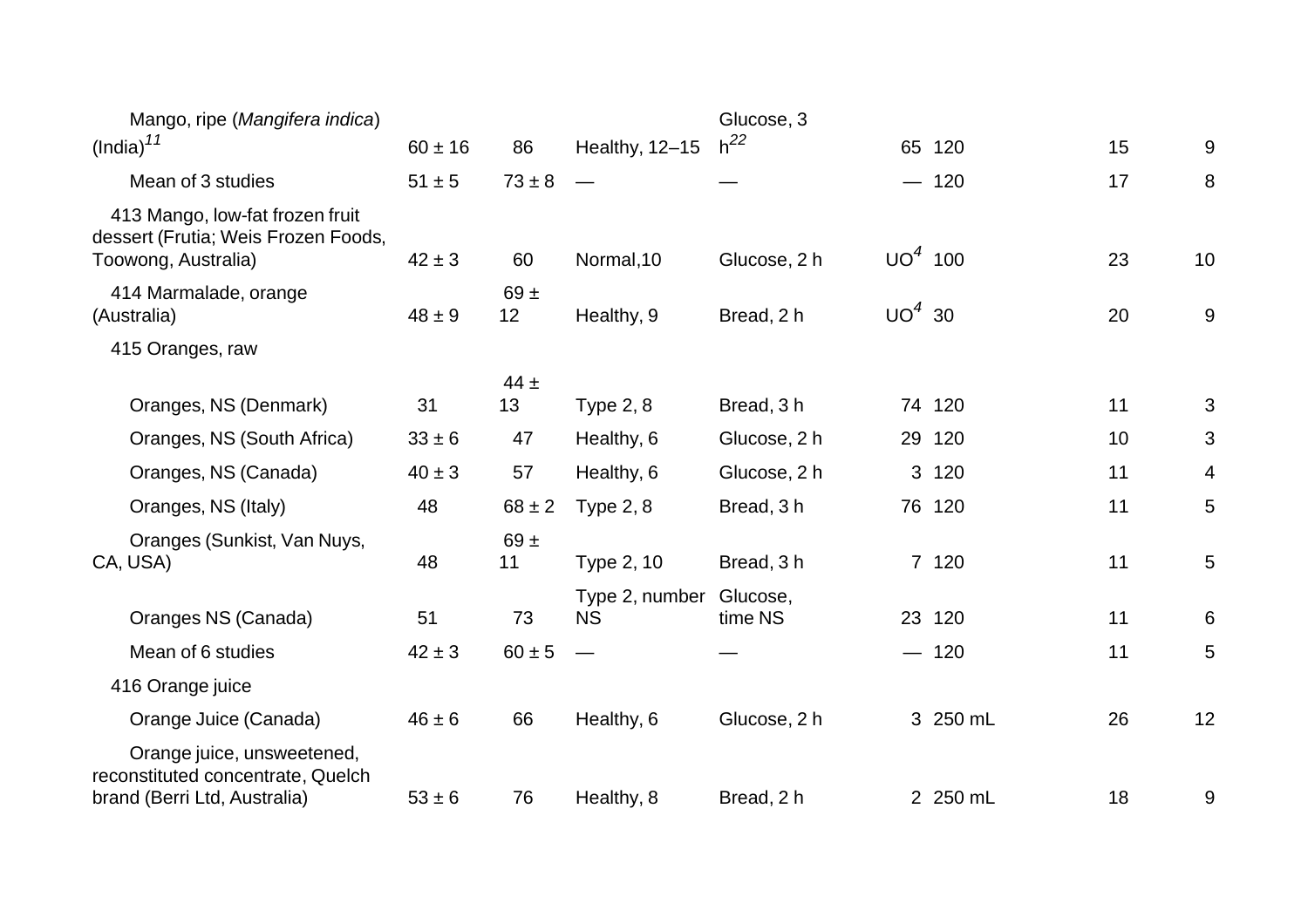| Orange juice, reconstituted                                                                 |             |                |                                      | Glucose, 5             |           |    |    |
|---------------------------------------------------------------------------------------------|-------------|----------------|--------------------------------------|------------------------|-----------|----|----|
| from frozen concentrate (USA)                                                               | $57 \pm 6$  |                | $81 \pm 8$ Type 2, 7                 | $h^{23}$               | 6 250 mL  | 26 | 15 |
| Mean of 3 studies                                                                           | $52 \pm 3$  | $74 \pm 4$     |                                      |                        | $-250$ mL | 23 | 12 |
| 417 Paw paw and papaya, raw                                                                 |             |                |                                      |                        |           |    |    |
| Paw paw (Carica papaya)                                                                     |             |                |                                      |                        |           |    |    |
| (Australia) <sup>6</sup>                                                                    | $56 \pm 6$  | 80             | Healthy, 7                           | Bread, 2 h             | 2 120     | 8  | 5  |
| Paw paw (papaya), ripe<br>(India) <sup>11</sup>                                             | $60 \pm 16$ | 86             | Healthy, 12-15                       | Glucose, 3<br>$h^{22}$ | 65 120    | 29 | 17 |
| Papaya (Carica papaya)                                                                      |             |                |                                      |                        |           |    |    |
| (Philippines) <sup>6</sup>                                                                  | 60          | 86             | Type 2, 10                           | Bread, 3h              | 80 120    | 15 | 9  |
| Mean of 3 studies                                                                           | $59 \pm 1$  | $84 \pm 2$     |                                      |                        | $-120$    | 17 | 10 |
| <b>Peaches</b>                                                                              |             |                |                                      |                        |           |    |    |
| 418 Peach, raw                                                                              |             |                |                                      |                        |           |    |    |
| Peach, raw (Canada)                                                                         | 28          | 40             | Type 2, number Glucose,<br><b>NS</b> | time NS                | 23 120    | 13 | 4  |
| Peach, raw (Italy)                                                                          | 56          | $80 \pm 3$     | <b>Type 2, 7</b>                     | Bread, 3h              | 76 120    | 8  | 5  |
| Mean of 2 studies                                                                           | $42 \pm 14$ | $60 \pm$<br>20 |                                      |                        | $-120$    | 11 | 5  |
| 419 Peach, canned in natural<br>juice                                                       |             |                |                                      |                        |           |    |    |
| Peach, canned in natural juice<br>(Goulburn Valley, Ardmona Foods,<br>Mooroopna, Australia) | $30 \pm 4$  | 43             | Healthy, 8                           | Bread, 2 h             | 2 120     | 11 | 3  |
| Peach, canned in natural juice<br>(SPC Ltd, Shepparton, Australia)                          | $45 \pm 6$  | 64             | Healthy, 7-10                        | Bread, 2 h             | 8 120     | 11 | 5  |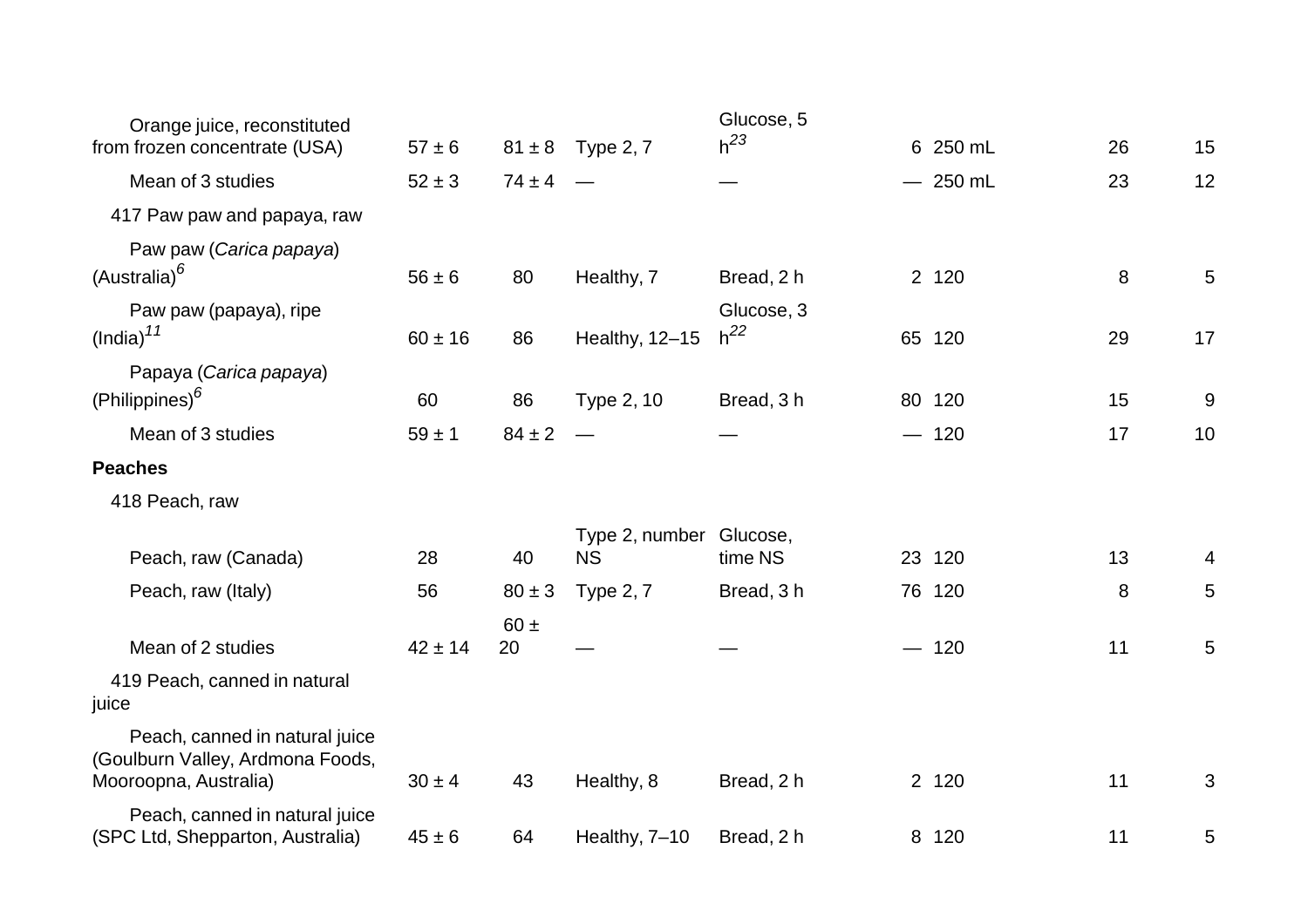|                                                                                     |             | $54 \pm$   |                                      |              |        |    |                |
|-------------------------------------------------------------------------------------|-------------|------------|--------------------------------------|--------------|--------|----|----------------|
| Mean of 2 studies                                                                   | $38 \pm 8$  | 11         |                                      |              | $-120$ | 11 | 4              |
| 420 Peach, canned in heavy<br>syrup (Letona Foods, Hawthorn<br>East, Australia)     | $58 \pm 11$ | 83         | Healthy, 8                           | Bread, 2 h   | 2 120  | 15 | $9\,$          |
| 421 Peach, canned in light syrup<br>(Delmonte, Canadian Canners Ltd)                | 52          | $74 \pm 7$ | Type 2, 11                           | Bread, 3 h   | 7 120  | 18 | 9              |
| 422 Peach, canned in reduced-<br>sugar syrup (SPC Lite; SPC Ltd,<br>Australia)      | $62 \pm 9$  | 89         | Healthy, 7-10                        | Bread, 2 h   | 8 120  | 17 | 11             |
| <b>Pears</b>                                                                        |             |            |                                      |              |        |    |                |
| 423 Pear, raw, NS (Canada)                                                          | 33          | 47         | Type 2, number Glucose,<br><b>NS</b> | time NS      | 23 120 | 13 | $\overline{4}$ |
| 424 Pear, winter Nellis, raw (New<br>Zealand) $^6$                                  | $34 \pm 4$  | 49         | Type 2, and<br>IGT, 15 $^{10}$       | Glucose, 3 h | 75 120 | 12 | 4              |
| 425 Pear, Bartlett, raw (Canada)                                                    | 41          | $58 \pm 7$ | <b>Type 2, 13</b>                    | Bread, 3h    | 7 120  | 8  | 3              |
| 426 Pear, raw, NS (Italy)                                                           | 42          | $60 \pm 2$ | Type $2, 8$                          | Bread, 3h    | 76 120 | 11 | 4              |
| Mean of 4 studies                                                                   | $38 \pm 2$  | $54 \pm 3$ |                                      |              | $-120$ | 11 | 4              |
| 427 Pear halves, canned in<br>reduced-sugar syrup (SPC Lite;<br>SPC Ltd, Australia) | $25 \pm 6$  | 36         | Healthy, 7-10                        | Bread, 2 h   | 8 120  | 14 | 4              |
| 428 Pear halves, canned in<br>natural juice (SPC Ltd, Australia)                    | $43 \pm 15$ | 61         | Healthy, 7-10                        | Bread, 2 h   | 8 120  | 13 | 5              |
| 429 Pear, canned in pear juice,<br>Bartlett (Delmonte Canadian<br>Canners Ltd)      | 44          | $63 \pm 6$ | Type 2, 10                           | Bread, 3h    | 7 120  | 11 | 5              |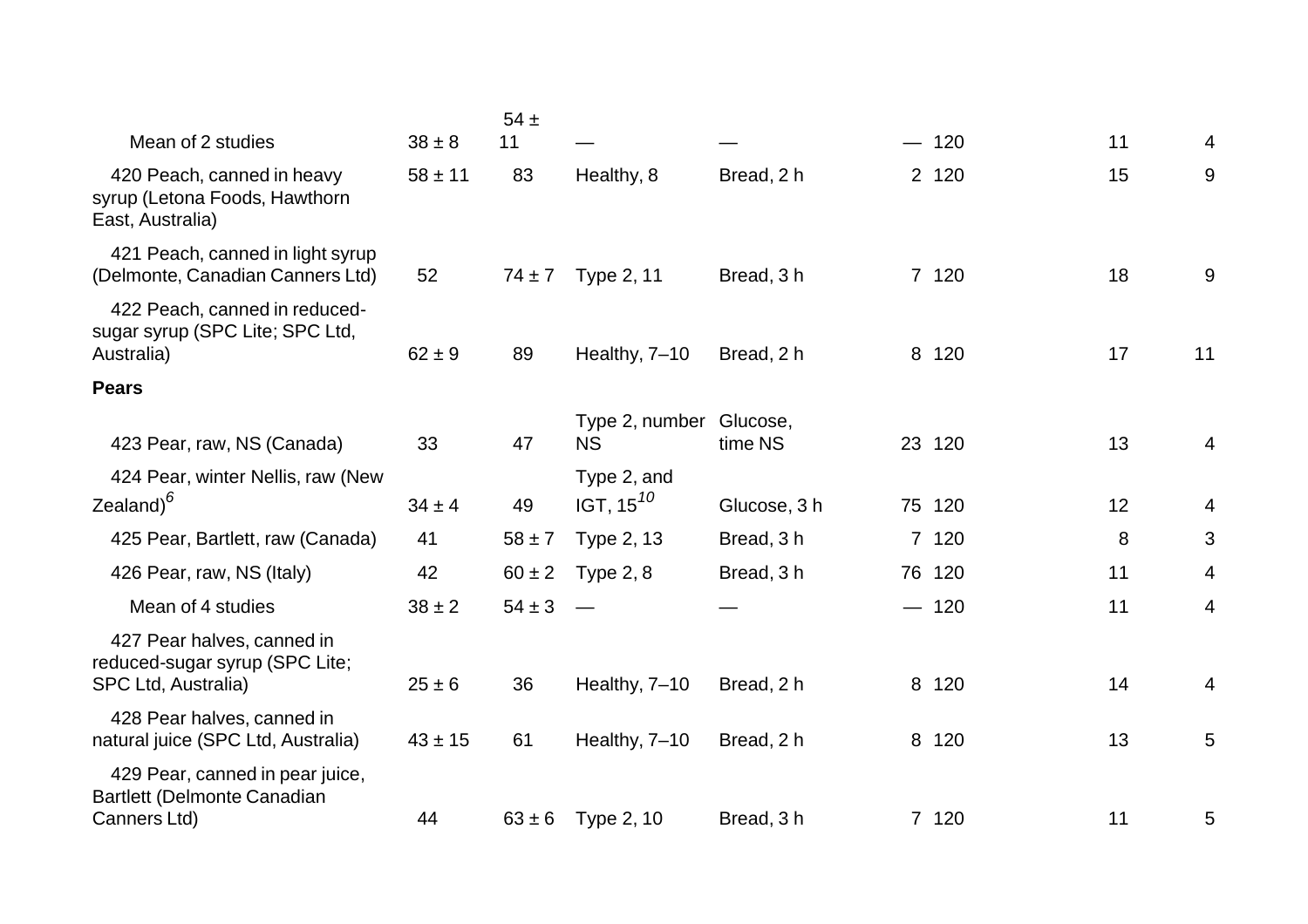## **Pineapple**

 430 Pineapple (*Ananas comosus*), raw

| Pineapple, raw (Australia) <sup>6</sup>                                       | $66 \pm 7$  | 94             | Healthy, 8                  | Bread, 2 h          |           | 2 120    | 10      | 6               |
|-------------------------------------------------------------------------------|-------------|----------------|-----------------------------|---------------------|-----------|----------|---------|-----------------|
| Pineapple, raw (Philippines) <sup>6</sup>                                     | 51          | 73             | Type 2, 10                  | Bread, 3 h          |           | 80 120   | 16      | 8               |
| Mean of 2 studies                                                             | $59 \pm 8$  | $84 \pm$<br>11 |                             |                     |           | $-120$   | 13      | $\overline{7}$  |
| 431 Pineapple juice,<br>unsweetened (Dole Packaged<br>Foods, Toronto, Canada) | 46          | $66 \pm 3$     | Type 2, 13                  | Bread, 3 h          |           | 7 250 mL | 34      | 15              |
| <b>Plums</b>                                                                  |             |                |                             |                     |           |          |         |                 |
| 432 Plum, raw, NS                                                             |             |                |                             |                     |           |          |         |                 |
| Plum, raw, NS (Canada)                                                        | 24          | 34             | Type 2, number<br><b>NS</b> | Glucose,<br>time NS |           | 23 120   | 14      | 3               |
| Plum, raw, NS (Italy)                                                         | 53          | $75 \pm 3$     | <b>Type 2, 7</b>            | Bread, 3 h          |           | 76 120   | 11      | 6               |
| Mean of 2 studies                                                             | $39 \pm 15$ | $55 \pm$<br>21 |                             |                     |           | $-120$   | 12      | $5\phantom{.0}$ |
| 433 Prunes, pitted (Sunsweet<br>Growers Inc, Yuba City, CA, USA)              | $29 \pm 4$  | 41             | Healthy, 10                 | Glucose, 2 h        | $UO4$ 60  |          | 33      | 10              |
| 434 Raisins (Canada)                                                          | $64 \pm 11$ | 91             | Healthy, 6                  | Glucose, 2 h        | 3         | 60       | 44      | 28              |
| 435 Rockmelon/Cantaloupe, raw<br>(Australia) <sup>6</sup>                     | $65 \pm 9$  | 93             | Healthy, 8                  | Bread, 2 h          |           | 2 120    | $\,6\,$ | 4               |
| 436 Strawberries, fresh, raw<br>(Australia) <sup>6</sup>                      | $40 \pm 7$  | 57             | Healthy, 10                 | Glucose, 2 h        | $UO4$ 120 |          | 3       | 1               |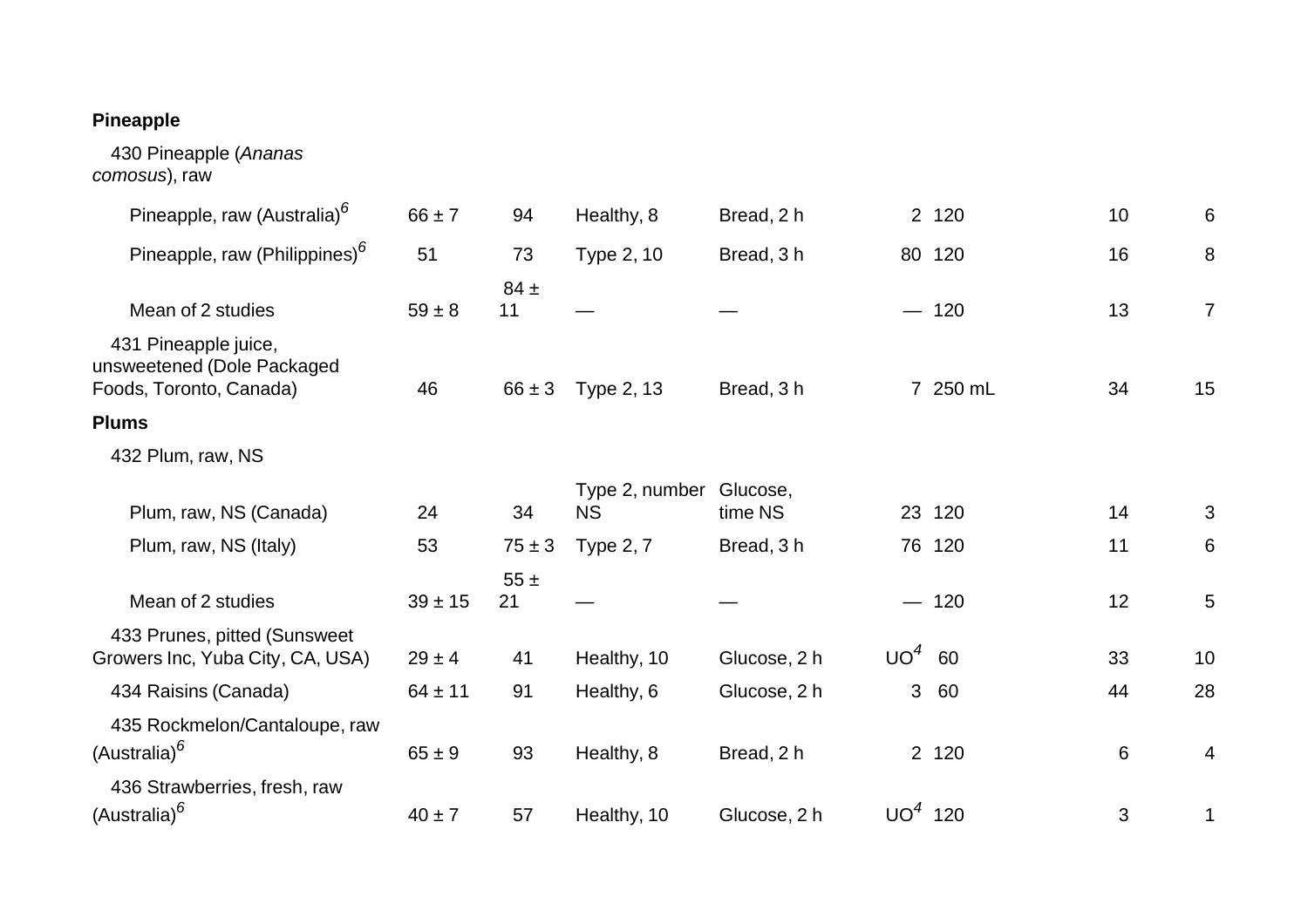|                                                                                                            |             | 73±       |                         |              |           |              |                  |                |
|------------------------------------------------------------------------------------------------------------|-------------|-----------|-------------------------|--------------|-----------|--------------|------------------|----------------|
| 437 Strawberry jam                                                                                         | $51 \pm 10$ | 14        | Healthy, 9              | Bread, 2 h   | $UO4$ 30  |              | 20               | 10             |
| 438 Strawberry processed fruit<br>bars, Real Fruit Bars (Uncle Toby's,<br>Australia)                       | $90 \pm 12$ | 129       | Healthy, 10             | Glucose, 2 h | $UO4$ 30  |              | 26               | 23             |
| 439 Sultanas                                                                                               | $56 \pm 11$ | 80        | Healthy, 8              | Bread, 2 h   |           | 2 60         | 45               | 25             |
| 440 Tomato juice, no added sugar<br>(Berri Ltd, Australia)                                                 | $38 \pm 4$  | 54        | Healthy, 10             | Glucose, 2 h |           | $UO4$ 250 mL | $\boldsymbol{9}$ | $\overline{4}$ |
| 441 Tropical Fruity Bitz, vitamin<br>and mineral enriched dried fruit<br>snack (Blackmores Ltd, Australia) | $41 \pm 3$  | 58        | Healthy, 10             | Glucose, 2 h | $UO4$ 15  |              | 11               | 5              |
| 442 Vitari, wild berry, nondairy,<br>frozen fruit dessert (Nestlé,<br>Australia)                           | $59 \pm 8$  | 85±<br>11 | Healthy, 10             | Bread, 2 h   | $UO4$ 100 |              | 21               | 12             |
| 443 Watermelon, raw (Australia) <sup>6</sup>                                                               | $72 \pm 13$ | 103       | Healthy, 8              | Bread, 2 h   |           | 2 120        | 6                | $\overline{4}$ |
| 444 Wild Berry Fruity Bitz,<br>vitamin- and                                                                |             |           |                         |              |           |              |                  |                |
| mineral-enriched dried fruit<br>snack (Blackmores Ltd, Australia)                                          | $35 \pm 4$  | 50        | Healthy, 10             | Glucose, 2 h | $UO4$ 15  |              | 12               | $\overline{4}$ |
| <b>INFANT FORMULA AND</b><br><b>WEANING FOODS</b>                                                          |             |           |                         |              |           |              |                  |                |
| 445 Formula                                                                                                |             |           |                         |              |           |              |                  |                |
| Infasoy, soy-based, milk-free<br>(Wyeth Nutritionals, Baulkham Hills,<br>Australia) <sup>6</sup>           | $55 \pm 6$  | 78        | Healthy, 11<br>(adults) | Glucose, 2 h |           | $UO4$ 100 mL | $\overline{7}$   | 4              |
| Karicare gold starter formula<br>with omega                                                                |             |           |                         |              |           |              |                  |                |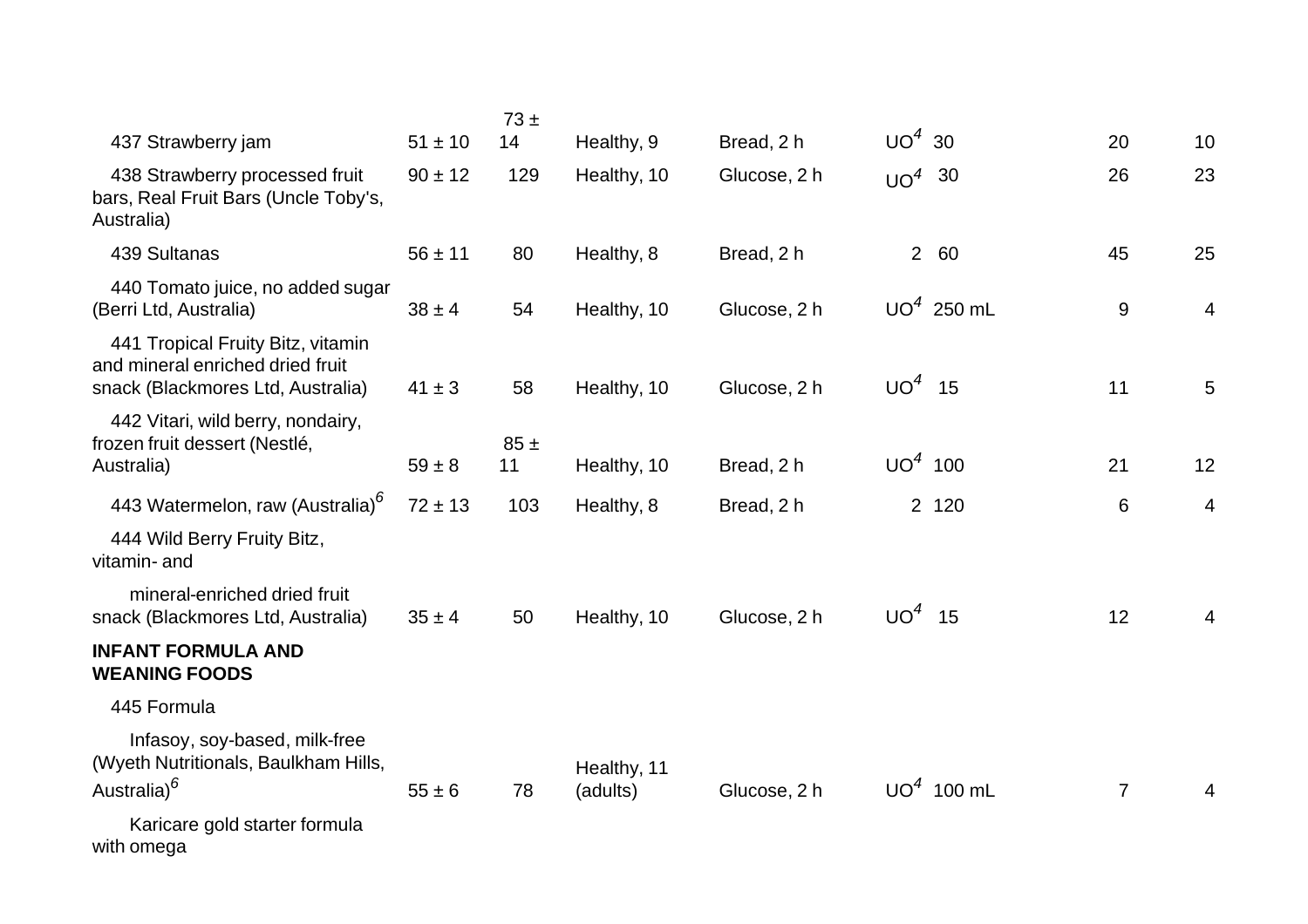| plus LCP oils (Nutricia,                                            |             |     | Healthy, 10             |              |           |              |                |                 |
|---------------------------------------------------------------------|-------------|-----|-------------------------|--------------|-----------|--------------|----------------|-----------------|
| Auckland, New Zealand) <sup>6</sup>                                 | $35 \pm 5$  | 50  | (adults)                | Glucose, 2 h |           | $UO4$ 100 mL | $\overline{7}$ | $\overline{2}$  |
| Nan-1 infant formula with iron                                      | $30 \pm 6$  | 73  | Healthy, 9              | Glucose, 2 h |           | $UO4$ 100 mL | 8              | $\overline{2}$  |
| (Nestlé, Sydney, Australia) <sup>6</sup>                            |             |     | (adults)                |              |           |              |                |                 |
| S-26 infant formula (Wyeth                                          |             |     | Healthy, 10             |              |           |              |                |                 |
| Nutritionals, Australia) <sup>6</sup>                               | $36 \pm 6$  | 52  | (adults)                | Glucose, 2 h |           | $UO4$ 100 mL | $\overline{7}$ | 3               |
| <b>Weaning foods</b>                                                |             |     |                         |              |           |              |                |                 |
| 446 Farex baby rice (Heinz<br>Wattie's Ltd,                         |             |     |                         |              |           |              |                |                 |
|                                                                     |             |     | Healthy, 11             |              |           |              |                |                 |
| Malvern, Australia) <sup>6</sup>                                    | $95 \pm 13$ | 136 | (adults)                | Glucose, 2 h | $UO4$ 87  |              | 6              | 6               |
| 447 Robinsons First Tastes from<br>4 months (Nutricia, Wells, UK)   |             |     |                         |              |           |              |                |                 |
| Apple, apricot and banana                                           |             |     | Healthy, 11             |              |           |              |                |                 |
| $\text{cereal}^6$                                                   | $56 \pm 8$  | 80  | (adults)                | Glucose, 2 h | $UO4$ 75  |              | 13             | 11              |
|                                                                     |             |     | Healthy, 11             |              |           |              |                |                 |
| Creamed porridge <sup>6</sup>                                       | $59 \pm 8$  | 84  | (adults)                | Glucose, 2 h | $UO4$ 75  |              | $9$            | $\overline{5}$  |
| Rice pudding $6$                                                    | $59 \pm 6$  | 84  | Healthy, 11<br>(adults) | Glucose, 2 h | $UO4$ 75  |              | 11             | $6\phantom{1}$  |
|                                                                     |             |     |                         |              |           |              |                |                 |
| 448 Heinz for Baby from 4 months<br>(Heinz Wattie's Ltd, Australia) |             |     |                         |              |           |              |                |                 |
| Chicken and noodles with                                            |             |     | Healthy, 10             |              |           |              |                |                 |
| vegetables (strained) <sup>6</sup>                                  | $67 \pm 11$ | 96  | (adults)                | Glucose, 2 h | $UO4$ 120 |              | $\overline{7}$ | $5\phantom{.0}$ |
|                                                                     |             |     | Healthy, 11             |              |           |              |                |                 |
| Sweetcorn and rice <sup>6</sup>                                     | $65 \pm 13$ | 93  | (adults)                | Glucose, 2 h | $UO4$ 120 |              | 15             | 10              |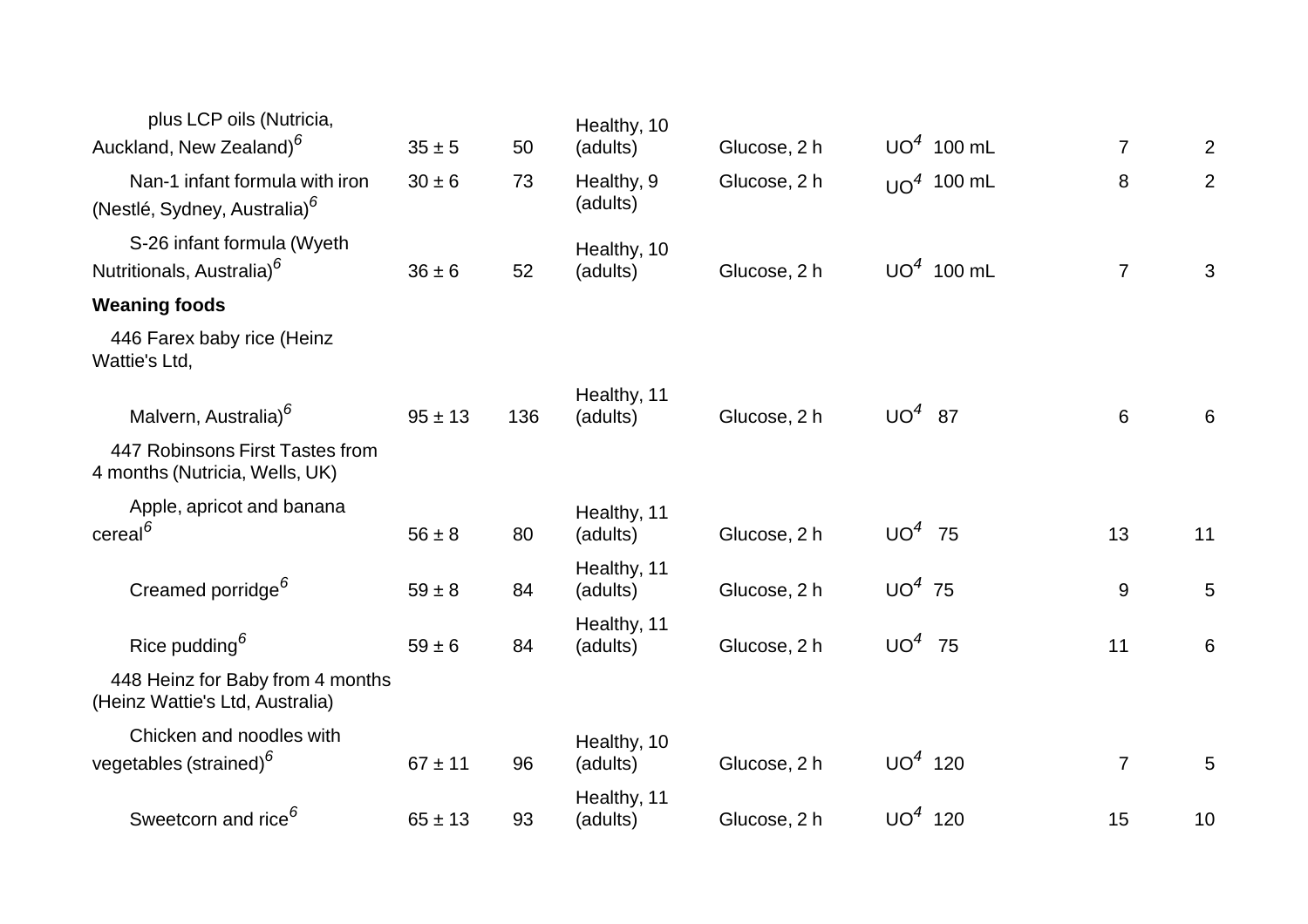## **LEGUMES AND NUTS**

| Baked beans, canned (Canada)                                                                         | $40 \pm 3$ | 57             | Healthy, 7       | Glucose, 2 h |        | $3 -$  |    |                |
|------------------------------------------------------------------------------------------------------|------------|----------------|------------------|--------------|--------|--------|----|----------------|
| Baked beans, canned haricot<br>and navy beans in tomato sauce<br>(Libby, McNeill and Libby, Chatham, |            |                |                  |              |        |        |    |                |
| Canada)                                                                                              | 56         | $80 \pm 8$     | <b>Type 2, 7</b> | Bread, 3 h   | $81 -$ |        |    |                |
|                                                                                                      |            | 69 $\pm$       |                  |              |        |        |    |                |
| Mean of 2 studies                                                                                    | $48 \pm 8$ | 12             |                  |              |        | $-150$ | 15 | $\overline{7}$ |
| 450 Beans, dried, boiled                                                                             |            |                |                  |              |        |        |    |                |
| Beans, dried, type NS (Italy)                                                                        | 36         | $52 \pm$<br>25 | Healthy, 7       | Bread, 2 h   |        | 70 150 | 30 | 11             |
|                                                                                                      |            |                |                  |              |        |        |    |                |
| Beans, dried, type NS (Italy)                                                                        | 20         | $28 \pm$<br>14 | Type 2, 14       | Bread, 2 h   |        | 70 150 | 30 | 6              |
| Mean of 2 studies                                                                                    | $29 \pm 9$ | $40 \pm$<br>12 |                  |              |        | $-150$ | 30 | 9              |
| 451 Black-eyed beans and peas<br>(Cowpeas), boiled                                                   |            |                |                  |              |        |        |    |                |
| Black-eyed beans (Canada)                                                                            | 50         | $71 \pm 5$     | Type $2, 6$      | Bread, 3 h   |        | 30 150 | 30 | 15             |
| Black-eyed beans (Canada)                                                                            | $33 \pm 4$ | 47             | Healthy, 6       | Glucose, 2 h |        | 3 150  | 30 | 10             |
|                                                                                                      |            | $59 +$         |                  |              |        |        |    |                |
| Mean of 2 studies                                                                                    | $42 \pm 9$ | 12             |                  |              |        | $-150$ | 30 | 13             |
| 452 Butter beans                                                                                     |            |                |                  |              |        |        |    |                |
| Butter beans (South Africa)                                                                          | $28 \pm 7$ | 40             | Healthy, 8       | Glucose, 2 h |        | 29 150 | 20 | 5              |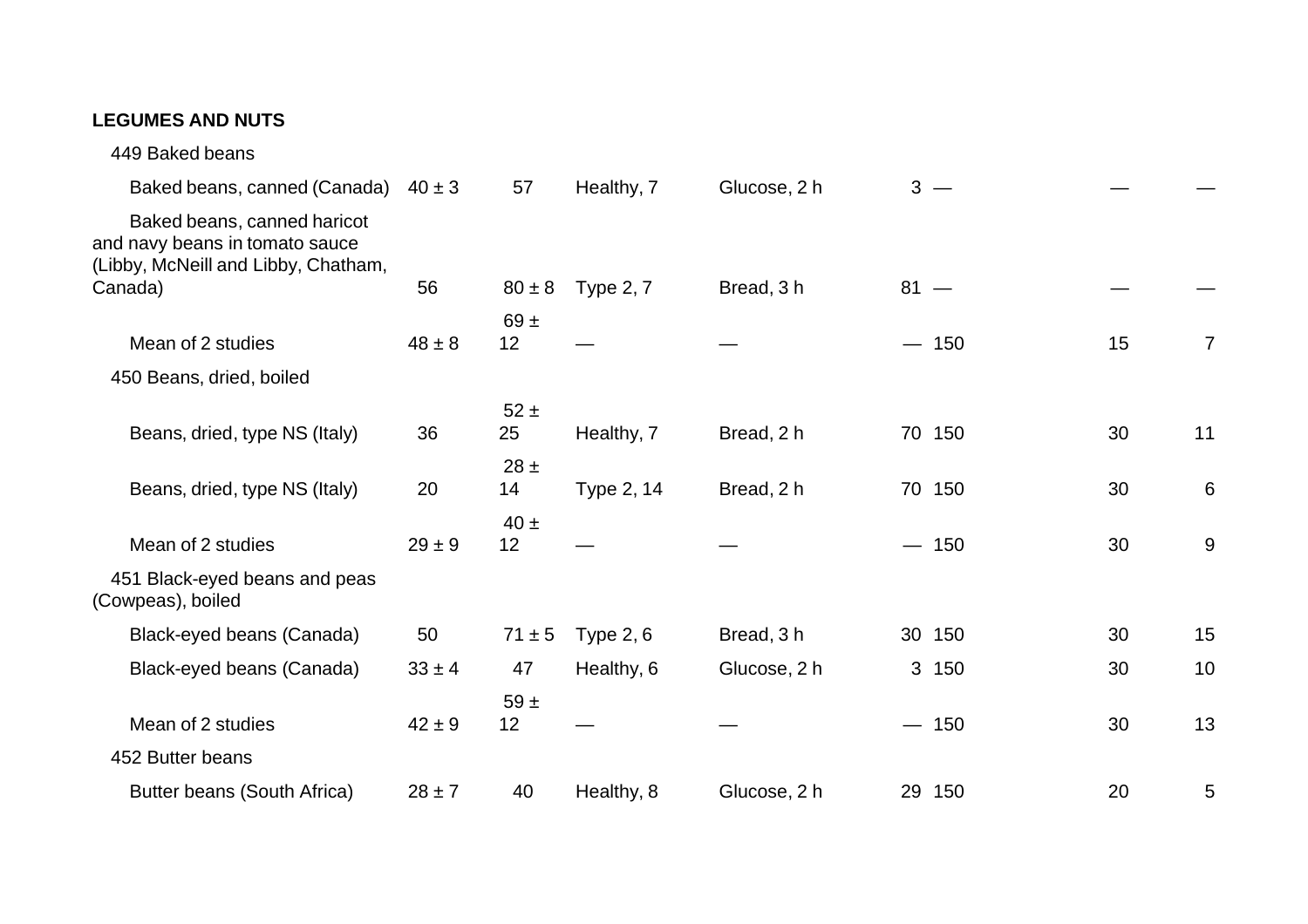| Butter beans, dried, cooked<br>1.25 h (South Africa)                               | $29 \pm 8$ | 41         | Type $2, 21$ ; type<br>1, 8; healthy, 11 Glucose, 2 h     |              | 82 150 | 20 | 6              |
|------------------------------------------------------------------------------------|------------|------------|-----------------------------------------------------------|--------------|--------|----|----------------|
| Butter beans (Canada)                                                              | $36 \pm 4$ | 51         | Healthy, 6                                                | Glucose, 2 h | 3 150  | 20 | $\overline{7}$ |
| Mean of 3 studies                                                                  | $31 \pm 3$ | $44 \pm 3$ |                                                           |              | $-150$ | 20 | 6              |
| Butter beans, dried, boiled $+5$ g<br>sucrose (South Africa)                       | $30 \pm 2$ | 43         | Type $2, 21$ ; type<br>1, 8; healthy, 11 Glucose, 2 h     |              | 82 150 | 20 | 6              |
| Butter beans, dried, boiled + 10<br>g sucrose (South Africa)                       | $31 \pm 2$ | 44         | Type $2, 21$ ; type<br>1, 8; healthy, $11$ Glucose, $2 h$ |              | 82 150 | 20 | 6              |
| Butter beans, dried, boiled + 15<br>g sucrose (South Africa)                       | $54 \pm 4$ | 77         | Type 2, 21; type<br>1, 8; healthy, 11 Glucose, 2 h        |              | 82 150 | 20 | 11             |
| 453 Chickpeas (Garbanzo beans,<br>Bengal gram), boiled                             |            |            |                                                           |              |        |    |                |
| Chickpeas (Cicer arietinum<br>Linn), dried, soaked, boiled 35 min<br>(Philippines) | 10         |            | $14 \pm 3$ Healthy, 11                                    | Bread, 1h    | 83 150 | 30 | 3              |
| Chickpeas, dried, boiled<br>(Canada)                                               | 31         | $44 \pm 8$ | Type $2, 6$                                               | Bread, 3 h   | 81 150 | 30 | 9              |
| Chickpeas (Canada)                                                                 | 33         | $47 \pm 9$ | <b>Type 2, 7</b>                                          | Bread, 3 h   | 30 150 | 30 | 10             |
| Chickpeas (Canada)                                                                 | $36 \pm 5$ | 51         | Healthy, 6                                                | Glucose, 2 h | 3 150  | 30 | 11             |
| Mean of 4 studies                                                                  | $28 \pm 6$ | $39 \pm 8$ |                                                           |              | $-150$ | 30 | 8              |
| 454 Chickpeas, canned in brine<br>(Lancia-Bravo Foods Ltd, Toronto,<br>Canada)     | 42         | $60 \pm 7$ | Type 2, 11                                                | Bread, 3h    | 81 150 | 22 | 9              |
| 455 Chickpeas, curry, canned<br>(Canasia Foods Ltd, Scarborough,<br>Canada)        | 41         | $58 \pm 7$ | Type 1 and 2, 7 Bread, 3 h                                |              | 1 150  | 16 | 7              |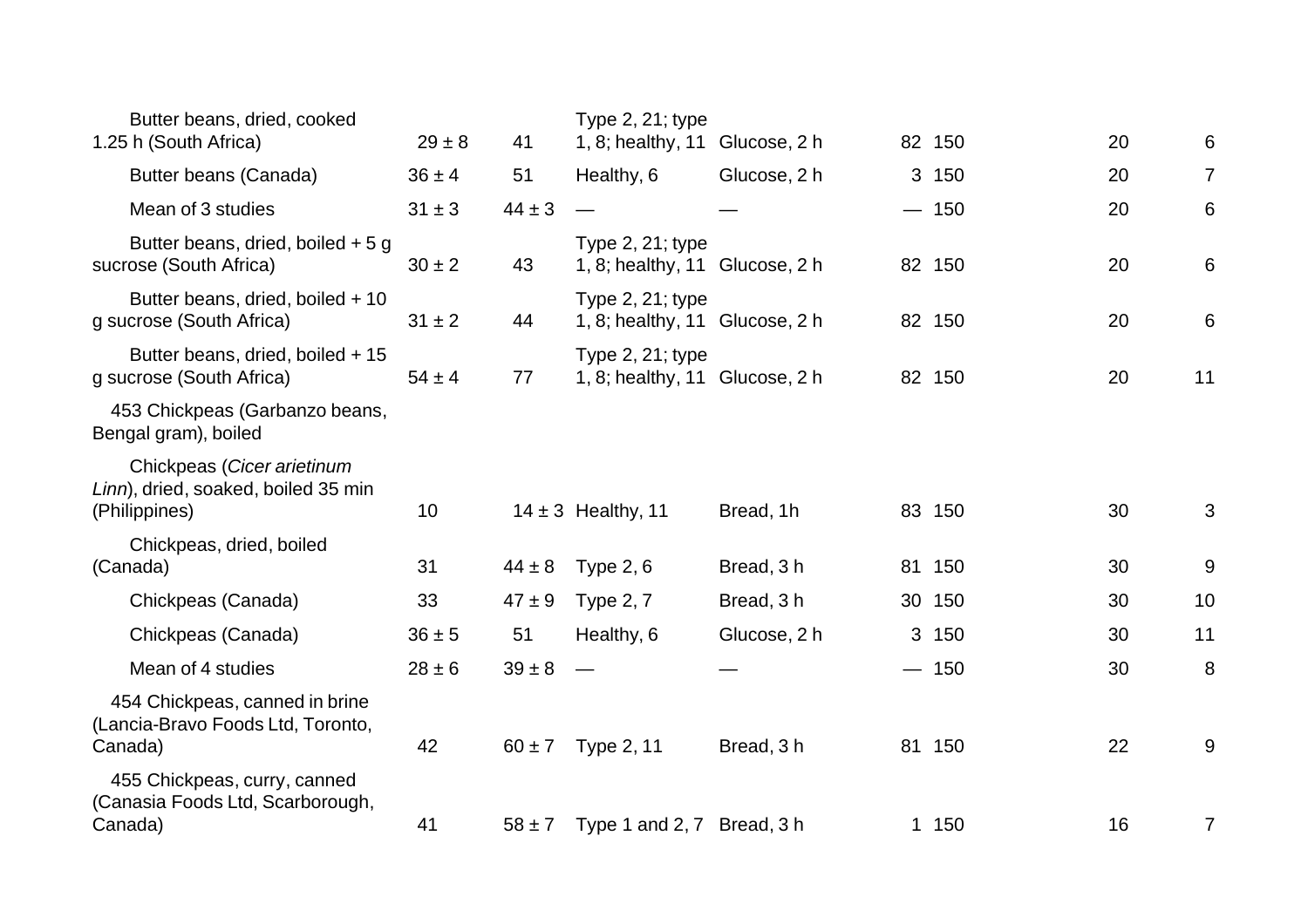| 456 Haricot and navy beans                                                                   |            |                |                      |              |           |    |    |
|----------------------------------------------------------------------------------------------|------------|----------------|----------------------|--------------|-----------|----|----|
| Haricot and navy beans,<br>pressure cooked (15 psi) 25 min<br>(King Grains, Toronto, Canada) | 29         |                | $41 \pm 5$ Type 2, 7 | Bread, 3h    | 84 150    | 33 | 9  |
| Haricot and navy beans, dried,<br>boiled (Canada)                                            | 30         | $43 \pm 5$     | <b>Type 2, 7</b>     | Bread, 3 h   | 81 150    | 30 | 9  |
| Haricot and navy beans, boiled<br>(Canada)                                                   | $31 \pm 6$ | 44             | Healthy, 6           | Glucose, 2 h | 3 150     | 30 | 9  |
| Haricot and navy beans (King<br>Grains, Canada)                                              | 39         | $56 \pm$<br>16 | Healthy, 6           | Bread, 1 h   | 60 150    | 30 | 12 |
| Haricot and navy beans,<br>pressure cooked (15 psi) 25 min<br>(King Grains, Canada)          | 59         | $84 \pm$<br>10 | <b>Type 1, 6</b>     | Bread, 3 h   | 84 150    | 33 | 19 |
| Mean of 5 studies                                                                            | $38 \pm 6$ | $54 \pm 8$     |                      |              | $-150$    | 31 | 12 |
| 457 Kidney beans                                                                             |            |                |                      |              |           |    |    |
| Kidney/white bean (Phaseolus<br>vulgaris Linn), soaked, boiled 17 min<br>(Philippines)       | 13         | $19 \pm 5$     | Healthy, 11          | Bread, 1 h   | 83 150    | 25 | 3  |
| Kidney beans (Phaseolus<br>vulgaris) (India)                                                 | 19         | 27             | Healthy, 6           | Glucose, 2 h | 54 150    | 25 | 5  |
| Kidney beans (USA) <sup>8</sup>                                                              | 23         | 33             | <b>Type 2, 8</b>     | Glucose, 3 h | 4 150     | 25 | 6  |
| Kidney beans, dried, boiled<br>(France)                                                      | $23 \pm 1$ | 33             | Type $2, 3$          | Glucose, 3 h | 9 150     | 25 | 6  |
| Kidney beans (Phaseolus<br>vulgaris Linn), red, soaked 20 min,<br>boiled 70 min (Sweden)     | 25         | $36 \pm 6$     | Healthy, 10          | Bread, 1.5 h | 150<br>19 | 25 | 6  |
|                                                                                              |            |                |                      |              |           |    |    |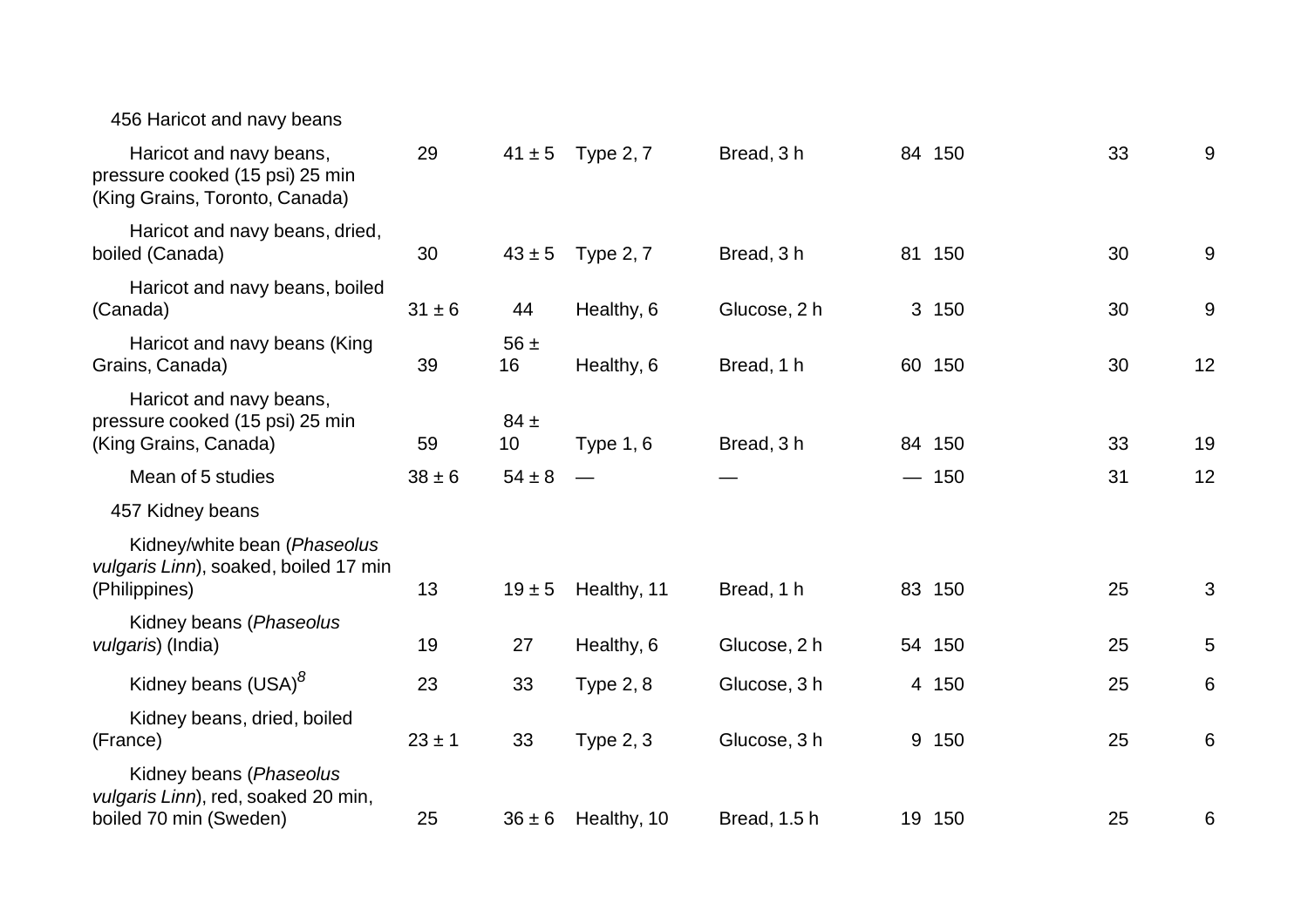| Kidney beans (Canada)                                                                            | $29 \pm 8$  | 41         | Healthy, 6       | Glucose, 2 h           | 3 150  | 25 | $\overline{7}$ |
|--------------------------------------------------------------------------------------------------|-------------|------------|------------------|------------------------|--------|----|----------------|
| Kidney beans, dried, boiled<br>(Canada)                                                          | 42          | $60 \pm 6$ | <b>Type 2, 8</b> | Bread, 3h              | 81 150 | 25 | 10             |
| Kidney beans (Canada)                                                                            | 46          | $66 \pm 7$ | <b>Type 2, 7</b> | Bread, 3 h             | 30 150 | 25 | 11             |
| Mean of 8 studies                                                                                | $28 \pm 4$  | $39 \pm 6$ |                  |                        | 150    | 25 | $\overline{7}$ |
| 458 Kidney beans (Phaseolus<br>vulgaris Linn), autoclaved                                        | 34          | $49 \pm 5$ | Healthy, 10      | Bread, 1.5 h           | 19 150 | 25 | 8              |
| 459 Kidney beans, canned<br>(Lancia-Bravo Foods Ltd, Canada)                                     | 52          | $74 \pm 8$ | Type 2, 11       | Bread, 3 h             | 81 150 | 17 | 9              |
| 460 Kidney beans, dried, soaked<br>12 h, stored moist 24 h, steamed 1 h<br>(India) <sup>11</sup> | $70 \pm 11$ | 100        | Healthy, 12-15   | Glucose, 3<br>$h^{22}$ | 65 150 | 25 | 17             |
| 461 Black bean (Phaseolus<br>vulgaris Linn), soaked overnight,<br>cooked 45 min (Philippines)    | 20          | $28 \pm 4$ | Healthy, 11      | Bread, 1 h             | 83 150 | 25 | 5              |
| 462 Lentils, type NS                                                                             |             |            |                  |                        |        |    |                |
| Lentils, type NS (USA)                                                                           | 28          | 40         | Type $2, 8$      | Glucose, 3 h           | $4 -$  |    |                |
| Lentils, type NS (Canada)                                                                        | $29 \pm 3$  | 41         | Healthy, 7       | Glucose, 2 h           | $3 -$  |    |                |
| Mean of 2 studies                                                                                | $29 \pm 1$  | $41 \pm 1$ |                  |                        | $-150$ | 18 | 5              |
| 463 Lentils, green                                                                               |             |            |                  |                        |        |    |                |
| Lentils, green, dried, boiled<br>(Canada)                                                        | 22          | $31 \pm 5$ | Type 2, 11       | Bread, 3 h             | 81 150 | 18 | 4              |
| Lentils, green, dried, boiled<br>(France)                                                        | $30 \pm 15$ | 43         | <b>Type 2, 3</b> | Glucose, 3 h           | 9 150  | 18 | 6              |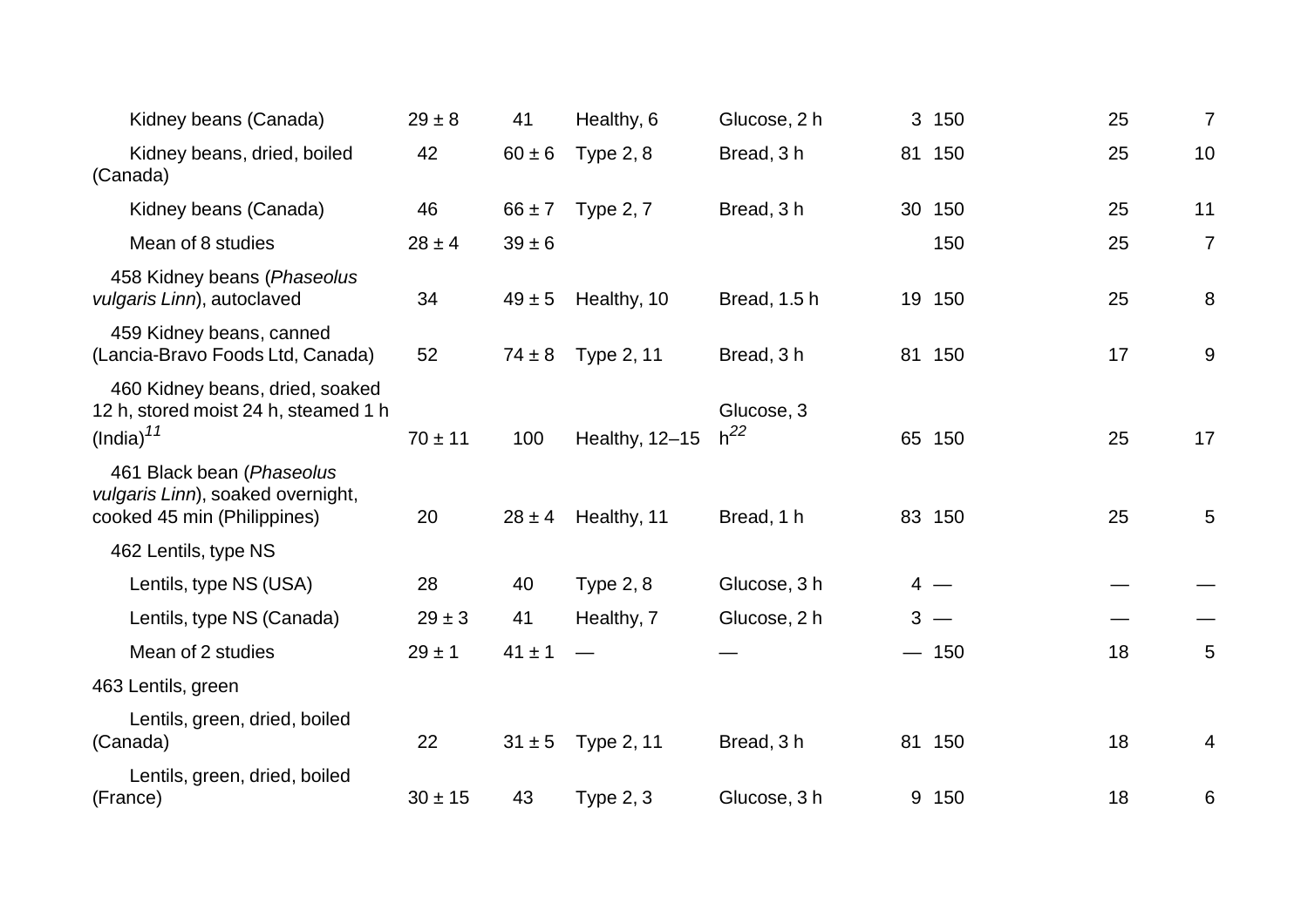| Lentils, green, dried, boiled<br>(Australia)                                                           | $37 \pm 3$ | 53             | Healthy, 7                           | Glucose, 2 h | 85 150 | 14 | 5  |
|--------------------------------------------------------------------------------------------------------|------------|----------------|--------------------------------------|--------------|--------|----|----|
| Mean of 3 studies                                                                                      | $30 \pm 4$ | $42 \pm 6$     |                                      |              | $-150$ | 17 | 5  |
| 464 Lentils, green, canned in<br>brine (Lancia-Bravo Foods Ltd,<br>Canada)                             | 52         | $74 \pm 5$     | Type 2, 11                           | Bread, 3 h   | 81 150 | 17 | 9  |
| 465 Lentils, red                                                                                       |            |                |                                      |              |        |    |    |
| Lentils, red, dried, boiled<br>(Canada)                                                                | 18         | 25             | Healthy, 3                           | Bread, 1 h   | 86 150 | 18 | 3  |
| Lentils, red, dried, boiled<br>(Canada)                                                                | 21         | $30 \pm 4$     | Type 2, 14                           | Bread, 3 h   | 22 150 | 18 | 4  |
| Lentils, red, dried, boiled<br>(Canada)                                                                | 31         | $44 \pm 7$     | <b>Type 2, 7</b>                     | Bread, 3h    | 30 150 | 18 | 6  |
| Lentils, red, dried, boiled<br>(Canada)                                                                | 32         | $45 \pm 9$     | <b>Type 1, 11</b>                    | Bread, 3h    | 22 150 | 18 | 6  |
| Mean of 4 studies                                                                                      | $26 \pm 4$ | $36 \pm 5$     |                                      |              | $-150$ | 18 | 5  |
| 466 Lima beans, baby, frozen,<br>reheated in microwave oven (York,<br>Canada Packers, Toronto, Canada) | 32         | $46 \pm$<br>13 | Type 1 and 2, 5 Bread, 3 h           |              | 1 150  | 30 | 10 |
| 467 Marrowfat peas                                                                                     |            |                |                                      |              |        |    |    |
| Marrowfat peas, dried, boiled<br>(USA)                                                                 | 31         | 44             | Type 2, number Glucose,<br><b>NS</b> | time NS      | $4 -$  |    |    |
| Marrowfat peas, dried, boiled<br>(Canada)                                                              | $47 \pm 3$ | 68             | Healthy, 6                           | Glucose, 2 h | $3 -$  |    |    |
| Mean of 2 studies                                                                                      | $39 \pm 8$ | 56 $\pm$<br>12 |                                      |              | $-150$ | 19 | 7  |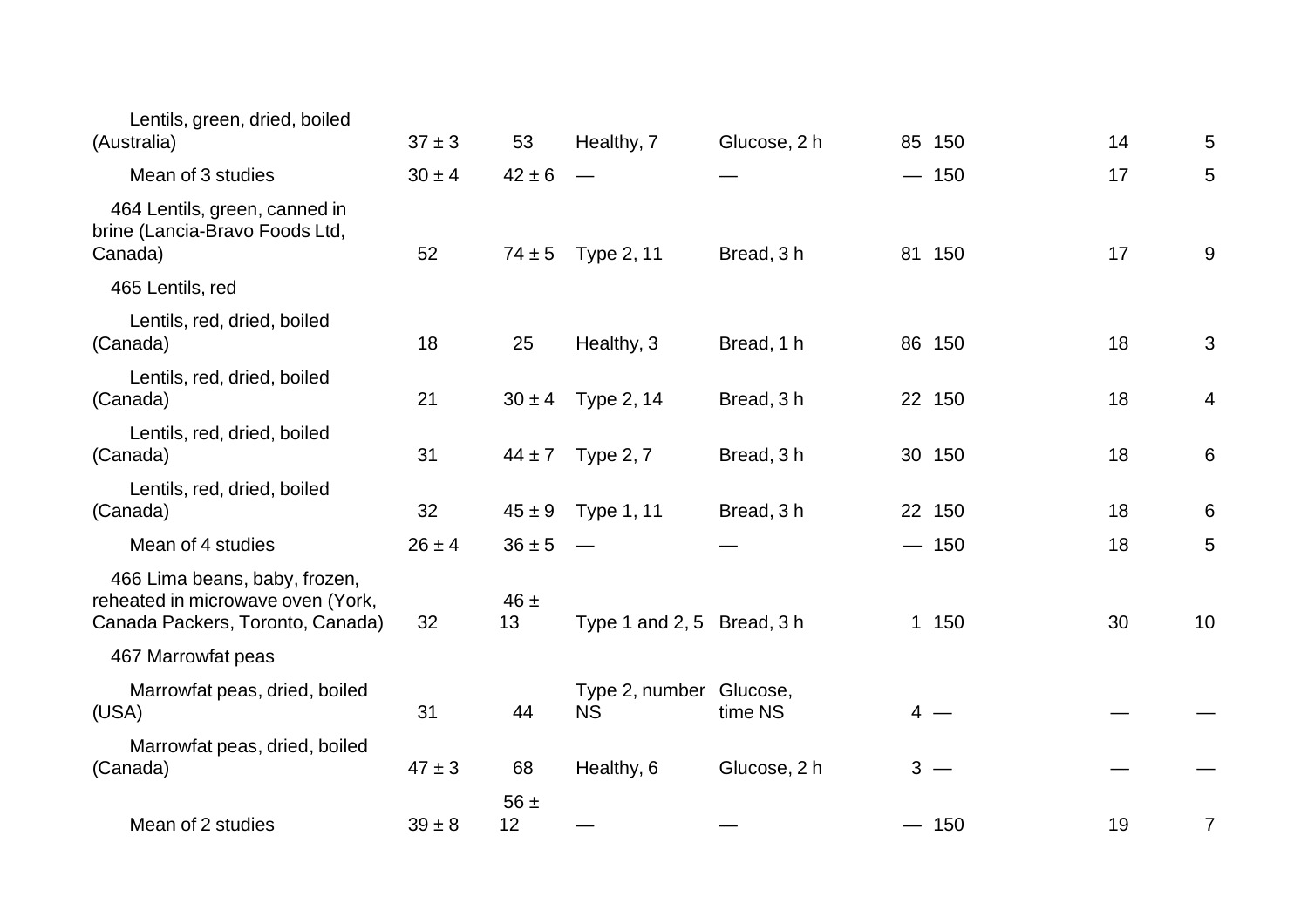| 468 Mung beans                                                                       |            |            |                             |                     |           |        |       |                |
|--------------------------------------------------------------------------------------|------------|------------|-----------------------------|---------------------|-----------|--------|-------|----------------|
| Mung bean (Phaseolus areus<br>Roxb.), soaked, boiled 20 min<br>(Philippines)         | 31         | $44 \pm 6$ | Healthy, 11                 | Bread, 1 h          |           | 83 150 | 17    | 5              |
|                                                                                      |            | $76 \pm$   |                             |                     |           |        |       |                |
| Mung bean, fried (Australia)                                                         | $53 \pm 8$ | 11         | Healthy, 10                 | Bread, 2 h          | $UO4$ —   |        |       |                |
| Mung bean, germinated<br>(Australia)                                                 | $25 \pm 4$ | $36 \pm 5$ | Healthy, 10                 | Bread, 2 h          | $UO4$ 150 |        | 17    | 4              |
| Mung bean, pressure cooked<br>(Australia)                                            | $42 \pm 5$ | $60 \pm 7$ | Healthy, 10                 | Bread, 2 h          | $UO4$ 150 |        | 17    | $\overline{7}$ |
| 469 Peas, dried, boiled (Australia)                                                  | 22         | 32         | Type 2, number<br><b>NS</b> | Glucose,<br>time NS |           | 85 150 | $9\,$ | $\overline{2}$ |
| 470 Pigeon Pea (Cajanus cajan<br>Linn Huth.), soaked, boiled 45 min<br>(Philippines) | 22         | $31 \pm 4$ | Healthy, 11                 | Bread, 1 h          |           | 83 150 | 20    | 4              |
| 471 Pinto beans                                                                      |            |            |                             |                     |           |        |       |                |
| Pinto beans, dried, boiled<br>(Canada)                                               | 39         | $55 \pm 6$ | <b>Type 2, 9</b>            | Bread, 3h           | 81        | 150    | 26    | 10             |
| Pinto beans, canned in brine<br>(Lancia-Bravo Foods Ltd, Canada)                     | 45         | $64 \pm 6$ | <b>Type 2, 9</b>            | Bread, 3 h          |           | 81 150 | 22    | 10             |
| 472 Romano beans (Canada)                                                            | 46         | $65 \pm 7$ | <b>Type 2, 6</b>            | Bread, 3h           | 30        | 150    | 18    | 8              |
| 473 Soya beans                                                                       |            |            |                             |                     |           |        |       |                |
| Soya beans, dried, boiled<br>(Canada)                                                | $15 \pm 5$ | 21         | Healthy, 7                  | Glucose, 2 h        |           | 3 150  | 6     | 1              |
| Soya beans, dried, boiled<br>(Australia)                                             | $20 \pm 3$ | 29         | Healthy, 7                  | Glucose, 2 h        |           | 85 150 | 6     | 1              |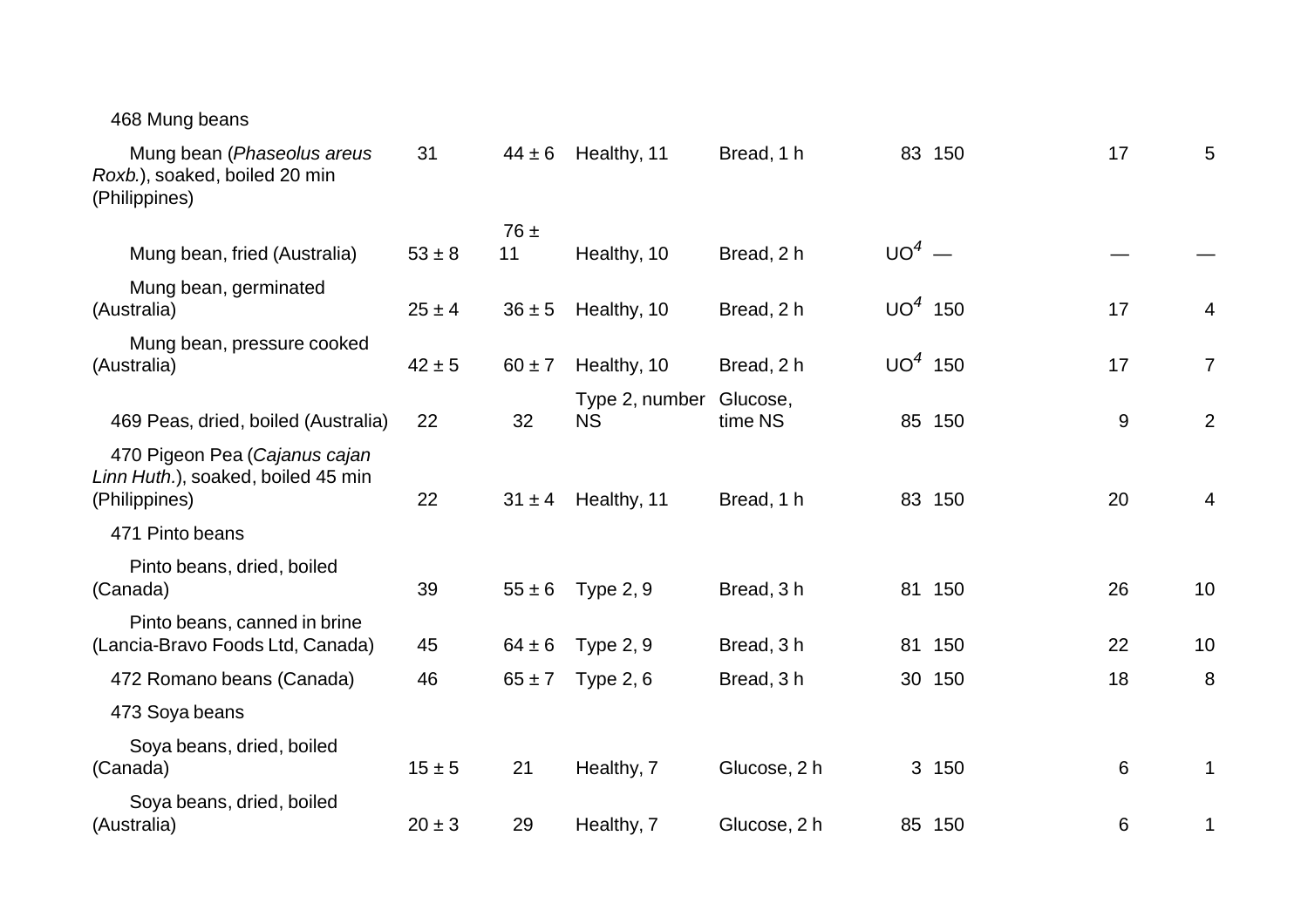| Mean of 2 studies                                                                                                                    | $18 \pm 3$ | $25 \pm 4$                  |                            |              |                 | 150   | 6  | 1              |
|--------------------------------------------------------------------------------------------------------------------------------------|------------|-----------------------------|----------------------------|--------------|-----------------|-------|----|----------------|
| Soya beans, canned (Canada)                                                                                                          | $14 \pm 2$ | 20                          | Healthy, 7                 | Glucose, 2 h |                 | 3 150 | 6  | 1              |
| 474 Split peas, yellow, boiled 20<br>min (Nupack, Mississauga, Canada)                                                               | 32         | $45 \pm 4$                  | Type 1 and 2, 8 Bread, 3 h |              |                 | 1 150 | 19 | $6\phantom{1}$ |
| <b>MEAL-REPLACEMENT</b><br><b>PRODUCTS</b>                                                                                           |            |                             |                            |              |                 |       |    |                |
| 475 Hazelnut and apricot bar<br>(Dietworks, South Yarra, Australia)                                                                  | $42 \pm 7$ | $60 \pm$<br>10 <sup>1</sup> | Healthy, 10                | Bread, 2 h   | $UO4$ 50        |       | 22 | 9              |
| 476 L.E.A.N products (Usana Inc,<br>Salt Lake City, UT, US)                                                                          |            |                             |                            |              |                 |       |    |                |
| L.E.A.N Fibergy bar, harvest oat $45 \pm 4$                                                                                          |            | 64                          | Healthy, 10                | Glucose, 2 h | UO <sup>4</sup> | 50    | 29 | 13             |
| Nutrimeal, drink powder, dutch<br>chocolate                                                                                          | $26 \pm 3$ | 37                          | Healthy, 10                | Glucose, 2 h | $UO4$ 250       |       | 13 | 3              |
| L.E.A.N (Life long) Nutribar,<br>peanut crunch                                                                                       | $30 \pm 4$ | 43                          | Healthy, 10                | Glucose, 2 h | $UO4$ 40        |       | 19 | $6\phantom{1}$ |
| L.E.A.N (Life long) Nutribar,<br>chocolate crunch                                                                                    | $32 \pm 4$ | 46                          | Healthy, 10                | Glucose, 2 h | $UO4$ 40        |       | 19 | 6              |
| Mean of 2 Nutribars                                                                                                                  | $31 \pm 1$ | $45 \pm 2$                  |                            |              |                 | $-40$ | 19 | 6              |
| <b>Worldwide Sport Nutrition</b><br>reduced-carbohydrate products<br>(Worldwide Sport Nutritional<br>Supplements Inc, Largo, FL, US) |            |                             |                            |              |                 |       |    |                |
| 477 Designer chocolate, sugar-<br>free $^6$                                                                                          | $14 \pm 3$ | 20                          | Healthy, 10                | Glucose, 2 h | $UO4$ 35        |       | 22 | 3              |
| 478 Burn-it bars                                                                                                                     |            |                             |                            |              |                 |       |    |                |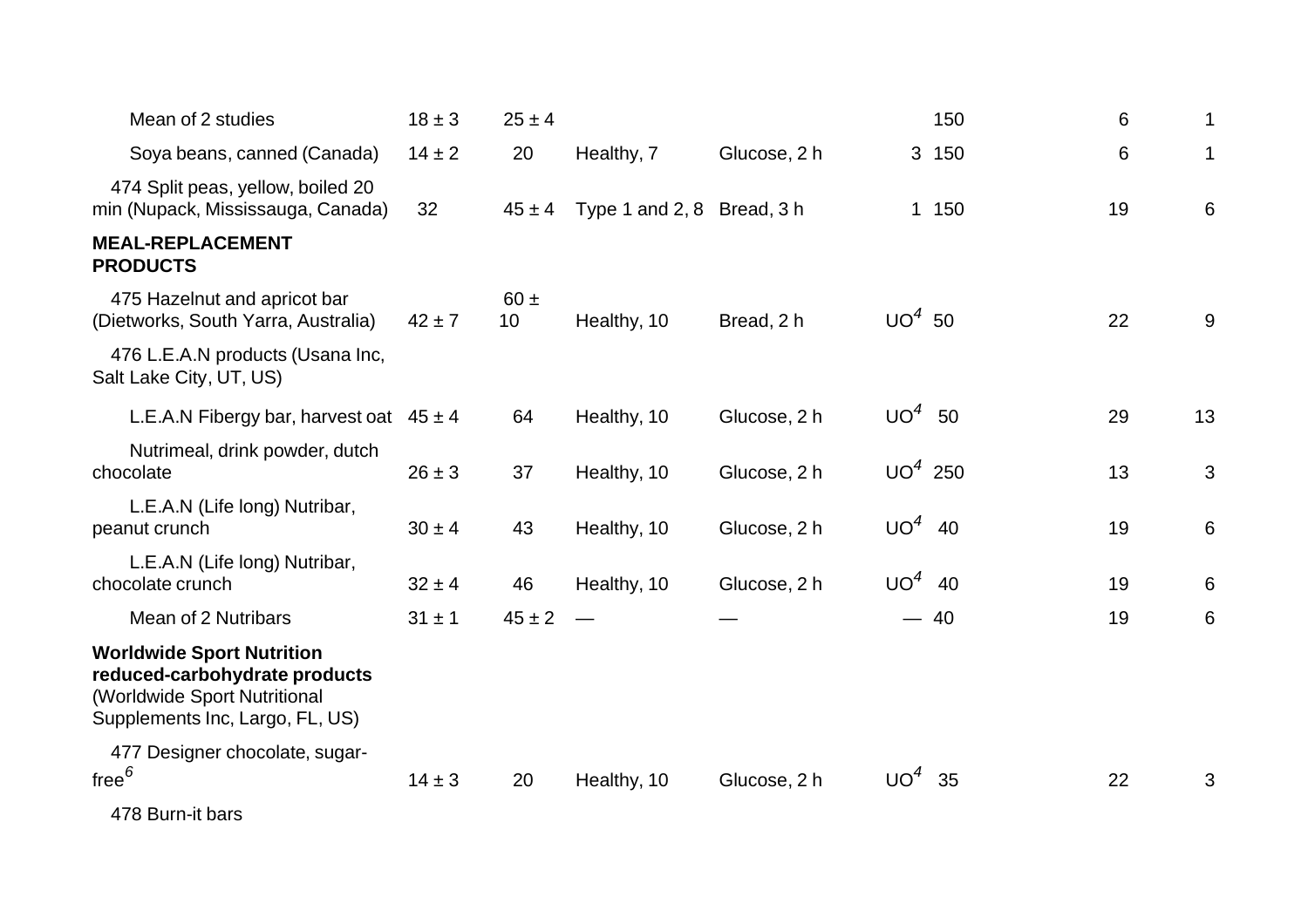| Chocolate deluxe <sup>6</sup>                      | $29 \pm 3$ | 41 | Healthy, 10 | Glucose, 2 h | $UO^4$<br>50 | 8            | $\overline{2}$  |
|----------------------------------------------------|------------|----|-------------|--------------|--------------|--------------|-----------------|
| Peanut butter <sup>6</sup>                         | $23 \pm 3$ | 33 | Healthy, 10 | Glucose, 2 h | $UO4$ 50     | 6            | $\mathbf 1$     |
| 479 Pure-protein bars                              |            |    |             |              |              |              |                 |
| Chewy choc-chip <sup>6</sup>                       | $30\pm4$   | 43 | Healthy, 10 | Glucose, 2 h | $UO4$ 80     | 14           | $\overline{4}$  |
| Chocolate deluxe <sup>6</sup>                      | $38 \pm 4$ | 54 | Healthy, 10 | Glucose, 2 h | $UO4$ 80     | 13           | $5\phantom{.0}$ |
| Peanut butter <sup>6</sup>                         | $22 \pm 4$ | 31 | Healthy, 10 | Glucose, 2 h | $UO4$ 80     | $9\,$        | $\overline{2}$  |
| Strawberry shortcake <sup>6</sup>                  | $43 \pm 4$ | 61 | Healthy, 10 | Glucose, 2 h | $UO4$ 80     | 13           | 6               |
| White chocolate mousse <sup>6</sup>                | $40 \pm 4$ | 57 | Healthy, 10 | Glucose, 2 h | $UO4$ 80     | 15           | $6\phantom{1}$  |
| 480 Pure-protein cookies                           |            |    |             |              |              |              |                 |
| Choc-chip cookie dough <sup>6</sup>                | $25 \pm 3$ | 36 | Healthy, 10 | Glucose, 2 h | $UO^4$<br>55 | 11           | 3               |
| Coconut <sup>6</sup>                               | $42 \pm 5$ | 60 | Healthy, 10 | Glucose, 2 h | $UO4$ 55     | $9\,$        | $\overline{4}$  |
| Peanut butter <sup>6</sup>                         | $37 + 7$   | 53 | Healthy, 10 | Glucose, 2 h | $UO4$ 55     | 9            | 3               |
| 481 Ultra pure-protein shakes                      |            |    |             |              |              |              |                 |
| Cappuccino <sup>6</sup>                            | $47 \pm 6$ | 67 | Healthy, 10 | Glucose, 2 h | $UO4$ 250 mL | $\mathbf{1}$ | $\mathbf 1$     |
| Frosty chocolate <sup>6</sup>                      | $37 \pm 6$ | 53 | Healthy, 10 | Glucose, 2 h | $UO4$ 250 mL | 3            | $\mathbf 1$     |
| Strawberry shortcake <sup>6</sup>                  | $42 \pm 4$ | 60 | Healthy, 10 | Glucose, 2 h | $UO4$ 250 mL | 1            | 1               |
| Vanilla ice cream <sup>6</sup>                     | $32 \pm 5$ | 46 | Healthy, 10 | Glucose, 2 h | $UO4$ 250 mL | 3            | $\mathbf 1$     |
| <b>MIXED MEALS AND</b><br><b>CONVENIENCE FOODS</b> |            |    |             |              |              |              |                 |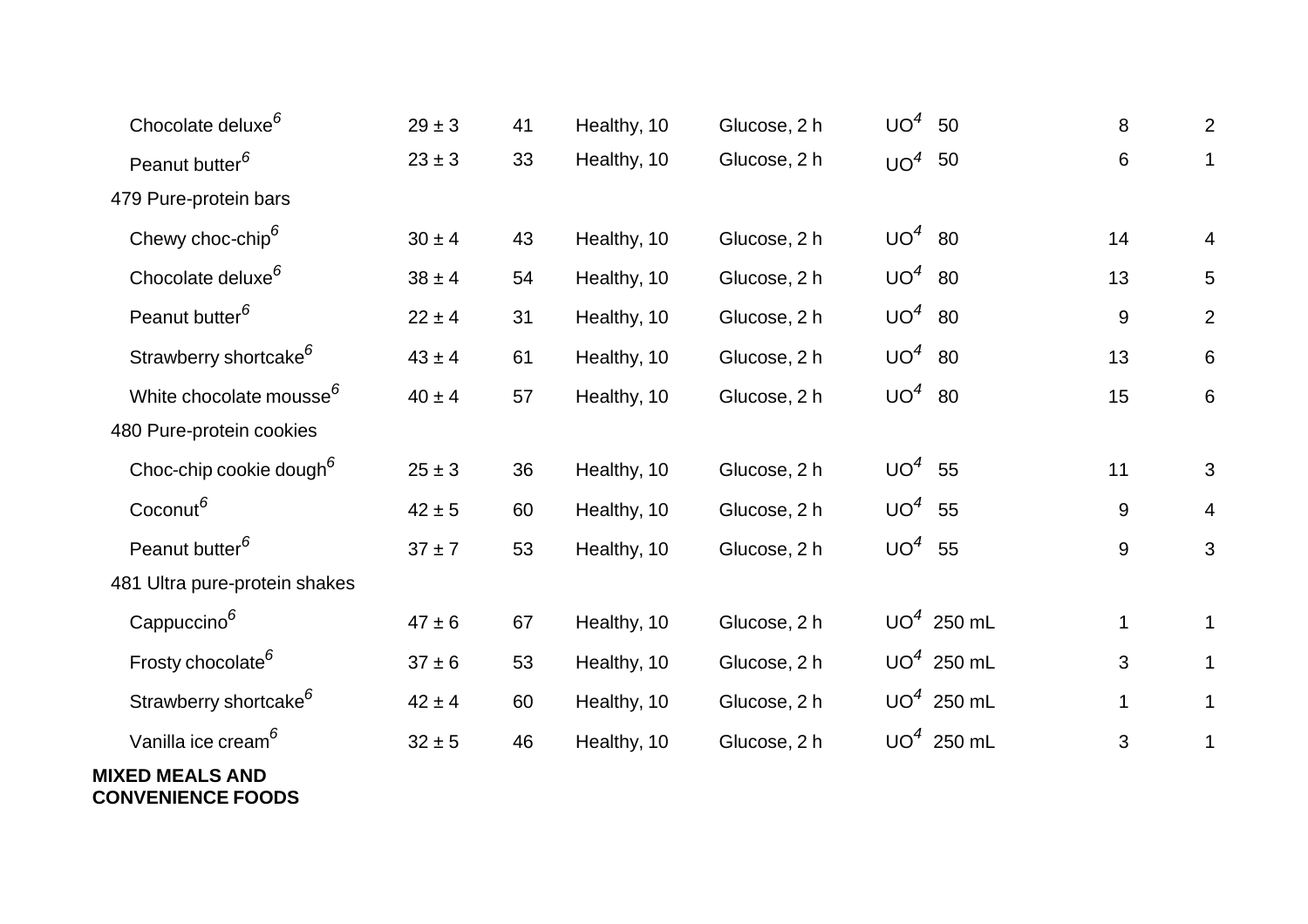| 482 Chicken nuggets, frozen,<br>reheated in microwave oven 5 min<br>(Savings, Grocery Holdings,<br>Tooronga, Australia) | $46 \pm 4$ | 66            | Healthy, 10              | Glucose, 2 h                   | UO <sup>4</sup> 100 |        | 16    | $\overline{7}$ |
|-------------------------------------------------------------------------------------------------------------------------|------------|---------------|--------------------------|--------------------------------|---------------------|--------|-------|----------------|
| 483 Fish fingers (Canada)                                                                                               | $38 \pm 6$ | 54            | Healthy, 5               | Glucose, 2 h                   |                     | 3 100  | 19    | $\overline{7}$ |
| 484 Greek lentil stew with a bread<br>roll, homemade (Australia)                                                        | $40 \pm 5$ | 57            | Healthy, 8               | Glucose, 2 h                   |                     | 87 360 | 37    | 15             |
| 485 Kugel (Polish dish containing<br>eggnoodles, sugar, cheese, and<br>raisins) (Israel)                                | $65 \pm 6$ | 93            | Type 2, 7;<br>healthy, 7 | Glucose, 3<br>$h^{14}$         |                     | 88 150 | 48 31 |                |
| 486 Lean Cuisine, French style<br>chicken with rice, reheated (Nestlé,<br>Australia) <sup>6</sup>                       | $36 \pm 6$ | 51            | Healthy, 8               | Glucose, 2 h                   | $UO4$ 400           |        | 68    | 24             |
| 487 Pies, beef, party size<br>(Farmland Grocery Holdings,<br>Australia)                                                 | $45 \pm 6$ | 64            | Healthy, 9               | Glucose, 2 h                   | $UO4$ 100           |        | 27    | 12             |
| 488 Pizza                                                                                                               |            |               |                          |                                |                     |        |       |                |
| Pizza, cheese (Pillsbury<br>Canada Ltd, Toronto, Canada)                                                                | 60         | $86 \pm 5$    | Type 1 and 2,<br>12      | White bread,<br>3 h            |                     | 1 100  | 27    | 16             |
| Pizza, plain baked dough,<br>served with parmesan cheese and<br>tomato sauce (Italy)                                    | 80         | $114 +$<br>14 | Type 2, 17               | White bread,<br>3 <sub>h</sub> |                     | 31 100 | 27    | 22             |
| Pizza, Super Supreme, pan<br>(11.4% fat) (Pizza Hut, Sydney,<br>Australia)                                              | $36 \pm 6$ | 51            | Healthy, 10              | Glucose, 2 h                   | $UO4$ 100           |        | 24    | $9\,$          |
| Pizza, Super Supreme, thin and<br>crispy (13.2% fat) (Pizza Hut,<br>Australia)                                          | $30 \pm 4$ | 43            | Healthy, 10              | Glucose, 2 h                   | $UO4$ 100           |        | 22    | 7              |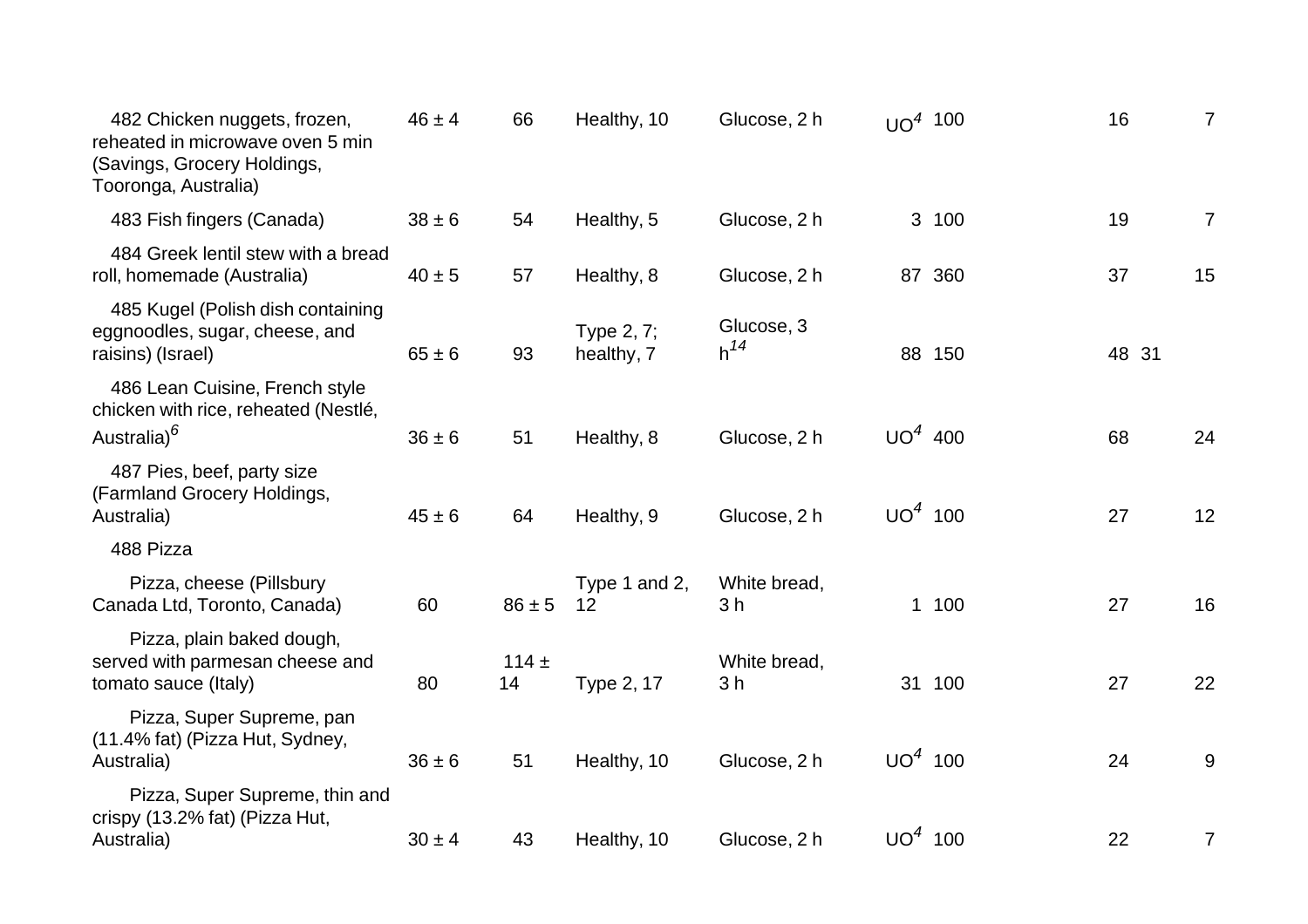| Pizza, Vegetarian Supreme,<br>thin and crispy (7.8% fat) (Pizza Hut,<br>Australia) <sup>6</sup> | $49 \pm 6$  | 70           | Healthy, 10 | Glucose, 2 h           | $UO4$ 100 |        | 25 | 12           |
|-------------------------------------------------------------------------------------------------|-------------|--------------|-------------|------------------------|-----------|--------|----|--------------|
| 489 Sausages, NS (Canada)                                                                       | $28 \pm 6$  | 40           | Healthy, 5  | Glucose, 2 h           |           | 3 100  | 3  | $\mathbf{1}$ |
| 490 Sirloin chop with mixed<br>vegetables and mashed potato,<br>homemade (Australia)            | $66 \pm 12$ | 94           | Healthy, 8  | Glucose, 2 h           |           | 87 360 | 53 | 35           |
| 491 Spaghetti bolognaise,<br>homemade (Australia)                                               | $52 \pm 9$  | 74           | Healthy, 8  | Glucose, 2 h           |           | 87 360 | 48 | 25           |
| 492 Stir-fried vegetables with<br>chicken and boiled white rice,<br>homemade (Australia)        | $73 \pm 17$ | 104          | Healthy, 8  | Glucose, 2 h           |           | 87 360 | 75 | 55           |
| 493 Sushi                                                                                       |             |              |             |                        |           |        |    |              |
| Sushi, salmon (I Love Sushi,<br>Sydney, Australia) <sup>6</sup>                                 | $48 \pm 8$  | 69           | Healthy, 10 | Glucose, 2 h           | $UO4$ 100 |        | 36 | 17           |
| Sushi, roasted sea algae,<br>vinegar and rice (Japan)                                           | 55          | 79           | Healthy, 9  | Rice, $2 h^{26}$       |           | 89 100 | 37 | 20           |
| Mean of 2 studies                                                                               | $52 \pm 4$  | $74 \pm 5$   |             |                        |           | $-100$ | 37 | 19           |
| 494 White boiled rice, grilled<br>beefburger, cheese, and butter<br>(France)                    | 27          | 38           | Type 2, 16  | Glucose, 3<br>$h^{14}$ |           | 53 440 | 50 | 14           |
| White boiled rice, grilled<br>beefburger, cheese, and butter<br>(France)                        | 22          | 32           | Type 2, 14  | Glucose, 3<br>$h^{14}$ |           | 53 440 | 50 | 11           |
| Mean of 2 groups of subjects                                                                    | $25 \pm 2$  | $35 \pm 3 -$ |             |                        |           | $-440$ | 50 | 13           |
| White bread with toppings                                                                       |             |              |             |                        |           |        |    |              |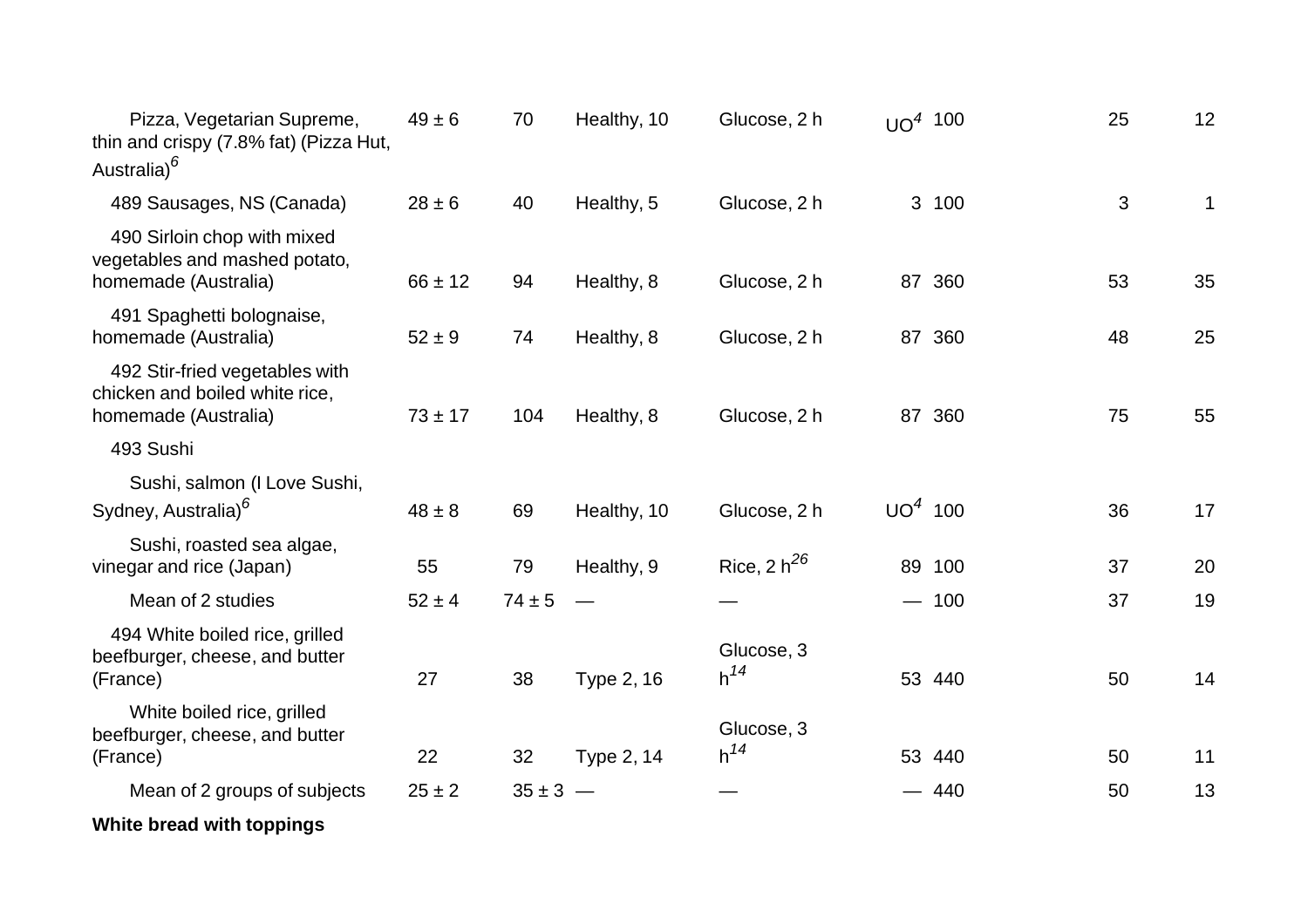| 495 White-wheat-flour bread,<br>butter, cheese, regular cow milk,<br>and fresh cucumber (Sweden) <sup>6</sup> | 55          | 79±<br>10      | Healthy, 10      | Bread, 2 h | 72 200    | 68 | 38 |
|---------------------------------------------------------------------------------------------------------------|-------------|----------------|------------------|------------|-----------|----|----|
| 496 White-wheat-flour bread,<br>butter, yogurt, and pickled cucumber<br>$(Sweden)^6$                          | 39          |                |                  |            | 72 200    | 28 | 11 |
|                                                                                                               |             | $55 \pm 7$     | Healthy, 10      | Bread, 2 h |           |    |    |
| 497 White bread with butter<br>(Canada)                                                                       | 59          | $84 \pm$<br>10 | Type $2, 6$      | Bread, 3 h | 84 100    | 48 | 29 |
| 498 White bread with skim milk<br>cheese (Canada)                                                             | 55          | 79±<br>10      | <b>Type 2, 6</b> | Bread, 3h  | 84 100    | 47 | 26 |
| 499 White bread with butter and<br>skim milk cheese (Canada)                                                  | 62          | $89 \pm 9$     | <b>Type 2, 5</b> | Bread, 3 h | 84 100    | 38 | 23 |
| 500 White and whole-meal wheat<br>bread with peanut butter (Canada)                                           | 51          | $73 \pm 6$     | Type $1, 6$      | Bread, 3h  | 84 100    | 44 | 23 |
| White and whole-meal wheat<br>bread with peanut butter (Canada)                                               | 67          | $95 \pm 9$     | Type $1, 6$      | Bread, 3h  | 84 100    | 44 | 30 |
| Mean of 2 studies                                                                                             | $59 \pm 8$  | $84 \pm$<br>11 |                  |            | $-100$    | 44 | 26 |
| <b>NUTRITIONAL-SUPPORT</b><br><b>PRODUCTS</b>                                                                 |             |                |                  |            |           |    |    |
| 501 Choice <sub>dm</sub> , vanilla (Mead                                                                      |             |                |                  |            |           |    |    |
| Johnson Nutritionals, Evansville, IN,<br>US)                                                                  | $23 \pm 4$  | 33             | Healthy, 7-10    | Bread, 2 h | 8 237 mL  | 24 | 6  |
| 502 Enercal Plus, made from<br>powder (Wyeth-Ayerst International                                             |             |                |                  | Glucose, 5 |           |    |    |
| Inc, Madison, NJ, US)                                                                                         | $61 \pm 13$ | 87             | Healthy, 12      | $h^{27}$   | 90 237 mL | 40 | 19 |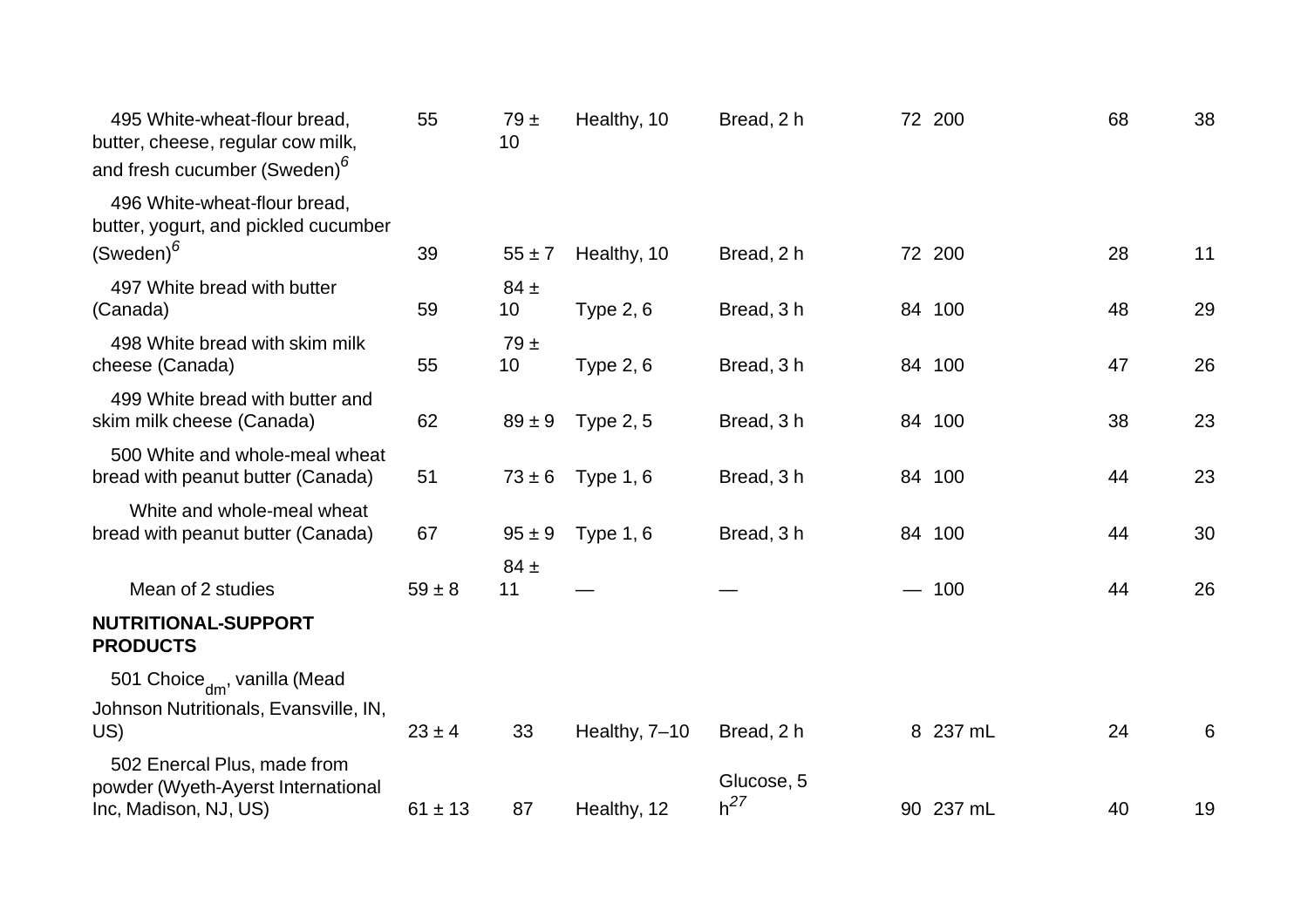| 503 Ensure (Abbott Australasia,<br>Kurnell, Australia)                                                     | $50 \pm 8$ | 71 | Healthy, 7-10 | Bread, 2 h   | 8 237 mL     | 40 | 19             |
|------------------------------------------------------------------------------------------------------------|------------|----|---------------|--------------|--------------|----|----------------|
| 504 Ensure, vanilla (Abbott<br>Australasia)                                                                | $48 \pm 3$ | 69 | Healthy, 10   | Glucose, 2 h | $UO4$ 250 mL | 34 | 16             |
| 505 Ensure bar, chocolate fudge<br>brownie (Abbott Australasia)                                            | $43 \pm 3$ | 61 | Healthy, 10   | Glucose, 2 h | $UO4$ 38     | 20 | 8              |
| 506 Ensure Plus, vanilla (Abbott<br>Australasia)                                                           | $40 \pm 4$ | 57 | Healthy, 10   | Glucose, 2 h | $UO4$ 237 mL | 47 | 19             |
| 507 Ensure Pudding, old-<br>fashioned vanilla (Abbott<br>Laboratories Inc, Ashland, OH,<br>USA)            | $36 \pm 4$ | 51 | Healthy, 10   | Glucose, 2 h | $UO4$ 113    | 26 | 9              |
| 508 Glucerna, vanilla (Abbott<br>Laboratories Inc, USA) <sup>6</sup>                                       | $31 \pm 2$ | 44 | Healthy, 10   | Glucose, 2 h | $UO4$ 237 mL | 23 | $\overline{7}$ |
| 509 Jevity (Abbott Australasia)                                                                            | $48 \pm 3$ | 69 | Healthy, 10   | Glucose, 2 h | $UO4$ 237 mL | 36 | 17             |
| 510 Resource Diabetic, French<br>vanilla (Novartis Nutrition Corp,<br>Young America, MN, USA) <sup>o</sup> | $34 \pm 3$ | 49 | Healthy, 10   | Glucose, 2 h | $UO4$ 237 mL | 23 | 8              |
| 511 Resource Diabetic, Swiss<br>chocolate (Novartis, Auckland, New<br>Zealand)                             | $16 \pm 4$ | 23 | Healthy, 11   | Glucose, 2 h | 25 237 mL    | 41 | 19             |
| 512 Resource thickened orange<br>juice, honey consistency (Novartis,<br>New Zealand)                       | $47 \pm 9$ | 67 | Healthy, 11   | Glucose, 2 h | 25 237 mL    | 39 | 21             |
| 513 Resource thickened orange<br>juice, nectar consistency (Novartis,<br>New Zealand)                      | $54 \pm 7$ | 77 | Healthy, 11   | Glucose, 2 h | 25 237 mL    | 36 | 14             |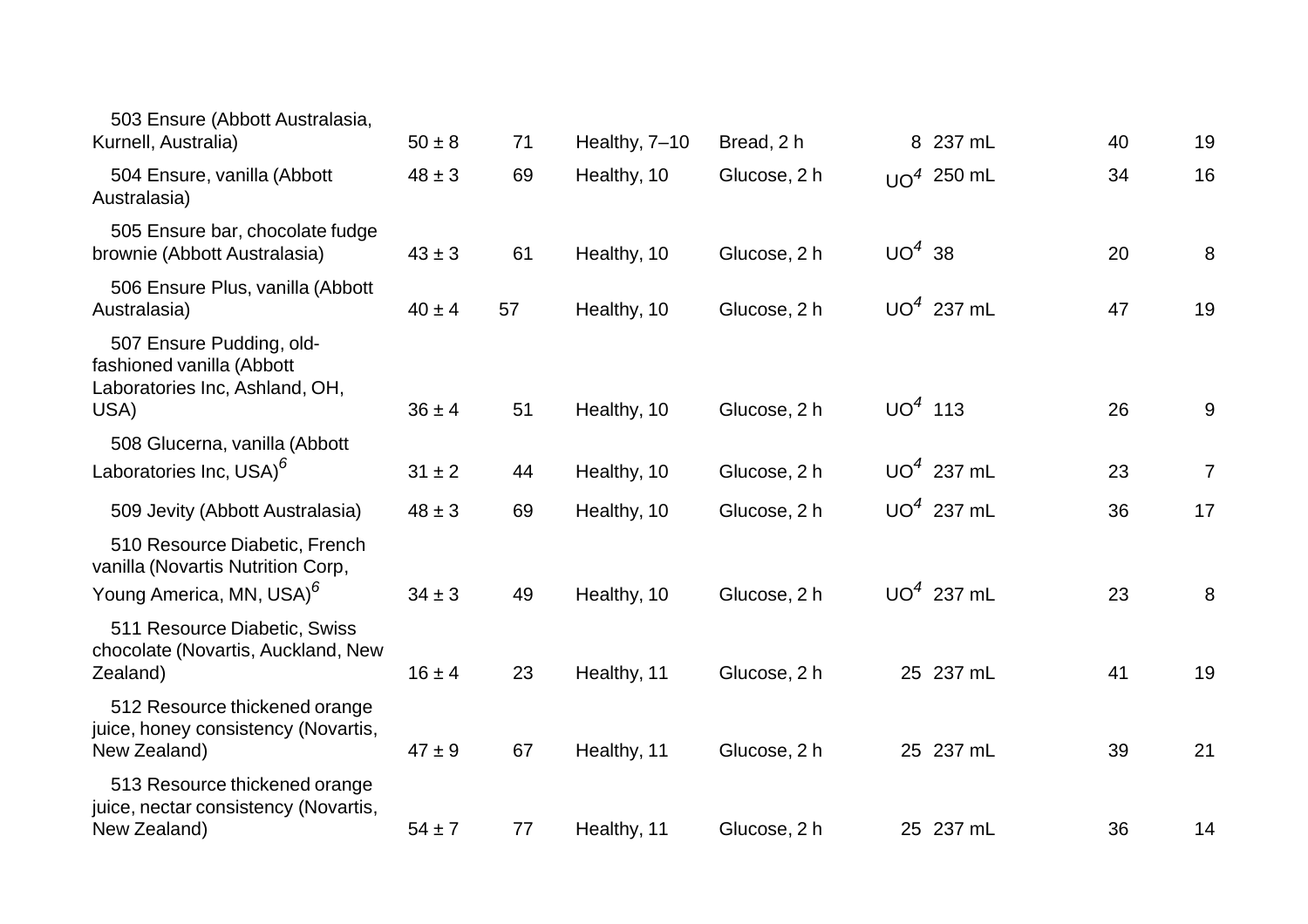| 514 Resource fruit beverage,<br>peach flavor (Novartis, New<br>Zealand)                              | $40 \pm 8$  | 57             | Healthy, 11                | Glucose, 2 h | 25 237 mL    | 41 | 13 |
|------------------------------------------------------------------------------------------------------|-------------|----------------|----------------------------|--------------|--------------|----|----|
| 515 Sustagen, Dutch Chocolate<br>(Mead Johnson, Bristol Myers<br>Squibb, Rydalmere, Australia)       | $31 \pm 4$  | $44 \pm 6$     | Healthy, 10                | Bread, 2 h   | $UO4$ 250 mL | 41 | 13 |
| 516 Sustagen Hospital with extra<br>fiber, drink made from powdered mix<br>(Mead Johnson, Australia) | $33 \pm 4$  | $47 \pm 6$     | Healthy, 10                | Bread, 2 h   | $UO4$ 250 mL | 44 | 15 |
| 517 Sustagen Instant Pudding,<br>vanilla, made from powdered mix<br>(Mead Johnson, Australia)        | $27 \pm 3$  | $38 \pm 4$     | Healthy, 10                | Bread, 2 h   | $UO4$ 250    | 47 | 13 |
| 518 Ultracal with fiber (Mead<br>Johnson, USA)                                                       | 40          | $55 \pm$<br>16 | Healthy, 8                 | Bread, 2 h   | $UO4$ 237 mL | 29 | 12 |
| <b>PASTA AND NOODLES</b>                                                                             |             |                |                            |              |              |    |    |
| 519 Capellini (Primo Foods Ltd,<br>Toronto, Canada)                                                  | 45          | $64 \pm 8$     | Type 1 and 2, 8 Bread, 3 h |              | 1 180        | 45 | 20 |
| 520 Corn pasta, gluten-free<br>(Orgran Natural Foods, Carrum<br>Downs, Australia)                    | $78 \pm 10$ | 111            | Healthy, 10                | Glucose, 2 h | $UO4$ 180    | 42 | 32 |
| 521 Fettucine, egg                                                                                   |             |                |                            |              |              |    |    |
| Fettucine, egg                                                                                       | $32 \pm 4$  | 46             | Healthy, 7                 | Glucose, 2 h | 91 180       | 46 | 15 |
| Fettucine, egg (Mother Earth<br>Fine Foods, Rowville, Australia)                                     | $47 \pm 6$  | 67             | Healthy, 14                | Glucose, 2 h | 25 180       | 46 | 22 |
| Mean of 2 studies                                                                                    | $40 \pm 8$  | $57 \pm$<br>11 |                            |              | $-180$       | 46 | 18 |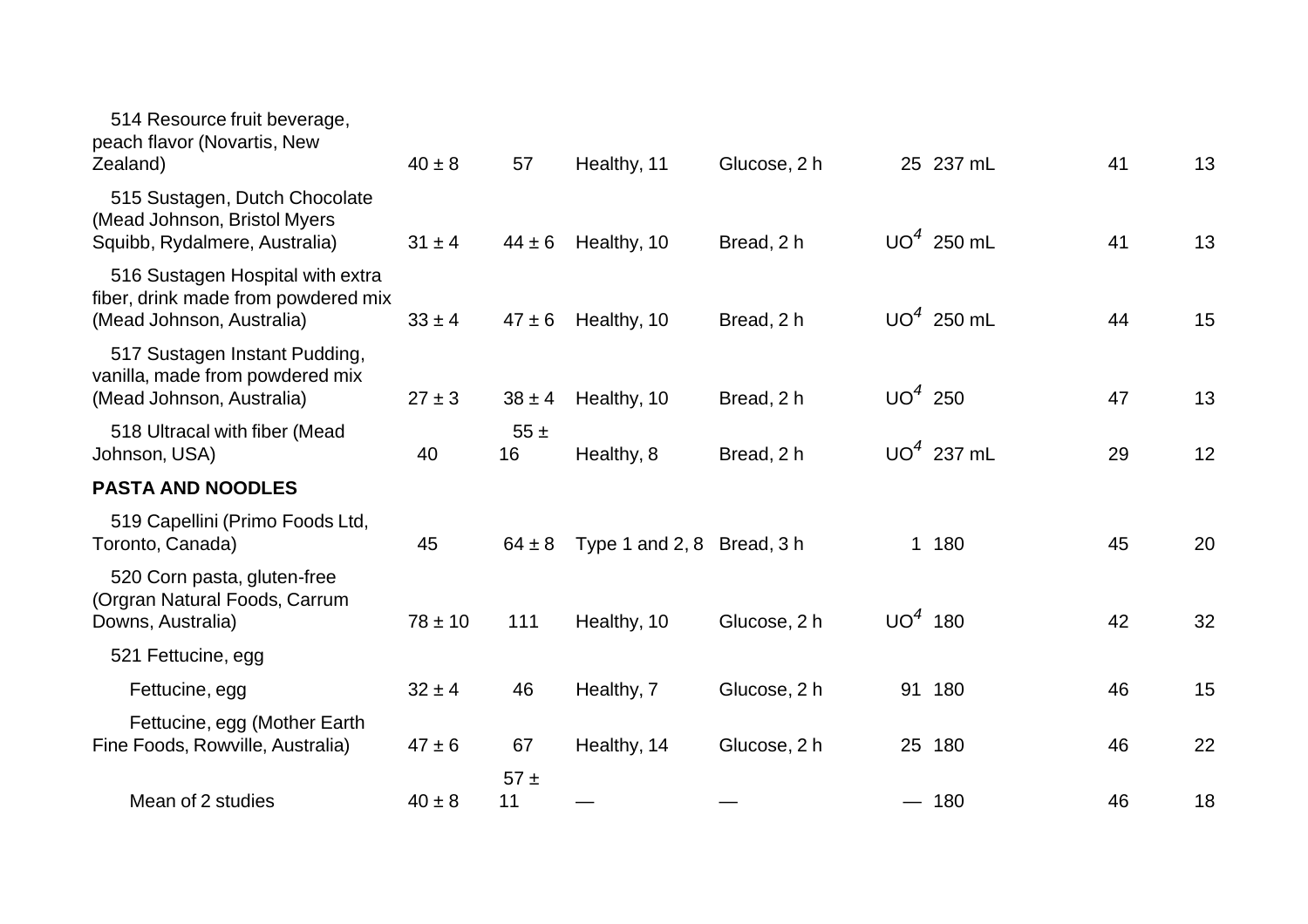| 522 Gluten-free pasta, maize<br>starch, boiled 8 min (UK)                                  | 54         | $77 \pm$<br>18 | Healthy, 8          | Bread, 2 h   |        | 18 180 | 42 | 22 |
|--------------------------------------------------------------------------------------------|------------|----------------|---------------------|--------------|--------|--------|----|----|
| 523 Gnocchi, NS (Latina, Pillsbury $68 \pm 9$<br>Australia Ltd, Mt Waverley,<br>Australia) |            | 97             | Healthy, 8          | Bread, 2 h   |        | 13 180 | 48 | 33 |
| 524 Instant noodles                                                                        |            |                |                     |              |        |        |    |    |
| Instant two-minute noodles,<br>Maggi (Nestlé, Australia)                                   | $46 \pm 5$ | 66             | Healthy, 8          | Bread, 2 h   |        | $13 -$ |    |    |
| Instant two-minute noodles,<br>Maggi (Nestlé, New Zealand)                                 | $48 \pm 8$ | 69             | Healthy, 15         | Glucose, 2 h | $25 -$ |        |    |    |
| Instant noodles (Mr Noodle,<br>Vancouver, Canada)                                          | 47         | $67 \pm 8$     | Type 1 and 2,<br>10 | Bread, 3h    |        | $1 -$  |    |    |
| Mean of 3 studies                                                                          | $47 \pm 1$ | $67 \pm 2$     |                     |              |        | $-180$ | 40 | 19 |
| 525 Linguine                                                                               |            |                |                     |              |        |        |    |    |
| Thick, durum wheat, white,<br>fresh (Sweden)                                               | 43         | $62 \pm$<br>11 | Healthy, 10         | Bread, 1.5 h |        | 19 180 | 48 | 21 |
| Thick, fresh, durum wheat flour,<br>0.6% (by wt) monoglycerides, boiled                    |            | $68 \pm$       |                     |              |        |        |    |    |
| 8 min (Sweden)                                                                             | 48         | 13             | Healthy, 9          | Bread, 2 h   |        | 92 180 | 48 | 23 |
| Mean of 2 studies                                                                          | $46 \pm 3$ | $65 \pm 3$     |                     |              |        | $-180$ | 48 | 22 |
| Thin, durum wheat (Sweden)                                                                 | 49         | $70 \pm 9$     | Healthy, 10         | Bread, 1.5 h |        | 19 180 | 48 | 23 |
| Thin, fresh, durum wheat flour,<br>0.6% (by wt) monoglycerides, boiled<br>3 min (Sweden)   | 61         | $87 \pm$<br>13 | Healthy, 9          | Bread, 2 h   |        | 92 180 | 48 | 29 |
| Thin, fresh, durum wheat with<br>39% (by wt) egg, (Sweden)                                 | 45         | $64 \pm$<br>11 | Healthy, 10         | Bread, 1.5 h |        | 19 180 | 41 | 18 |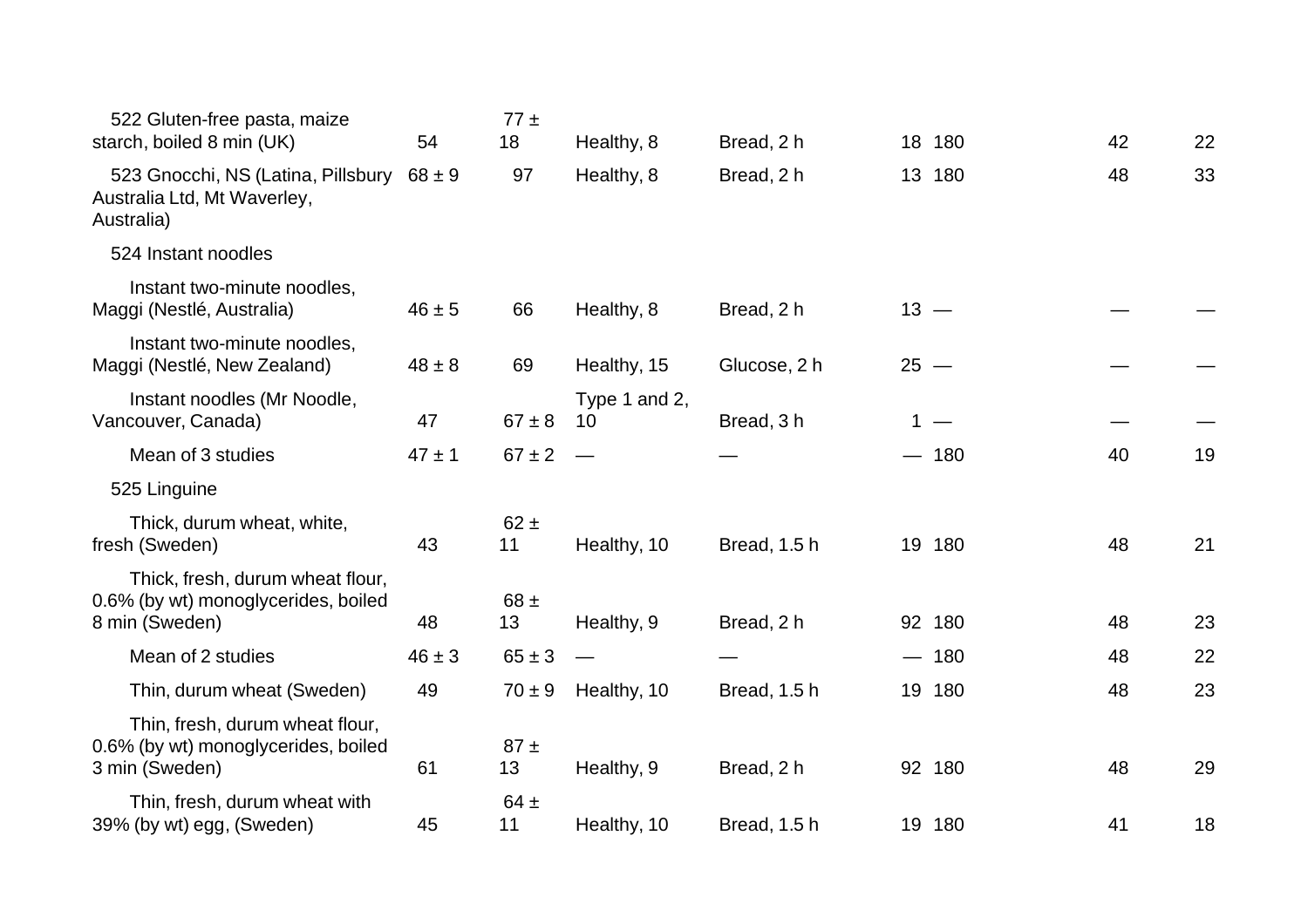| Thin, fresh, with 0.6% (by wt)<br>monoglycerides and 30% (by wt)<br>egg, boiled 3 min (Sweden)             | 53         | $76 \pm$<br>13 | Healthy, 9                 | Bread, 2 h   | 92 180 | 41 | 22 |
|------------------------------------------------------------------------------------------------------------|------------|----------------|----------------------------|--------------|--------|----|----|
| Mean of 4 studies                                                                                          | $52 \pm 3$ | $74 \pm 5$     |                            |              | 180    | 45 | 23 |
| 526 Mung bean noodles                                                                                      |            |                |                            |              |        |    |    |
| Lungkow bean-thread noodles<br>(National Cereals, Oils and<br>Foodstuffs, Qingdao and<br>Guangdong, China) | 26         | $37 \pm 6$     | Type 1 and 2, 9 Bread, 3 h |              | 1 180  | 45 | 12 |
| Mung bean noodles (Longkou<br>bean thread), dried, boiled (Yantai<br>cereals, China)                       | $39 \pm 9$ | $56 \pm$<br>13 | Healthy, 12                | Glucose, 2 h | 73 180 | 45 | 18 |
| Mean of 2 studies                                                                                          | $33 \pm 7$ | $47 \pm$<br>10 |                            |              |        |    |    |
| 527 Macaroni                                                                                               |            |                |                            |              |        |    |    |
| Macaroni, plain, boiled 5 min<br>(Lancia-Bravo Foods Ltd, Canada)                                          | 45         | $64 \pm 8$     | Type 1 and 2,<br>13        | Bread, 3h    | 93 180 | 49 | 22 |
| Macaroni, plain, boiled (Turkey)                                                                           | 48         | 69             | Type 2, 52; type<br>1,31   | Glucose, 2 h | 32 180 | 49 | 23 |
| Mean of 2 studies                                                                                          | $47 \pm 2$ | $67 \pm 3$     |                            |              | $-180$ | 48 | 23 |
| Macaroni and cheese, boxed<br>(Kraft General Foods Canada Inc,<br>Don Mills, Canada)                       | 64         | $92 \pm 5$     | Type 1 and 2, 9 Bread, 3 h |              | 1 180  | 51 | 32 |
| 528 Ravioli, durum wheat flour,<br>meat-filled, boiled (Australia)                                         | $39 \pm 1$ | 56             | Healthy, 6                 | Glucose, 2 h | 91 180 | 38 | 15 |
| 529 Rice noodles and pasta                                                                                 |            |                |                            |              |        |    |    |
|                                                                                                            |            |                |                            |              |        |    |    |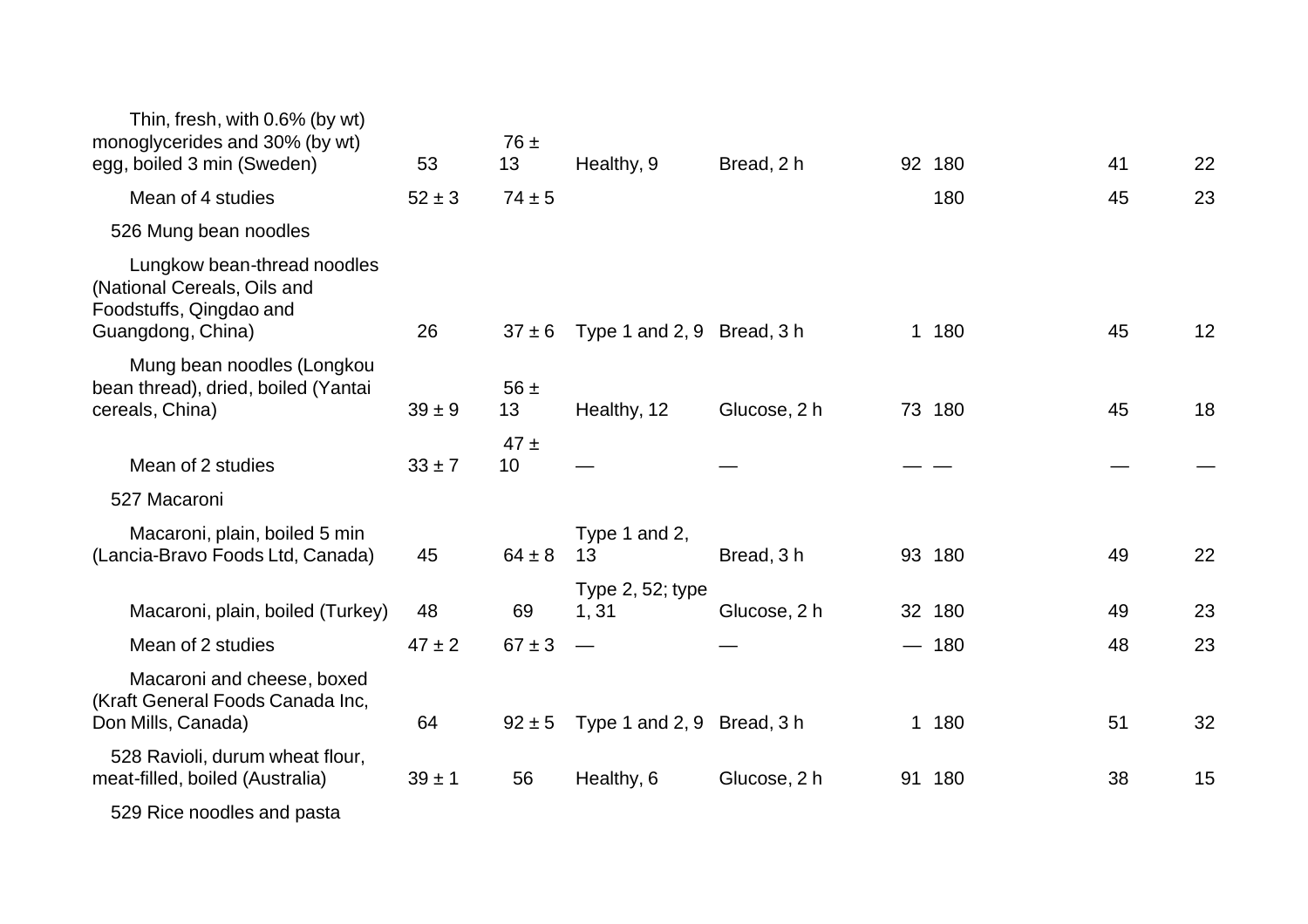| Rice noodles, dried, boiled<br>(Thai World, Bangkok, Thailand)                                         | $61 \pm 6$ | $87 + 9$   | Healthy, 12                | Glucose, 2 h | 3 180     | 39 | 23 |
|--------------------------------------------------------------------------------------------------------|------------|------------|----------------------------|--------------|-----------|----|----|
| Rice noodles, freshly made,<br>boiled (Australia)                                                      | $40 \pm 4$ | $57 \pm 6$ | Healthy, 12                | Glucose, 2 h | 73 180    | 39 | 15 |
| Rice pasta, brown, boiled 16<br>min (Rice Grower's Co-op, Australia)                                   | $92 \pm 8$ | 131        | Healthy, 6                 | Bread, 2 h   | 48 180    | 38 | 35 |
| Rice and maize pasta, gluten-<br>free, Ris'O'Mais (Orgran Foods,<br>Australia)                         | $76 \pm 6$ | 109        | Healthy, 9                 | Glucose, 2 h | $UO4$ 180 | 49 | 37 |
| Rice vermicelli, Kongmoon<br>(National Cereals, Oils and<br>Foodstuffs, China)                         | 58         | $83 \pm 5$ | Type 1 and 2, 9 Bread, 3 h |              | 1 180     | 39 | 22 |
| <b>Spaghetti</b>                                                                                       |            |            |                            |              |           |    |    |
| 530 Spaghetti, gluten-free, rice<br>and split pea, canned in tomato<br>sauce (Orgran Foods, Australia) | $68 \pm 9$ | 97         | Healthy, 10                | Glucose, 2 h | $UO4$ 220 | 27 | 19 |
| 531 Spaghetti, protein enriched,<br>boiled 7 min (Catelli Plus; Catelli Ltd,<br>Montreal, Canada)      | 27         | $38 \pm 4$ | Type 1 and 2,<br>13        | Bread, 3h    | 93 180    | 52 | 14 |
| 532 Spaghetti, white, boiled 5 min                                                                     |            |            |                            |              |           |    |    |
| Boiled 5 min (Lancia-Bravo<br>Foods Ltd, Canada)                                                       | 32         | $45 \pm 6$ | Type 1 and 2,<br>13        | Bread, 3h    | 93 180    | 48 | 15 |
| Boiled 5 min (Canada)                                                                                  | 34         | $49 \pm 7$ | <b>Type 2, 11</b>          | Bread, 3h    | 22 180    | 48 | 16 |
| Boiled 5 min (Canada)                                                                                  | 40         | $57 \pm 8$ | Type $1, 6$                | Bread, 3h    | 93 180    | 48 | 19 |
| Boiled 5 min (Middle East)                                                                             | 44         | $63 \pm 9$ | <b>Type 1, 7</b>           | Bread, 3h    | 22 180    | 48 | 21 |
| Mean of 4 studies                                                                                      | $38 \pm 3$ | $54 \pm 4$ |                            |              | $-180$    | 48 | 18 |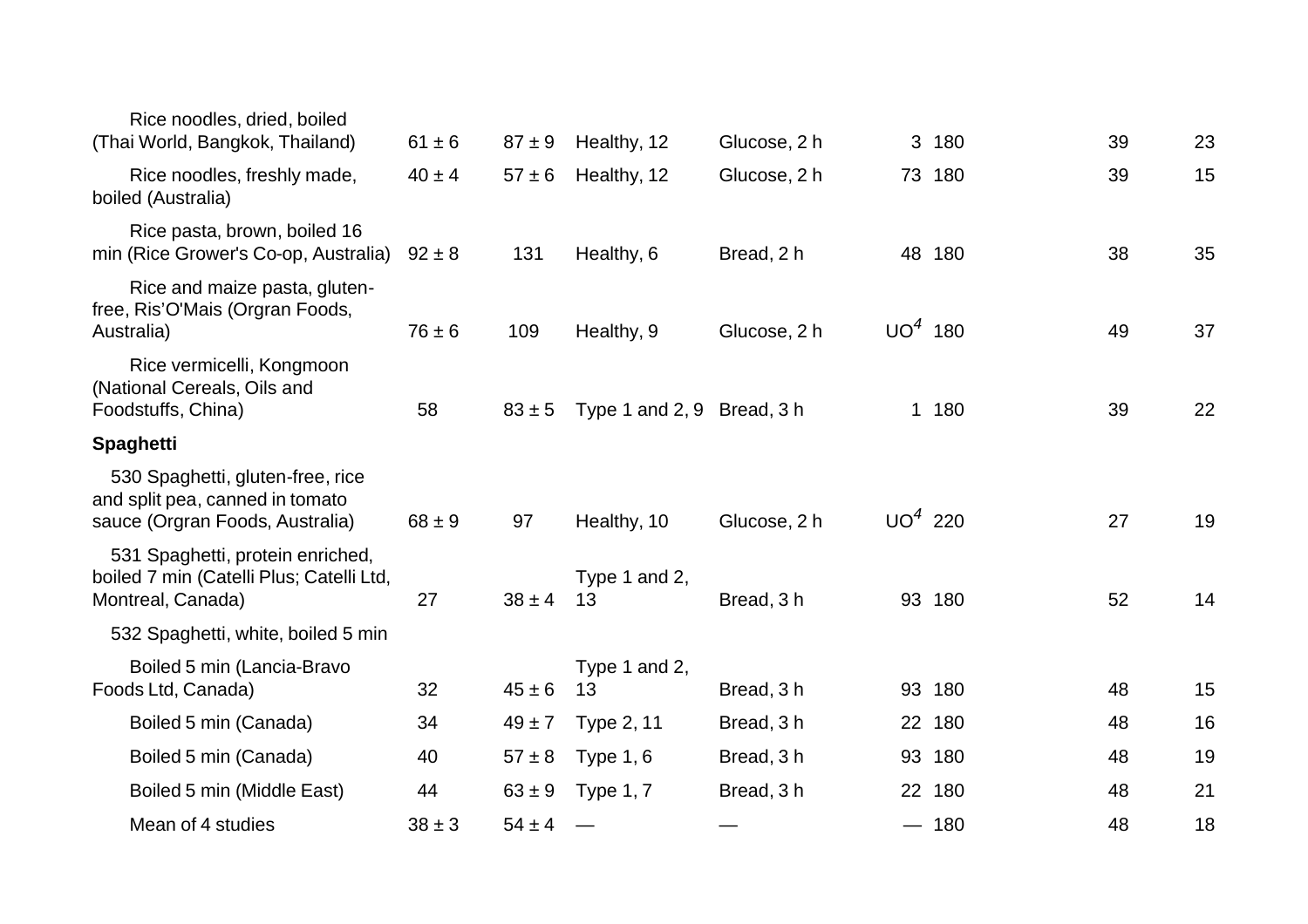| 533 Spaghetti, white or type NS,<br>boiled 10-15 min                                       |             |                |                     |              |           |        |    |    |
|--------------------------------------------------------------------------------------------|-------------|----------------|---------------------|--------------|-----------|--------|----|----|
| White, durum wheat, boiled 10<br>min in salty water (Barilla, Parma,<br>Italy) $12$        | 58          | $83 \pm$<br>16 | Healthy, 8          | Bread, 2.8 h |           | 37 180 | 48 | 28 |
| White, durum wheat flour,<br>boiled 12 min (Starhushålls;<br>Kungsörnen AB, Järna, Sweden) | 47          | $67 \pm$<br>10 | Healthy, 10         | Bread, 2 h   |           | 19 180 | 48 | 23 |
| White, durum wheat flour, 0.6%<br>(by wt) monoglycerides, boiled 12<br>min (Sweden)        | 53          | $76 \pm$<br>12 | Healthy, 9          | Bread, 2 h   |           | 92 180 | 48 | 25 |
| Boiled 15 min (Lancia-Bravo<br>Foods Ltd, Canada)                                          | 32          | $46 \pm 5$     | Type 1 and 2,<br>13 | Bread, 3h    |           | 93 180 | 48 | 15 |
| Boiled 15 min (Lancia-Bravo<br>Foods Ltd, Canada)                                          | 36          | $52 \pm 7$     | <b>Type 2, 7</b>    | Bread, 3 h   |           | 22 180 | 48 | 17 |
| Boiled 15 min (Canada)                                                                     | 41          | 59 $\pm$<br>11 | Type $1, 4$         | Bread, 3h    |           | 22 180 | 48 | 20 |
| White, boiled 15 min in salted<br>water (Unico, Concord, Canada)                           | $44 \pm 3$  | 63             | Healthy, 10         | Glucose, 2 h | $UO4$ 180 |        | 48 | 21 |
| Mean of 7 studies                                                                          | $44 \pm 3$  | $64 \pm 5$     |                     |              |           | $-180$ | 48 | 21 |
| 534 Spaghetti, white or type NS,<br>boiled 20 min                                          |             |                |                     |              |           |        |    |    |
| White, durum wheat, boiled 20<br>min (Australia)                                           | $58 \pm 7$  | 83             | Healthy, 6          | Bread, 2 h   |           | 48 180 | 44 | 26 |
| Durum wheat, boiled 20 min<br>(USA)                                                        | $64 \pm 15$ | 91             | Type $2, 3$         | Glucose, 3 h |           | 9 180  | 43 | 27 |
| Mean of 2 studies                                                                          | $61 \pm 3$  | $87 \pm 4$     |                     |              |           | $-180$ | 44 | 27 |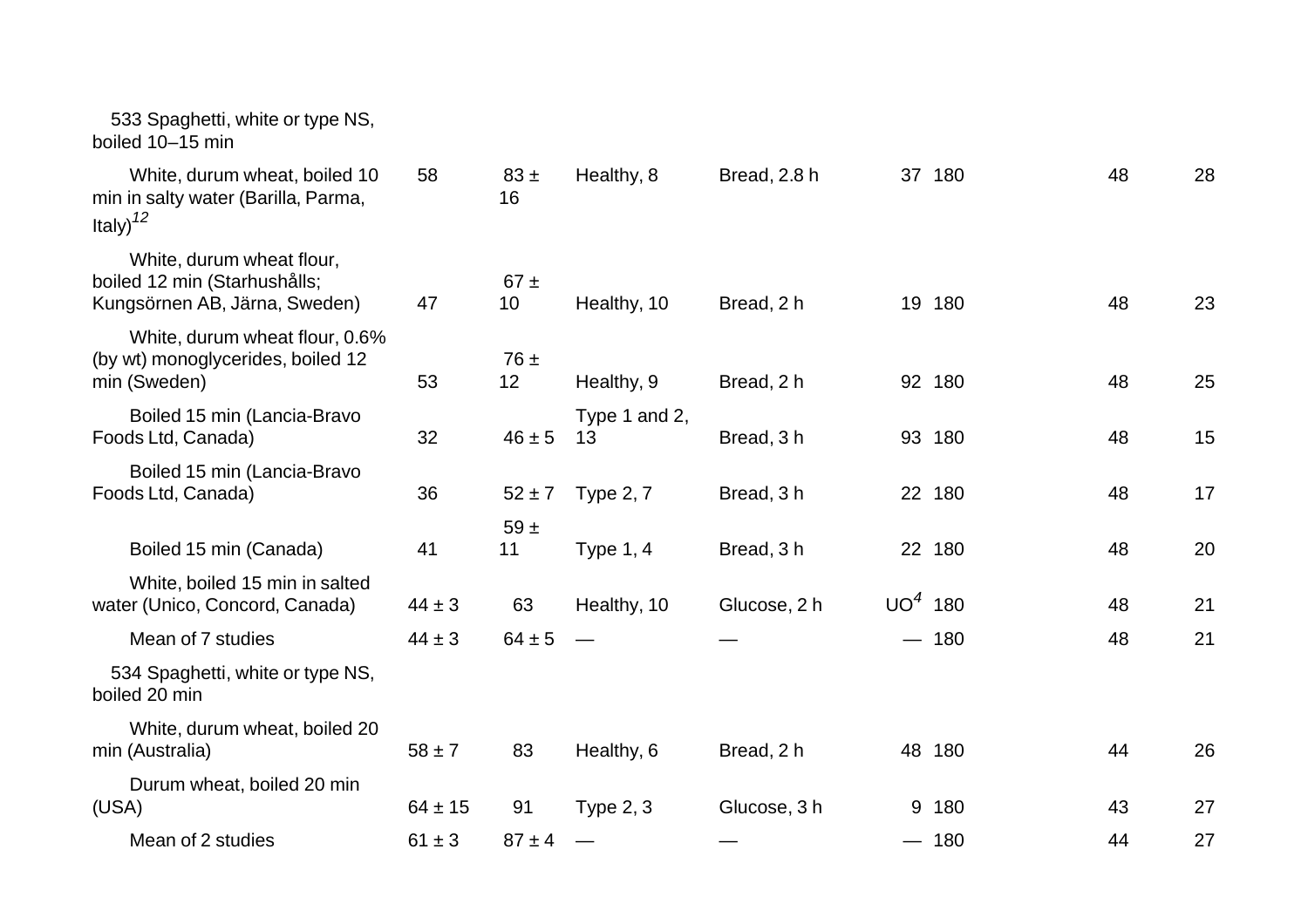| 535 Spaghetti, white, boiled                                                   |             |                             |                        |                     |           |        |    |    |
|--------------------------------------------------------------------------------|-------------|-----------------------------|------------------------|---------------------|-----------|--------|----|----|
| White (Denmark)                                                                | 33          | $47 \pm 9$                  | Type $2, 6$            | Bread, 3h           |           | 94 180 | 48 | 16 |
| White, durum wheat (Catelli Ltd,<br>Montreal Canada)                           | 34          | $48 \pm 5$                  | <b>Type 2, 9</b>       | Bread, 3 h          | 38        | 180    | 48 | 16 |
| White (Australia)                                                              | 38          | $54 \pm$<br>13              | Type 2, 10             | Bread, 3 h          | 41        | 180    | 44 | 17 |
| White (Canada)                                                                 | 42          | $60 \pm 9$                  | <b>Type 2, 6</b>       | Bread, 3h           |           | 30 180 | 48 | 20 |
| White (Canada)                                                                 | 48          | 68                          | Diabetic,<br>number NS | Glucose,<br>time NS |           | 20 180 | 48 | 23 |
| White (Vetta, Greens Foods,<br>Glendenning, Australia)                         | $49 \pm 7$  | $70 \pm$<br>10 <sub>1</sub> | Healthy, 12            | Bread, 2 h          | $UO4$ 180 |        | 44 | 22 |
| White (Canada)                                                                 | $50 \pm 8$  | 71                          | Healthy, 6             | Glucose, 2 h        |           | 3 180  | 48 | 24 |
| Mean of 7 studies                                                              | $42 \pm 3$  | $60 \pm 4$                  |                        |                     |           | $-180$ | 47 | 20 |
| 536 Spaghetti, white, durum<br>wheat semolina (Panzani,<br>Marseilles, France) |             |                             |                        |                     |           |        |    |    |
| Boiled in 0.7% salted water for<br>11 min                                      | $59 \pm 15$ | 84                          | Healthy, 12            | Glucose, 3 h        |           | 95 180 | 48 | 28 |
| Boiled in 0.7% salted water for<br>16.5 min                                    | $65 \pm 15$ | 93                          | Healthy, 12            | Glucose, 3 h        |           | 95 180 | 48 | 31 |
| Boiled in 0.7% salted water for<br>22 min                                      | $46 \pm 10$ | 66                          | Healthy, 12            | Glucose, 3 h        |           | 95 180 | 48 | 22 |
| Mean of 3 cooking times                                                        | $57 \pm 6$  | $81 \pm 8$                  |                        |                     |           | $-180$ | 48 | 27 |
| 537 Spaghetti, whole meal, boiled                                              |             |                             |                        |                     |           |        |    |    |
| Whole meal (USA)                                                               | 32          | $46 \pm 7$                  | Type 2, 10             | Bread, 3 h          |           | 41 180 | 44 | 14 |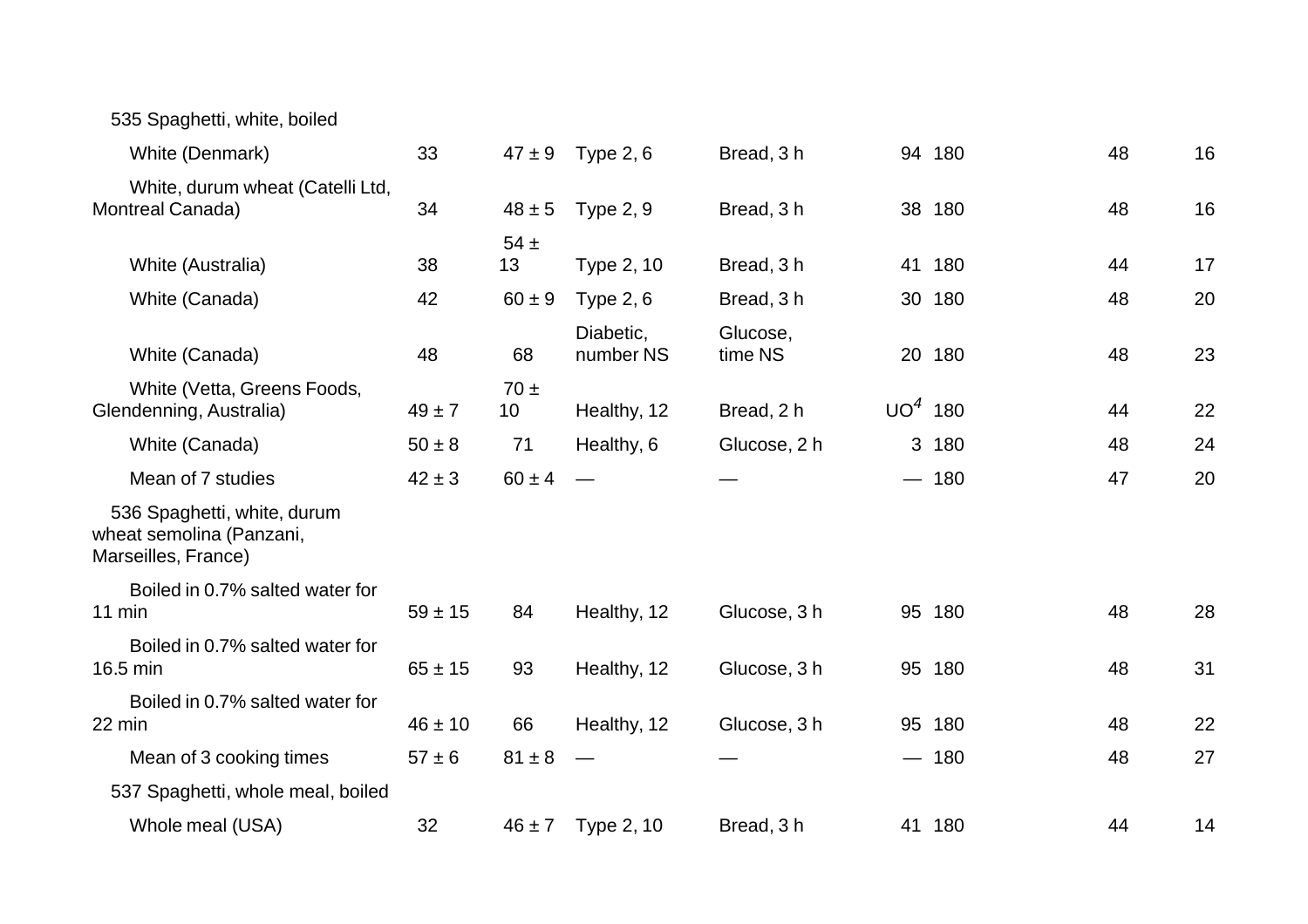| Whole meal (Canada)                                                                                | $42 \pm 4$  | 60         | Healthy, 6                 | Glucose, 2 h |           | 3 180  | 40 | 17             |
|----------------------------------------------------------------------------------------------------|-------------|------------|----------------------------|--------------|-----------|--------|----|----------------|
| Mean of 2 studies                                                                                  | $37 \pm 5$  | $53 \pm 7$ |                            |              |           | $-180$ | 42 | 16             |
| 538 Spirali, durum wheat, white,<br>boiled to al denté texture (Australia)                         | $43 \pm 10$ | 61         | Healthy, 8                 | Glucose, 2 h |           | 91 180 | 44 | 19             |
| 539 Split pea and soya pasta<br>shells, gluten-free (Orgran Foods,<br>Australia)                   | $29 \pm 6$  | 41         | Healthy, 9                 | Glucose, 2 h | $UO4$ 180 |        | 31 | $9\,$          |
| 540 Star Pastina, white, boiled 5<br>min (Lancia-Bravo Foods Ltd,<br>Canada)                       | 38          | $54 \pm 6$ | Type 1 and 2,<br>13        | Bread, 3h    |           | 93 180 | 48 | 18             |
| 541 Tortellini, cheese (Stouffer;<br>Nestlé, Don Mills, Canada)                                    | 50          | $71 \pm 5$ | Type 1 and 2, 8 Bread, 3 h |              |           | 1 180  | 21 | 10             |
| 542 Udon noodles, plain,<br>reheated 5 min (Fantastic, Windsor<br>Gardens, Australia) <sup>6</sup> | $62 \pm 8$  | 43         | Healthy, 10                | Glucose, 2 h | $UO4$ 180 |        | 48 | 30             |
| 543 Vermicelli, white, boiled<br>(Australia)                                                       | $35 \pm 7$  | 50         | Healthy, 7                 | Glucose, 2 h |           | 91 180 | 44 | 16             |
| <b>SNACK FOODS AND</b><br><b>CONFECTIONERY</b>                                                     |             |            |                            |              |           |        |    |                |
| 544 Burger Rings, barbeque-<br>flavored (Smith's Snack Food Co,<br>Chatswood, Australia)           | $90 \pm 16$ | 129        | Healthy, 10                | Glucose, 2 h | $UO4$ 50  |        | 31 | 28             |
| 545 Chocolate, milk, plain                                                                         |             |            |                            |              |           |        |    |                |
| Chocolate, milk, plain with<br>sucrose (Belgium) <sup>6</sup>                                      | $34 \pm 5$  | 49         | Healthy, 8                 | Glucose, 3 h | 96 50     |        | 22 | $\overline{7}$ |
| Chocolate, milk (Cadbury's<br>Confectionery, Ringwood, Australia)                                  | $49 \pm 6$  | 70         | Healthy, 8                 | Bread, 2 h   |           | 2 50   | 30 | 14             |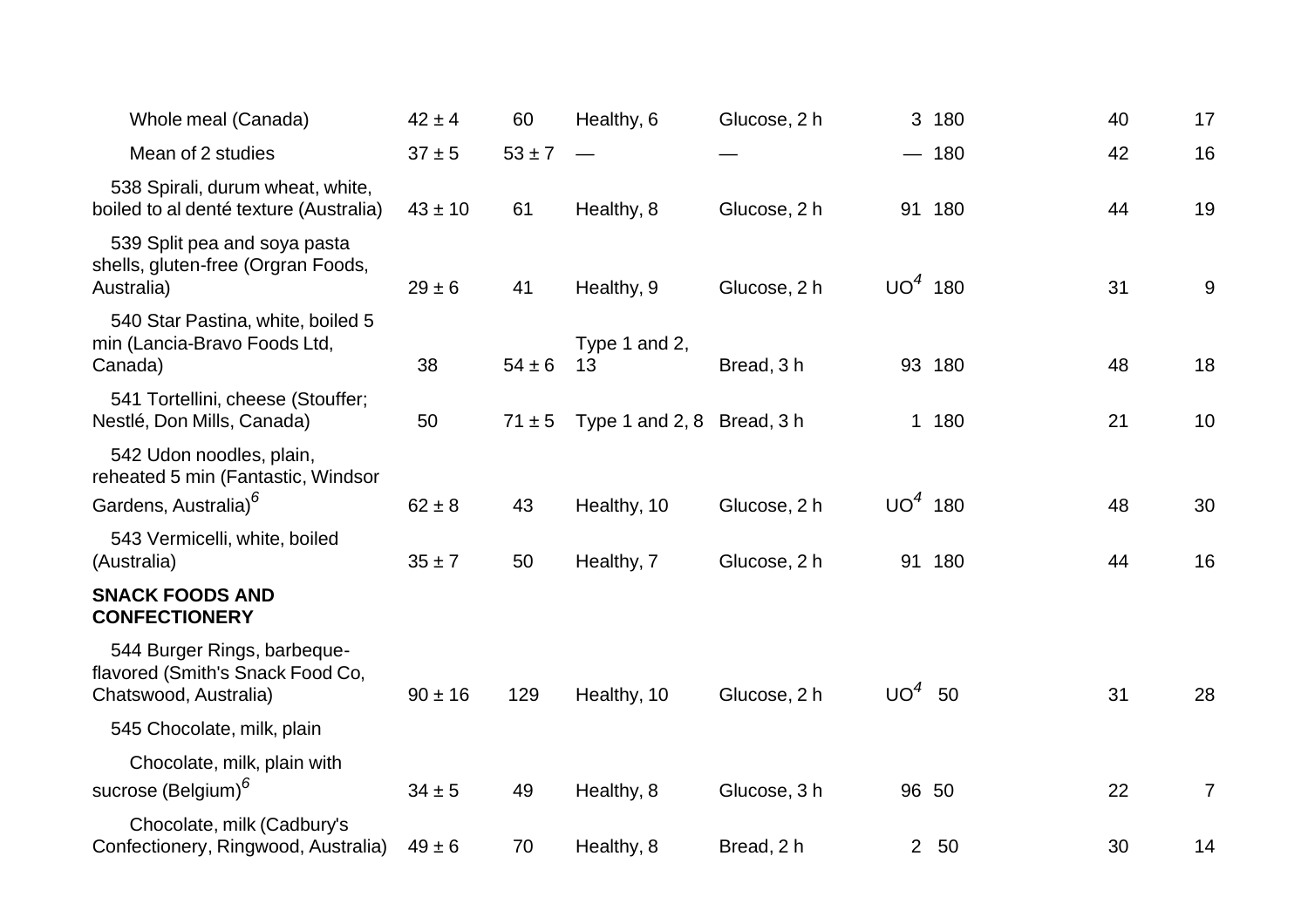| Chocolate, milk (Dove; Mars<br>Confectionery, Ballarat, Australia)                                             | $45 \pm 8$  | 64             | Healthy, 10-12                           | Bread, 2 h   | 17 <sup>2</sup>          | 50    | 30 | 13 |
|----------------------------------------------------------------------------------------------------------------|-------------|----------------|------------------------------------------|--------------|--------------------------|-------|----|----|
|                                                                                                                |             |                |                                          |              |                          |       |    |    |
| Chocolate, milk (Nestlé,<br>Sydney, Australia)                                                                 | $42 \pm 8$  | 60             | Healthy, 10                              | Glucose, 2 h | $UO4$ 50                 |       | 31 | 13 |
| Mean of 4 studies                                                                                              | $43 \pm 3$  | $61 \pm 4$     |                                          |              | $\overline{\phantom{0}}$ | 50    | 28 | 12 |
| Chocolate, milk, plain, low-<br>sugar with maltitol (Belgium) <sup>6</sup>                                     | $35 \pm 16$ | 50             | Healthy, 8                               | Glucose, 3 h |                          | 96 50 | 22 | 8  |
| 546 Chocolate, white (Milky Bar;<br>Nestlé, Australia)                                                         | $44 \pm 6$  | 63             | Healthy, 10                              | Glucose, 2 h | UO <sup>4</sup>          | 50    | 29 | 13 |
| 547 Corn chips                                                                                                 |             |                |                                          |              |                          |       |    |    |
| Corn chips, plain, salted<br>(Doritos original; Smith's Snack<br>Food Co, Australia, 1998)                     | $42 \pm 4$  | $60 \pm 5$     | Healthy, 10                              | Bread, 2 h   | $UO4$ 50                 |       | 25 | 11 |
| Corn chips, plain, salted<br>(Doritos original; Smith's Snack<br>Food Co, Australia, 1985)                     | 72          | 103            | Healthy, 6                               | Glucose, 2 h | 47                       | 50    | 25 | 18 |
| Nachips (Old El Paso Foods<br>Co, Canada)                                                                      | 74          |                | $106 \pm 8$ Type 1 and 2, 9 Glucose, 2 h |              | $\mathbf{1}$             | 50    | 29 | 21 |
| Mean of 3 studies                                                                                              | $63 \pm 10$ | $90 \pm$<br>15 |                                          |              |                          | $-50$ | 26 | 17 |
| 548 Fruit bars                                                                                                 |             |                |                                          |              |                          |       |    |    |
| Apricot filled fruit bar (puréed<br>dried apricot filling in whole-meal<br>pastry) (Mother Earth, New Zealand) | $50 \pm 8$  | 71             | Healthy, 10                              | Glucose, 2 h | 25                       | 50    | 34 | 17 |
| Heinz Kidz Fruit Fingers,<br>banana (HJ Heinz, Australia)                                                      | $61 \pm 11$ | 87             | Healthy, 10                              | Glucose, 2 h | $UO4$ 30                 |       | 20 | 12 |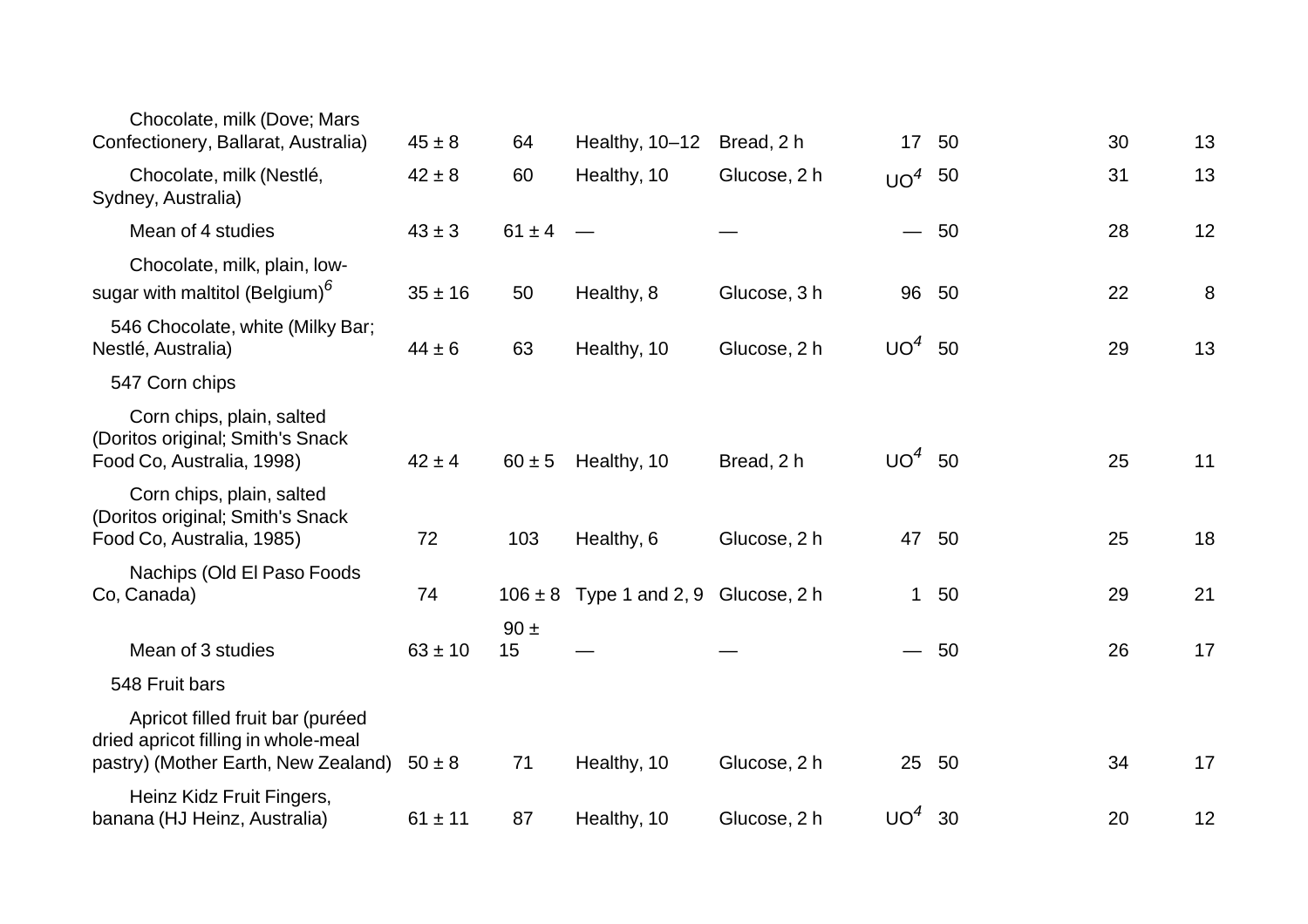| Real Fruit Bars, strawberry<br>(Uncle Toby's, Wahgunyah,<br>Australia)               | $90 \pm 12$ | 129           | Healthy, 10               | Glucose, 2 h | $UO4$ 30                 |       | 26 | 23 |
|--------------------------------------------------------------------------------------|-------------|---------------|---------------------------|--------------|--------------------------|-------|----|----|
| Roll-Ups, fruit leather-type<br>snack (Uncle Toby's, Australia)                      | $99 \pm 12$ | $142 +$<br>18 | Healthy, 10               | Bread, 2 h   | UO <sup>4</sup>          | 30    | 25 | 24 |
| 549 Fruity Bitz, vitamin- and<br>mineral-enriched dried fruit snacks                 |             |               |                           |              |                          |       |    |    |
| Fruity Bitz, apricot (Blackmores<br>Ltd, Australia)                                  | $42 \pm 3$  | 61            | Healthy, 10               | Glucose, 2 h | $UO4$ 15                 |       | 12 | 5  |
| Fruity Bitz, berry (Blackmores<br>Ltd, Australia)                                    | $35 \pm 4$  | 50            | Healthy, 10               | Glucose, 2 h | $UO4$ 15                 |       | 12 | 4  |
| Fruity Bitz, tropical (Blackmores<br>Ltd, Australia)                                 | $41 \pm 3$  | 58            | Healthy, 10               | Glucose, 2 h | $UO4$ 15                 |       | 11 | 5  |
| Mean of 3 flavors                                                                    | $39 \pm 2$  | $56 \pm 3$    |                           |              | $\overline{\phantom{0}}$ | 15    | 12 | 4  |
| 550 Jelly beans                                                                      |             |               |                           |              |                          |       |    |    |
| Jelly beans, assorted colors<br>(Allen's; Nestlé, Australia)                         | $80 \pm 8$  | 114           | Healthy, 8                | Bread, 2 h   |                          | $2 -$ |    |    |
| Jelly beans, assorted colors<br>(Savings, Grocery Holdings,                          |             |               |                           |              | $UO4$ —                  |       |    |    |
| Tooronga, Australia)                                                                 | $76 \pm 6$  | 109           | Healthy, 12               | Bread, 2 h   |                          |       |    |    |
| Mean of 2 studies                                                                    | $78 \pm 2$  | $112 \pm 3 -$ |                           |              |                          | $-30$ | 28 | 22 |
| 551 Kudos Whole-Grain Bars,<br>chocolate chip (M & M/Mars,<br>Hackettstown, NJ, USA) | $62 \pm 8$  | 89            | Healthy, 10-12 Bread, 2 h |              |                          | 17 50 | 32 | 20 |
| 552 Life Savers, peppermint<br>candy (Nestlé, Australia)                             | $70 \pm 6$  | 100           | Healthy, 8                | Bread, 2 h   |                          | 2 30  | 30 | 21 |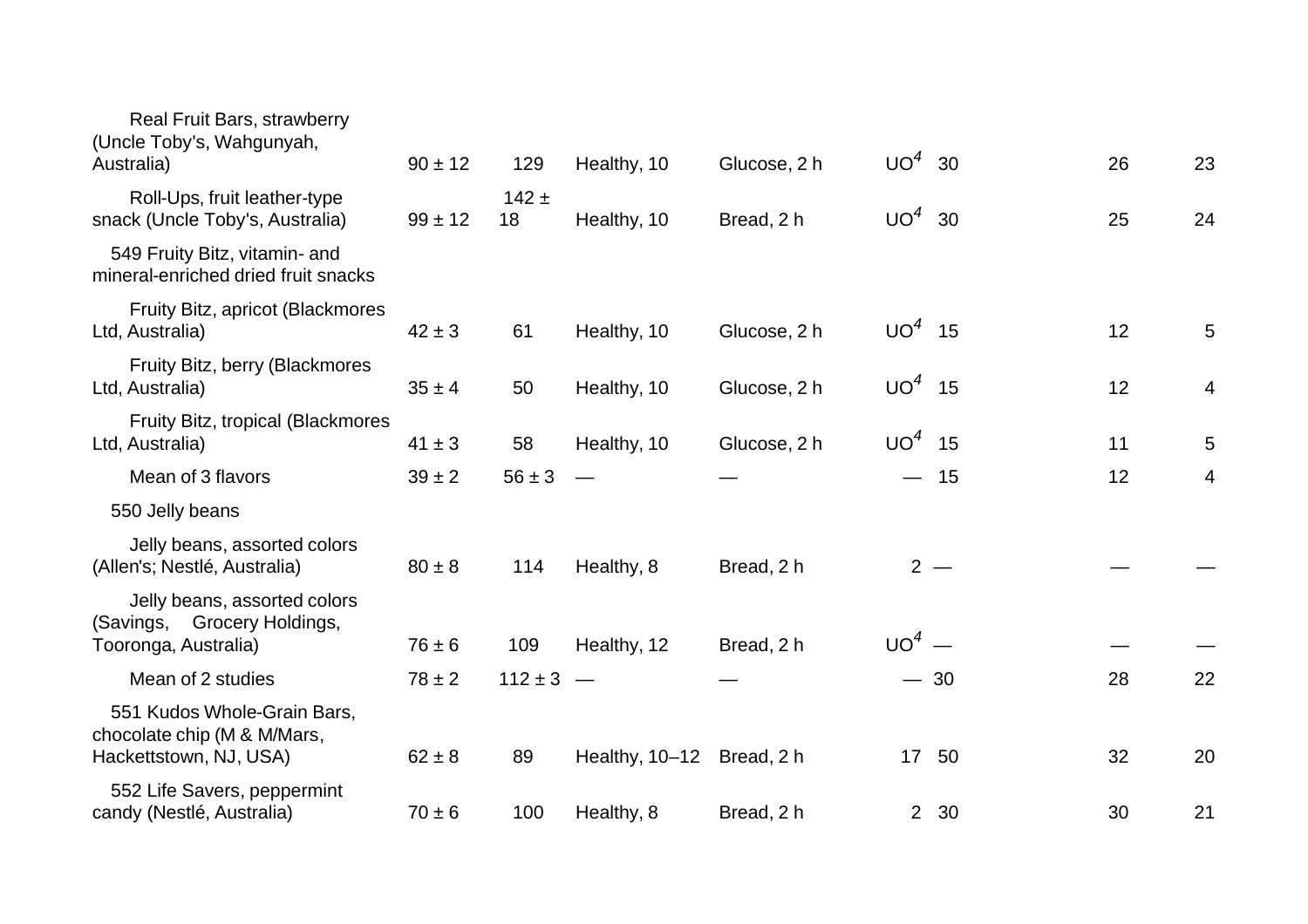| 553 M & M's, peanut (Mars<br>Confectionery, Australia)                                      | $33 \pm 3$  | 47             | Healthy, 10-12 Bread, 2 h  |              |                | 17 30 | 17             | 6              |
|---------------------------------------------------------------------------------------------|-------------|----------------|----------------------------|--------------|----------------|-------|----------------|----------------|
| 554 Mars Bar                                                                                |             |                |                            |              |                |       |                |                |
| Mars Bar (Mars Confectionery,<br>Australia)                                                 | $62 \pm 8$  | 89             | Healthy, 10-12             | Bread, 2 h   |                | 17 60 | 40             | 25             |
| Mars Bar (M & M/Mars, USA)                                                                  | $68 \pm 12$ | 97             | Healthy, 6                 | Glucose, 2 h | 3              | 60    | 40             | 27             |
| Mean of 2 studies                                                                           | $65 \pm 3$  | $93 \pm 4$     |                            |              |                | $-60$ | 40             | 26             |
| 555 Muesli bar containing dried<br>fruit (Uncle Toby's, Australia)                          | $61 \pm 7$  | 87             | Healthy, 7                 | Bread, 2 h   |                | 2 30  | 21             | 13             |
| 556 Nougat, Jijona (La Fama,<br>Spain)                                                      | 32          | 46             | Healthy, 7                 | Bread, 2 h   | 97             | 30    | 12             | $\overline{4}$ |
| 557 Nutella, chocolate hazelnut<br>spread (Ferrero Australia, Milson's<br>Point, Australia) | $33 \pm 4$  | 47             | Healthy, 10-12 Bread, 2 h  |              |                | 17 20 | 12             | $\overline{4}$ |
| <b>Nuts</b>                                                                                 |             |                |                            |              |                |       |                |                |
| 558 Cashew nuts, salted (Coles<br>Supermarkets, Australia) <sup>6</sup><br>559 Peanuts      | $22 \pm 5$  | 31             | Healthy, 10                | Glucose, 2 h | $UO4$ 50       |       | 13             | $\mathbf{3}$   |
| Peanuts, crushed (South                                                                     |             |                |                            |              |                |       |                |                |
| Africa) $^6$                                                                                | $7 \pm 4$   | 10             | Healthy, 6                 | Glucose, 2 h | 29             | 50    | 4              | $\mathbf 0$    |
| Peanuts (Canada) <sup>6</sup>                                                               | $13 \pm 6$  | 19             | Healthy, 5                 | Glucose, 2 h | 3 <sup>1</sup> | 50    | $\overline{7}$ | 1              |
| Peanuts (Mexico) <sup>6</sup>                                                               | 23          | $33 \pm$<br>17 | Healthy, 21;<br>type 2, 27 | Bread, 3h    | 98             | 50    | $\overline{7}$ | $\overline{2}$ |
| Mean of 3 studies                                                                           | $14 \pm 8$  | $21 \pm$<br>12 |                            |              |                | $-50$ | 6              | 1              |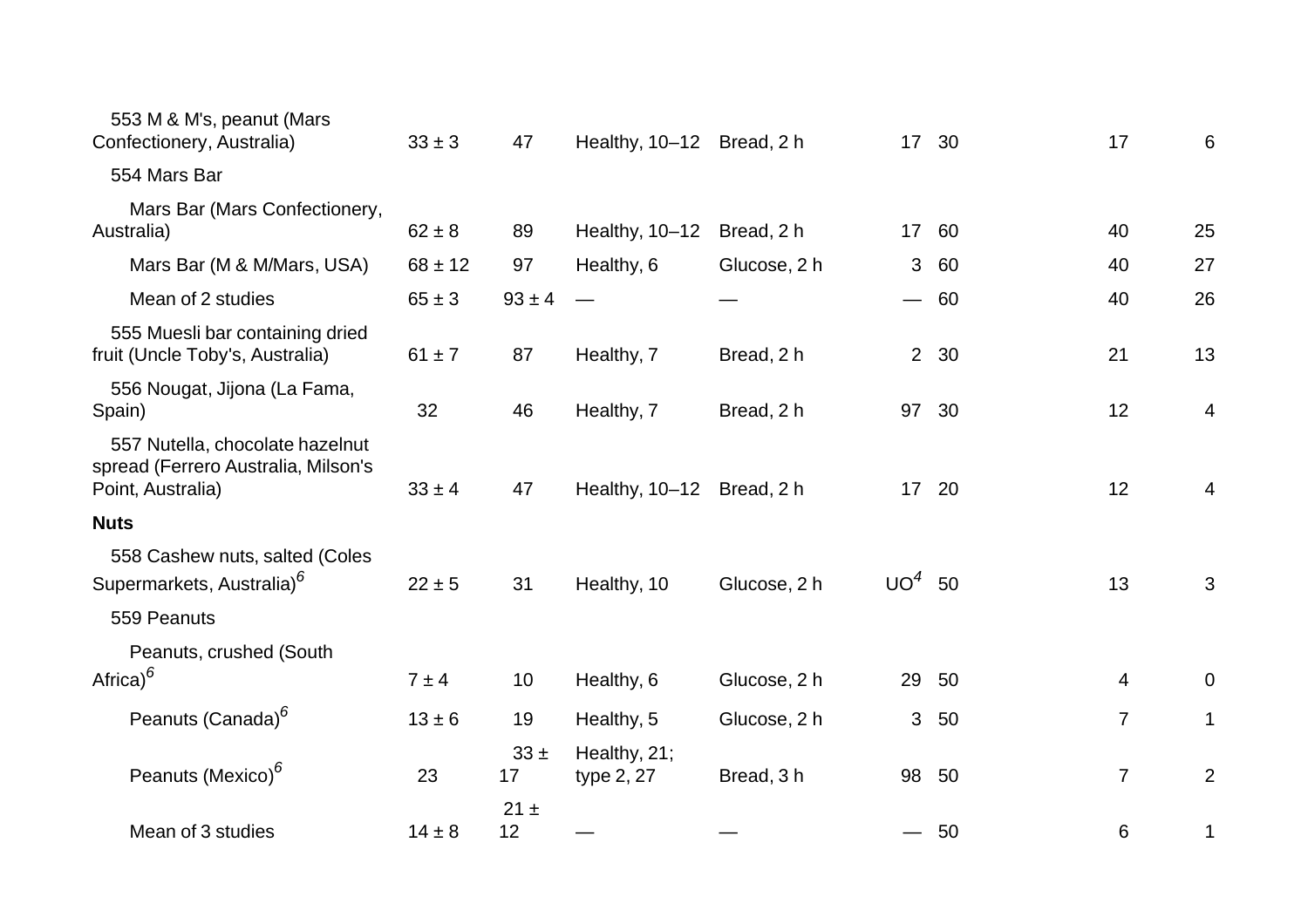## 560 Popcorn

| Popcorn, plain, cooked in<br>microwave oven (Green's Foods,<br>Australia)                             | $55 \pm 7$  | 79              | Healthy, 8     | Bread, 2 h   |                 | 13 20 | 11 | 6  |
|-------------------------------------------------------------------------------------------------------|-------------|-----------------|----------------|--------------|-----------------|-------|----|----|
| Popcorn, plain, cooked in<br>microwave oven (Uncle Toby's,<br>Australia)                              | 89          | 127             | Healthy, 12    | Bread, 2 h   | $UO4$ 20        |       | 11 | 10 |
| Mean of 2 studies                                                                                     | $72 \pm 17$ | $103 \pm$<br>24 |                |              |                 | $-20$ | 11 | 8  |
|                                                                                                       |             |                 |                |              |                 |       |    |    |
| 561 Pop Tarts, double chocolate<br>(Kellogg's, Australia)                                             | $70 \pm 2$  | 100             | Healthy, 10    | Glucose, 2 h | $UO4$ 50        |       | 35 | 24 |
| 562 Potato crisps                                                                                     |             |                 |                |              |                 |       |    |    |
| Potato crisps, plain, salted<br>(Arnott's, Homebush, Australia)                                       | 57          | 81              | Healthy, 6     | Glucose, 2 h | 47              | 50    | 18 | 10 |
| Potato crisps, plain, salted<br>(Canada)                                                              | $51 \pm 7$  | 73              | Healthy, 7     | Glucose, 2 h | 3               | 50    | 24 | 12 |
| Mean of 2 studies                                                                                     | $54 \pm 3$  | $77 \pm 4$      |                |              |                 | 50    | 21 | 11 |
| 563 Pretzels, oven-baked,<br>traditional wheat flavor (Parker's,<br>Smith's Snack Food Co, Australia) | $83 \pm 9$  | 119             | Healthy, 8     | Bread, 2 h   | 13 <sup>2</sup> | 30    | 20 | 16 |
| 564 Skittles (Mars Confectionery,<br>Australia)                                                       | $70 \pm 5$  | 100             | Healthy, 10-12 | Bread, 2 h   | 17              | 50    | 45 | 32 |
| 565 Snack bars                                                                                        |             |                 |                |              |                 |       |    |    |
| Snack bar, apple cinnamon<br>(Con Agra Inc, USA)                                                      | $40 \pm 8$  | $57 \pm$<br>11  | Healthy, 10    | Bread, 2 h   | $UO4$ 50        |       | 29 | 12 |
| Snack bar, peanut butter and<br>choc-chip (Con Agra Inc, USA)                                         | $37 \pm 6$  | $53 \pm 9$      | Healthy, 10    | Bread, 2 h   | UO <sup>4</sup> | 50    | 27 | 10 |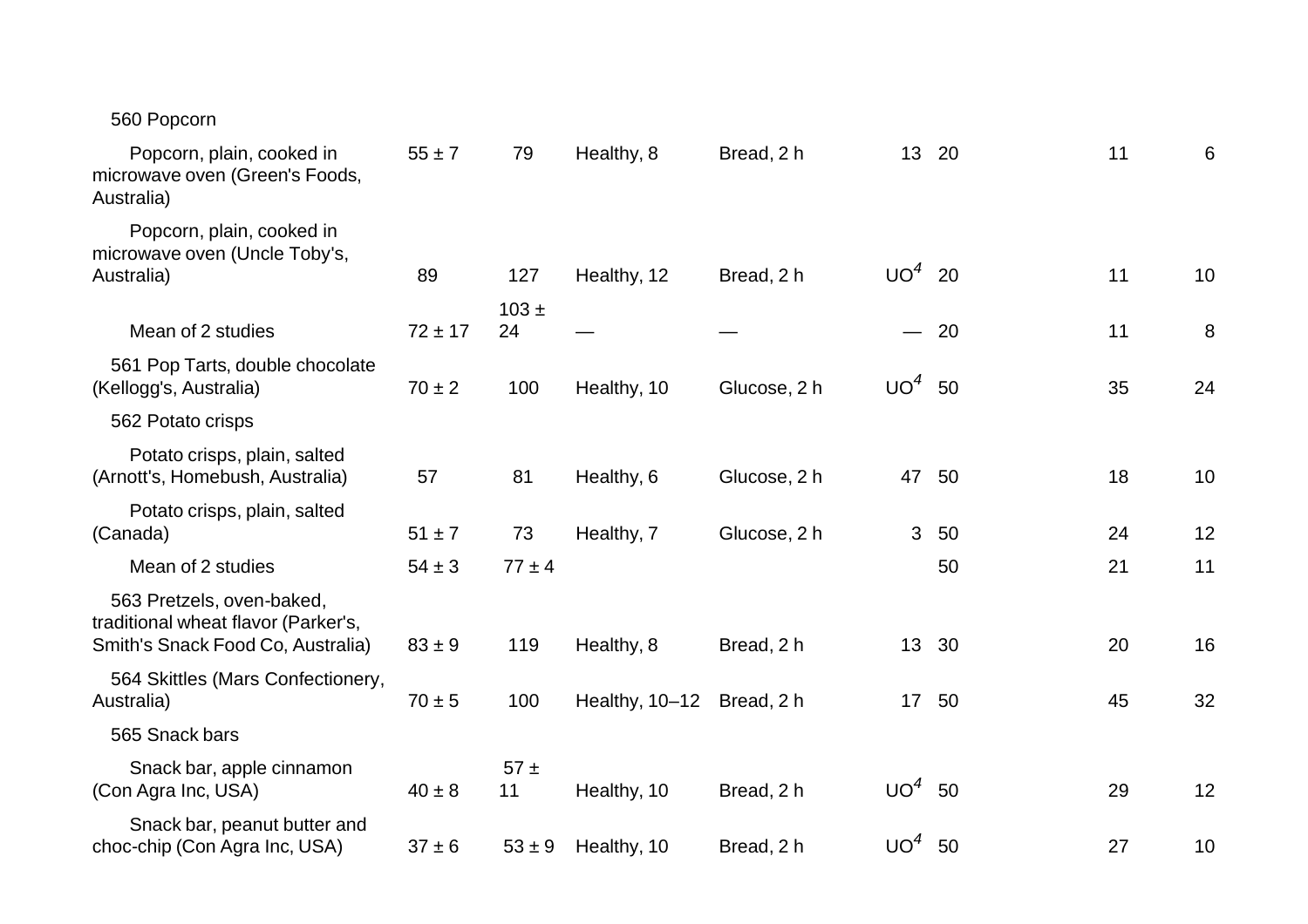| 566 Snickers Bar                                                                                     |             |            |                            |              |          |          |    |    |
|------------------------------------------------------------------------------------------------------|-------------|------------|----------------------------|--------------|----------|----------|----|----|
| <b>Snickers Bar (Mars</b><br>Confectionery, Australia)                                               | $41 \pm 5$  | 59         | Healthy, 10-12 Bread, 2 h  |              |          | 17 60    | 36 | 15 |
| Snickers Bar (M & M/Mars,<br>USA)                                                                    | 68          | 97         | Healthy, 12                | Bread, 2 h   | 99       | 60       | 34 | 23 |
| Mean of 2 studies                                                                                    | $55 \pm 14$ | 78±<br>19  |                            |              |          | 60       | 35 | 19 |
| 567 Twisties, cheese-flavored,<br>extruded snack, rice and corn<br>(Smith's Snackfood Co, Australia) | $74 \pm 5$  | 106        | Healthy, 10                | Glucose, 2 h | $UO4$ 50 |          | 29 | 22 |
| 568 Twix Cookie Bar, caramel (M<br>& M/Mars, USA)                                                    | $44 \pm 6$  | 63         | Healthy, 10-12 Bread, 2 h  |              |          | 17 60    | 39 | 17 |
| <b>SPORTS BARS</b>                                                                                   |             |            |                            |              |          |          |    |    |
| 569 Power Bar (Powerfood Inc,<br>Berkeley, CA, USA)                                                  |             |            |                            |              |          |          |    |    |
| Power Bar, chocolate                                                                                 | $58 \pm 5$  | $83 \pm 7$ | Healthy, 10                | Bread, 2 h   | $17 -$   |          |    |    |
| Power Bar, chocolate                                                                                 | 53          | 75         | Healthy, 12                | Bread, 2 h   | $99 -$   |          |    |    |
| Mean of 2 studies                                                                                    | $56 \pm 3$  | $79 \pm 4$ |                            |              |          | 65       | 42 | 24 |
| 570 Ironman PR bar, chocolate<br>(PR Nutrition, San Diego, CA, USA)                                  | 39          | 55         | Healthy, 12                | Bread, 2 h   |          | 99 65    | 26 | 10 |
| <b>SOUPS</b>                                                                                         |             |            |                            |              |          |          |    |    |
| 571 Black bean (Wil-Pack Foods,<br>San Pedro, CA, USA)                                               | 64          | $92 \pm 9$ | Type 1 and 2, 6 Bread, 3 h |              |          | 1 250 mL | 27 | 17 |
| 572 Green pea, canned<br>(Campbell Soup Co Ltd, Toronto,<br>Canada)                                  | 66          | $94 \pm 7$ | Type 1 and 2,<br>10        | Bread, 3h    |          | 1 250 mL | 41 | 27 |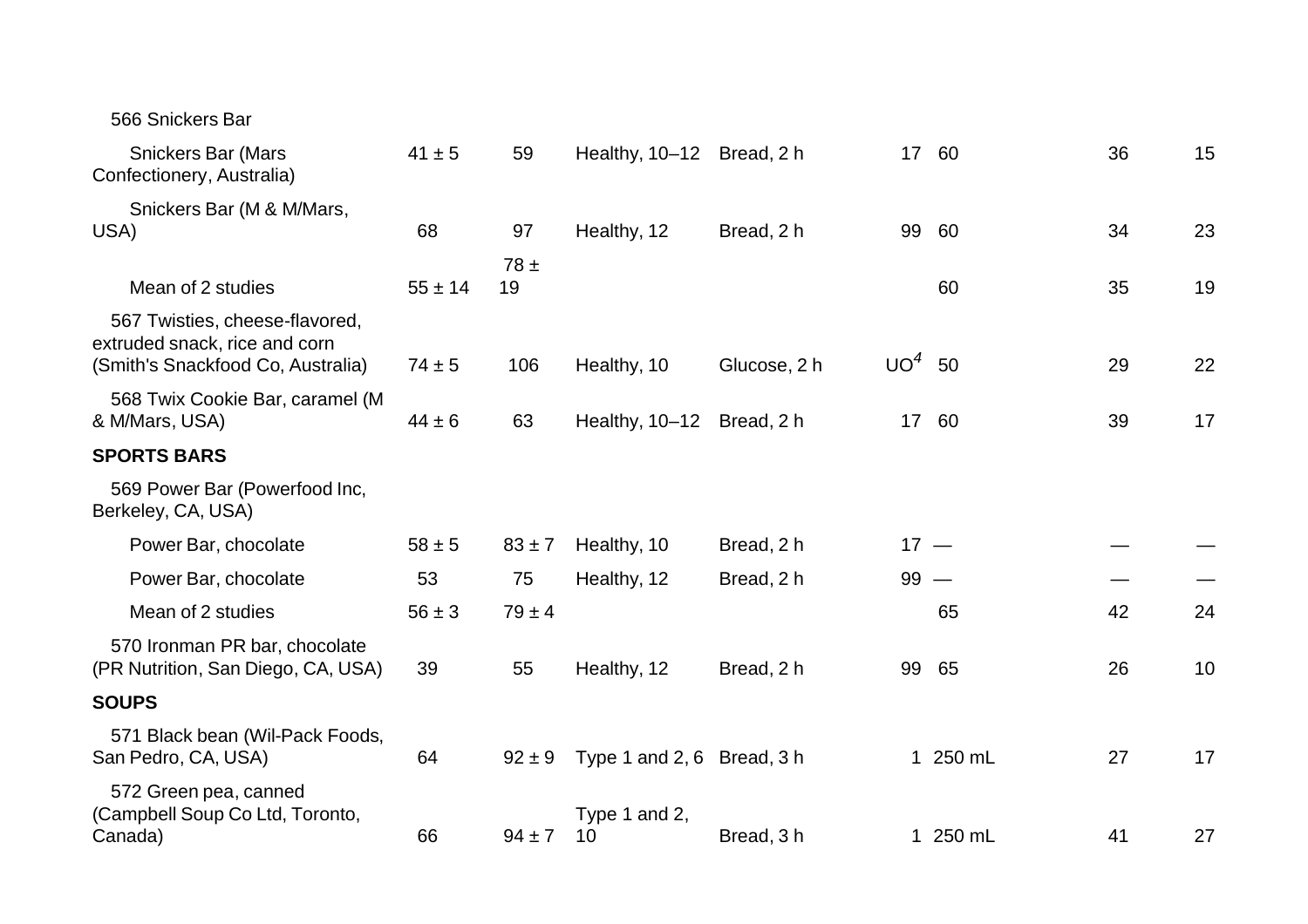| 573 Lentil, canned (Unico,<br>Canada)                                                                            | 44         | $63 \pm 6$     | Type 1 and $2, 9$          | Bread, 3 h   |          | 1 250 mL     | 21    | 9              |
|------------------------------------------------------------------------------------------------------------------|------------|----------------|----------------------------|--------------|----------|--------------|-------|----------------|
| 574 Minestrone, Traditional,<br>Country Ladle (Campbell's Soups,<br>Homebush, Australia) <sup>6</sup>            | $39 \pm 3$ | 56             | Healthy, 10                | Glucose, 2 h |          | $UO4$ 250 mL | 18    | $\overline{7}$ |
| 575 Noodle soup (traditional<br>Turkish soup with stock and<br>noodles)                                          | 1          | $\mathbf 1$    | Healthy, 31;               | Glucose, 2 h |          | 32 250 mL    | $9\,$ | $\mathbf 0$    |
| 576 Split pea (Wil-Pak Foods,<br>USA)                                                                            | 60         | $86 \pm$<br>12 | Type 1 and 2, 5 Bread, 3 h |              |          | 1 250 mL     | 27    | 16             |
| 577 Tarhana soup (traditional<br>Turkish soup with wheat flour,<br>yogurt, tomato, and peppers)                  | 20         | 29             | Healthy, 31;<br>type 2, 52 | Glucose, 2 h | 32       |              |       |                |
| 578 Tomato soup (Canada)                                                                                         | $38 \pm 9$ | 54             | Healthy, 5                 | Glucose, 2 h |          | 3 250 mL     | 17    | 6              |
| <b>SUGARS AND SUGAR</b><br><b>ALCOHOLS</b>                                                                       |            |                |                            |              |          |              |       |                |
| 579 Blue agave cactus nectar,<br>high-fructose                                                                   |            |                |                            |              |          |              |       |                |
| Organic agave cactus nectar,<br>light, 90% fructose (Western<br>Commerce Corp, City of Industry,<br>$CA, USA)^6$ | $11 \pm 1$ | $16 \pm 1$     | Healthy, 9                 | Bread, 2 h   | $UO4$ 10 |              | 8     | $\mathbf 1$    |
| Organic agave cactus nectar,<br>light, 97% fructose (Western                                                     |            |                |                            |              |          |              |       |                |
| Commerce Corp, USA) <sup>6</sup>                                                                                 | $10 \pm 1$ | $14 \pm 1$     | Healthy, 9                 | Bread, 2 h   | $UO4$ 10 |              | 8     | 1              |
| 580 Fructose                                                                                                     |            |                |                            |              |          |              |       |                |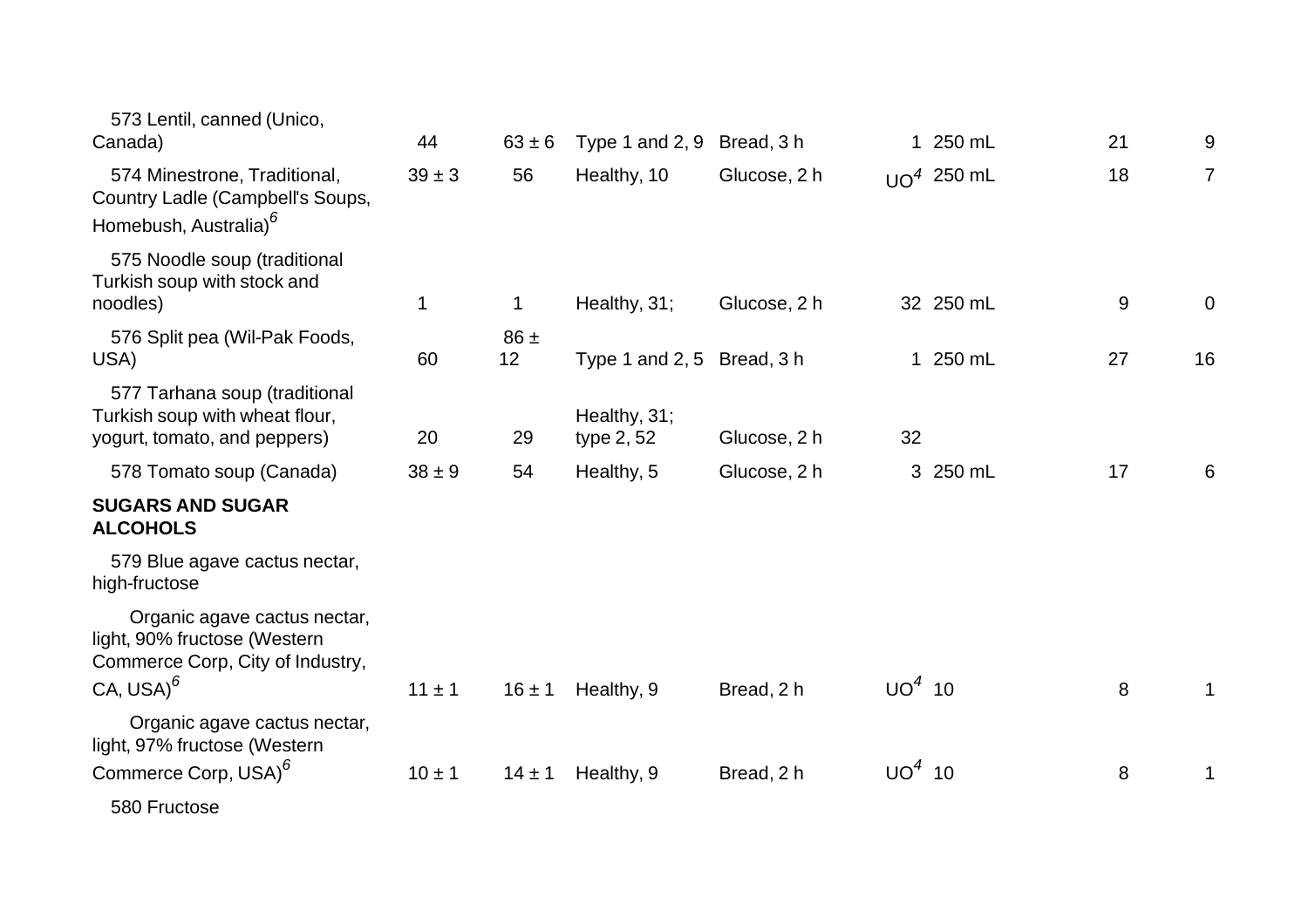| 11         |                  |                        | Bread, 2 h                                                            | $100 -$                                      |                  |                |
|------------|------------------|------------------------|-----------------------------------------------------------------------|----------------------------------------------|------------------|----------------|
|            |                  |                        |                                                                       |                                              |                  |                |
|            |                  |                        |                                                                       |                                              |                  |                |
|            |                  |                        |                                                                       |                                              |                  |                |
| 21         | 30               | <b>NS</b>              | Glucose,<br>time NS                                                   | $23 -$                                       |                  |                |
| 24         |                  |                        | Glucose, 5<br>$h^{23}$                                                | $6 -$                                        |                  |                |
| 25         | 35±<br>12        | Type $2, 6$            | Bread, 3 h                                                            | $49 -$                                       |                  |                |
| $19 \pm 2$ | $27 \pm 4$       |                        |                                                                       | $-10$                                        | 10               | $\overline{2}$ |
|            |                  |                        |                                                                       |                                              |                  |                |
| 85         | 121              | Type 2, 20             | Bread, 3h                                                             | $52 -$                                       |                  |                |
| 92         | 131 $\pm$<br>13  | <b>Type 2, 6</b>       | Bread, 3 h                                                            | $49 -$                                       |                  |                |
|            |                  | Type 2, 5; IGT,        |                                                                       |                                              |                  |                |
| 93         | 132              | $6^{10}$               | Bread, 3h                                                             | $28 -$                                       |                  |                |
| 96         | 137              | Healthy, 16            | Bread, 3 h                                                            | $51 -$                                       |                  |                |
| 96         | 137              | Diabetic,<br>number NS | Glucose,<br>time NS                                                   | $20 -$                                       |                  |                |
| 96         | $137 +$<br>22    | Healthy, 8             | Bread, 2 h                                                            | $100 -$                                      |                  |                |
|            | 12<br>$20 \pm 5$ | $16 \pm 6$<br>29<br>34 | $16 \pm 5$ Healthy, 8<br>Healthy, 8<br>Healthy, 5<br><b>Type 2, 7</b> | Bread, 2 h<br>Glucose, 2 h<br>Type 2, number | $100 -$<br>$3 -$ |                |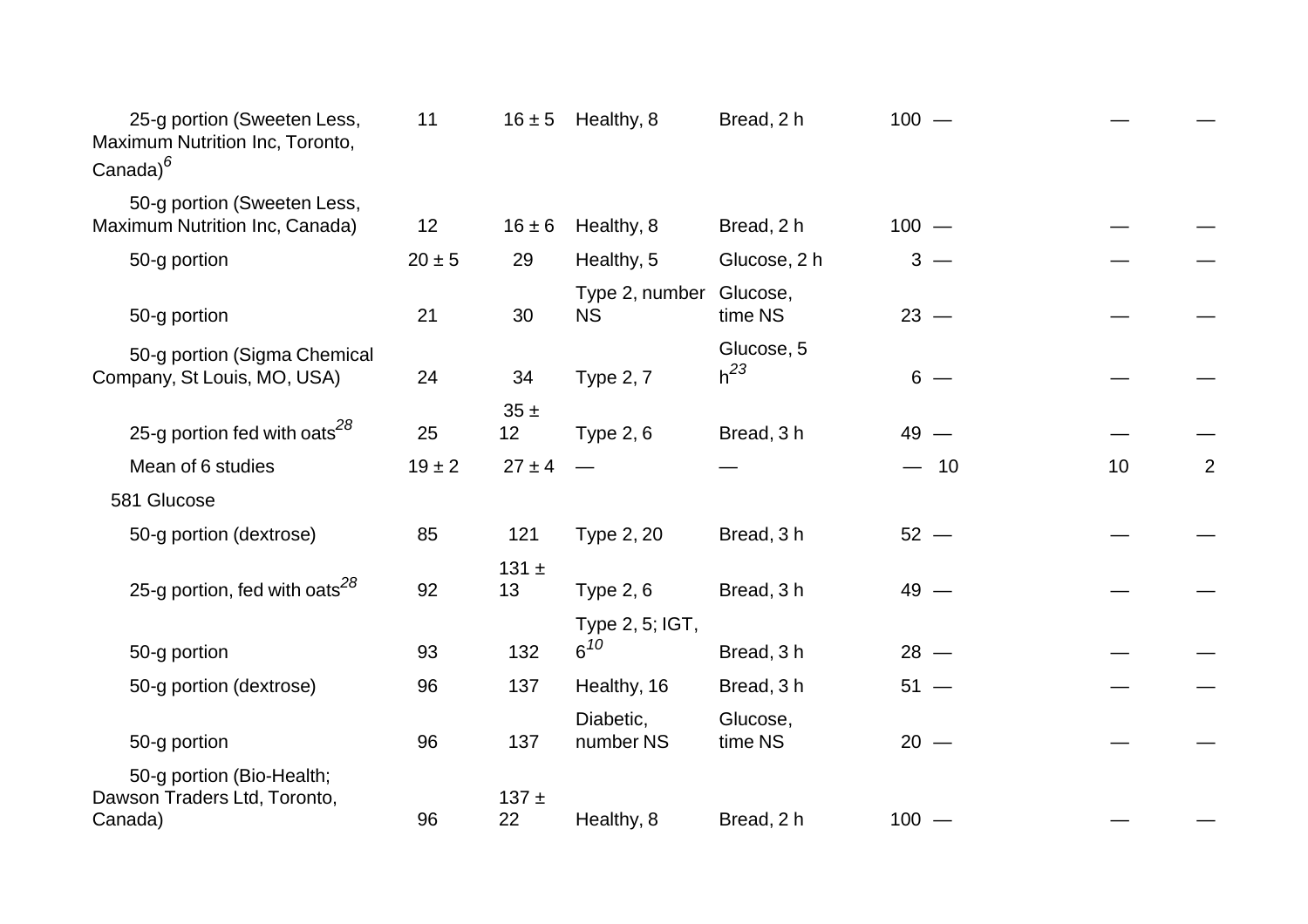| 50-g portion                                                                                                 | 100         | 143             | Healthy, 35      | Glucose, 2 h      | $3 -$                 |    |    |
|--------------------------------------------------------------------------------------------------------------|-------------|-----------------|------------------|-------------------|-----------------------|----|----|
| 50-g portion (Glucodin glucose<br>tablets; Boots, North Ryde,<br>Australia)                                  | $102 \pm 9$ | 146             | Healthy, 7       | Bread, 2 h        | $2 -$                 |    |    |
| 25-g portion (Bio-Health,<br>Canada) $^6$                                                                    | 103         | $147 \pm$<br>18 | Healthy, 8       | Bread, 2 h        | $100 -$               |    |    |
| 50-g portion (dextrose)                                                                                      | 111         | 158             | Healthy, 6       | Wheat, 2 h        | $54 -$                |    |    |
| 100-g portion (Bio-Health,<br>Canada) $^{12}$                                                                | 114         | $163 \pm$<br>28 | Healthy, 8       | Bread, 2 h        | $100 -$               |    |    |
| Mean of 11 studies                                                                                           | $99 \pm 3$  | $141 \pm 4$ –   |                  |                   | $-10$                 | 10 | 10 |
| <b>Glucose consumed with</b><br>American ginseng (Panax<br>quinquefolius L.)                                 |             |                 |                  |                   |                       |    |    |
| 582 25 g glucose (Glucodex<br>solution; Rougier Inc, Chambly,<br>Quebec) with 3 g dried ginseng <sup>6</sup> | 78          | 112             | <b>Type 2, 9</b> | Glucose, 2 h      | 101 10                | 10 | 8  |
| 583 Glucodex                                                                                                 |             |                 |                  |                   |                       |    |    |
| 25 g glucose (Glucodex) 40 min<br>after 3 g dried ginseng <sup>8</sup>                                       | 80          | 115             | <b>Type 2, 9</b> | Glucose, 2 h      | $101 -$               |    |    |
| 25 g glucose (Glucodex) 40 min<br>3 g dried ginseng <sup>8</sup><br>before                                   | 76          | 109             | Healthy, 10      | Glucose, 1.5<br>h | $101 -$               |    |    |
| Mean of 2 groups of subjects                                                                                 | $78 \pm 2$  | $112 \pm 3$     |                  |                   | 10<br>$\qquad \qquad$ | 10 | 8  |
| 584 Glucose consumed with gum<br>fiber                                                                       |             |                 |                  |                   |                       |    |    |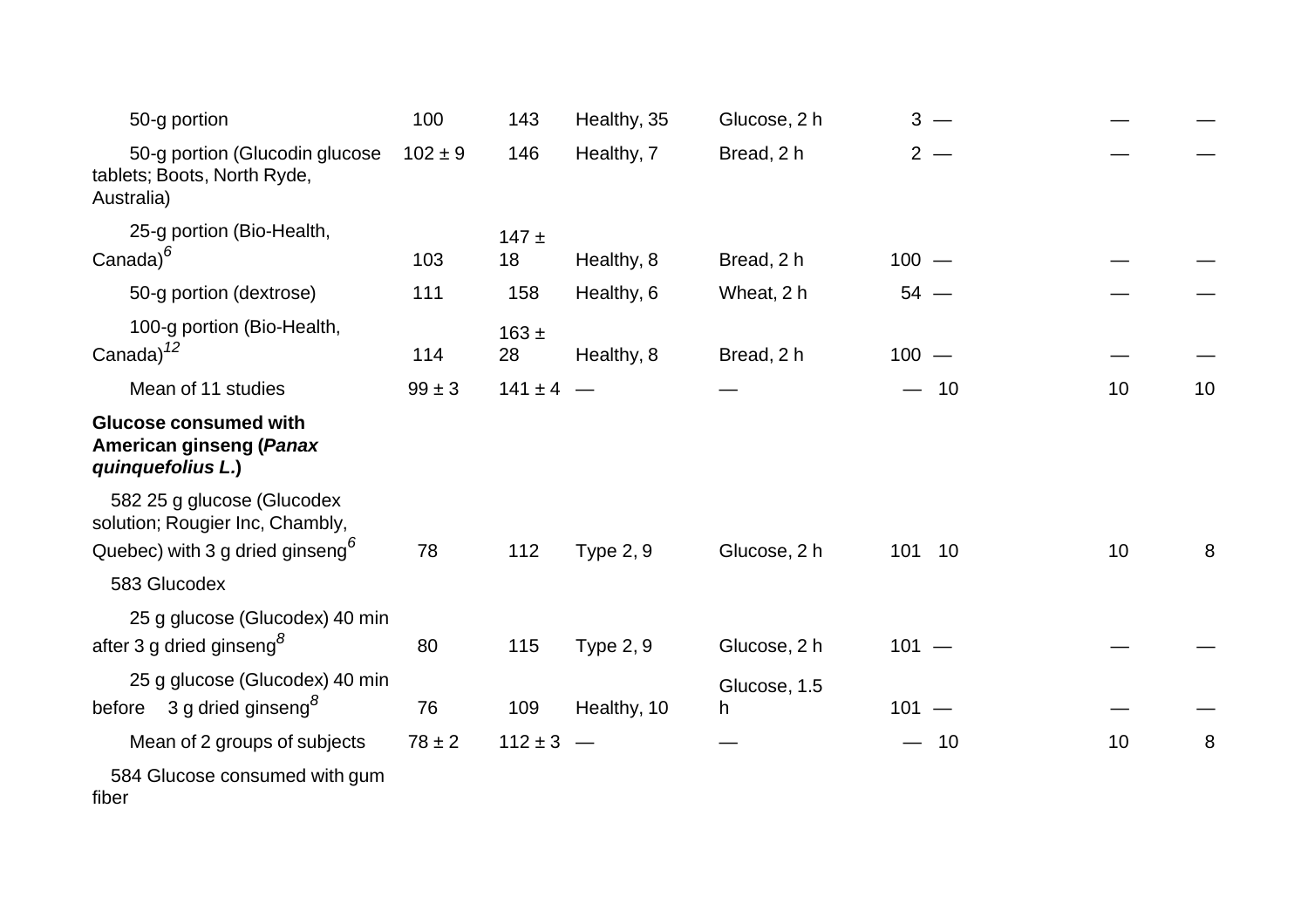| 46 g Glucose + 15 g apple and<br>orange fiber extract (FITA,<br>Chatswood, Australia) (total<br>carbohydrate content of drink $= 50$<br>g) | $79 \pm 3$ | 113        | Healthy, 10                  | Glucose, 2 h             | $UO4$ 10 |        | 8<br>6                |
|--------------------------------------------------------------------------------------------------------------------------------------------|------------|------------|------------------------------|--------------------------|----------|--------|-----------------------|
| 50 g Glucose $+$ 14.5 g guar<br>gum                                                                                                        | 62         | 88         | Healthy, 10                  | Glucose, 2 h             | 102      | 10     | 10<br>6               |
| 50 g Glucose + 14.5 g oat gum<br>(78% oat ß-glucan)                                                                                        | 57         | 82         | Healthy, 9                   | Glucose, 2 h             | 102 10   |        | $6\phantom{1}6$<br>10 |
| 100 g Glucose + 20 g acacia<br>$g \text{um}^{\prime}$                                                                                      | 85         | 121        | Healthy, 12                  | Glucose, 2.5<br>$h^{12}$ | 103      | 10     | 9<br>10               |
| 585 Glucose consumed with a<br>mixed meal                                                                                                  |            |            |                              |                          |          |        |                       |
| 30 g glucose with 150 g grilled<br>beefburger,                                                                                             | 55         | 79         | Type 2, 16                   | Glucose, 3<br>$h^{14}$   | $53 -$   |        |                       |
| 30 g cheese, and 10 g butter<br>(total meal contained 50 g<br>carbohydrate) (France)                                                       |            |            | (sulfonylureas<br>not taken) |                          |          |        |                       |
| 30 g glucose with 150 g grilled<br>beefburger,                                                                                             | 57         | 81         | Type 2, 14                   | Glucose, 3<br>$h^{14}$   | $53 -$   |        |                       |
| 30 g cheese, and 10 g butter<br>(total meal contained 50 g<br>carbohydrate) (France)                                                       |            |            | (sulfonylureas<br>taken)     |                          |          |        |                       |
| Mean of 2 groups of subjects                                                                                                               | $56 \pm 1$ | $80 \pm 1$ |                              |                          |          | $-250$ | 35<br>20              |
| 586 Honey                                                                                                                                  |            |            |                              |                          |          |        |                       |
| Locust honey (Romania) <sup>6</sup>                                                                                                        | 32         | 46         | Type 2, 32                   | Glucose, 2 h             | 104 25   |        | 21<br>$\overline{7}$  |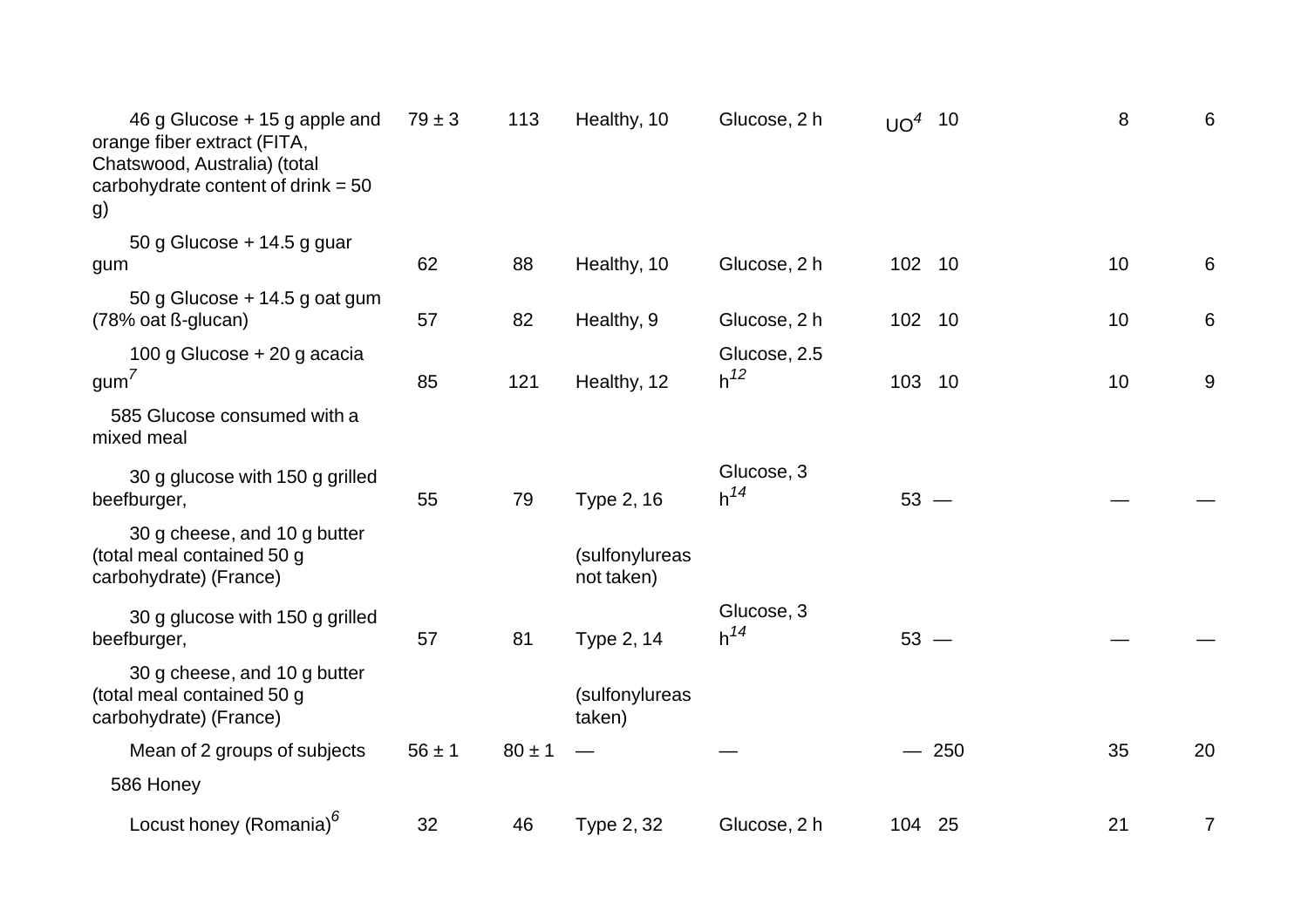| Yellow box, 46% fructose<br>(Australia) <sup>6</sup>                                         | $35 \pm 4$ | 50         | Healthy, 10 | Glucose, 2 h | $UO4$ 25 |    | 18 | 6              |
|----------------------------------------------------------------------------------------------|------------|------------|-------------|--------------|----------|----|----|----------------|
| Stringy bark, 52% fructose<br>(Australia) <sup>6</sup>                                       | $44 \pm 4$ | 63         | Healthy, 9  | Glucose, 2 h | $UO4$ 25 |    | 21 | 9              |
| Red gum, 35% fructose<br>(Australia) <sup>6</sup>                                            | $46 \pm 3$ | 66         | Healthy, 9  | Glucose, 2 h | $UO4$ 25 |    | 18 | 8              |
| Iron bark, 34% fructose<br>(Australia) <sup>6</sup>                                          | $48 \pm 3$ | 69         | Healthy, 10 | Glucose, 2 h | $UO4$ 25 |    | 15 | $\overline{7}$ |
| Yapunya, 42% fructose<br>(Australia) <sup>6</sup>                                            | $52 \pm 5$ | 74         | Healthy, 9  | Glucose, 2 h | $UO4$ 25 |    | 17 | 9              |
| Pure (Capilano Honey Ltd,<br>Richlands, Australia)                                           | $58 \pm 6$ | 83         | Healthy, 8  | Bread, 2 h   | $UO4$ 25 |    | 21 | 12             |
| Commercial blend, 38%<br>fructose (WA blend; Capilano Honey<br>Ltd, Australia) <sup>6</sup>  | $62 \pm 3$ | 89         | Healthy, 9  | Glucose, 2 h | $UO4$ 25 |    | 18 | 11             |
| Salvation Jane, 32% fructose<br>(Australia) <sup>6</sup>                                     | $64 \pm 5$ | 91         | Healthy, 10 | Glucose, 2 h | $UO4$ 25 |    | 15 | 10             |
| Commercial blend, 28%<br>fructose (NSW blend; Capilano<br>Honey Ltd, Australia) <sup>6</sup> | $72 \pm 6$ | 103        | Healthy, 9  | Glucose, 2 h | $UO4$ 25 |    | 13 | 9              |
| Honey, NS (Canada) <sup>6</sup>                                                              | $87 \pm 8$ | 124        | Healthy, 6  | Glucose, 2 h | 3        | 25 | 21 | 18             |
| Mean of 11 types of honey                                                                    | $55 \pm 5$ | $78 \pm 7$ |             |              |          | 25 | 18 | 10             |
| 587 Lactose                                                                                  |            |            |             |              |          |    |    |                |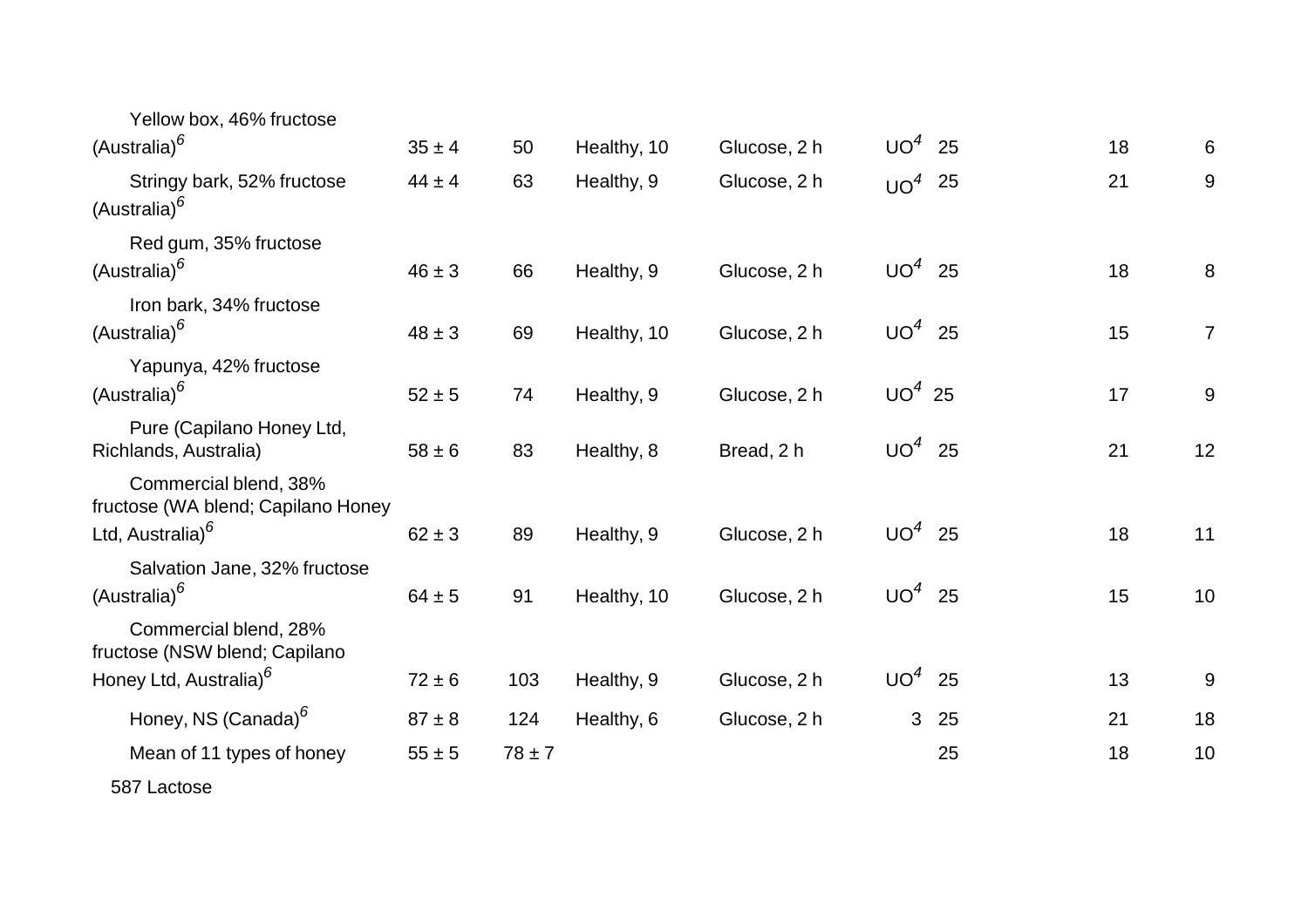| 50 g lactose (Sigma Chemical                            |              |                             |                             | Glucose, 5             |         |       |    |    |
|---------------------------------------------------------|--------------|-----------------------------|-----------------------------|------------------------|---------|-------|----|----|
| Co, USA)                                                | 43           | 61                          | <b>Type 2, 7</b>            | $h^{23}$               |         | $6 -$ |    |    |
| 25 g lactose (BDH, Poole, UK) <sup>6</sup>              | 48           | $68 \pm 8$                  | Healthy, 10                 | Bread, 2 h             | $72 -$  |       |    |    |
| 25 g lactose $^{28}$                                    | 48           | 69 $\pm$<br>10 <sub>1</sub> | <b>Type 2, 6</b>            | Bread, 3 h             | $49 -$  |       |    |    |
| Mean of 3 studies                                       | $46 \pm 2$   | $66 \pm 3$                  |                             |                        |         | 10    | 10 | 5  |
| 588 50 g maltose                                        | $105 \pm 12$ | 150                         | Healthy, 6                  | Glucose, 2 h           | 3       | 10    | 10 | 11 |
| 589 Sucrose                                             |              |                             |                             |                        |         |       |    |    |
| 50 g sucrose (Sigma Chemical<br>Co, $USA$ <sup>8</sup>  | 58           | 83                          | <b>Type 2, 7</b>            | Glucose, 5<br>$h^{23}$ |         | $6 -$ |    |    |
| 50 g sucrose (Redpath Sugars,<br>Toronto, Canada)       | 58           | $83 \pm$<br>15              | Healthy, 8                  | Bread, 2 h             | 100     |       |    |    |
| 50 g sucrose                                            | $59 \pm 10$  | 84                          | Healthy, 5                  | Glucose, 2 h           |         | $3 -$ |    |    |
| 50 g sucrose                                            | 60           | 86                          | Type 2, number<br><b>NS</b> | Glucose,<br>time NS    | $23 -$  |       |    |    |
| 25 g sucrose (Redpath Sugars,<br>Canada) $^6$           | 60           | $86 \pm 9$                  | Healthy, 8                  | Bread, 2 h             | $100 -$ |       |    |    |
| 25 g sucrose $6,28$                                     | 64           | $91 \pm$<br>18              | <b>Type 2, 6</b>            | Bread, 3 h             | $49 -$  |       |    |    |
| 50 g sucrose                                            | $65 \pm 9$   | 93                          | Healthy, 7                  | Glucose, 2 h           | $29 -$  |       |    |    |
| 100 g sucrose (Redpath<br>Sugars, Canada) <sup>12</sup> | 65           | $94 \pm$<br>14              | Healthy, 8                  | Bread, 2 h             | $99 -$  |       |    |    |
| 30 g sucrose <sup>29</sup>                              | 82           | $117 +$<br>22               | Type 2, 14                  | Bread, 2 h             | $70 -$  |       |    |    |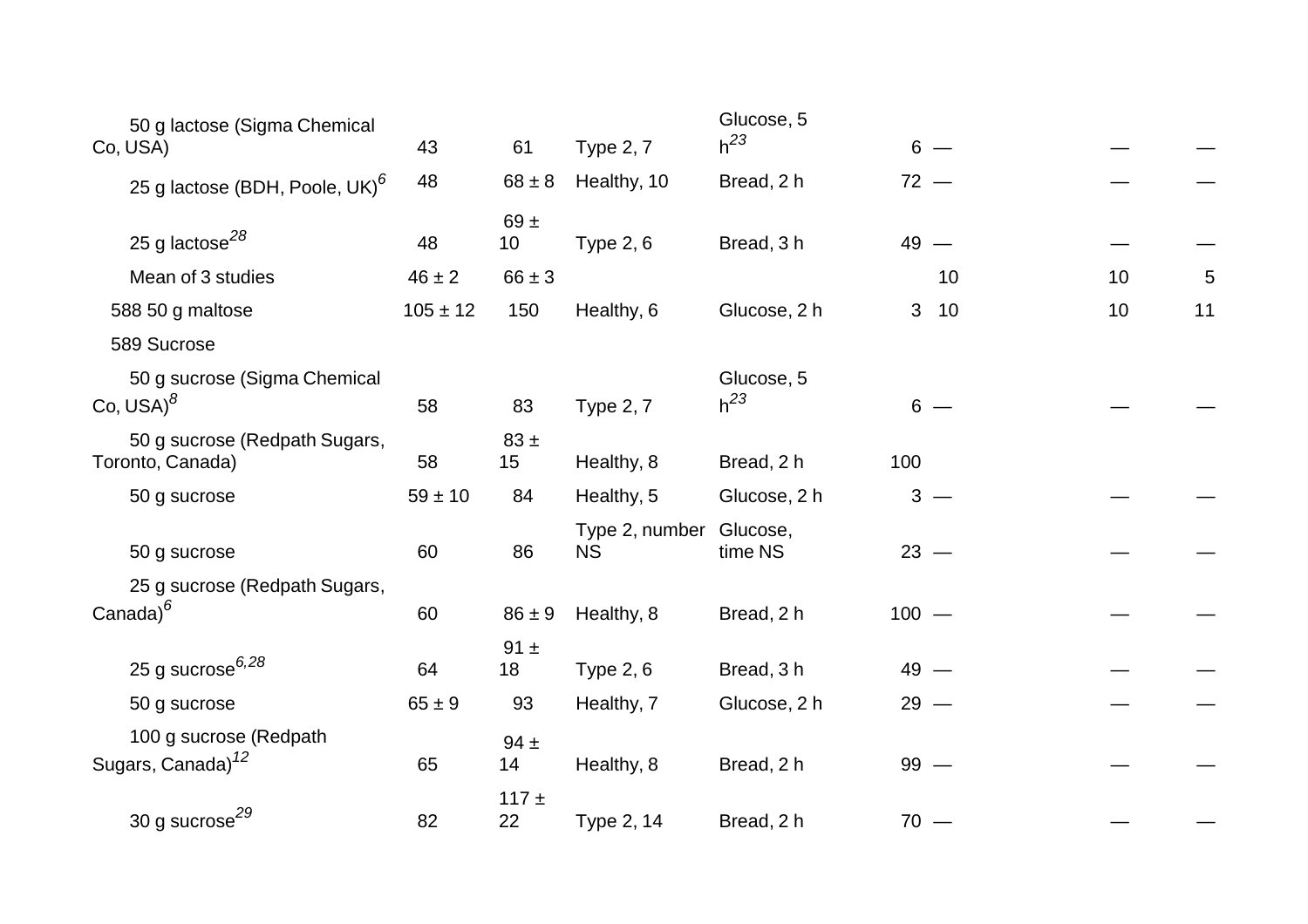| 25 g sucrose <sup>6</sup>                                                                                         | $110 \pm 21$ | 157             | Healthy, 8  | Glucose, 3 h | $96 -$   |    |    |                |
|-------------------------------------------------------------------------------------------------------------------|--------------|-----------------|-------------|--------------|----------|----|----|----------------|
| Mean of 10 studies                                                                                                | $68 \pm 5$   | $97 \pm 7$      |             |              |          | 10 | 10 | 7              |
| <b>Sugar alcohols and sugar-</b><br>replacement compounds                                                         |              |                 |             |              |          |    |    |                |
| 590 Lactitol                                                                                                      |              |                 |             |              |          |    |    |                |
| 25 g lactitol $^{30}$                                                                                             | $-1 \pm 7$   | $-1$            | Healthy, 8  | Glucose, 3 h | $105 -$  |    |    |                |
| 25 g lactitol MC (Danisco<br>Sweeteners, Redhill, Surrey, UK) <sup>30</sup>                                       | 3±1          | 4               | Healthy, 10 | Glucose, 2 h | $UO4$ —  |    |    |                |
| Mean of 2 studies                                                                                                 | $2 \pm 3$    | $3 \pm 4$       |             |              |          | 10 | 10 | 0              |
| 591 Litesse                                                                                                       |              |                 |             |              |          |    |    |                |
| 25 g Litesse II, bulking agent<br>with polydextrose and sorbitol<br>(Danisco Sweeteners, UK) <sup>30</sup>        | $7 \pm 2$    | $5\overline{)}$ | Healthy, 10 | Glucose, 2 h | $UO4$ 10 |    | 10 | 1              |
| 25 g Litesse III ultra, bulking<br>agent with polydextrose and sorbitol<br>(Danisco Sweeteners, UK) <sup>30</sup> | $4 \pm 2$    | 6               | Healthy, 10 | Glucose, 2 h | $UO4$ 10 |    | 10 | 0              |
| 592 Maltitol-based sweeteners or<br>bulking agents (Cerestar, Vilvoorde,<br>Belgium) <sup>30</sup>                |              |                 |             |              |          |    |    |                |
| 25 g Malbit CR (87% maltitol)                                                                                     | $30 \pm 12$  | 43              | Healthy, 8  | Glucose, 3 h | 96       | 10 | 10 | 3              |
| 25 g Maltidex 100 (> 72%<br>maltitol)                                                                             | $44 \pm 11$  | 63              | Healthy, 8  | Glucose, 3 h | 96       | 10 | 10 | 4              |
| 25 g Malbit CH (99% maltitol)                                                                                     | $73 \pm 29$  | 104             | Healthy, 8  | Glucose, 3 h | 96       | 10 | 10 | $\overline{7}$ |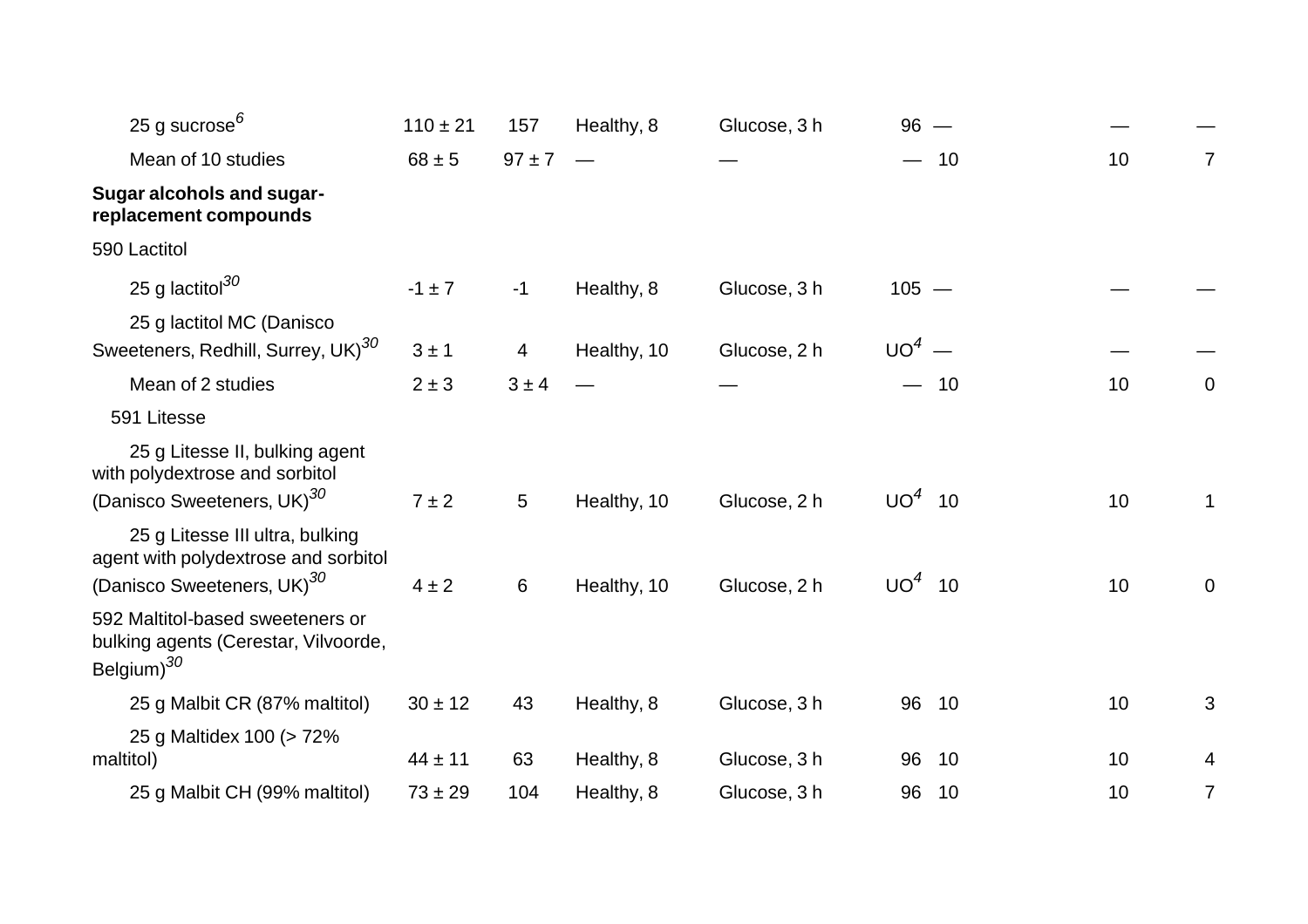| 25 g Maltidex 200 (50%<br>maltitol)                  | $89 \pm 28$ | 127        | Healthy, 8                           | Glucose, 3 h           | 96             | 10    | 10             | 9  |
|------------------------------------------------------|-------------|------------|--------------------------------------|------------------------|----------------|-------|----------------|----|
| 593 Xylitol (Danisco Sweeteners,<br>$UK)^{30}$       |             |            |                                      |                        |                |       |                |    |
| 25 g Xylitol                                         | 7±7         | 10         | Healthy, 8                           | Glucose, 3 h           | $105 -$        |       |                |    |
| 25 g Xylitol C                                       | $8 \pm 2$   | 12         | Healthy, 10                          | Glucose, 2 h           | $UO4$ —        |       |                |    |
| Mean of 2 studies                                    | $8 \pm 1$   | $11 \pm 1$ |                                      |                        |                | 10    | 10             | 1  |
| <b>VEGETABLES</b>                                    |             |            |                                      |                        |                |       |                |    |
| 594 Broad beans (Canada) <sup>6</sup>                | $79 \pm 16$ | 113        | Healthy, 6                           | Glucose, 2 h           |                | 3 80  | 11             | 9  |
| 595 Green peas                                       |             |            |                                      |                        |                |       |                |    |
| Pea, frozen, boiled (Canada) <sup>6</sup>            | 39          | 55         | Type 2, number Glucose,<br><b>NS</b> | time NS                |                | 20 80 | 7              | 3  |
| Pea, frozen, boiled (Canada) <sup>6</sup>            | $51 \pm 6$  | 73         | Healthy, 6                           | Glucose, 2 h           | 3 <sup>1</sup> | 80    | $\overline{7}$ | 4  |
| Pea, green (Pisum sativum)<br>(India) <sup>11</sup>  | $54 \pm 14$ | 77         | Healthy, 12-15                       | Glucose, 3<br>$h^{22}$ | 65             | -80   | $\overline{7}$ | 4  |
| Mean of 3 studies                                    | $48 \pm 5$  | $68 \pm 7$ |                                      |                        |                | $-80$ | $\overline{7}$ | 3  |
| 596 Pumpkin (South Africa)                           | $75 \pm 9$  | 107        | Healthy, 6                           | Glucose, 2 h           | 29             | -80   | 4              | 3  |
| 597 Sweet corn                                       |             |            |                                      |                        |                |       |                |    |
| Sweet corn, honey and pearl<br>variety (New Zealand) | $37 \pm 12$ | 53         | Healthy, 9                           | Glucose, 2 h           |                | 25 80 | 16             | 6  |
| Sweet corn on the cob, boiled<br>20 min (Australia)  | 48          | 69         | Healthy, 6                           | Glucose, 2 h           | 47             | 80    | 16             | 8  |
| Sweet corn (Canada)                                  | $59 \pm 11$ | 84         | Healthy, 5                           | Glucose, 2 h           | 3              | 80    | 18             | 11 |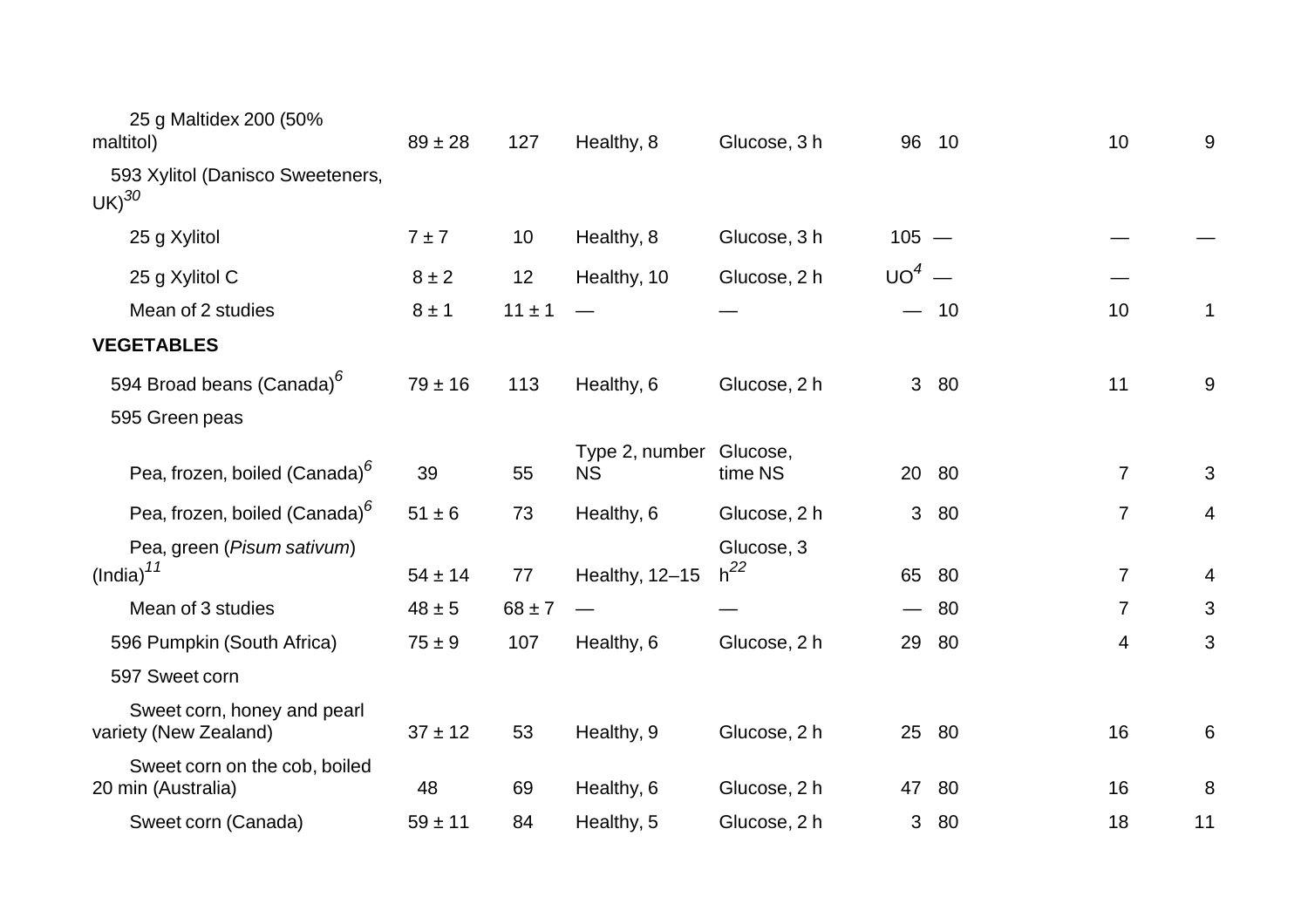| Sweet corn, boiled (USA)                                                                           | 60          | 86             | Healthy, 16                 | Bread, 3h    | 51                       | -80    | 18             | 11              |
|----------------------------------------------------------------------------------------------------|-------------|----------------|-----------------------------|--------------|--------------------------|--------|----------------|-----------------|
| Sweet corn, boiled (USA)                                                                           | 60          | 85             | Type 2, 5; IGT,<br>$6^{10}$ | Bread, 3 h   | 28                       | -80    | 18             | 11              |
| Sweet corn (South Africa)                                                                          | $62 \pm 5$  | 89             | Healthy, 7                  | Glucose, 2 h | 29                       | 80     | 18             | 11              |
| Mean of 6 studies                                                                                  | $54 \pm 4$  | $78 \pm 6$     |                             |              | $\qquad \qquad$          | 80     | 17             | 9               |
| Sweet corn, whole-kernel, diet-<br>pack, Featherweight, canned,<br>drained, heated (USA)           | 46          | 66             | Type 2, 20                  | Bread, 3 h   |                          | 52 80  | 14             | $\overline{7}$  |
| Sweet corn, frozen, heated in<br>microwave (Green Giant; Pillsbury<br>Canada Ltd, Toronto, Canada) | 47          | $67 \pm 4$     | Type 1 and 2, 9 Bread, 3 h  |              |                          | 1 80   | 15             | $\overline{7}$  |
| Root vegetables                                                                                    |             |                |                             |              |                          |        |                |                 |
| 598 Beetroot (Canada) <sup>6</sup>                                                                 | $64 \pm 16$ | 91             | Healthy, 5                  | Glucose, 2 h |                          | 3 80   | $\overline{7}$ | $5\phantom{.0}$ |
| 599 Carrots                                                                                        |             |                |                             |              |                          |        |                |                 |
| Carrots, raw (Romania) <sup>6,8</sup>                                                              | 16          | 23             | Type 2, 30                  | Glucose, 2 h | 104 80                   |        | $\,8\,$        | $\mathbf 1$     |
| Carrots, peeled, boiled<br>(Australia) <sup>6</sup>                                                | $32 \pm 5$  | 46             | Healthy, 8                  | Glucose, 2 h | $UO4$ 80                 |        | 5              | 1               |
| Carrots, peeled, boiled (Sydney,                                                                   |             |                |                             |              |                          |        |                |                 |
| Australia) <sup>6</sup>                                                                            | $49 \pm 2$  | 70             | Healthy, 7                  | Glucose, 2 h |                          | 85 80  | 5              | $\overline{2}$  |
| Carrots, NS (Canada) <sup>6</sup>                                                                  | $92 \pm 20$ | 131            | Healthy, 5                  | Glucose, 2 h |                          | 3 80   | 6              | 5               |
| Mean of 4 studies                                                                                  | $47 \pm 16$ | 68 $\pm$<br>23 |                             |              | $\overline{\phantom{0}}$ | 80     | $\,6$          | $\mathfrak{S}$  |
| 600 Cassava, boiled, with salt<br>(Kenya, Africa)                                                  | 46          | 65±<br>12      | Type 2, 14                  | Bread, 2.5 h |                          | 40 100 | 27             | 12              |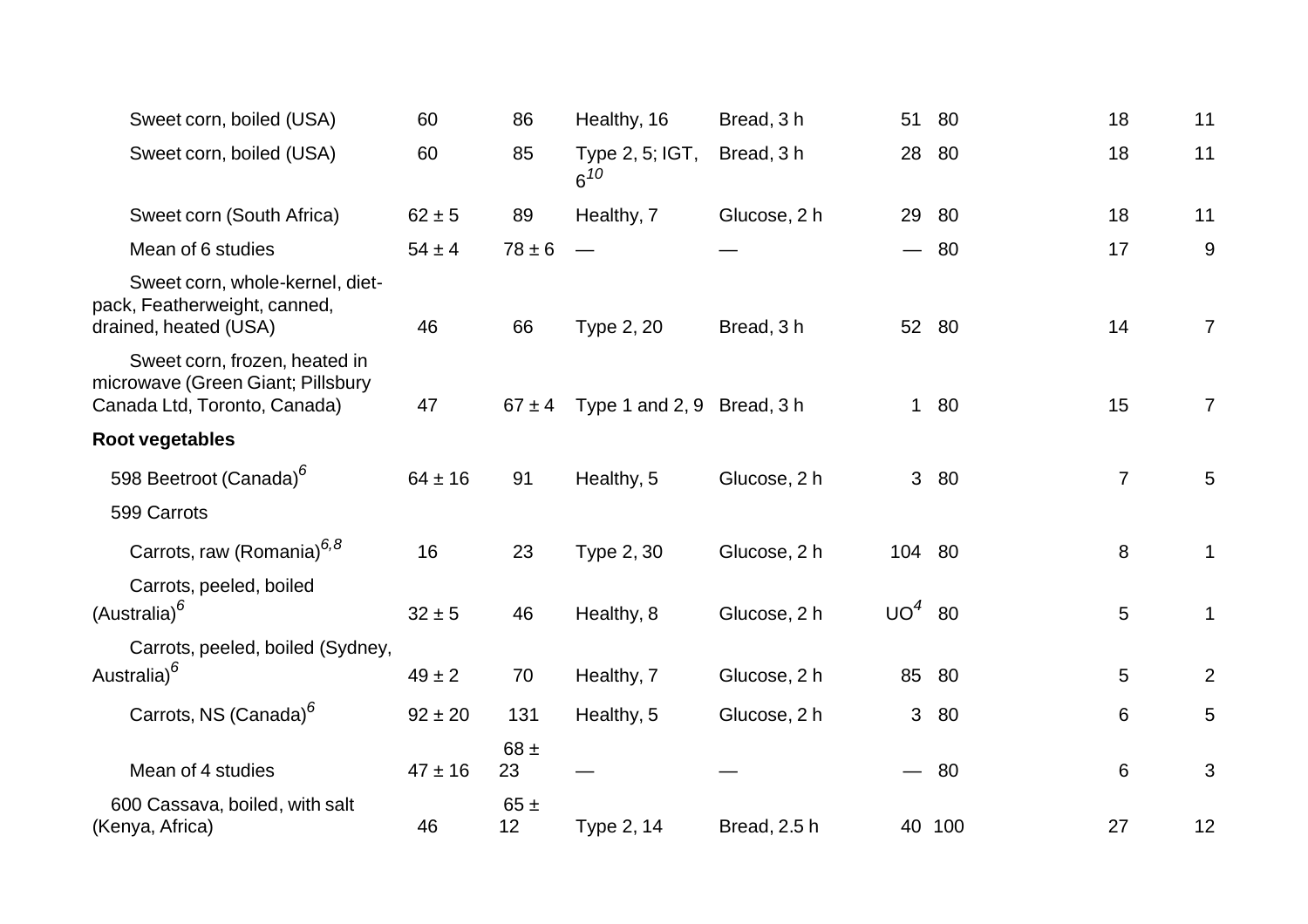| Type 1 and 2,                                                    |          |
|------------------------------------------------------------------|----------|
|                                                                  |          |
|                                                                  |          |
| $85 \pm 4$<br>Bread, 3h<br>1 150<br>16                           | 18<br>30 |
|                                                                  |          |
| Bread, time<br>Diabetic, 7<br>$106 -$<br>$80 \pm 5$<br><b>NS</b> |          |
| Type 2, 20<br>Bread, 3 h<br>$52 -$                               |          |
| Type 2, 5; IGT,<br>$6^{10}$<br>Bread, 3h<br>$28 -$               |          |
| Healthy, 16<br>Bread, 3 h<br>$51 -$                              |          |
| $-150$                                                           | 26<br>30 |
|                                                                  |          |
| Healthy, 10<br>Bread, 2 h<br>107 150                             | 17<br>17 |
| Healthy, 8<br>Glucose, 2 h<br>25 150                             | 18<br>25 |
| Type 1 and 2,<br>$83 \pm 5$<br>16<br>Bread, 3 h<br>1 150         | 16       |
|                                                                  | 27       |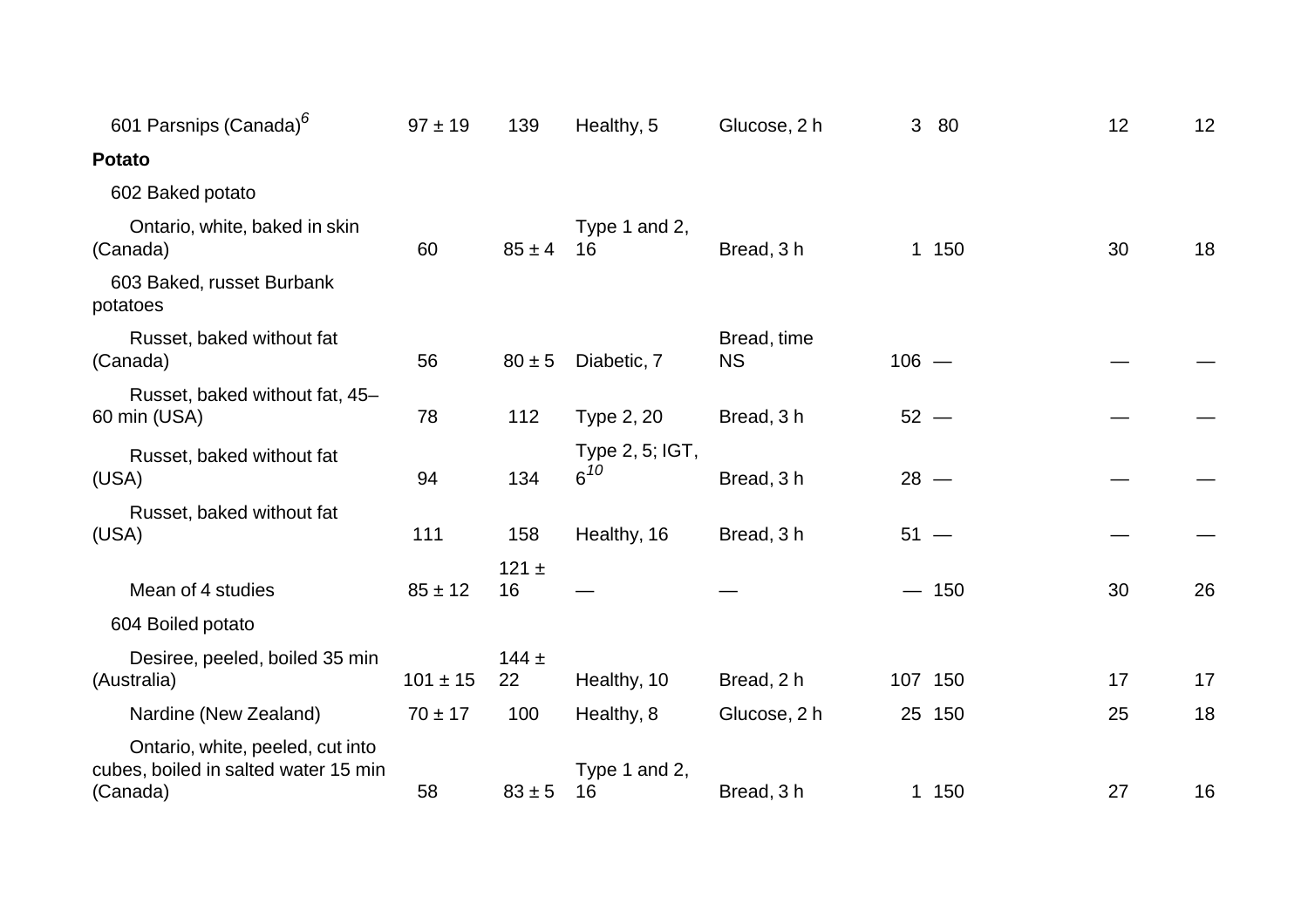| Pontiac, peeled, boiled whole<br>for 30 min (Australia)                                               | 56         | 80              | Healthy, 6                 | Glucose, 2 h | 47 150  | 26 | 14             |
|-------------------------------------------------------------------------------------------------------|------------|-----------------|----------------------------|--------------|---------|----|----------------|
|                                                                                                       |            |                 |                            |              |         |    |                |
| Pontiac, peeled, boiled 35 min<br>(Australia)                                                         | $88 \pm 9$ | $125 \pm$<br>13 | Healthy, 10                | Bread, 2 h   | 107 150 | 18 | 16             |
| Prince Edward Island, peeled,<br>cubed, boiled in salted water 15 min<br>(Canada)                     | 63         | $90 \pm 7$      | Type 1 and 2,<br>12        | Bread, 3h    | 1 150   | 18 | 11             |
| Sebago, peeled, boiled 35 min<br>(Australia)                                                          | $87 + 7$   | $124 +$<br>10   | Healthy, 10                | Bread, 2 h   | 107 150 | 17 | 14             |
| 605 Boiled or cooked, white or<br>type NS                                                             |            |                 |                            |              |         |    |                |
| Type NS (Kenya, Africa)                                                                               | 24         | $34 \pm 9$      | Type 2, 14                 | Bread, 2.5 h | 40 150  | 28 | $\overline{7}$ |
| White, cooked (Romania) <sup>6</sup>                                                                  | 41         | 59              | Type 2, 30                 | Glucose, 2 h | 104 150 | 30 | 12             |
|                                                                                                       |            |                 |                            | Bread, time  |         |    |                |
| White, boiled (Canada)                                                                                | 54         | $77 \pm 8$      | Diabetic NS, 7             | <b>NS</b>    | 106 150 | 27 | 15             |
| Type NS, boiled (Australia)                                                                           | 56         | $80 \pm 9$      | Type $2, 6$                | Bread, 3 h   | 108 150 | 19 | 11             |
| Type NS, boiled in salted water<br>(India)                                                            | 76         | 108             | Healthy, 9                 | Bread, 3 h   | 57 150  | 34 | 26             |
| Mean of 5 studies                                                                                     | $50 \pm 9$ | $72 \pm$<br>12  |                            |              | $-150$  | 28 | 14             |
| Type NS, boiled in salted water,<br>refrigerated, reheated (India)                                    | 23         | 33              | Healthy, 9                 | Bread, 3 h   | 57 150  | 34 | 8              |
| 606 Canned potatoes                                                                                   |            |                 |                            |              |         |    |                |
| Prince Edward Island, canned,<br>heated in microwave (Avon; Cobi<br>Foods Inc, Port Williams, Canada) | 61         | $87 \pm 8$      | Type 1 and 2, 9 Bread, 3 h |              | 1 150   | 18 | 11             |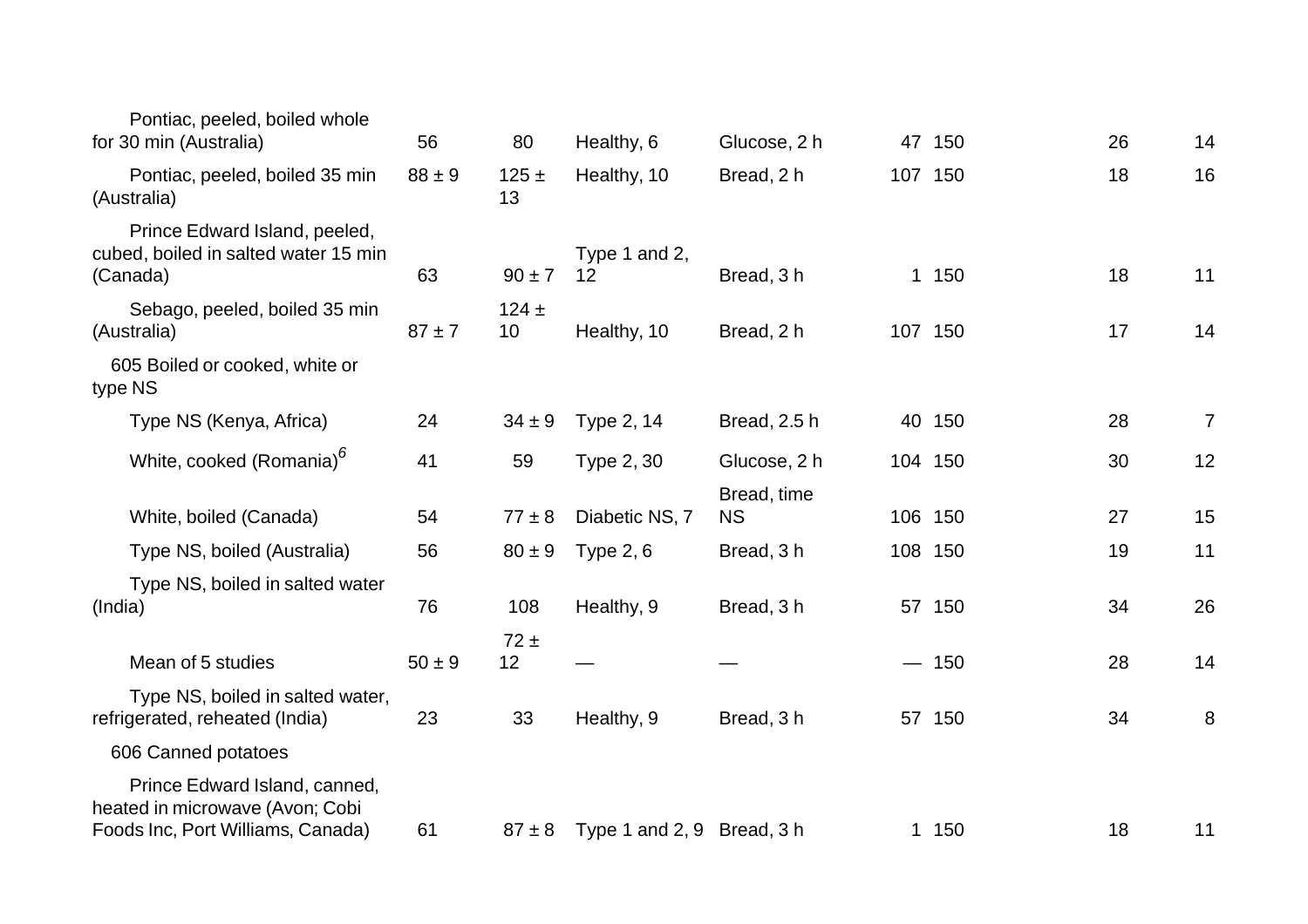| New, canned, heated in<br>microwave 3 min (Mint Tiny Taters;<br>Edgell's, Cheltenham, Australia) | $65 \pm 9$  | $93 +$<br>13  | Healthy, 10                            | Bread, 2 h               |         | 107 150 | 18 | 12 |
|--------------------------------------------------------------------------------------------------|-------------|---------------|----------------------------------------|--------------------------|---------|---------|----|----|
| Mean of 2 studies                                                                                | $63 \pm 2$  | $90 \pm 3$    |                                        |                          |         | $-150$  | 18 | 11 |
| 607 French fries                                                                                 |             |               |                                        |                          |         |         |    |    |
| French fries, frozen, reheated in<br>microwave (Cavendish Farms, New<br>Annan, Canada)           | 75          |               | $107 \pm 6$ Type 1 and 2, 6 Bread, 3 h |                          |         | 1 150   | 29 | 22 |
| 608 Instant mashed potato                                                                        |             |               |                                        |                          |         |         |    |    |
| Instant (France)                                                                                 | $74 \pm 12$ | 106           | Type $2, 3$                            | Glucose, 3 h             |         | $9 -$   |    |    |
| Instant (Canada)                                                                                 | $80 \pm 13$ | 114           | Healthy, 8                             | Glucose, 2 h             |         | $3 -$   |    |    |
| Instant (Edgell's Potato Whip,<br>Edgell's, Australia)                                           | 86          | 123           | Healthy, 6                             | Glucose, 2 h             | $47 -$  |         |    |    |
| <b>Instant (Carnation Foods Co</b><br>Ltd, Manitoba, Canada)                                     | 86          | $123 \pm 5$   | Type 1 and 2,<br>16                    | Bread, 3h                |         | $1 -$   |    |    |
| Instant (Canada)                                                                                 | 88          |               | $126 \pm 6$ Diabetic NS, 7             | Bread, time<br><b>NS</b> | $106 -$ |         |    |    |
| Instant mashed potato (Idahoan<br>Foods, Lewisville, ID, USA)                                    | $97 \pm 6$  | 139           | Healthy, 10                            | Glucose, 2 h             | $UO4$ — |         |    |    |
| Mean of 6 studies                                                                                | $85 \pm 3$  | $122 \pm 5 -$ |                                        |                          |         | $-150$  | 20 | 17 |
| 609 Mashed potato                                                                                |             |               |                                        |                          |         |         |    |    |
| Type NS (Canada)                                                                                 | 67          | $96 \pm 7$    | Diabetic, 7                            | Bread, time<br><b>NS</b> | $106 -$ |         |    |    |
| Type NS (South Africa)                                                                           | $71 \pm 10$ | 101           | Healthy, 7                             | Glucose, 2 h             | $29 -$  |         |    |    |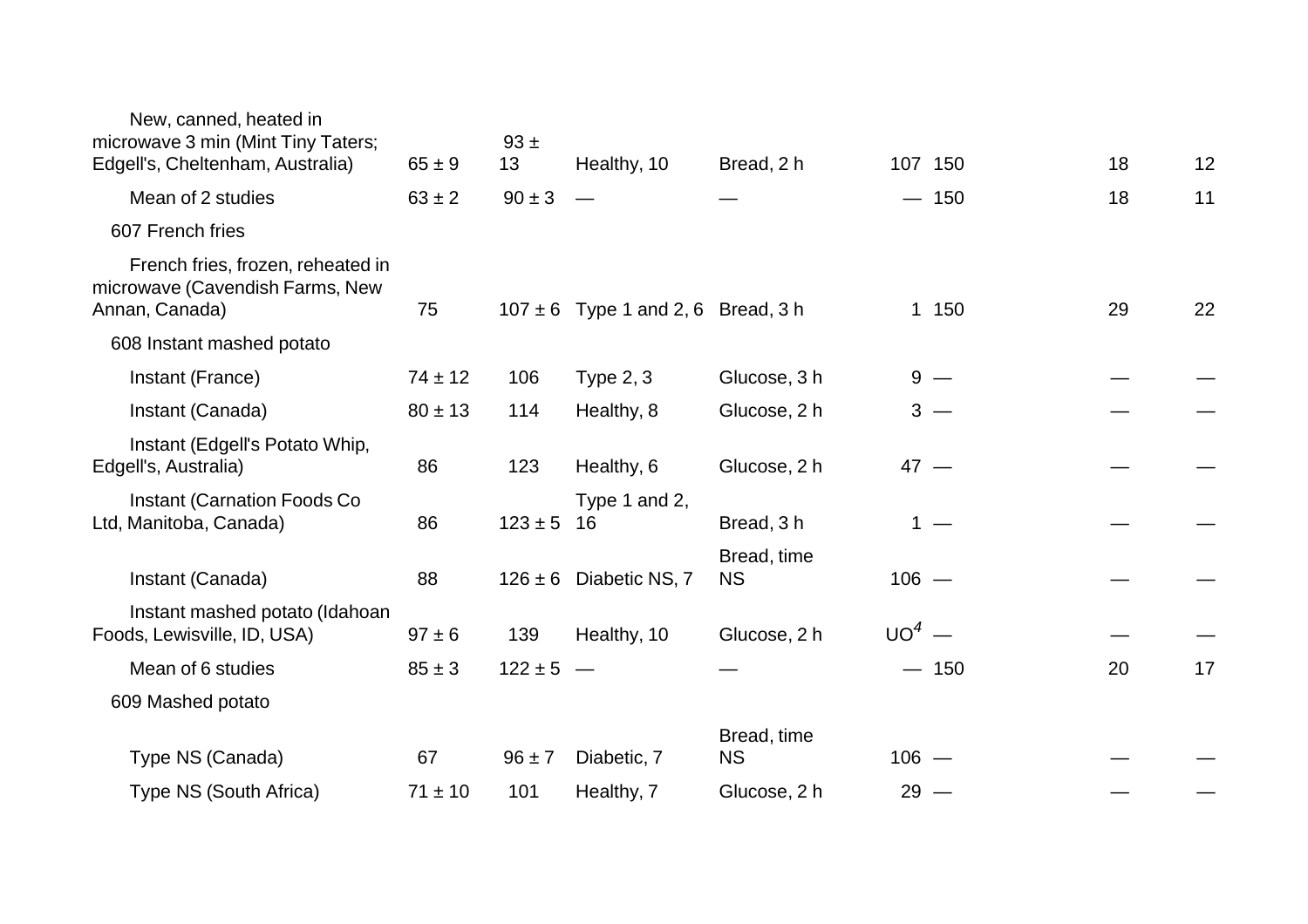|                                                                           |             | 118 $\pm$       |                        |                     |        |         |    |    |
|---------------------------------------------------------------------------|-------------|-----------------|------------------------|---------------------|--------|---------|----|----|
| Type NS (France)                                                          | 83          | 12              | Healthy, 12            | Bread, 3 h          |        | $55 -$  |    |    |
| Mean of 3 studies                                                         | $74 \pm 5$  | $105 \pm 7 -$   |                        |                     |        | $-150$  | 20 | 15 |
| Prince Edward Island, peeled,<br>cubed, boiled 15 min, mashed<br>(Canada) | 73          | $104 \pm 4$     | Type 1 and 2,<br>14    | Bread, 3h           |        | 1 150   | 18 | 13 |
| Pontiac, peeled, cubed, boiled<br>15 min, mashed (Australia)              | $91 \pm 9$  | $130 \pm$<br>13 | Healthy, 10            | Bread, 2 h          |        | 107 150 | 20 | 18 |
| 610 Microwaved potato                                                     |             |                 |                        |                     |        | $-150$  | 21 | 12 |
| Pontiac, peeled and microwave<br>on high for 6-7.5 min (Australia)        | $79 \pm 9$  | $112 \pm$<br>13 | Healthy, 10            | Bread, 2 h          |        | 107 150 | 18 | 14 |
| Type NS, microwaved (USA)                                                 | 82          | 117             | <b>Type 2, 8</b>       | Glucose, 3<br>$h^6$ |        | 4 150   | 33 | 27 |
| 611 New potato                                                            |             |                 |                        |                     |        |         |    |    |
| New (Canada)                                                              | 47          | 67              | Diabetic,<br>number NS | Glucose,<br>time NS | 20     |         |    |    |
| New (Canada)                                                              | 54          | $77 \pm$<br>11  | Type $2, 6$            | Bread, 3 h          | $30 -$ |         |    |    |
| New (Canada)                                                              | $70 \pm 8$  | 100             | Healthy, 8             | Glucose, 2 h        |        | $3 -$   |    |    |
| Mean of 3 studies                                                         | $57 + 7$    | $81 \pm$<br>10  |                        |                     |        | $-150$  | 21 | 12 |
| New, unpeeled and boiled 20<br>min (Australia)                            | $78 \pm 12$ | 112 $\pm$<br>17 | Healthy, 10            | Bread, 2 h          |        | 107 150 | 21 | 16 |
|                                                                           |             |                 |                        |                     |        |         |    |    |

612 Steamed potato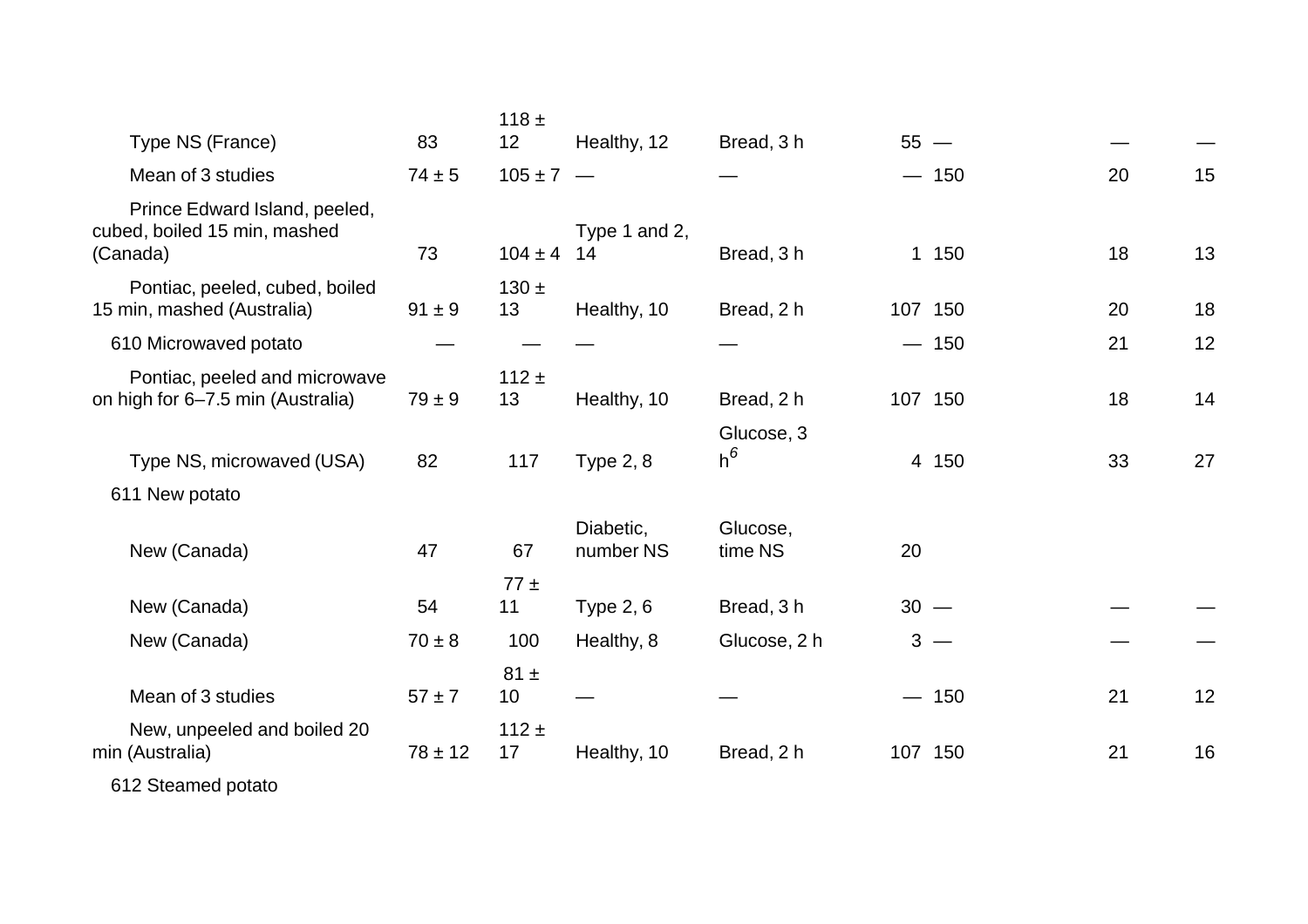| Potato, peeled, steamed 1 h                                                               |             |                |                     | Glucose, 3                     |        |    |                |
|-------------------------------------------------------------------------------------------|-------------|----------------|---------------------|--------------------------------|--------|----|----------------|
| (Solanum tuberosum) (India) <sup>11</sup>                                                 | $65 \pm 11$ | 93             | Healthy, 12-15      | $h^{22}$                       | 65 150 | 27 | 18             |
| Potato dumplings (white-wheat<br>flour, white potatoes, boiled in salted<br>water (Italy) | 52          | $74 \pm$<br>12 | Type 2, 17          | White bread,<br>3 <sub>h</sub> | 31 150 | 45 | 24             |
| 613 Sweet potato                                                                          |             |                |                     |                                |        |    |                |
| Sweet potato (Ipomoea batatas)<br>(Australia)                                             | 44          | 63             | Healthy, 7          | Potato, $3 h^{25}$             | 79 150 | 25 | 11             |
| Sweet potato, NS (Canada)                                                                 | $48 \pm 6$  | 69             | Healthy, 5          | Glucose, 2 h                   | 3 150  | 34 | 16             |
| Sweet potato, peeled, cubed,<br>boiled in salted water 15 min<br>(Canada)                 | 59          | $84 \pm 5$     | Type 1 and 2,<br>13 | Bread, 3h                      | 1 150  | 30 | 18             |
| Sweet potato, kumara (New<br>Zealand)                                                     | $77 \pm 12$ | 110            | Healthy, 9          | Glucose, 2 h                   | 25 150 | 25 | 19             |
| Sweet potato, kumara (New<br>Zealand)                                                     | $78 \pm 6$  | 111            | Type 2, 14          | Glucose, 2 h                   | 25 150 | 25 | 20             |
| Mean of 5 studies<br>614 Swede                                                            | $61 \pm 7$  | $87 \pm$<br>10 |                     |                                | $-150$ | 28 | 17             |
| Swede (rutabaga) (Canada) <sup>6</sup>                                                    | $72 \pm 8$  | 103            | Healthy, 5          | Glucose, 2 h                   | 3 150  | 10 | $\overline{7}$ |
| 615 Tapioca                                                                               |             |                |                     |                                |        |    |                |
| Tapioca boiled with milk<br>(General Mills Canada Inc,<br>Etobicoke, Canada)              | 81          | $115 \pm 9$    | Type 1 and 2,<br>10 | Bread, 3h                      | 1 250  | 18 | 14             |
| Tapioca (Manihot utilissima),<br>steamed 1 h (India) <sup>11</sup>                        | $70 \pm 10$ | 100            | Healthy, 12-15      | Glucose, 3<br>$h^{22}$         | 65 250 | 18 | 12             |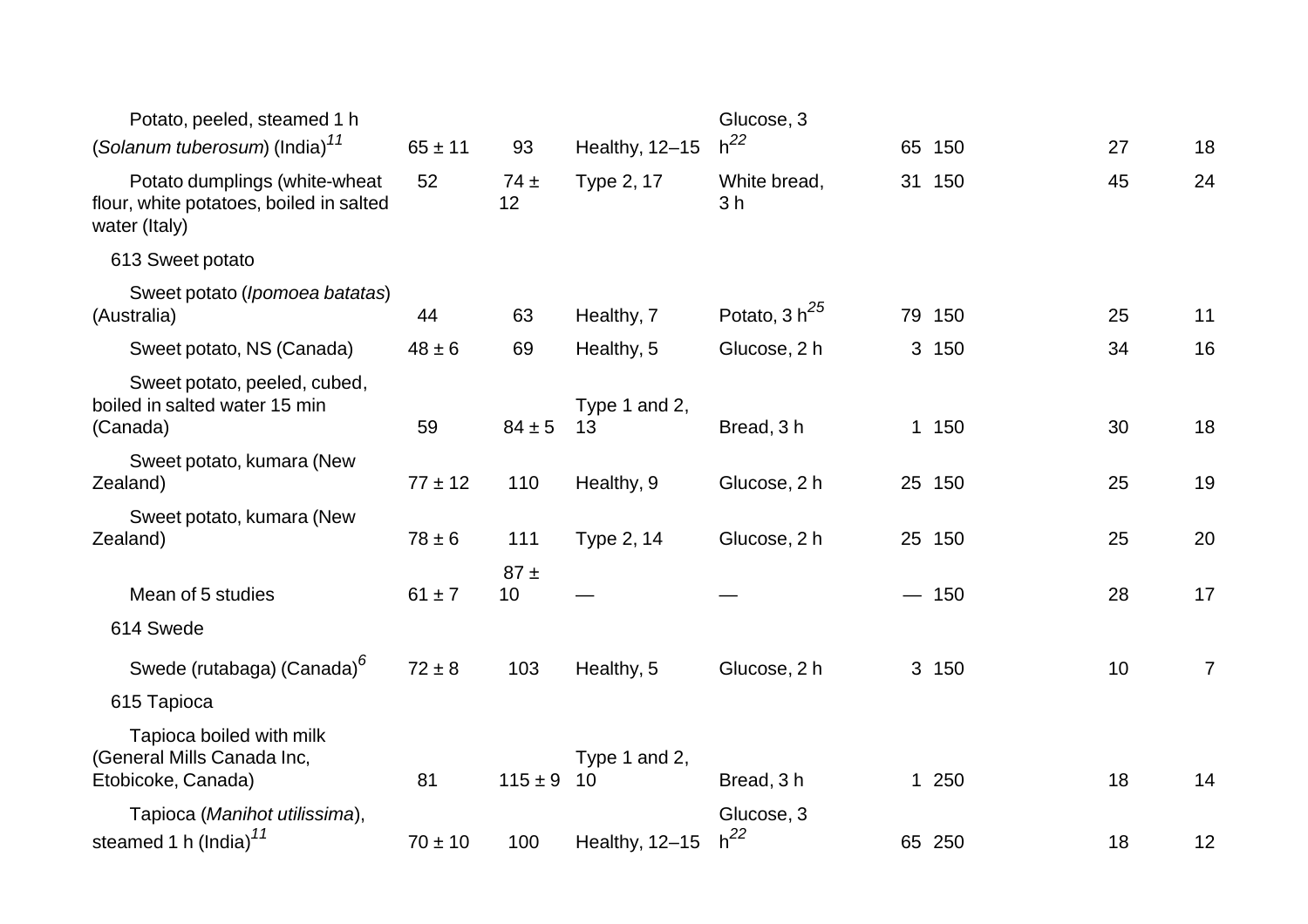## 616 Taro

| Taro (Colocasia esculenta)<br>peeled, boiled (Australia)                              | 54          | 77             | Healthy, 7  | Potato, 3 h <sup>25</sup> | $79 -$         |    |    |
|---------------------------------------------------------------------------------------|-------------|----------------|-------------|---------------------------|----------------|----|----|
| Taro, peeled, boiled (New<br>Zealand)                                                 | $56 \pm 12$ | 80             | Healthy, 9  | Glucose, 2 h              | $25 -$         |    |    |
| Mean of 2 studies                                                                     | $55 \pm 1$  | $79 \pm 2$     |             |                           | $-150$         | 8  | 4  |
| 617 Yam                                                                               |             |                |             |                           |                |    |    |
| Yam, peeled, boiled (New<br>Zealand)                                                  | $25 \pm 4$  | 36             | Type 2, 13  | Glucose, 2 h              | $25 -$         |    |    |
| Yam, peeled, boiled (New<br>Zealand)                                                  | $35 \pm 5$  | 50             | Healthy, 14 | Glucose, 2 h              | $25 -$         |    |    |
| Yam (Canada)                                                                          | $51 \pm 12$ | 73             | Healthy, 5  | Glucose, 2 h              | $3 -$          |    |    |
| Mean of 3 studies                                                                     | $37 \pm 8$  | $53 \pm$<br>11 |             |                           | $-150$         | 36 | 13 |
| <b>INDIGENOUS OR TRADITIONAL</b><br><b>FOODS OF DIFFERENT ETHNIC</b><br><b>GROUPS</b> |             |                |             |                           |                |    |    |
| <b>African</b>                                                                        |             |                |             |                           |                |    |    |
| 618 Brown beans (South Africa)                                                        | $24 \pm 8$  | 34             | Healthy, 7  | Glucose, 2 h              | 50 (dry)<br>29 | 25 | 6  |
| 619 Gram dhal (South Africa)                                                          | $5 \pm 3$   | $\overline{7}$ | Healthy, 7  | Glucose, 2 h              | 50 (dry)<br>29 | 29 | 1  |
| 620 Maize meal porridge,<br>unrefined, maize meal: water (1:3)<br>(South Africa)      | $71 \pm 6$  | 101            | Healthy, 8  | Glucose, 2 h              | 50 (dry)<br>29 | 36 | 25 |
| Maize meal porridge, refined,<br>maize-meal: water (1:3) (South<br>Africa)            | $74 \pm 7$  | 106            | Healthy, 8  | Glucose, 2 h              | 29 50 (dry)    | 40 | 30 |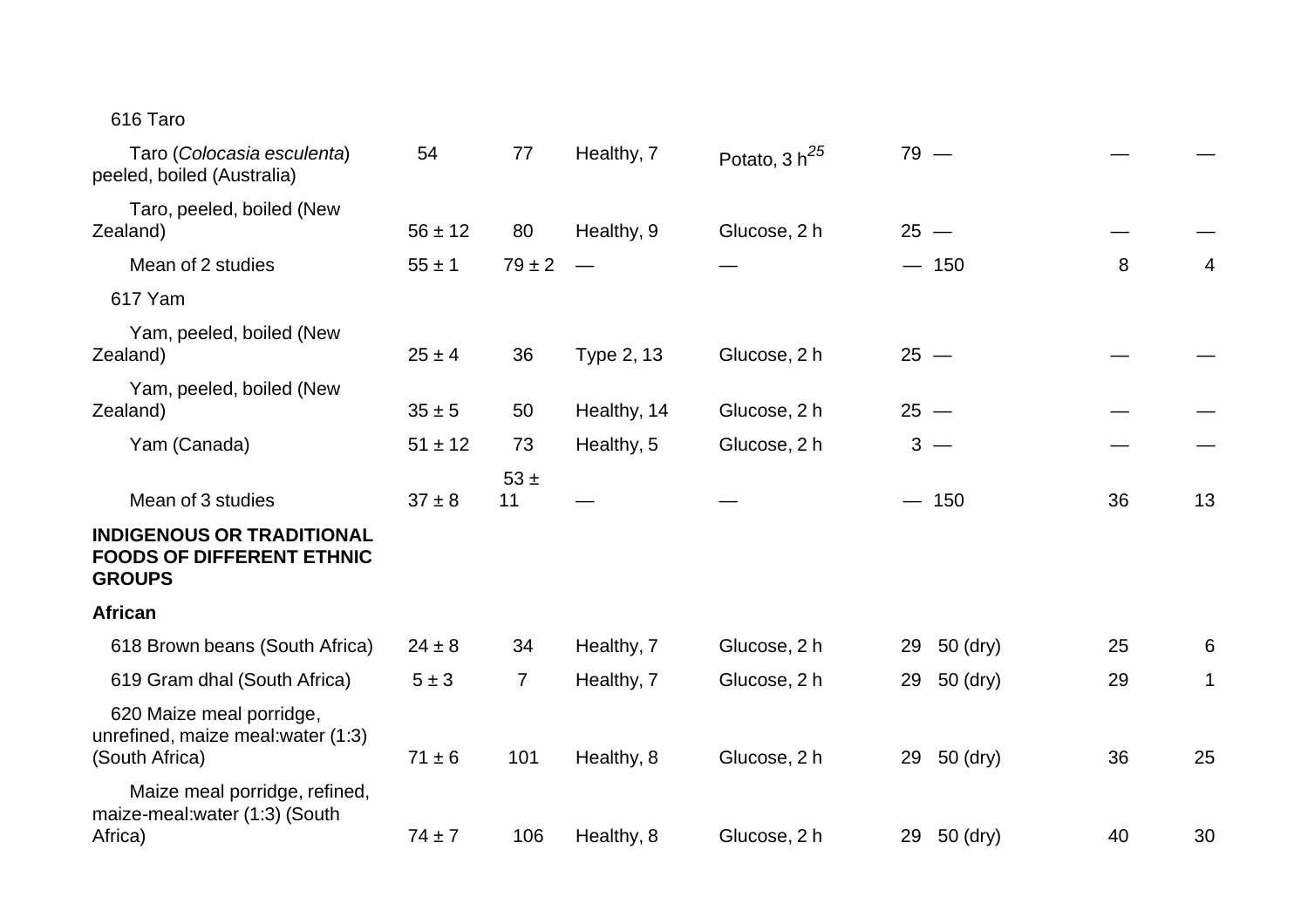| Maize meal porridge or gruel<br>(Kenya)                                         | 109         | 156 $\pm$<br>15 | Type 2, 13  | Bread, 2.5 h           | 40     | 50 (dry)         | 38 | 41             |
|---------------------------------------------------------------------------------|-------------|-----------------|-------------|------------------------|--------|------------------|----|----------------|
| 621 M'fino or Morogo, wild greens<br>(South Africa)                             | $68 \pm 8$  | 97              | Healthy, 6  | Glucose, 2 h           |        | 29 120           | 50 | 34             |
| 622 Cassava, boiled, with salt<br>(Kenya)                                       | 46          | $65 \pm$<br>12  | Type 2, 14  | Bread, 2.5 h           |        | 40 100           | 27 | 12             |
| 623 Millet flour porridge or gruel<br>(Kenya)                                   | 107         | $153 +$<br>14   | Type 2, 13  | Bread, 2.5 h           | $40 -$ |                  |    |                |
| 624 Ga kenkey, prepared from<br>fermented cornmeal (Zea mays)<br>$(Ghana)^{31}$ | $12 \pm 1$  | 17              | Healthy, 10 | Glucose, 2<br>$h^{32}$ |        | 109 150          | 13 | $\overline{7}$ |
| 625 Gari, roasted cassava dough<br>(Manihot utilissima) (Ghana) <sup>31</sup>   | $56 \pm 3$  | 80              | Healthy, 10 | Glucose, 2<br>$h^{32}$ |        | 109 100          | 27 | 15             |
| 626 Unripe plantain (Musa<br>paradisiaca) (Ghana) <sup>31</sup>                 | $40 \pm 4$  | 57              | Healthy, 10 | Glucose, 2<br>$h^{32}$ |        | 120<br>109 (raw) | 34 | 13             |
| 627 Yam (Dyscoria) (Ghana) <sup>31</sup>                                        | 66          | 94              | Healthy, 10 | Glucose, 2<br>$h^{32}$ |        | 109 150          | 36 | 23             |
| <b>Arabic and Turkish</b>                                                       |             |                 |             |                        |        |                  |    |                |
| 628 Hummus (chickpea salad dip)                                                 | $6 \pm 4$   | 9               | Healthy, 12 | Glucose, 2 h           |        | 42 30            | 5  | $\overline{0}$ |
| 629 Kibbeh saynieh (made with<br>lamb and burghul)                              | $61 \pm 16$ | 87              | Healthy, 12 | Glucose, 2 h           |        | 42 120           | 15 | 9              |
| 630 Lebanese bread (white,<br>unleaved),                                        | $86 \pm 12$ | 123             | Healthy, 8  | Glucose, 2 h           |        | 82 120           | 45 | 39             |
| bummun folofol and tophouleh                                                    |             |                 |             |                        |        |                  |    |                |

hummus, falafel and tabbouleh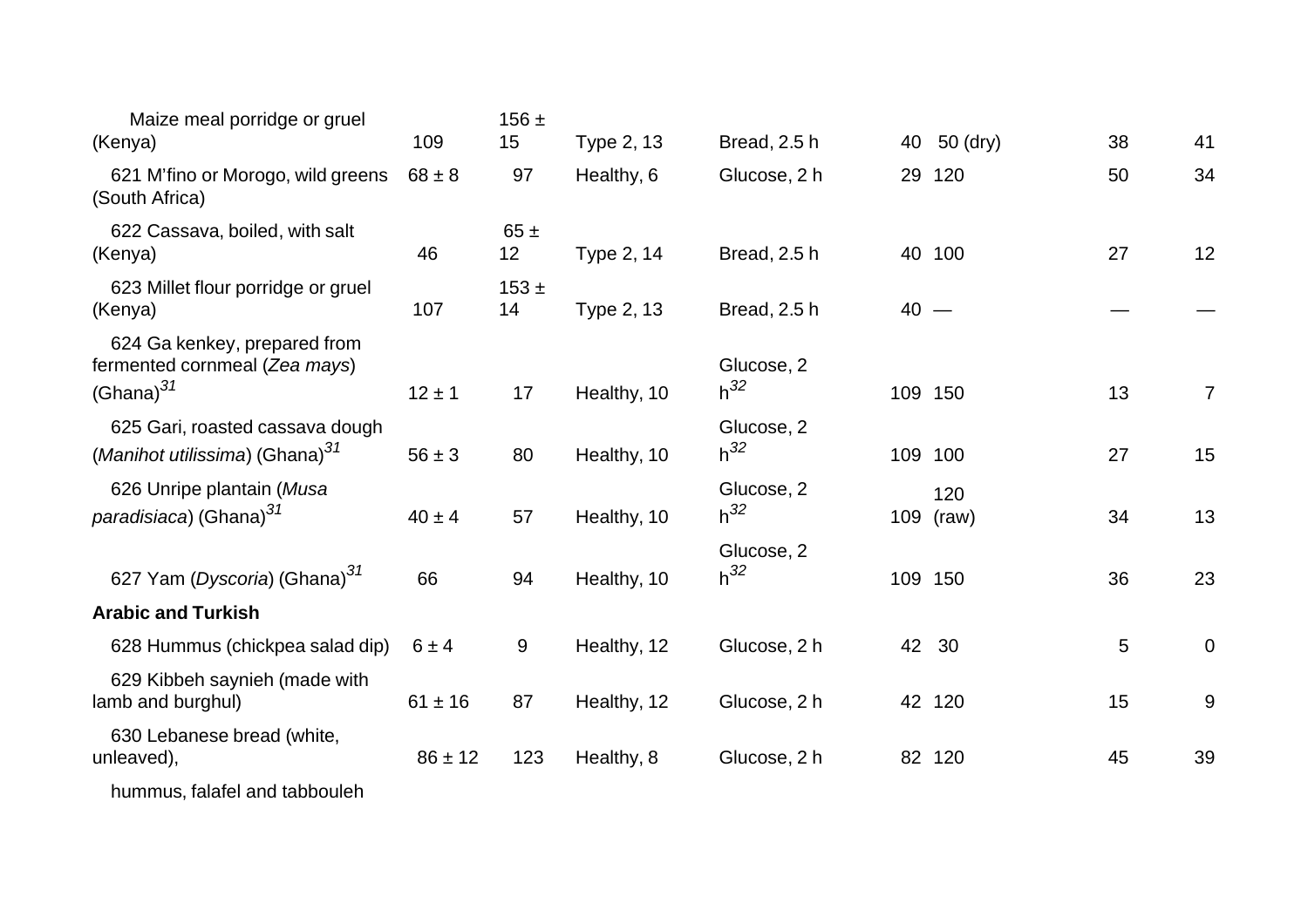| 631 Majadra (Syrian, lentils and<br>rice)                                     | $24 \pm 5$  | 34  | Type 2, 9;                 | Glucose, 3<br>$h^{14}$ |                 | 88 250    | 41 | 10              |
|-------------------------------------------------------------------------------|-------------|-----|----------------------------|------------------------|-----------------|-----------|----|-----------------|
| 632 Moroccan couscous (stew of<br>semolina, chickpeas, and<br>vegetables)     | $58 \pm 9$  | 83  | Type 2, 8;<br>healthy, 8   | Glucose, 3<br>$h^{14}$ |                 | 88 250    | 29 | 17              |
| 633 Stuffed grapevine leaves (rice<br>and lamb stuffing with tomato<br>sauce) | $30 \pm 11$ | 43  | Healthy, 12                | Glucose, 2 h           |                 | 42 100    | 15 | $5\phantom{.0}$ |
| 634 Tarhana soup (wheat flour,<br>yogurt, tomato, and green pepper)           | 20          | 29  | Type 2, 52;                | Glucose, 2 h           | $32 -$          |           |    |                 |
| 635 Turkish bread, white-wheat<br>flour                                       | 87          | 124 | Type 2, 52;<br>healthy, 31 | Glucose, 2 h           | 32 <sup>2</sup> | 30        | 17 | 15              |
| 636 Turkish bread, whole wheat                                                | 49          | 70  | Type 2, 52;<br>healthy, 31 | Glucose, 2 h           |                 | 32 30     | 16 | 8               |
| 637 Turkish noodle soup                                                       | 1           | 1   | Type 2, 52;<br>healthy, 31 | Glucose, 2 h           |                 | 32 250 mL | 9  | $\overline{0}$  |
| Asian                                                                         |             |     |                            |                        |                 |           |    |                 |
| 638 Broken rice, white, cooked in<br>rice cooker (Lion Foods, Thailand)       | $86 \pm 10$ | 123 | Healthy, 12                | Glucose, 2 h           |                 | 73 150    | 43 | 37              |
| 639 Butter rice, warm white rice<br>and butter (Japan)                        | 79          | 113 | Healthy, 10                | Rice, 2 $h^{26}$       |                 | 89 150    | 51 | 40              |
| 640 Curry rice (Japan)                                                        | 67          | 96  | Healthy, 10                | Rice, $2 h^{26}$       |                 | 89 150    | 61 | 41              |
| 641 Curry rice with cheese<br>(Japan)                                         | 55          | 79  | Healthy, 10                | Rice, $2 h^{26}$       |                 | 89 150    | 49 | 27              |
| 642 Glutinous rice                                                            |             |     |                            |                        |                 |           |    |                 |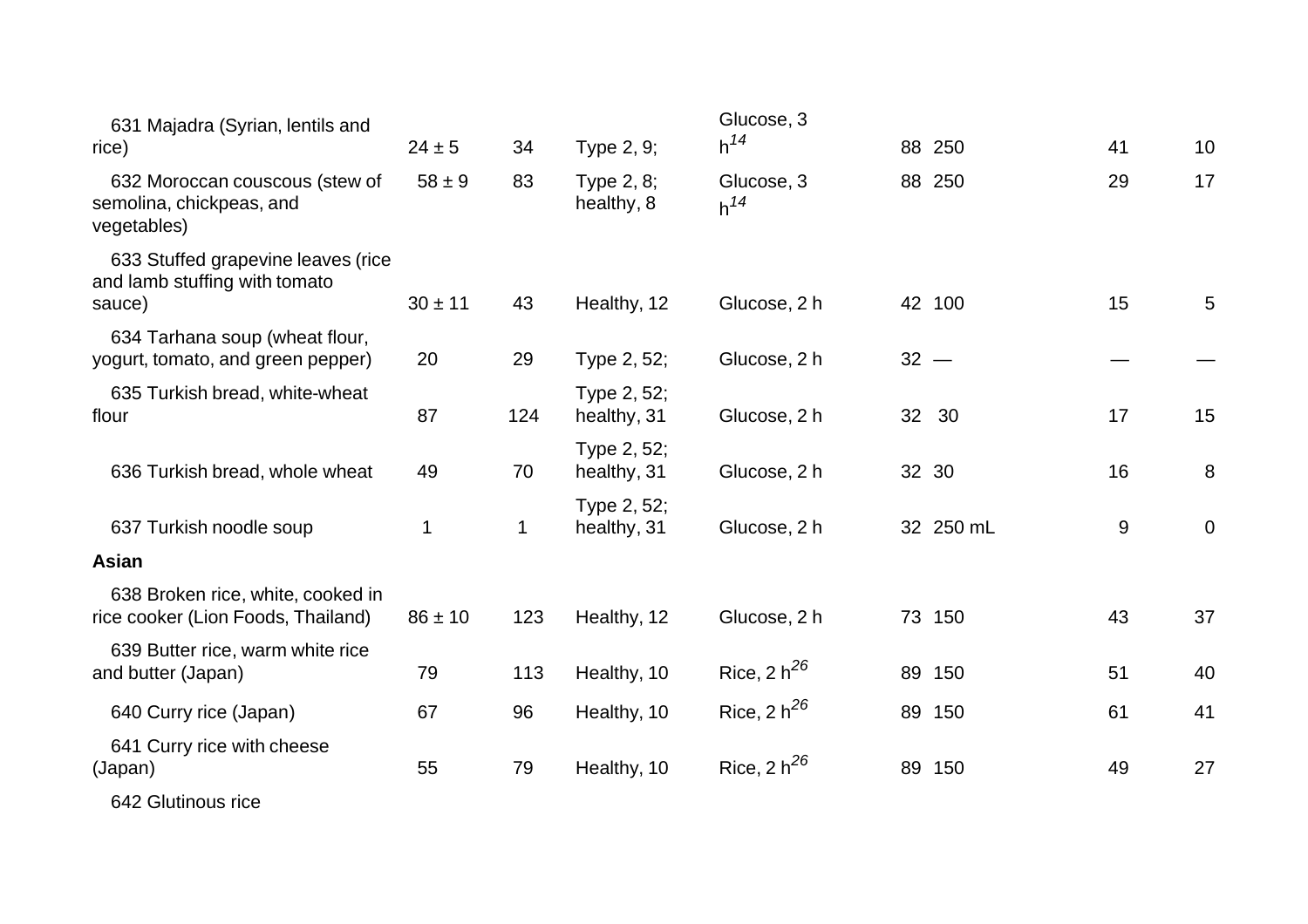| Glutinous rice, white, cooked in<br>rice cooker (Bangsue Chia Meng<br>Rice Co, Bangkok, Thailand) | $98 \pm 7$   | 140         | Healthy, 12                | Glucose, 2 h     |    | 73 150 | 32 | 31 |
|---------------------------------------------------------------------------------------------------|--------------|-------------|----------------------------|------------------|----|--------|----|----|
| Glutinous rice NS (Esubi<br>Shokuhin, Japan)                                                      | 86           | 123         | Healthy, 6                 | Rice, $2 h^{26}$ |    | 89 150 | 65 | 55 |
| Mean of 2 studies                                                                                 | $92 \pm 6$   | $132 \pm 9$ |                            |                  |    | $-150$ | 48 | 44 |
| 643 Glutinous rice ball with cut<br>glutinous cake (mochi) (Japan)                                | 48           | 69          | Healthy, 9                 | Rice, $2 h^{26}$ | 89 | 75     | 28 | 14 |
| 644 Glutinous rice cake with dried<br>sea algae (Japan)                                           | 83           | 119         | Healthy, 8                 | Rice, $2 h^{26}$ | 89 | 75     | 39 | 32 |
| 645 Glutaminous rice flour,<br>instant, served warm with roasted<br>ground soybean (Japan)        | 65           | 93          | Healthy, 9                 | Rice, $2 h^{26}$ |    | 89 100 | 41 | 27 |
| 646 Jasmine rice, white, cooked<br>in rice cooker (Golden World Foods,<br>Bangkok, Thailand)      | $109 \pm 10$ | 156         | Healthy, 12                | Glucose, 2 h     |    | 73 150 | 42 | 46 |
| 647 Low-protein white rice with<br>dried sea algae (Japan)                                        | 70           | 100         | Healthy, 10                | Rice, $2 h^{26}$ |    | 89 150 | 60 | 42 |
| 648 Lungkow bean thread<br>(National Cereals, Oils and<br>Foodstuffs, China)                      | 26           | $37 \pm 6$  | Type 1 and 2, 9 Bread, 3 h |                  |    | 1 180  | 45 | 12 |
| 649 Lychee, canned in syrup,<br>drained (Narcissus brand, China)                                  | $79 \pm 8$   | 113         | Healthy, 12                | Glucose, 2 h     | 73 | 120    | 20 | 16 |
| 650 Mung bean noodles, dried,<br>boiled (China)                                                   | $39 \pm 9$   | 56          | Healthy, 12                | Glucose, 2 h     |    | 73 180 | 45 | 18 |
| 651 Nonglutaminous rice flour,<br>served warm (Narcissus brand,<br>China)                         | 68           | 97          | Healthy, 8                 | Rice, 2 $h^{26}$ |    | 89 100 | 50 | 34 |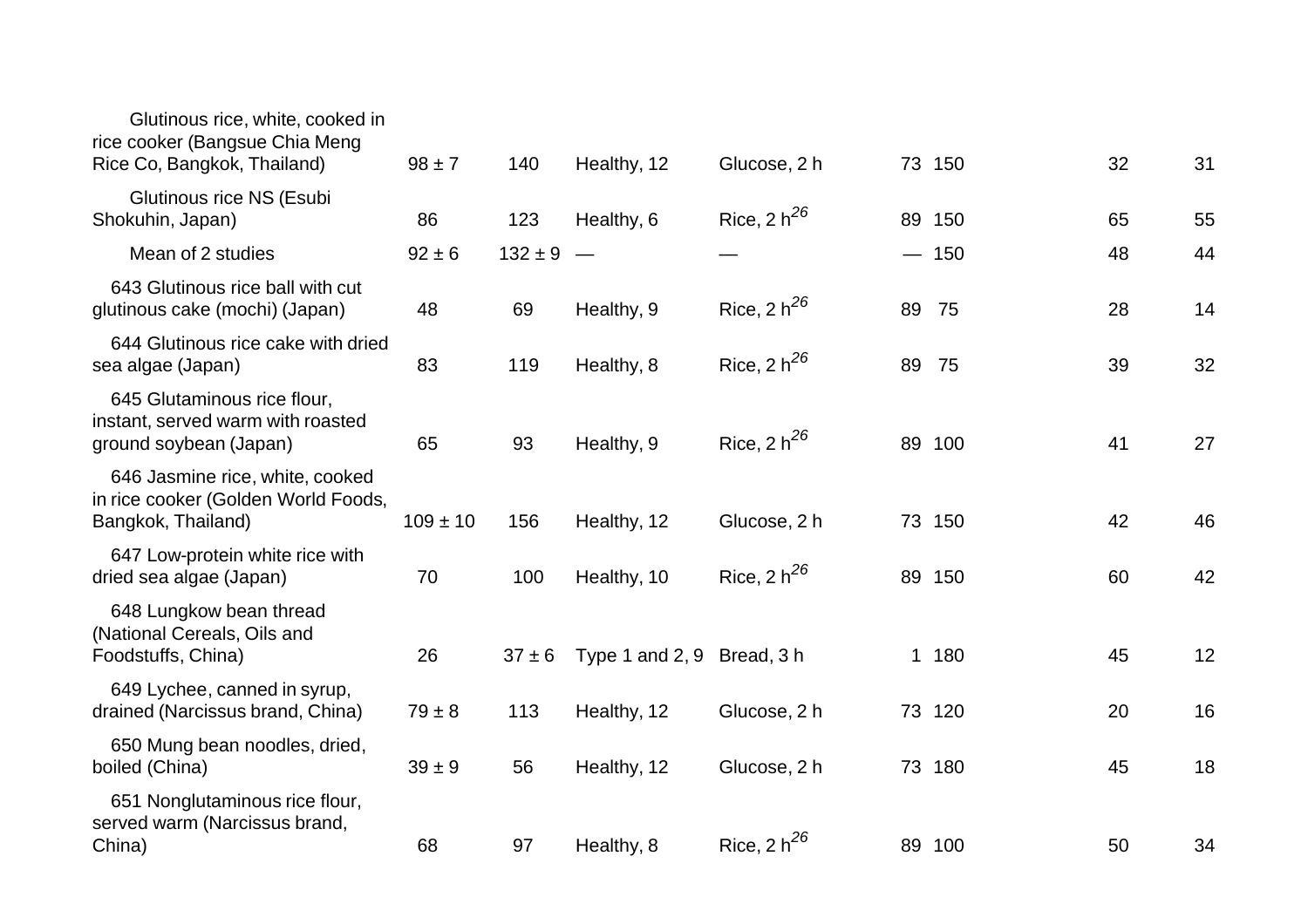| 652 Rice cracker, plain (Sakada,<br>Japan)                                       | 91          | 130        | Healthy, 10       | Rice, $2 h^{26}$ | 89                            | 30     | 25 | 23 |
|----------------------------------------------------------------------------------|-------------|------------|-------------------|------------------|-------------------------------|--------|----|----|
| 653 Rice gruel with dried algae<br>(Satou Co                                     | 81          | 116        | Healthy, 10       | Rice, $2 h^{26}$ |                               | 89 250 | 19 | 15 |
| 654 Rice noodles, dried, boiled<br>(Thai World, Bangkok, Thailand)               | $61 \pm 6$  | 87         | Healthy, 12       | Glucose, 2 h     |                               | 73 180 | 39 | 23 |
| 655 Rice noodles, fresh, boiled<br>(Australia)                                   | $40 \pm 4$  | 57         | Healthy, 12       | Glucose, 2 h     |                               | 73 180 | 39 | 15 |
| 656 Rice vermicelli, Kongmoon<br>(National Cereals, China)                       | 58          | $83 \pm 5$ | Type 1 and $2, 9$ | Bread, 3 h       |                               | 1 180  | 39 | 22 |
| 657 Roasted rice ball (Satou Co<br>Ltd, Japan)                                   | 77          | 110        | Healthy, 9        | Rice, 2 $h^{26}$ | 89                            | 75     | 27 | 21 |
| 658 Salted rice ball (Satou Co Ltd,<br>Japan)                                    | 80          | 114        | Healthy, 7        | Rice, $2 h^{26}$ | 89                            | 75     | 26 | 20 |
| 659 Soba noodles, instant,<br>reheated in hot water, served with<br>soup (Japan) | 46          | 66         | Healthy, 9        | Rice, $2 h^{26}$ |                               | 89 180 | 49 | 22 |
| 660 Stir-fried vegetables, chicken<br>and rice, homemade (Australia)             | $73 \pm 17$ | 104        | Healthy, 8        | Glucose, 2 h     |                               | 87 360 | 75 | 55 |
| 661 Sushi                                                                        |             |            |                   |                  |                               |        |    |    |
| Sushi, salmon (I Love Sushi;<br>Australia) <sup>6</sup>                          | $48 \pm 8$  | 69         | Healthy, 10       | Glucose, 2 h     | $UO4$ 100                     |        | 36 | 17 |
| Sushi, roasted sea algae,<br>vinegar and rice (Japan)                            | 55          | 79         | Healthy, 9        | Rice, $2 h^{26}$ |                               | 89 100 | 37 | 20 |
| Mean of 2 studies                                                                | $52 \pm 4$  | $74 \pm 5$ |                   |                  | $\overbrace{\phantom{aaaaa}}$ | 100    | 37 | 19 |
| 662 Udon noodles                                                                 |             |            |                   |                  |                               |        |    |    |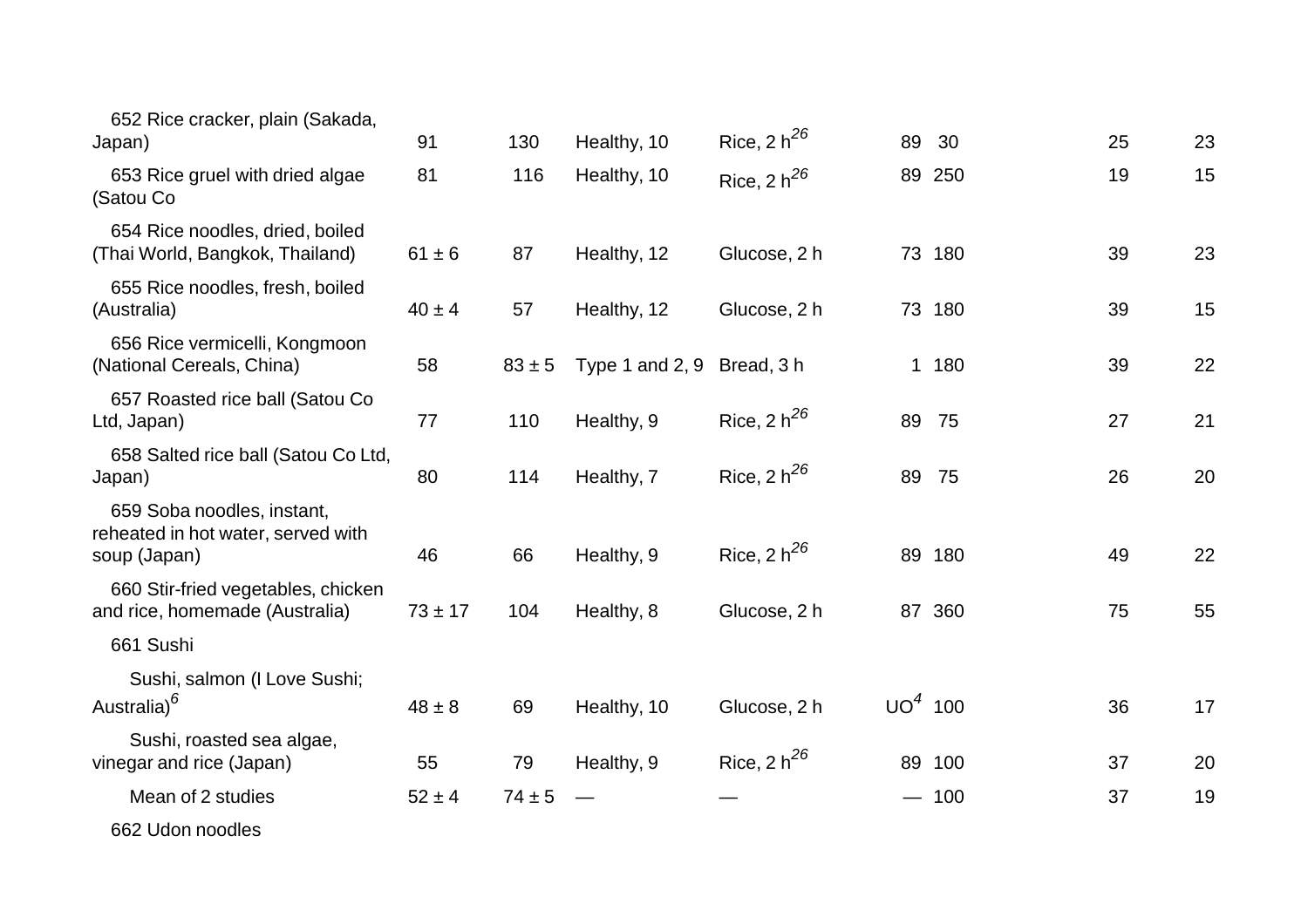| Udon noodles, fresh, reheated<br>(Fantastic, Windsor Gardens,<br>Australia) <sup>6</sup> | $62 \pm 8$ | 89         | Healthy, 10 | Glucose, 2 h     | UO <sup>4</sup> 180 |        | 48 | 30 |
|------------------------------------------------------------------------------------------|------------|------------|-------------|------------------|---------------------|--------|----|----|
| Udon noodles, instant, with<br>sauce and fried bean curd (Nishin<br>Shokuhin, Japan)     | 48         | 69         | Healthy, 9  | Rice, $2 h^{26}$ |                     | 89 180 | 47 | 23 |
|                                                                                          |            | $79 \pm$   |             |                  |                     |        |    |    |
| Mean of 2 studies                                                                        | $55 \pm 7$ | 10         |             |                  |                     | 180    | 48 | 26 |
| 663 White rice, dried sea algae<br>and milk                                              |            |            |             |                  |                     |        |    |    |
| White rice, dried sea algae and<br>milk, eaten together (Japan)                          | 57         | 81         | Healthy, 7  | Rice, $2 h^{26}$ | $89 -$              |        |    |    |
| White rice, dried sea algae and<br>milk (milk eaten before rice) (Japan)                 | 56         | 80         | Healthy, 9  | Rice, $2 h^{26}$ | $89 -$              |        |    |    |
| White rice, dried sea algae and<br>milk (milk eaten after rice) (Japan)                  | 55         | 79         | Healthy, 9  | Rice, $2 h^{26}$ | $89 -$              |        |    |    |
| Mean of 3 types                                                                          | $56 \pm 1$ | $80 \pm 1$ |             |                  |                     | $-300$ | 47 | 26 |
| 664 White rice with dried fish strip<br>(okaka) (Japan)                                  | 79         | 113        | Healthy, 6  | Rice, $2 h^{26}$ |                     | 89 150 | 50 | 40 |
| 665 White rice with fermented<br>soybean sp; (natto) (Japan)                             | 56         | 80         | Healthy, 10 | Rice, 2 $h^{26}$ |                     | 89 150 | 43 | 24 |
| 666 White rice with instant miso<br>soup sp; (soybean paste soup)<br>(Japan)             | 61         | 87         | Healthy, 10 | Rice, $2 h^{26}$ |                     | 89 150 | 47 | 29 |
| 667 White rice with low-fat milk<br>(Japan)                                              | 69         | 99         | Healthy, 9  | Rice, $2 h^{26}$ |                     | 89 300 | 47 | 32 |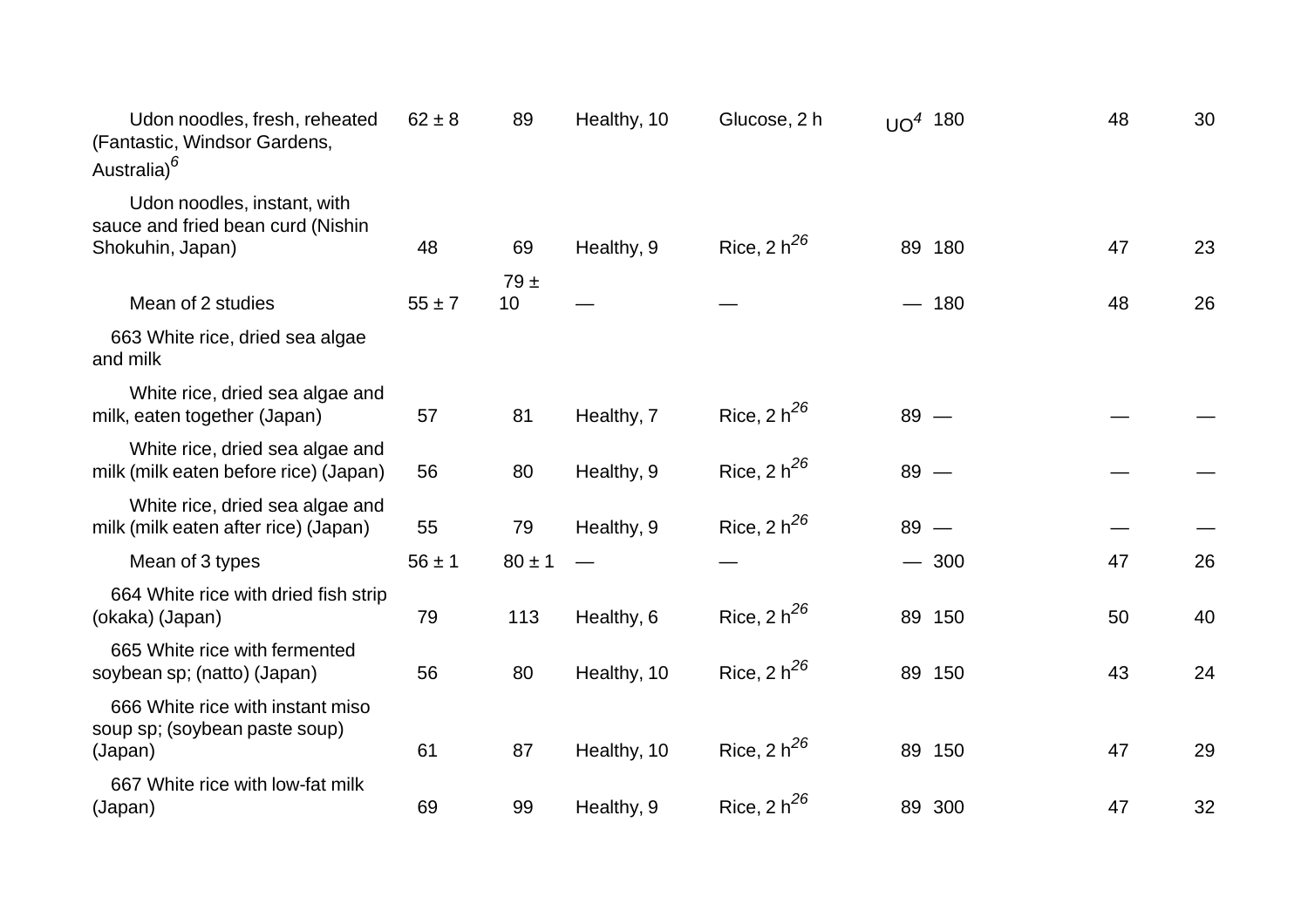| 668 White rice and nonsugar<br>yogurt                                                       |            |            |             |                  |           |    |    |
|---------------------------------------------------------------------------------------------|------------|------------|-------------|------------------|-----------|----|----|
| White rice and nonsugar yogurt<br>eaten before rice (Japan)                                 | 59         | 84         | Healthy, 10 | Rice, $2 h^{26}$ | $89 -$    |    |    |
| White rice and nonsugar yogurt<br>eaten together (Japan)                                    | 58         | 83         | Healthy, 10 | Rice, 2 $h^{26}$ | $89 -$    |    |    |
| Mean of 2 types                                                                             | $59 \pm 1$ | $84 \pm 1$ |             |                  | $-150$    | 32 | 19 |
| 669 White rice with pickled<br>vinegar and cucumber                                         |            |            |             |                  |           |    |    |
| White rice with pickled vinegar<br>and cucumber (pickled food eaten<br>before rice) (Japan) | 63         | 90         | Healthy, 9  | Rice, $2 h^{26}$ | $89 -$    |    |    |
| White rice with pickled vinegar<br>and cucumber (pickled food eaten<br>with rice) (Japan)   | 61         | 87         | Healthy, 11 | Rice, $2 h^{26}$ | $89 -$    |    |    |
| Mean of 2 types                                                                             | $62 \pm 1$ | $89 \pm 2$ |             |                  | $-150$    | 43 | 27 |
| 670 White rice topped with raw<br>egg and soy sauce (Japan)                                 | 72         | 103        | Healthy, 6  | Rice, $2 h^{26}$ | 89 150    | 36 | 26 |
| 671 White rice with roasted<br>ground soybean (Japan)                                       | 56         | 80         | Healthy, 9  | Rice, $2 h^{26}$ | 89 150    | 51 | 29 |
| 672 White rice with salted dried<br>plum (umeboshi) (Japan)                                 | 80         | 114        | Healthy, 10 | Rice, $2 h^{26}$ | 89 150    | 49 | 39 |
| 673 White rice with sea algae<br>rolled in sheet of toasted sea algae<br>(Japan)            | 77         | 110        | Healthy, 7  | Rice, 2 $h^{26}$ | 89<br>150 | 51 | 39 |
| .                                                                                           |            |            |             |                  |           |    |    |

**Asian Indian**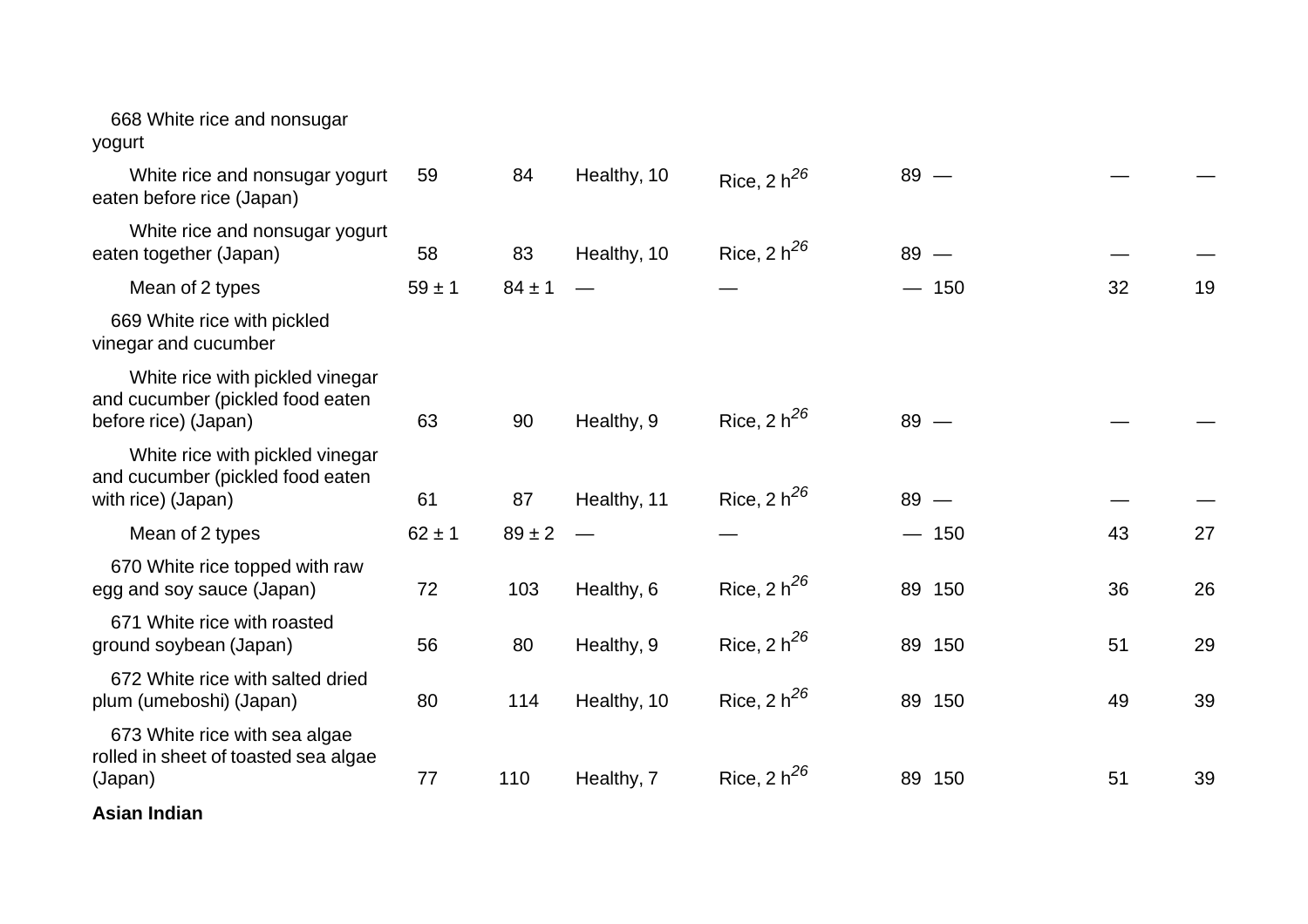| 674 Amaranth (Amaranthus<br>esculentum), popped, eaten with<br>milk and nonnutritive sweetener | $97 \pm 19$ | 139        | <b>Type 2, 6</b> | Glucose, 3<br>$h^{22}$ | 43      | 30           | 19 | 18 |
|------------------------------------------------------------------------------------------------|-------------|------------|------------------|------------------------|---------|--------------|----|----|
| 675 Bajra                                                                                      |             |            |                  |                        |         |              |    |    |
| Bajra (Penniseteum<br>typhoideum), eaten as roasted<br>bread made from bajra flour             | $55 \pm 13$ | 79         | <b>Type 2, 6</b> | Glucose, 2 h           | $110 -$ |              |    |    |
| Bajra (Penniseteum<br>typhoideum)                                                              | 49          | 70         | Healthy, 18      | Bread, 3 h             | $50 -$  |              |    |    |
| Bajra (Penniseteum<br>typhoideum)                                                              | 67          | 96         | <b>Type 2, 6</b> | Bread, 3 h             | $50 -$  |              |    |    |
| Mean of 3 studies                                                                              | $57 + 5$    | $82 \pm 8$ |                  |                        |         | $-75$ (dry)  | 50 | 29 |
| 676 Banana (Musa sapientum),<br>Nendra variety, unripe, steamed 1<br>h <sup>11</sup>           | $70 \pm 11$ | 100        | Healthy, 12-15   | Glucose, 3<br>$h^{22}$ |         | 65 120       | 45 | 31 |
| 677 Barley                                                                                     |             |            |                  |                        |         |              |    |    |
| Barley (Hordeum vulgare)                                                                       | 48          | 69         | Healthy, 8       | Bread, 3h              | $50 -$  |              |    |    |
| 695 Green gram (Phaseolus<br>aureus), soaked 12 h, stored moist<br>24 h, steamed 1 h $^{11}$   | $38 \pm 14$ | 54         | Healthy, 12-15   | Glucose, 3<br>$h^{22}$ |         | 65 150       | 17 | 6  |
| 696 Green gram, whole with<br>varagu (Paspalum scorbiculatum),<br>pressure cooked              | $57 \pm 6$  | 81         | <b>Type 2, 6</b> | Glucose, 2 h           | 110 80  |              | 50 | 29 |
| 697 Green gram dhal with varagu<br>(Paspalum scorbiculatum), pressure<br>cooked                | $78 \pm 12$ | 111        | <b>Type 2, 6</b> | Glucose, 2 h           |         | 110 78 (dry) | 50 | 39 |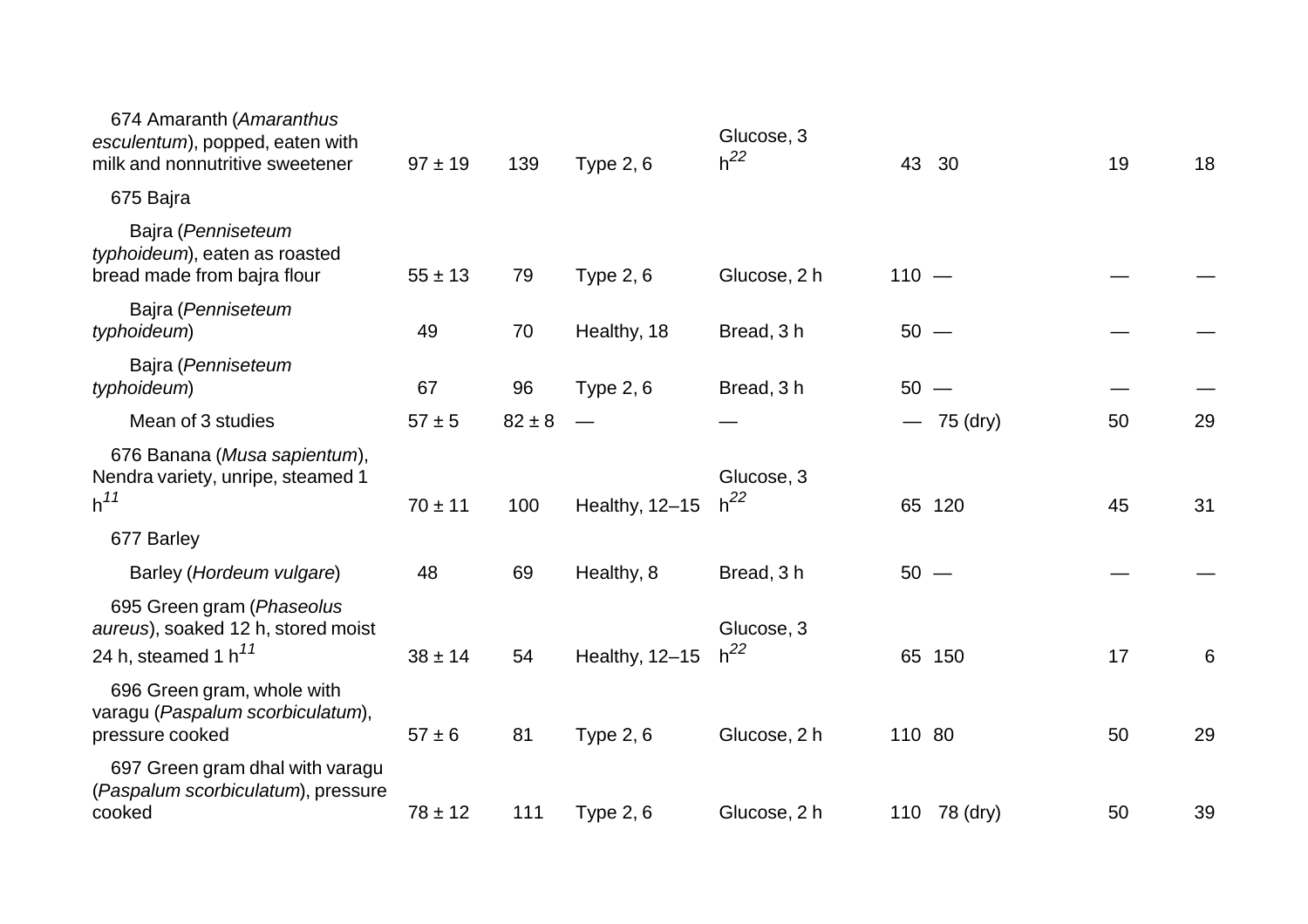| 698 Horse gram (Dolichos<br>biflorus) soaked 12 h, stored moist<br>24 h, steamed 1 h $^{11}$                    | $51 \pm 11$ | 73         | Healthy, $12-15$             | Glucose, 3<br>$h^{22}$ |         | 65 150       | 29 | 15 |
|-----------------------------------------------------------------------------------------------------------------|-------------|------------|------------------------------|------------------------|---------|--------------|----|----|
| 699 Idli                                                                                                        |             |            |                              |                        |         |              |    |    |
| Idli (parboiled and raw rice +<br>black dhal, soaked, ground,<br>fermented, and steamed) with<br>chutney        | $77 \pm 2$  | 110        | Type 2, 10                   | Glucose, 2 h           |         | 112 250      | 52 | 40 |
| Idli (parboiled and raw rice +<br>black dhal, soaked, ground,<br>fermented, and steamed) with                   |             |            |                              |                        |         |              |    |    |
| chutney                                                                                                         | $60 \pm 2$  | 86         | Healthy, 11                  | Glucose, 2 h           |         | 112 250      | 52 | 31 |
|                                                                                                                 |             | $98 \pm$   |                              |                        |         |              |    |    |
| Mean of 2 groups of subjects                                                                                    | $69 \pm 9$  | 12         |                              |                        |         | $-250$       | 52 | 36 |
| 700 Jowar, roasted bread made<br>from Jowar flour (Sorghum vulgare)                                             | $77 \pm 8$  | 110        | Type $2, 6$                  | Glucose, 2 h           |         | 110 70 (dry) | 50 | 39 |
| 701 Laddu                                                                                                       |             |            |                              |                        |         |              |    |    |
| Laddu (popped amaranth,<br>foxtail millet, roasted legume<br>powder, and fenugreek seeds) in hot<br>sweet syrup | $24 \pm 4$  | 34         | Healthy, 5<br>females        | Glucose, 2 h           | $114 -$ |              |    |    |
| Laddu (popped amaranth,<br>foxtail millet, roasted legume<br>powder, and fenugreek seeds) in hot<br>sweet syrup | $29 \pm 4$  | 41         | Type 2, 5 males Glucose, 2 h |                        | $114 -$ |              |    |    |
|                                                                                                                 | $27 \pm 3$  | $38 \pm 4$ |                              |                        |         | $-50$        | 31 |    |
| Mean of 2 groups of subjects                                                                                    |             |            |                              |                        |         |              |    | 8  |
| 702 Lentil and cauliflower curry<br>with rice (Australia)                                                       | $60 \pm 10$ | 86         | Healthy, 8                   | Glucose, 2 h           |         | 87 360       | 51 | 31 |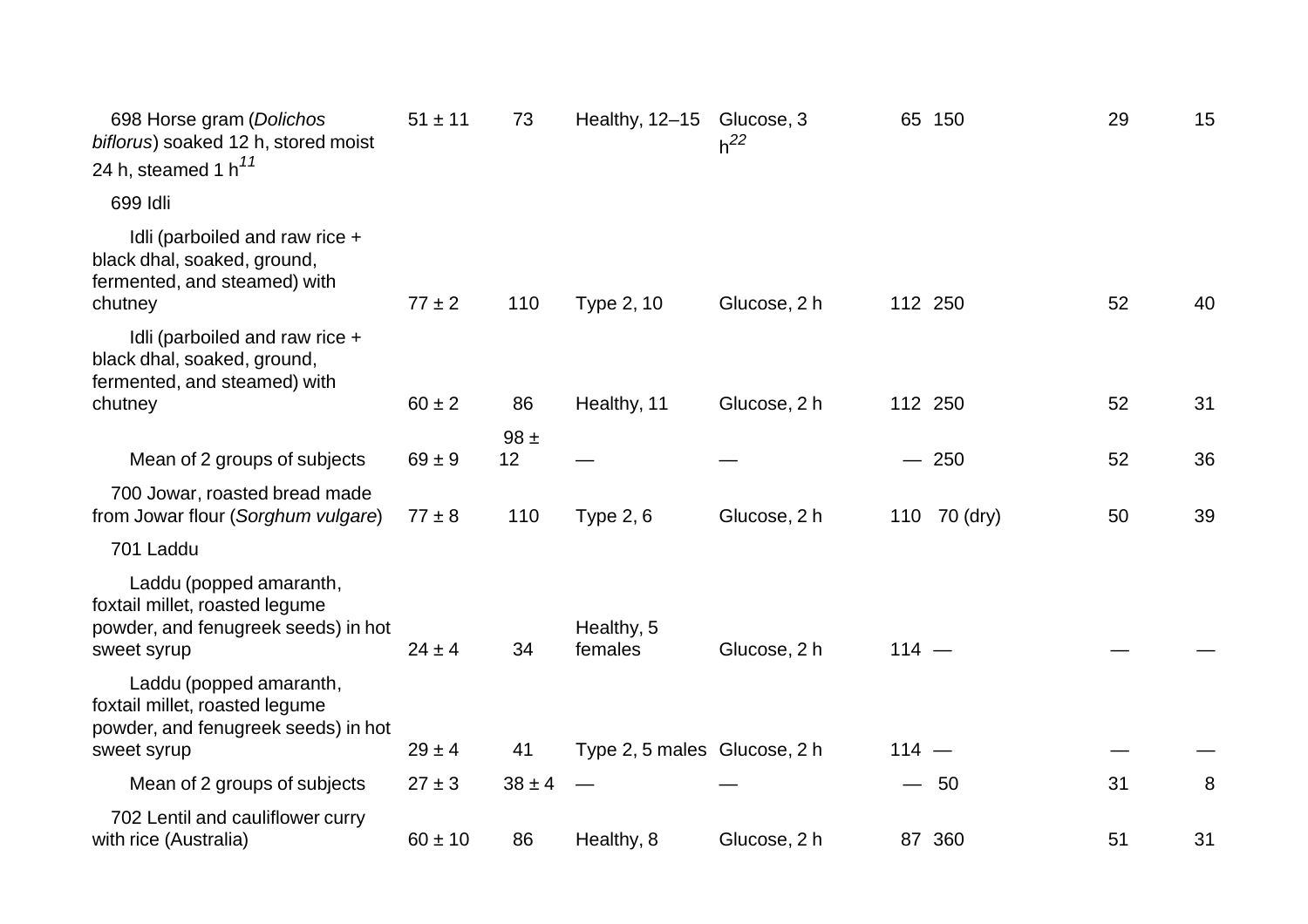| 703 Millet/Ragi (Eleucine<br>coracana), dehusked, soaked 12 h,<br>stored moist 24 h, steamed 1 h <sup>11</sup> | $68 \pm 10$     | 97              | Healthy, 12-15   | Glucose, 3<br>$h^{22}$ |         | 65 150       | 34       | 23 |
|----------------------------------------------------------------------------------------------------------------|-----------------|-----------------|------------------|------------------------|---------|--------------|----------|----|
| 703 Millet/Ragi                                                                                                |                 |                 |                  |                        |         |              |          |    |
| Millet/Ragi (Eleucine<br>coracana) <sup>11</sup>                                                               | 84              | 120             | Type 2, 20       | Glucose, 2 h           | 68      | 70           | 50 (dry) | 42 |
| Millet/Ragi (Eleucine coracana)<br>flour eaten as roasted bread                                                | 104 $\pm$<br>13 | 149             | <b>Type 2, 6</b> | Glucose, 2 h           |         | 110 70 (dry) | 50       | 52 |
| Mean of 2 studies                                                                                              | $94 \pm 10$     | $135 \pm$<br>15 |                  |                        |         |              |          |    |
| 705 Pongal                                                                                                     |                 |                 |                  |                        |         |              |          |    |
| Pongal (rice and roasted green<br>gram dhal, pressure cooked)                                                  | $90 \pm 3$      | 129             | Type 2, 10       | Glucose, 2 h           | $112 -$ |              |          |    |
| Pongal (rice and roasted green<br>gram dhal, pressure cooked)                                                  | $45 \pm 2$      | 64              | Healthy, 8       | Glucose, 2 h           | $112 -$ |              |          |    |
| Mean of 2 groups of subjects                                                                                   | $68 \pm 23$     | 97±<br>33       |                  |                        |         | $-250$       | 52       | 35 |
| 706 Poori                                                                                                      |                 |                 |                  |                        |         |              |          |    |
| Poori (deep-fried wheat-flour<br>dough) with potato palya (mashed<br>potato)                                   | $82 \pm 2$      | 117             | <b>Type 2, 8</b> | Glucose, 2 h           | $112 -$ |              |          |    |
| Poori (deep-fried wheat-flour<br>dough) with potato palya (mashed<br>potato)                                   | $57 \pm 1$      | 81              | Healthy, 8       | Glucose, 2 h           | $112 -$ |              |          |    |
| Mean of 2 groups of subjects                                                                                   | $70 \pm 13$     | 99±<br>18       |                  |                        |         | $-150$       | 41       | 28 |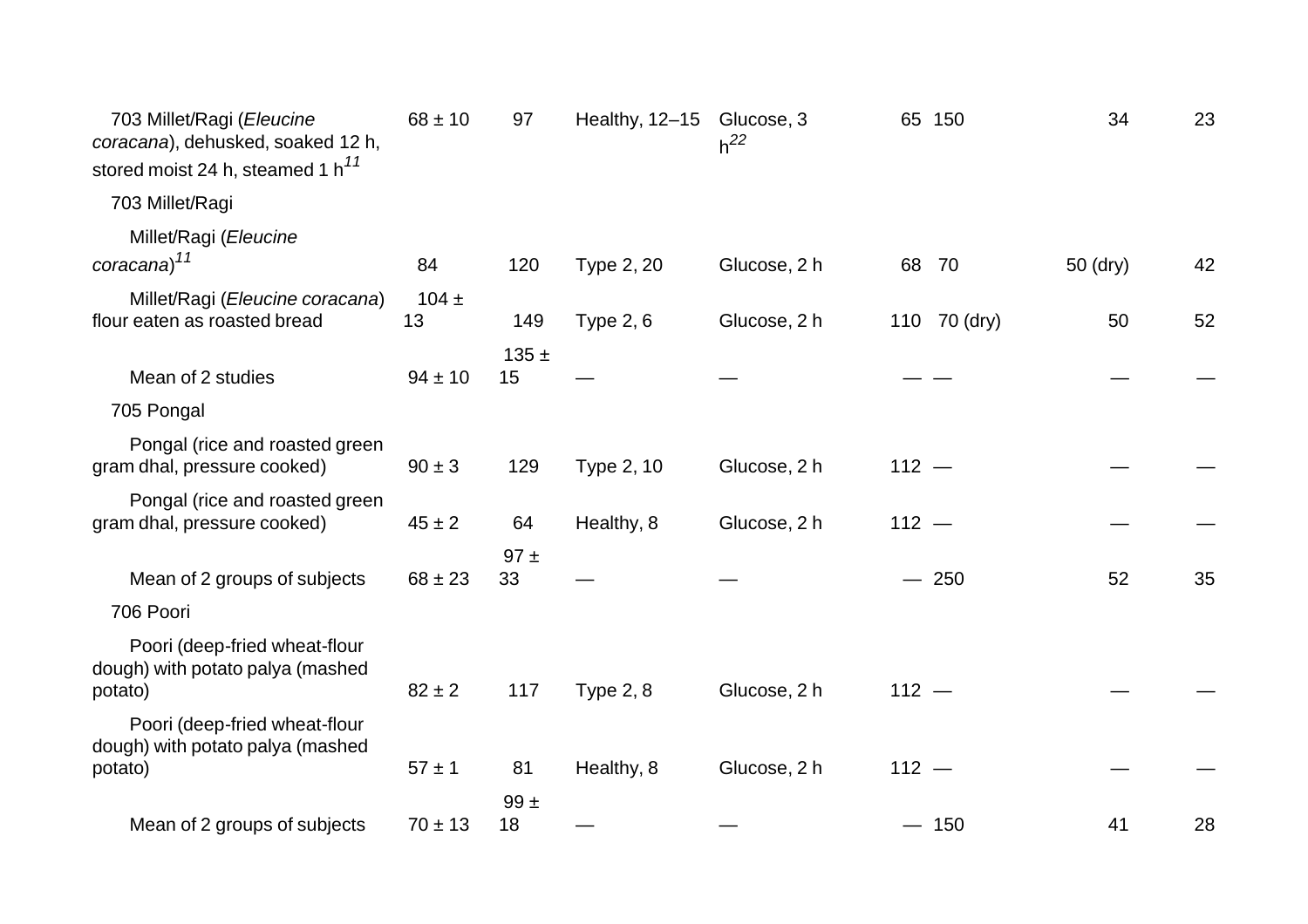| 707 Rajmah (Phaseolus vulgaris)                                                      | 19          | 27  | Healthy, 6       | Glucose, 2 h           |    | 54 150       | 30 | 6  |
|--------------------------------------------------------------------------------------|-------------|-----|------------------|------------------------|----|--------------|----|----|
| 708 Rice (Oryza sativa) boiled<br>served with with potato palya<br>(mashed potato)   | $69 \pm 15$ | 99  | <b>Type 2, 6</b> | Glucose, 3<br>$h^{22}$ |    | 43 150       | 38 | 26 |
| 709 Semolina                                                                         |             |     |                  |                        |    |              |    |    |
| Semolina (Triticum aestivum),<br>steamed                                             | $55 \pm 9$  | 79  | Type 2, 30       | Glucose, 2<br>$h^{32}$ | 69 | 67 (dry)     | 50 | 28 |
| Semolina (Triticum aestivum),<br>preroasted                                          | $76 \pm 6$  | 109 | Type 2, 30       | Glucose, 2<br>$h^{32}$ | 69 | 67 (dry)     | 50 | 38 |
| Semolina (Triticum aestivum)<br>with                                                 |             |     |                  |                        |    |              |    |    |
| fermented black gram dhal<br>(Phaseolus mungo)                                       | $46 \pm 12$ | 66  | Type 2, 30       | Glucose, 2<br>$h^{32}$ | 69 | 71 (dry)     | 50 | 23 |
| Semolina (Triticum aestivum)<br>with fermented green gram dhal<br>(Phaseolus aureus) | $62 \pm 20$ | 89  | Type 2, 30       | Glucose, 2<br>$h^{32}$ | 69 | 71 (dry)     | 50 | 31 |
| Semolina (Triticum aestivum)<br>with fermented bengal gram dhal<br>(Cicer arietum)   | $54 \pm 7$  | 77  | Type 2, 30       | Glucose, 2<br>$h^{32}$ | 69 | 71 (dry)     | 50 | 27 |
| 710 Tapioca (Manihot utilissima),<br>steamed 1 $h^{11}$                              | $70 \pm 10$ | 100 | Healthy, 12-15   | Glucose, 3<br>$h^{22}$ |    | 65 250       | 18 | 12 |
| 711 Varagu (Paspalum<br>scorbiculatum), pressure cooked 15<br>lb 12-15 min           | $68 \pm 8$  | 97  | Type $2, 6$      | Glucose, 2 h           |    | 110 76 (dry) | 50 | 34 |
| 712 Upittu                                                                           |             |     |                  |                        |    |              |    |    |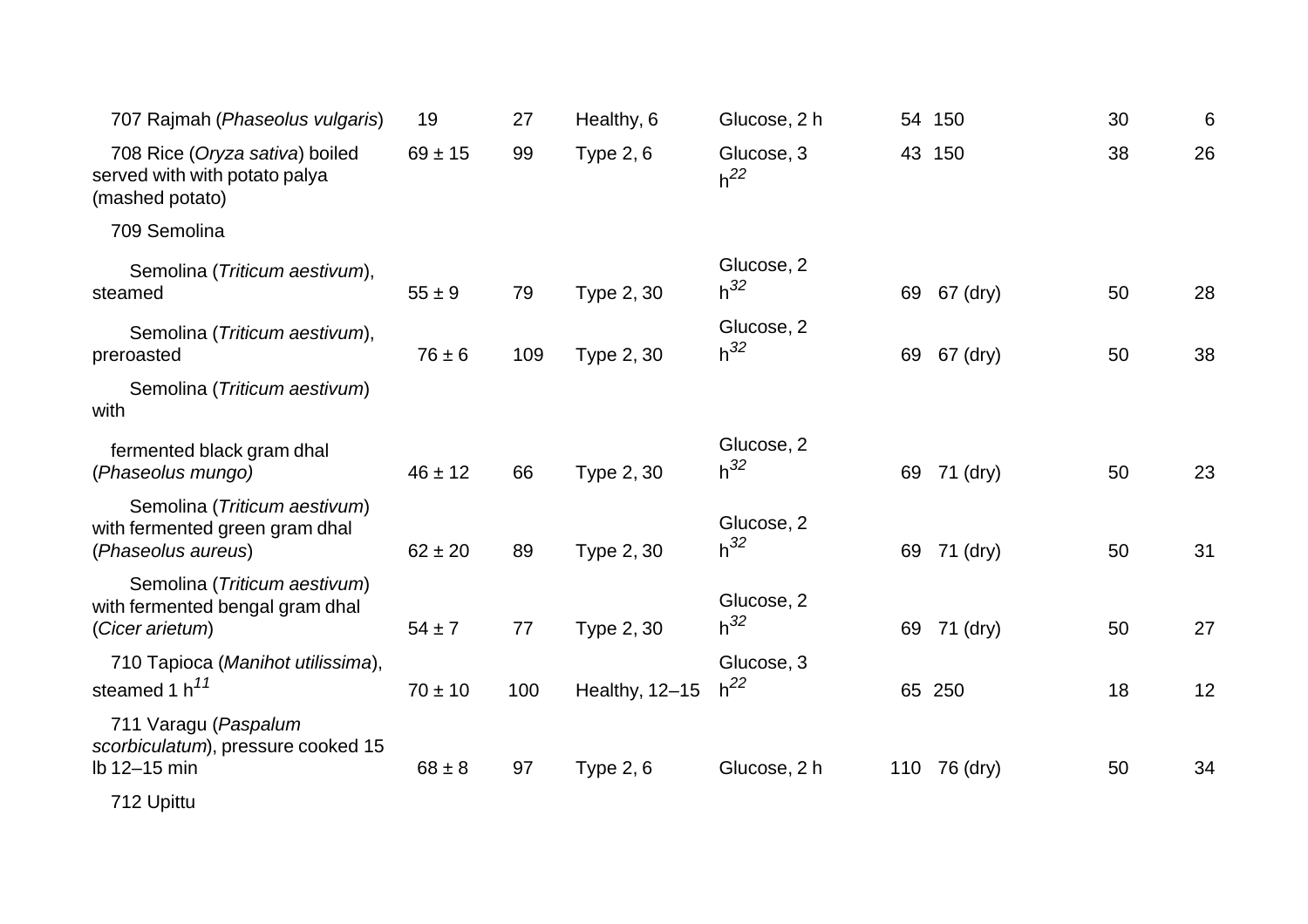| Upittu (roasted semolina and<br>onions, cooked in water)                              | $67 \pm 3$ | 96           | Type 2, 12       | Glucose, 2 h       | $112 -$  |       |                |
|---------------------------------------------------------------------------------------|------------|--------------|------------------|--------------------|----------|-------|----------------|
| Upittu (roasted semolina and<br>onions, cooked in water)                              | $69 \pm 4$ | 99           | Healthy, 11      | Glucose, 2 h       | $112 -$  |       |                |
| Mean of 2 groups of subjects                                                          | $68 \pm 1$ | $98 \pm 2 -$ |                  |                    | $-150$   | 42    | 28             |
| 713 Uppuma kedgeree                                                                   |            |              |                  |                    |          |       |                |
| Uppuma kedgeree (millet,<br>legumes, fenugreek seeds; roasted<br>and cooked in water) | $18 \pm 3$ | 25           | Healthy, 5       | Glucose, 2 h       | $114 -$  |       |                |
| Uppuma kedgeree (millet,<br>legumes, fenugreek seeds; roasted<br>and cooked in water) | $19 \pm 3$ | 28           | <b>Type 2, 5</b> | Glucose, 2 h       | $114 -$  |       |                |
| Mean of 2 groups of subjects                                                          | $18 \pm 1$ | $27 \pm 2 -$ |                  |                    | $-150$   | 33    | 6              |
| <b>Australian aboriginal</b>                                                          |            |              |                  |                    |          |       |                |
| 714 Acacia aneura, mulga seed,<br>roasted, wet ground to paste <sup>6</sup>           | 8          | 11           | Healthy, 7       | Potato, 3 $h^{25}$ | 79<br>50 | 17    | 1              |
| 715 Acacia coriacea, desert oak,<br>seed bread <sup>6</sup>                           | 46         | 66           | Healthy, 6       | Bread, 3h          | 79 75    | 24    | 11             |
| 716 Araucaria bidwillii, bunya tree<br>nut, baked 10 min <sup>6</sup>                 | 47         | 67           | Healthy, 7       | Potato, $3 h25$    | 79<br>50 | 16    | $\overline{7}$ |
| 717 Bush honey, sugar bag <sup>6</sup>                                                | 43         | 61           | Healthy, 7       | Potato, 3 $h^{25}$ | 79 30    | 25    | 11             |
| 718 Castanospermum australe,<br>blackbean seed, sliced, soaked 1                      |            |              |                  |                    |          |       |                |
| wk, pounded and baked <sup>6</sup>                                                    | 8          | 11           | Healthy, 7       | Potato, 3 $h^{25}$ | 50<br>79 | $9\,$ | 1              |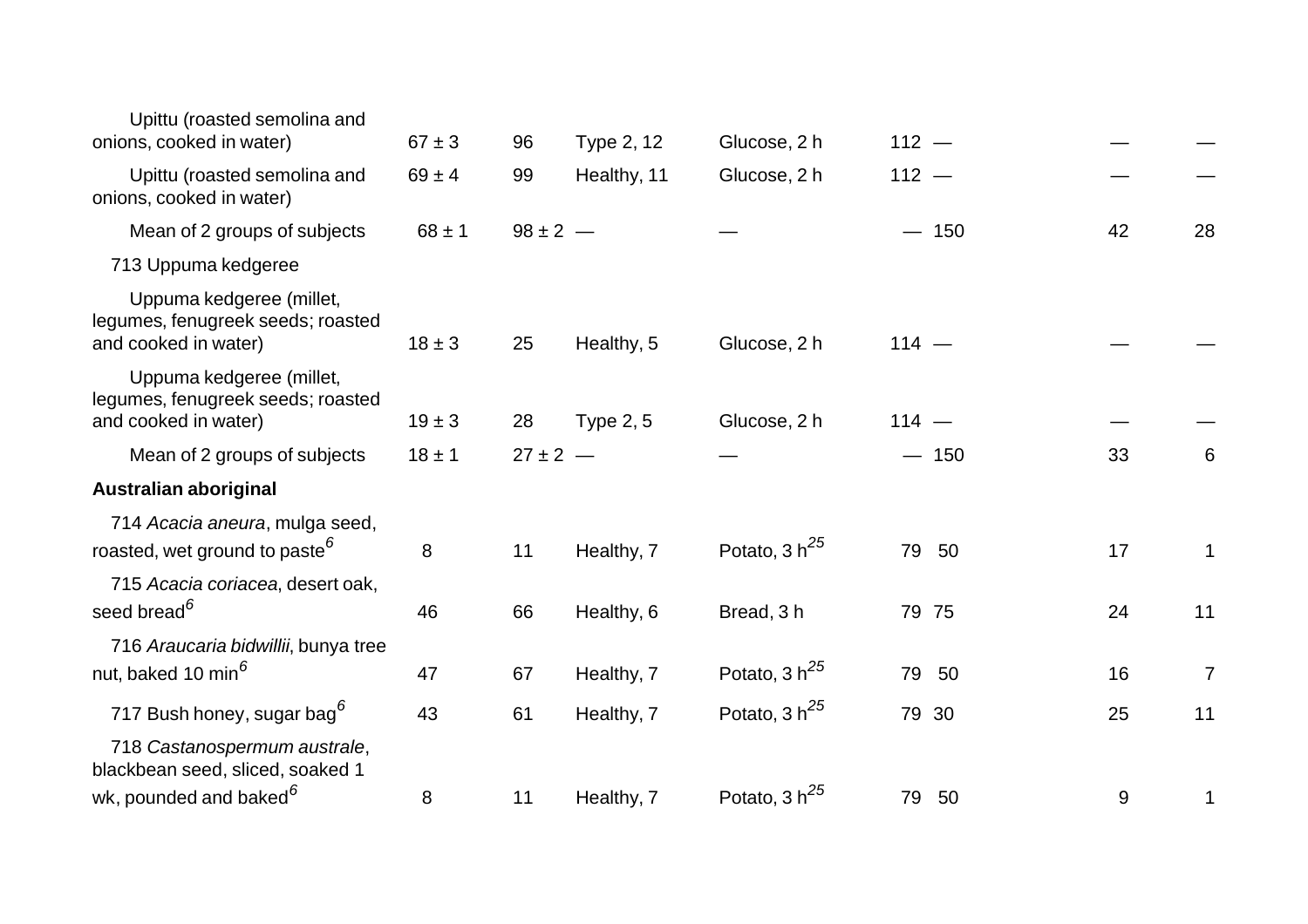| 719 Dioscorea bulbifera, cheeky<br>yam, peeled, sliced, soaked 2 d,<br>baked 15 min <sup>6</sup> | 34          | 49        | Healthy, 7 | Potato, $3 h^{25}$ | 79 150   | 36 | 12 |
|--------------------------------------------------------------------------------------------------|-------------|-----------|------------|--------------------|----------|----|----|
| 720 Macrozamia communis,<br>cycad palm seed, sliced, soaked 1<br>wk, pounded, baked <sup>6</sup> | $40 \pm 2$  | 57        | Healthy, 7 | Glucose, 2 h       | 85<br>50 | 25 | 10 |
| <b>Pacific Islanders</b>                                                                         |             |           |            |                    |          |    |    |
| 721 Breadfruit (Artocarpus altilis)<br>(Australia) <sup>6</sup>                                  | 68          | 97        | Healthy, 7 | Potato, 3 $h^{25}$ | 79 120   | 27 | 18 |
| 722 Banana/plantain, green                                                                       |             |           |            |                    |          |    |    |
| Green banana, boiled (New<br>Zealand)                                                            | $38 \pm 10$ | 54        | Healthy, 8 | Glucose, 2 h       | 25 120   | 21 | 8  |
| 723 Sweet potato                                                                                 |             |           |            |                    |          |    |    |
| Sweet potato (Ipomoea batatas)<br>(Australia)                                                    | 44          | 63        | Healthy, 7 | Potato, 3 $h^{25}$ | 79 150   | 25 | 11 |
| Sweet potato, kumara (New<br>Zealand)                                                            | $77 \pm 12$ | 110       | Healthy, 9 | Glucose, 2 h       | 25 150   | 25 | 19 |
| Sweet potato, kumara (New<br>Zealand)                                                            | $78 \pm 6$  | 111       | Type 2, 14 | Glucose, 2 h       | 25 150   | 25 | 20 |
| Mean of 3 studies                                                                                | $66 \pm 11$ | 95±<br>16 |            |                    | $-150$   | 28 | 17 |
| 724 Taro                                                                                         |             |           |            |                    |          |    |    |
| Taro (Colocasia esculenta)<br>peeled, boiled (Australia)                                         | 54          | 77        | Healthy, 7 | Potato, 3 $h^{25}$ | $79 -$   |    |    |
| Taro, peeled, boiled (New<br>Zealand)                                                            | $56 \pm 12$ | 80        | Healthy, 9 | Glucose, 2 h       | $25 -$   |    |    |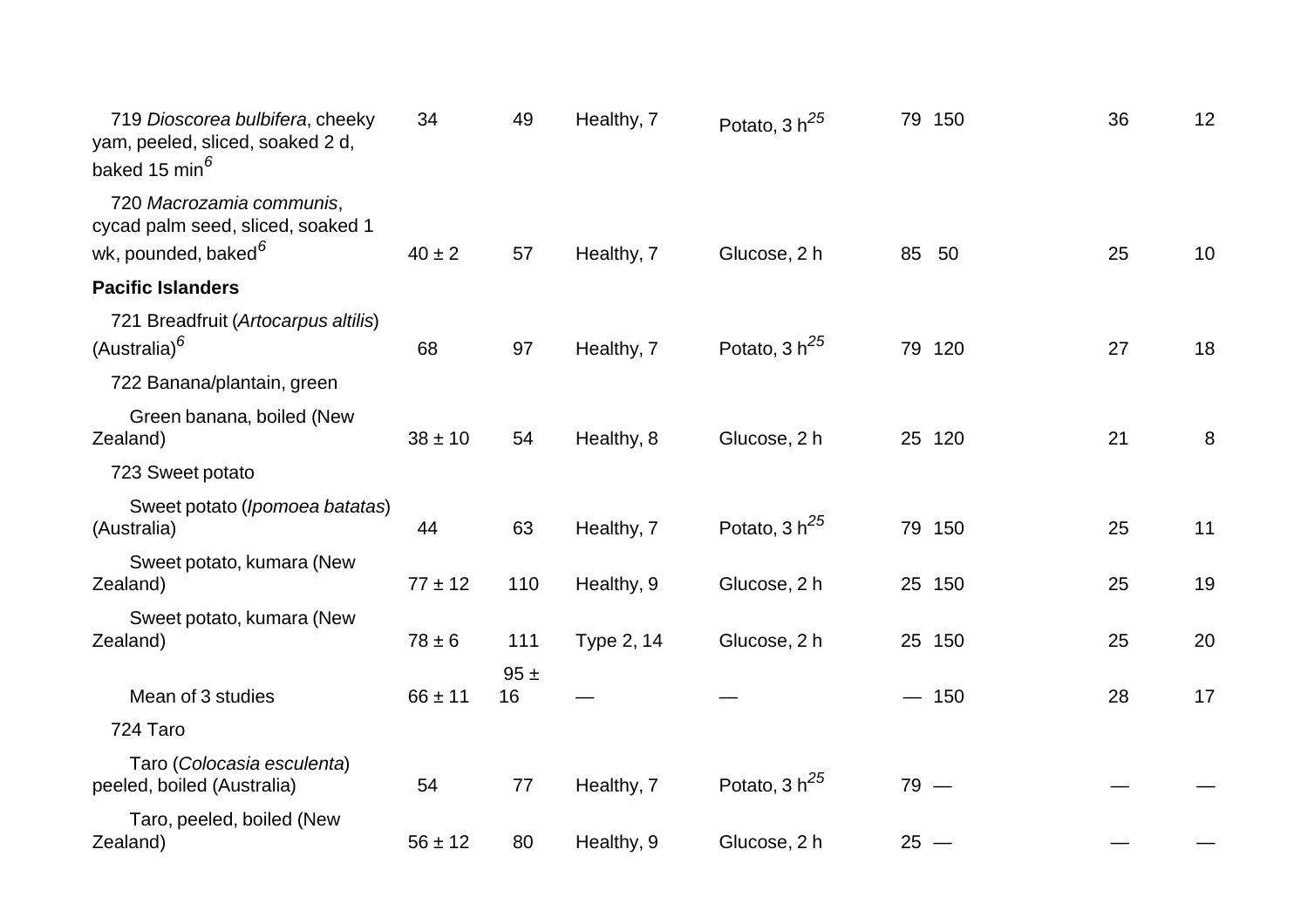| Mean of 2 studies                                                      | $55 \pm 1$  | $79 \pm 2$ |                          |                        |         | $-150$  | $\,8\,$ | 4  |
|------------------------------------------------------------------------|-------------|------------|--------------------------|------------------------|---------|---------|---------|----|
| 725 Yam                                                                |             |            |                          |                        |         |         |         |    |
| Yam, peeled, boiled (New<br>Zealand)                                   | $25 \pm 4$  | 36         | Type 2, 13               | Glucose, 2 h           |         | $25 -$  |         |    |
| Yam, peeled, boiled (New<br>Zealand)                                   | $35 \pm 5$  | 50         | Healthy, 14              | Glucose, 2 h           |         | $25 -$  |         |    |
| Mean of 2 groups of subjects                                           | $30 \pm 5$  | $43 \pm 7$ |                          |                        |         | $-150$  | 36      | 13 |
| <b>Israeli</b>                                                         |             |            |                          |                        |         |         |         |    |
| 726 Melawach (dough made from                                          |             |            |                          |                        |         |         |         |    |
| white-wheat flour and butter,<br>fried)                                |             |            |                          |                        |         |         |         |    |
| Melawach                                                               | $61 \pm 10$ | 87         | Type 2, 9;<br>healthy, 9 | Glucose, 3<br>$h^{14}$ |         | $88 -$  |         |    |
| Melawach                                                               | $71 \pm 7$  | 101        | Type 2, 14               | Glucose, 3<br>$h^{14}$ | $115 -$ |         |         |    |
| Mean of 2 studies                                                      | $66 \pm 5$  | $94 \pm 7$ |                          |                        |         | $-115$  | 53      | 35 |
| 727 Melawach + 15 g locust bean<br>(Ceratonia siliqua) fiber (soluble) | $31 \pm 6$  | 44         | <b>Type 2, 9</b>         | Glucose, 3<br>$h^{14}$ |         | 115 130 | 53      | 16 |
| 728 Melawach + 15 g maize cob<br>fiber (insoluble)                     | $59 \pm 10$ | 84         | <b>Type 2, 9</b>         | Glucose, 3<br>$h^{14}$ |         | 115 130 | 53      | 31 |
| 729 Melawach + 15 g lupin<br>(Lupinus albus) fiber                     | $72 \pm 10$ | 103        | Type 2, 10               | Glucose, 3<br>$h^{14}$ |         | 115 130 | 53      | 38 |
|                                                                        |             |            |                          |                        |         |         |         |    |

fiber

**Pima Indian**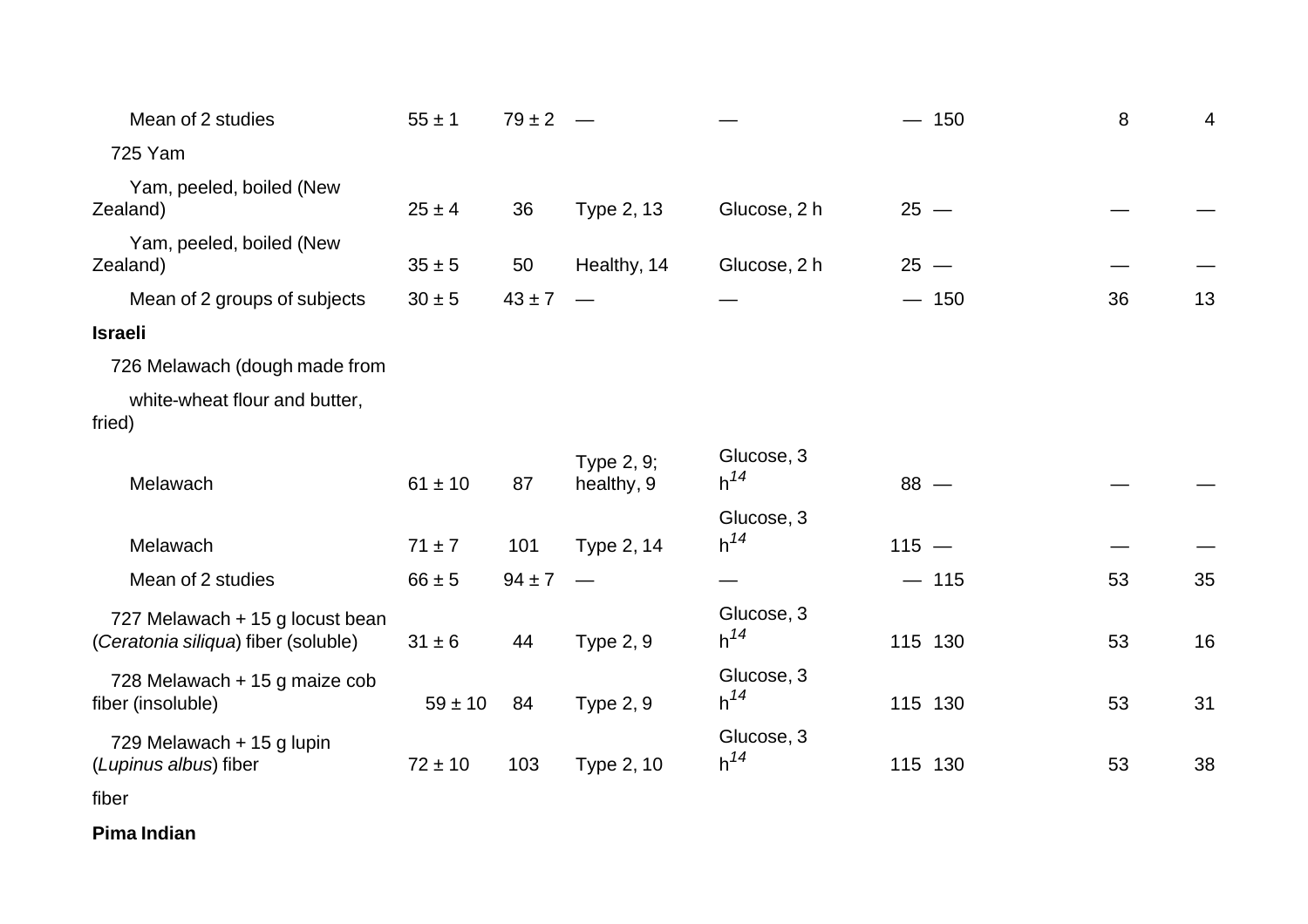| 730 Acorns, stewed with venison                                                |            |                 |            |                        |        |            |                |             |
|--------------------------------------------------------------------------------|------------|-----------------|------------|------------------------|--------|------------|----------------|-------------|
| (Quercus emoryi) <sup>6</sup>                                                  | $16 \pm 1$ | 23              | Healthy, 8 | Glucose, 2 h           |        | 116 100    | 6              | 1           |
| 731 Cactus jam (Stenocereus<br>thurberi)                                       | 91         | $130 \pm$<br>19 | Healthy, 8 | Bread, 2 h             | 117 30 |            | 20             | 18          |
| 732 Corn hominy (Zea mays) <sup>6</sup>                                        | $40\pm5$   | 57              | Healthy, 8 | Glucose, 2 h           |        | 116 150    | 30             | 12          |
| 733 Fruit Leather (Stenocereus<br>thurberi)                                    | 70         | $100 \pm$<br>19 | Healthy, 8 | Bread, 2 h             | 117 30 |            | 24             | 17          |
| 734 Lima beans broth (Phaseolus<br>$l$ unatus) $6$                             | $36 \pm 3$ | 51              | Healthy, 8 | Glucose, 2 h           |        | 116 250 mL | 32             | 12          |
| 735 Mesquite cakes (Prosopis<br>velutina) <sup>6</sup>                         | $25 \pm 3$ | 36              | Healthy, 4 | Glucose, 2 h           | 116 60 |            | $\overline{4}$ | $\mathbf 1$ |
| 736 Tortilla (Zea mays and Olneya<br>tesota)                                   | 38         | $54 \pm 9$      | Healthy, 8 | Bread, 2 h             | 117 60 |            | 25             | $9\,$       |
| 737 White teparies broth<br>(Phaseolusacutifolius) <sup>6</sup>                | $31 \pm 3$ | 44              | Healthy, 8 | Glucose, 2 h           |        | 116 250 mL | 32             | 10          |
| 738 Yellow teparies broth<br>(Phaseolus acutifolius) <sup>6</sup>              | $29 \pm 3$ | 41              | Healthy, 8 | Glucose, 2 h           |        | 116 250 mL | 26             | 8           |
| <b>South American</b>                                                          |            |                 |            |                        |        |            |                |             |
| 739 Arepa, corn bread cake,<br>made with corn flour (Mexico)                   | 72         | 102             | Healthy, 6 | Glucose, 4<br>$h^{33}$ |        | 118 100    | 43             | 31          |
| 740 Arepa, made from ordinary<br>dehulled dent corn flour (25%                 |            |                 |            |                        |        |            |                |             |
| amylose) <sup>9,34</sup>                                                       | 81         | 116             | Healthy, 9 | Arepa, 2 $h^{35}$      |        | 119 100    | 43             | 35          |
| 741 Arepa, made from dehulled<br>high-amylose (70%) corn flour <sup>9,34</sup> | 44         | 63              | Healthy, 9 | Arepa, 2 $h^{35}$      |        | 119 100    | 25             | 11          |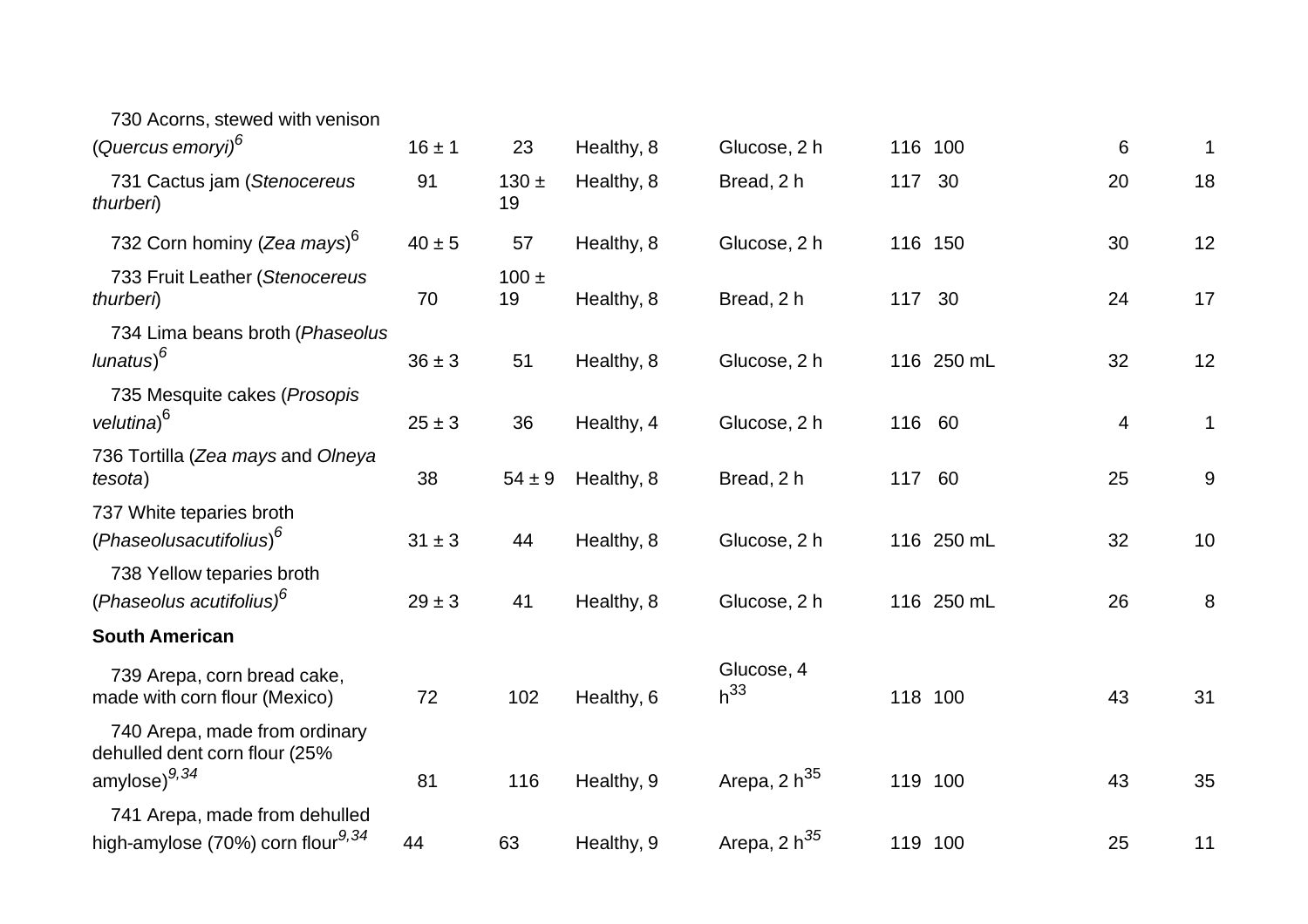| 742 Black beans                                                                            | 30             | $43 \pm$<br>17  | Type 2, 27;<br>healthy, 21 | Bread, 3 h   |        | 98 150  | 23 | 7              |
|--------------------------------------------------------------------------------------------|----------------|-----------------|----------------------------|--------------|--------|---------|----|----------------|
| 743 Brown beans                                                                            | 38             | $54 \pm 15$     | Type 2,<br>27; healthy, 21 | Bread, 3 h   |        | 98 150  | 25 | 9              |
| 744 Corn tortilla (Mexican)                                                                | 52             | $74 \pm 7$      | Healthy, 8                 | Bread, 3.5 h | 120 50 |         | 24 | 12             |
| 745 Corn tortilla, served with<br>refried mashed pinto beans and<br>tomato sauce (Mexican) | 39             | $56 \pm 8$      | Healthy, 8                 | Bread, 3.5 h |        | 120 100 | 23 | 9              |
| 746 Corn tortilla, fried, with<br>mashed potato, fresh tomato and<br>lettuce (Mexican)     | 78             | 111 $\pm$<br>12 | Healthy, 8                 | Bread, 3.5 h |        | 120 100 | 15 | 11             |
| 747 Nopal (prickly pear cactus)                                                            | $\overline{7}$ | $10 \pm 17$     | Type 2, 27;<br>healthy, 21 | Bread, 3 h   |        | 98 100  | 6  | $\overline{0}$ |
| 748 Pinto beans, boiled in salted<br>water                                                 | 14             | $19 \pm 3$      | Healthy, 8                 | Bread, 3.5 h |        | 120 150 | 25 | $\overline{4}$ |
| 749 Wheat tortilla (Mexican)                                                               | 30             | $43 \pm 7$      | Healthy, 8                 | Bread, 3.5 h | 120 50 |         | 26 | 8              |
| 750 Wheat tortilla served with refried<br>pinto beans and tomato sauce<br>(Mexican)        | 28             | $40 \pm$<br>13  | Healthy, 8                 | Bread, 3.5 h |        | 120 100 | 18 | 5              |

<sup>1</sup> NS, not specified; type 1 and type 2, subjects with type 1 and type 2 diabetes; AUC, area under the curve. Serving sizes in grams unless specified otherwise.

 $^2$ <sub> $\overline{x}$  ± SEM. Two GI vlaues are shown for each food—one in which glucose sugar was used as the reference food and one in which white</sub> bread was used as the reference food.

<sup>3</sup> Estimated by multiplying the food's listed GI value with glucose as the reference food by the listed g carbohydrate per serving and dividing by 100.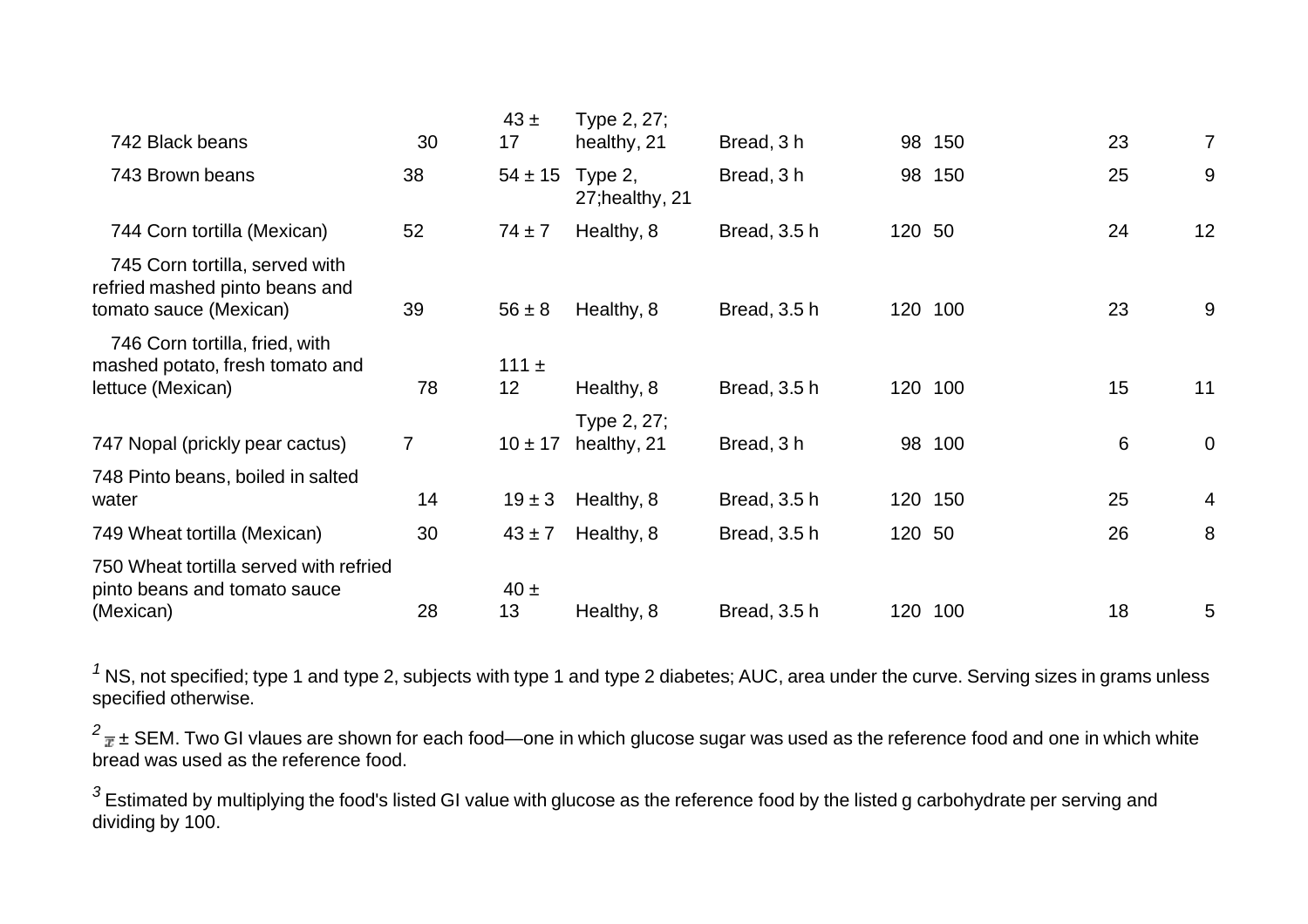*4* Human Nutrition Unit (Sydney University, Australia), unpublished observations, 1995–2002.

*5* The low GI may be explained by the inclusion of rolled oats in the recipe.

*6* Portions of the test food and the reference food contained 25 g carbohydrate.

*7* V Lang (Danone Vitapole Company, Le Plessis-Robinson, France), unpublished observations, 1996–2000.

*8* GI calculated from the AUC for glucose.

*9* GI calculated by using <sup>a</sup> mathematical formula based on results from an in vitro starch hydrolysis assay.

*10* Impaired glucose tolerance.

*11* Both the test food and the reference food contained 75 g carbohydrate.

*12* Both the test food and the reference food contained 100 g carbohydrate.

*13* Values based on 0.5 g carbohydrate/kg body wt.

*14* AUC measured over 3 h for only 5 time points (0, 30, 60, 120, and 180 min).

*15* GI corrected for added milk and adjusted to represent <sup>a</sup> 50-g carbohydrate portion size.

*16* Made from raw oats that were cooked for 20 min.

<sup>17</sup> Used as reference food and given a GI of 100. The GI of the test food was measured by expressing the glucose AUC value for the test food as <sup>a</sup> percentage of the AUC value for wheat chapatti.

*18* GI calculated from AUC food/AUC glucose formula. The AUC value was calculated over 3 h for 5 time points only.

*19* J Dzieniszewski, J Ciok (National Food and Nutrition Institute, Poland), unpublished observations, 1996–2001.

*20* J Brand-Miller, S Holt (Sydney University, Australia), and V Lang (Danone Vitapole Company, Le Plessis-Robinson, France), unpublished observations, 2000 and 2001.

*21* M Champ (INRA, France) and V Lang (Danone Vitapole Company, France), unpublished observations, 1998.